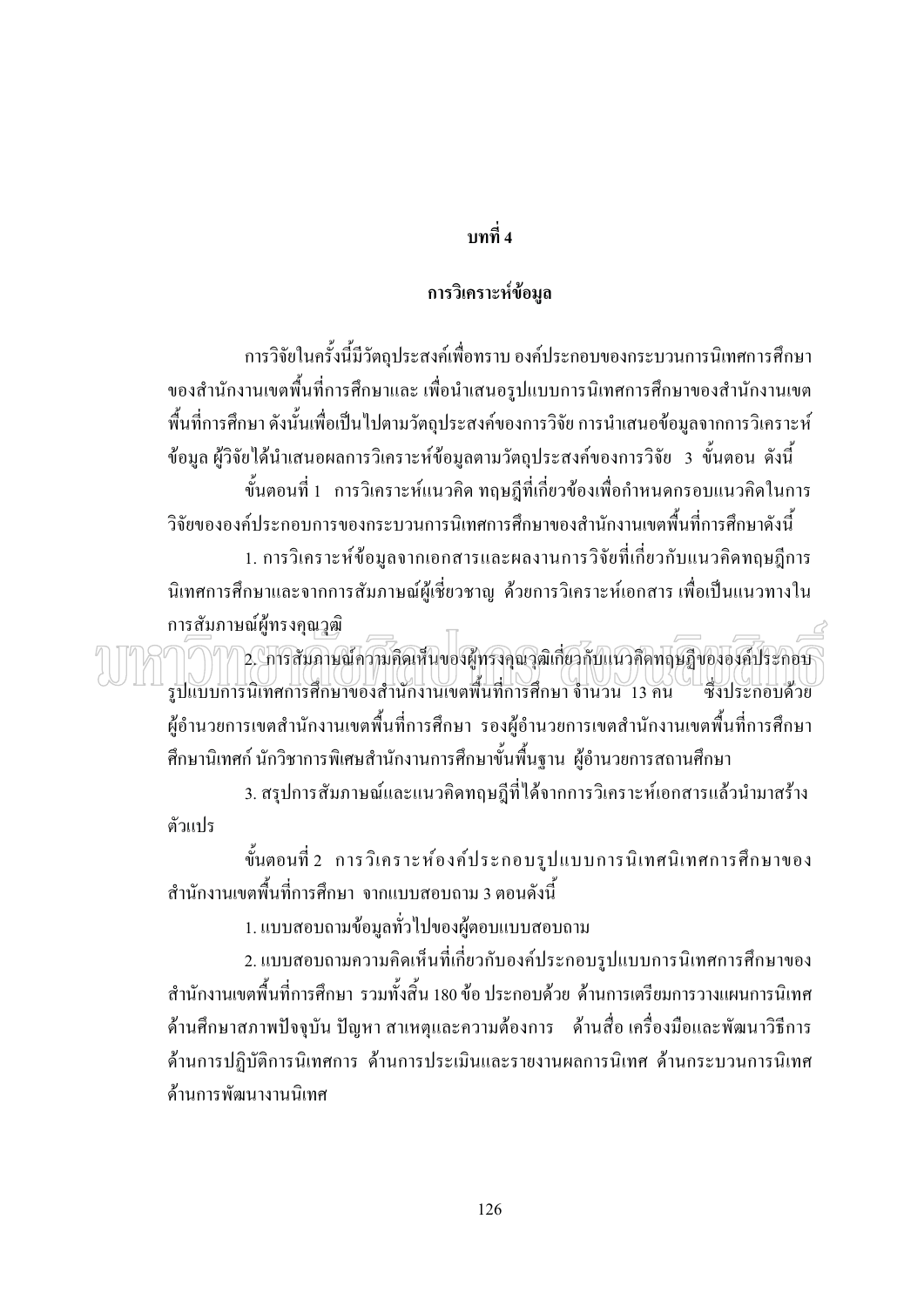3. วิเคราะห์ความเป็นไปได้เกี่ยวกับองค์ประกอบของรูปแบบการนิเทศการศึกษาของ ้สำนักงานเขตพื้นที่การศึกษา ประกอบด้วย

การวิเคราะห์องค์ประกอบเชิงสำรวจ (exploratory factoc analysis) ความคิดเห็นของ ึกลุ่มตัวอย่างที่เป็นบุคคลากรในสำนักงานเขตพื้นที่การศึกษา ประกอบด้วย 3 ขั้นตอนดังนี้

1. การวิเคราะห์สถานภาพส่วนตัวของผู้ตอบแบบสอบถาม

่ 2. การวิเคราะห์ความคิดเห็นเกี่ยวกับระดับความจำเป็นของตัวแปรที่เป็นองค์ประกอบ ด้านรูปแบบการนิเทศการศึกษาของสำนักงานเขตพื้นที่การศึกษา

3. วิเคราะห์องค์ประกอบเชิงสำรวจด้วยวิธีสกัดปัจจัย (principle component analysis : PCA) เพื่อให้ได้องค์ประกอบที่สำคัญละวิเคราะห์สหสัมพันธ์คาโนนิคอล (canonical correlation analysis)

้ขั้นตอนที่ 3 ตรวจสอบรูปแบบการนิเทศการศึกษาของสำนักงานเขตพื้นที่การศึกษา โดยสร้างแบบสอบถาม ความคิดเห็นแบบมีโครงสร้าง (structure interview) เกี่ยวกับความเหมาะสม ี ความเป็นไปได้ ความถูกต้อง และการนำไปใช้ประโยชน์และข้อวิจารณ์อื่นๆ เพื่อนำมาสรุปและ ปรับปรุงเป็นรูปแบบการนิเทศการศึกษาของสำนักงานเขตพื้นที่การศึกษา

## ตอนที่ 1 การศึกษาวิเคราะห์เพื่อกำหนดกรอบแนวคิดในการวิจัย

ในขั้นตอนนี้ผู้วิจัยได้กำหนดการศึกษาวิเคราะห์ข้อมูลและดำเนินการดังนี้ 1. การวิเคราะห์เอกสารและผลงานวิจัยเกี่ยวกับแนวคิดทฤษฎีการนิเทศการศึกษา ด้วย ี การวิเคราะห์เอกสาร (document analysis) สรุปแนวคิดทฤษฎี ด้านการเตรียมการวางแผนการ นิเทศ ด้านศึกษาสภาพปัจจุบัน ปัญหา สาเหตุและความต้องการ ด้านสื่อ เครื่องมือและพัฒนา วิธีการ ด้านการปฏิบัติการนิเทศการ ด้านการประเมินและรายงานผลการนิเทศ ด้านกระบวนการ นิเทศ ด้านการพัฒนางานนิเทศโดยใด้สรุปที่มาของข้อคำถามจากการวิเคราะห์ทฤษฎีและงานวิจัยที่ เกี่ยวข้องกับนิเทศการศึกษาได้ดังนี้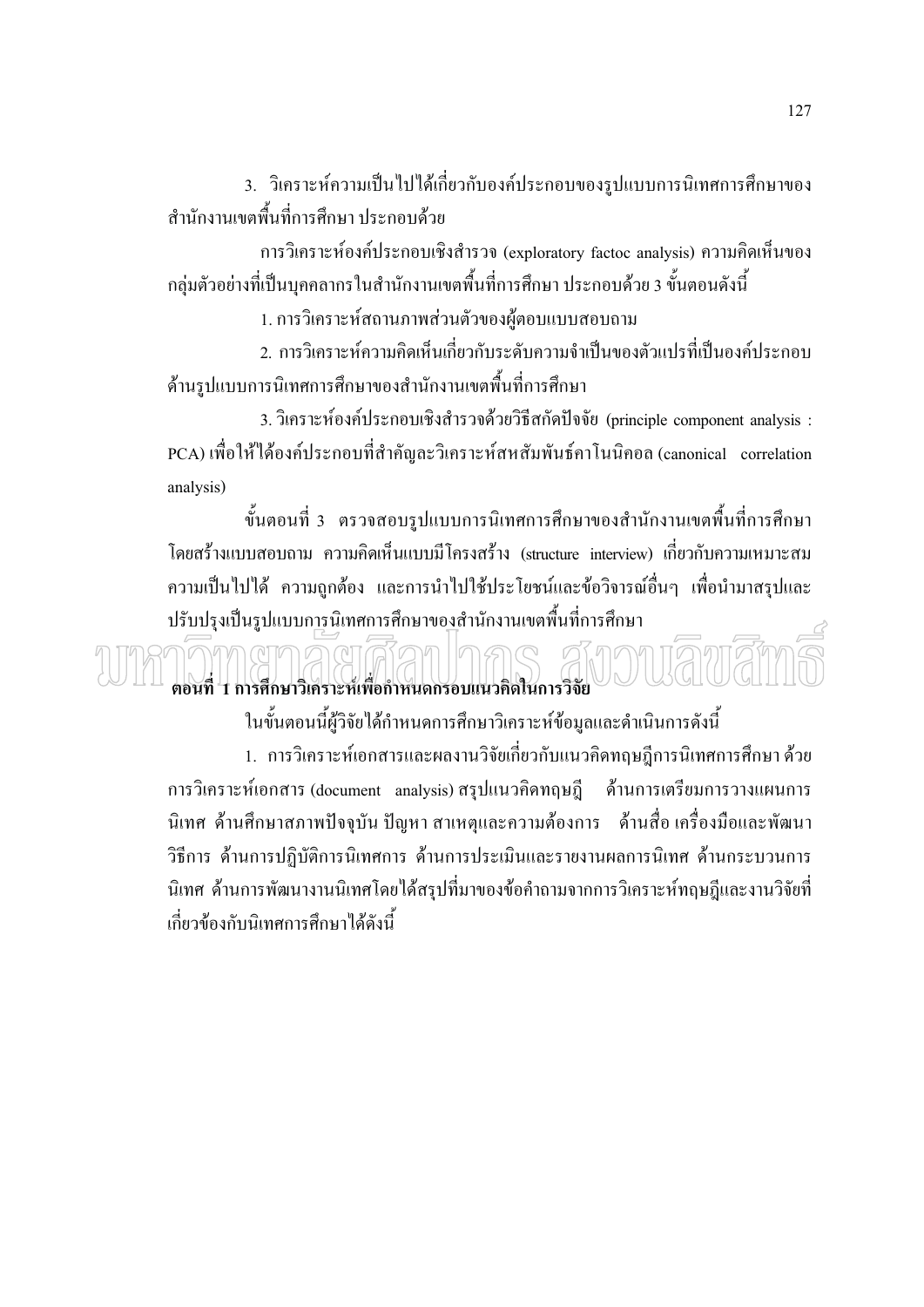| ข้อความ                                                          | Ben m. haris | Buton and Brueckner | Gruboand and Rothstein | Glicmakman and oytors | Lu is A. Allen | Sergiov anni J Tomas and Starratt Robert | สำนักงานปฏิรูปการศึกษา | สงัด อุทรานันท์ |
|------------------------------------------------------------------|--------------|---------------------|------------------------|-----------------------|----------------|------------------------------------------|------------------------|-----------------|
| มีการวางแผนการนิเทศเพื่อมุ่งเน้น                                 |              |                     |                        |                       |                |                                          |                        |                 |
| ให้ผู้รับการนิเทศปฏิบัติและค้นหา                                 |              |                     |                        |                       |                |                                          |                        |                 |
| คำตอบด้วยตนเอง                                                   |              |                     |                        |                       |                |                                          |                        |                 |
| ปฏิบัติงานเพื่อเคริมการากง<br>แผนการนิเทศการศึกษา                |              |                     |                        |                       |                |                                          |                        |                 |
| มีการร่วมประชุมปรึกษาการ<br>เตรียมการวางแผนการนิเทศ              |              |                     |                        |                       |                |                                          |                        |                 |
| การศึกษาของคณะกรรมการ<br>มีการกำหนดนโยบาย แผนงาน                 |              |                     |                        |                       |                |                                          |                        |                 |
| โครงการที่จะต้องปฏิบัติ                                          |              |                     |                        |                       |                |                                          |                        |                 |
| มีการชี้แจงนโยบายในการ                                           |              |                     |                        |                       |                |                                          |                        |                 |
| ดำเนินงาน                                                        |              |                     |                        |                       |                |                                          |                        |                 |
|                                                                  |              |                     |                        |                       |                |                                          |                        |                 |
| วัตถุประสงค์ ของการคำเนินงาน<br>มีการชี้แจงขั้นตอน วิธีดำเนินงาน |              |                     |                        |                       |                |                                          |                        |                 |
| ในการเตรียมการวางแผนการ                                          |              |                     |                        |                       |                |                                          |                        |                 |
| นิเทศ                                                            |              |                     |                        |                       |                |                                          |                        |                 |
| มีการชี้แจงการติดตามและการ                                       |              |                     |                        |                       |                |                                          |                        |                 |
| ประเมินผล                                                        |              |                     |                        |                       |                |                                          |                        |                 |

ตารางที่ 5 ข้อคำถามที่ได้จากการวิเคราะห์ทฤษฎีและงานวิจัยที่เกี่ยวข้องกับการนิเทศการศึกษา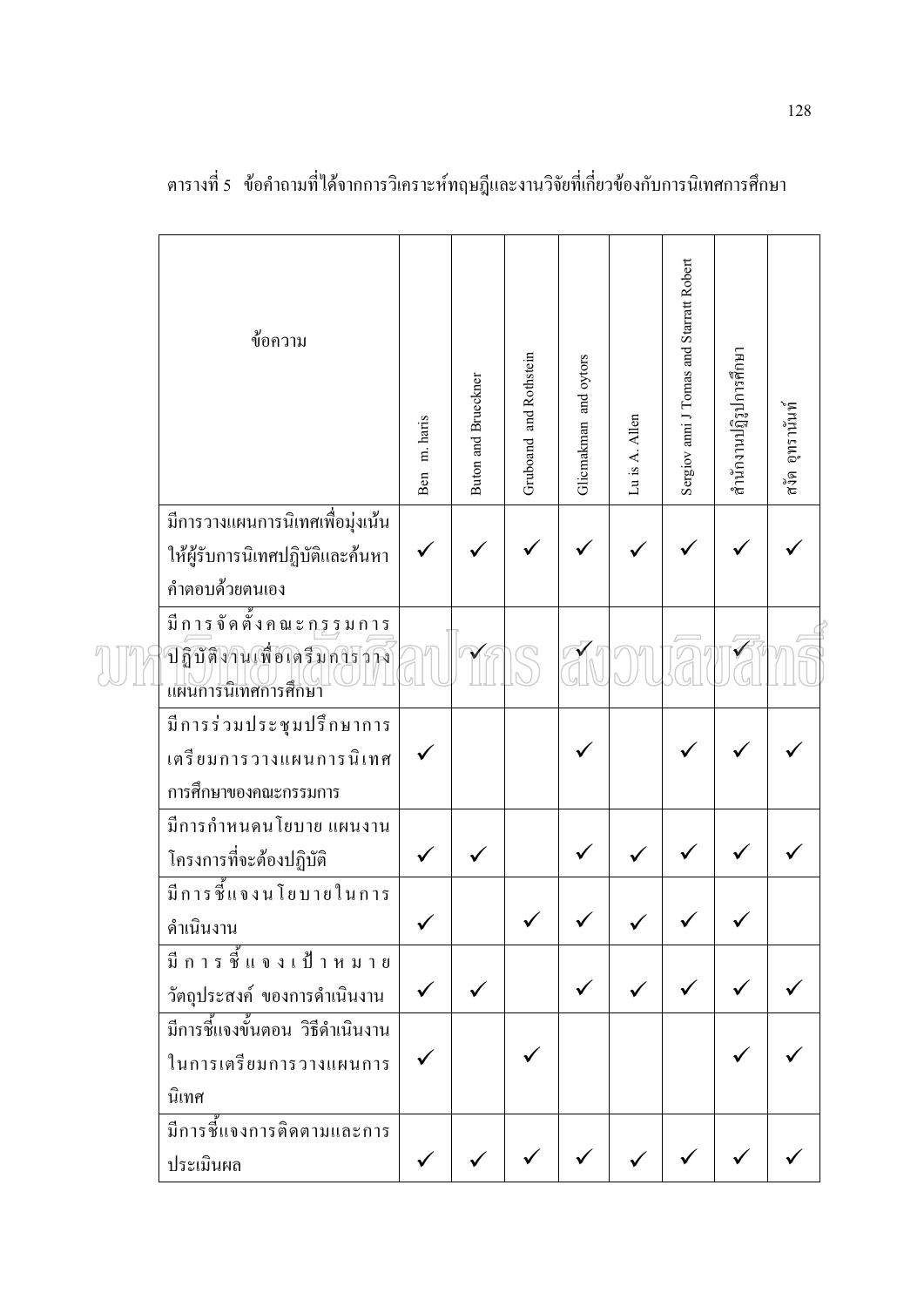| ข้อความ                                                                                              | Ben m. haris | <b>Buton and Brueckner</b> | Gruboand and Rothstein | Glicmakman and oytors | Lu is A. Allen | Sergiov anni J Tomas and Starratt Robert | สำนักงานปฏิรูปการศึกษา | สงัด อูทรานันท์ |
|------------------------------------------------------------------------------------------------------|--------------|----------------------------|------------------------|-----------------------|----------------|------------------------------------------|------------------------|-----------------|
| มีการพิจารณาผู้รับผิดชอบงานใน<br>หน้าที่ตามความรู้ ความสามารถ                                        |              |                            |                        |                       |                |                                          |                        |                 |
| มีการนำผลการประชุมมาใช้เป็น<br>แนวทางการปฏิบัติงานการวาง                                             |              |                            |                        |                       |                |                                          |                        |                 |
| แผนการนิเทศอย่างชัดเจนและ<br>้เป็นระบบ                                                               |              |                            |                        |                       |                |                                          |                        |                 |
| มีการตั้งวัตถุประสงค์ในการที่จะ<br>คำเนินการนิเทศอย่างชัดเจน                                         |              |                            |                        |                       |                |                                          |                        |                 |
| มีการกำหนดปฏิทิน วัน เวลา<br>ิสถานที่ อย่างชัดเจนในการ<br>ดำเนินการนิเทศ                             |              |                            |                        |                       |                |                                          |                        |                 |
| มีการวางแผนการนิเทศเพื่อมุ่งเน้น<br>ให้ผู้รับการนิเทศปฏิบัติและค้นหา  <br>คำตอบด้วยตนเอง             |              |                            |                        |                       |                |                                          |                        |                 |
| แนวคิดพื้นฐานด้านความเชื่อ<br>ค่านิยมของผู้นิเทศมีความแตกต่าง<br>กันจะส่งผลให้การนิเทศแตกต่างกัน     |              |                            |                        |                       |                |                                          |                        |                 |
| มีการร่วมกันวางแผนในการ<br>ปฏิบัติงานโดยมีส่วนร่วมในการ<br>้คิดวิเคราะห์สภาพปัญหา และ<br>ความต้องการ |              |                            |                        |                       |                |                                          |                        |                 |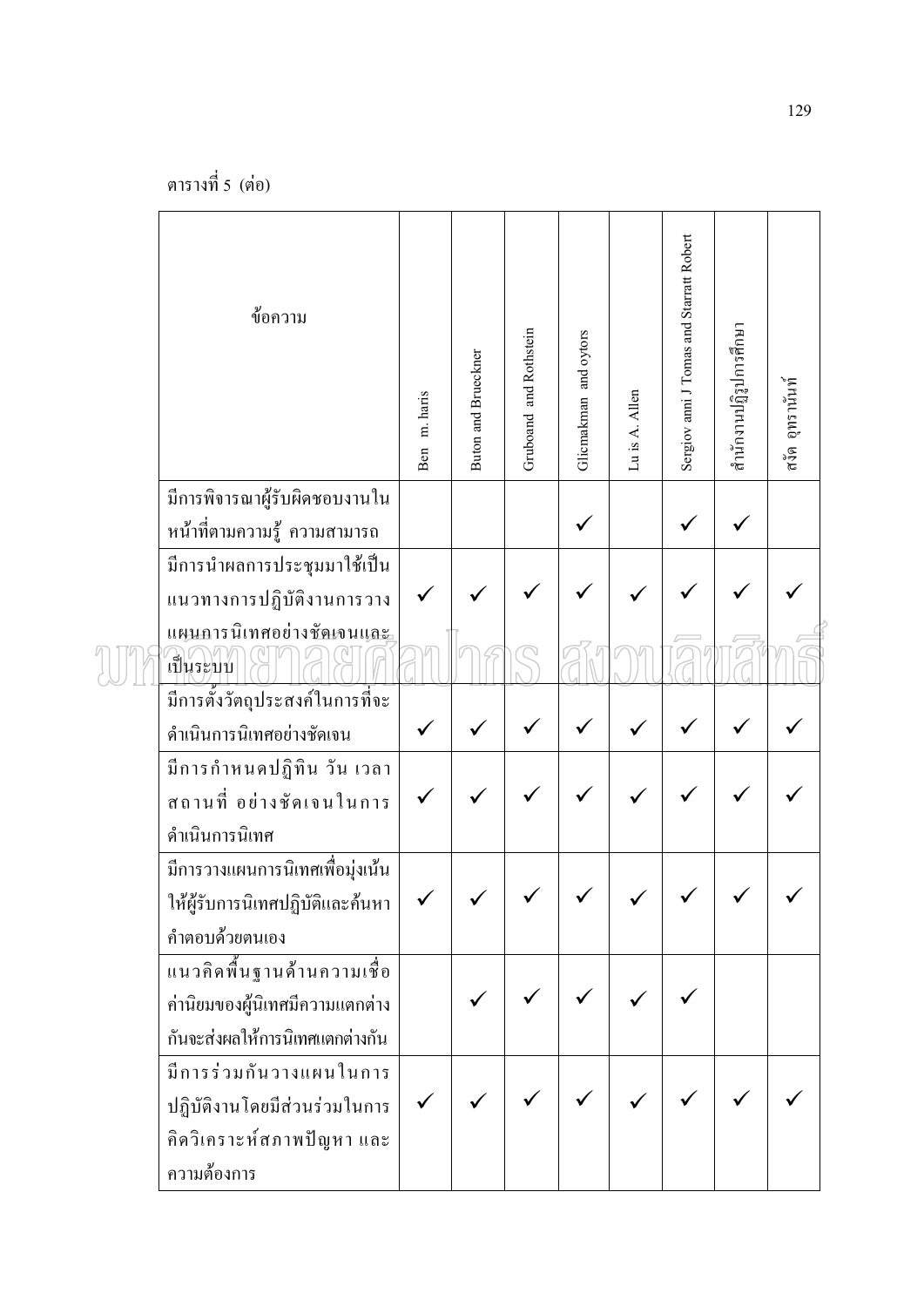| ข้อความ                                                                      | Ben m. haris | Buton and Brueckner | Gruboand and Rothstein | Glicmakman and oytors | Lu is A. Allen | Sergiov anni J Tomas and Starratt Robert | สำนักงานปฏิรูปการศึกษา | สงัด อุทรานันท์ |
|------------------------------------------------------------------------------|--------------|---------------------|------------------------|-----------------------|----------------|------------------------------------------|------------------------|-----------------|
| มีการศึกษาข้อมูลพื้นฐานของ                                                   |              |                     |                        |                       |                |                                          |                        |                 |
| บริบทของสำนักงานเขตพื้นที่                                                   |              |                     |                        |                       |                |                                          |                        |                 |
| การศึกษาและสถานศึกษา                                                         |              |                     |                        |                       |                |                                          |                        |                 |
| มีการศึกษา รวบรวมข้อมูล                                                      |              |                     |                        |                       |                |                                          |                        |                 |
| พื้นฐาน สภาพปัจจุบัน <u>ปั</u> ญหา <u>ใน</u><br>การดำเนินงานการนิเทศการศึกษา |              |                     |                        |                       |                |                                          |                        |                 |
|                                                                              |              |                     |                        |                       |                |                                          |                        |                 |
| เครื่องมือสำรวจความต้องการใน                                                 |              |                     |                        |                       |                |                                          |                        |                 |
| การดำเนินงานนิเทศการศึกษาเช่น                                                |              |                     |                        |                       |                |                                          |                        |                 |
| แบบสำรวจ แบบสอบถาม การ                                                       |              |                     |                        |                       |                |                                          |                        |                 |
| สัมภาษณ์ แบบสอบถาม แบบ                                                       |              |                     |                        |                       |                |                                          |                        |                 |
| ประเมินตนเอง เป็นต้น                                                         |              |                     |                        |                       |                |                                          |                        |                 |
| มีการคำเนินงานการนิเทศ                                                       |              |                     |                        |                       |                |                                          |                        |                 |
| การศึกษาตามเกณฑ์มาตรฐาน                                                      |              |                     |                        |                       |                |                                          |                        |                 |
| หรือตัวชี้วัดไว้อย่างชัดเจน                                                  |              |                     |                        |                       |                |                                          |                        |                 |
| มีการศึกษา เปรียบเทียบความ                                                   |              |                     |                        |                       |                |                                          |                        |                 |
| แตกต่างระหว่างสภาพปัจจุบัน                                                   |              |                     |                        |                       |                |                                          |                        |                 |
| ปัญหา กับเกณฑ์ที่กำหนดไว้                                                    |              |                     |                        |                       |                |                                          |                        |                 |
| มีการศึกษาปัญหาและความ                                                       |              |                     |                        |                       |                |                                          |                        |                 |
| ด้องการอย่างชัดเจนและมีระบบ                                                  |              |                     |                        |                       |                |                                          |                        |                 |
| เช่น ศึกษาค้นคว้า การวิจัย เป็นต้น                                           |              |                     |                        |                       |                |                                          |                        |                 |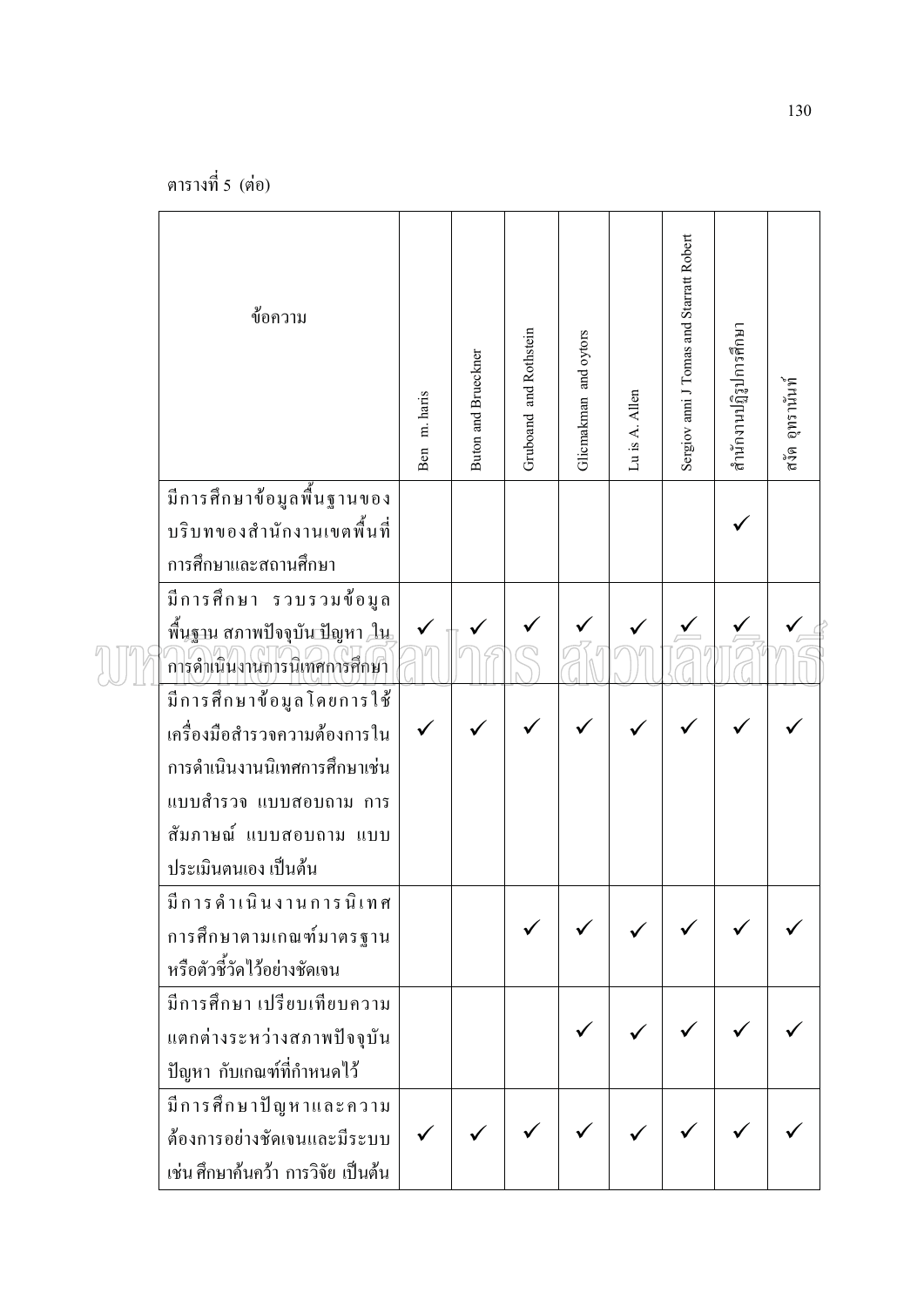| ข้อความ                                                                                                                                                                              |              | <b>Buton and Brueckner</b> | Gruboand and Rothstein | Glicmakman and oytors |                | Sergiov anni J Tomas and Starratt Robert | สำนักงานปฏิรูปการศึกษา | สงัด อุทรานันท์ |
|--------------------------------------------------------------------------------------------------------------------------------------------------------------------------------------|--------------|----------------------------|------------------------|-----------------------|----------------|------------------------------------------|------------------------|-----------------|
|                                                                                                                                                                                      | Ben m. haris |                            |                        |                       | Lu is A. Allen |                                          |                        |                 |
| มีการศึกษาข้อมูลสภาพปัญหา<br>ความต้องการ และเป้าหมายการ<br>พัฒนาของการนิเทศ                                                                                                          |              |                            |                        |                       |                |                                          |                        |                 |
| มีการศึกษาและค้นหาปัญหาโดย<br>วิธีการจัดประชุม อบรม สัมมนา <u>ผู้</u><br>มีส่วนเกี่ยวข้องหรือหน่วยงานใน<br>การนิเทศการศึกษา                                                          |              |                            |                        |                       |                |                                          |                        |                 |
| มีการศึกษาการปฏิบัติงาน เช่น<br>การจัดทำแผนการจัดการเรียนรู้<br>การจัดกิจกรรมการเรียนรู้ การใช้<br>และจัดทำสื่อนวัตกรรม ความ<br>ร่วมมือระหว่างผู้บริหาร ครู<br>์ศึกษานิเทศก์ เป็นต้น |              |                            |                        |                       |                |                                          |                        |                 |
| มีการศึกษาผลการประเมิน เช่น<br>ผลการประเมินภายนอก ผลการ<br>ประเมิน SMART SCHOOL<br>ผลสัมฤทธิ์ทางการเรียน<br>ระดับประเทศ (NT) O-NET<br>เป็นต้น                                        |              |                            |                        |                       |                |                                          |                        |                 |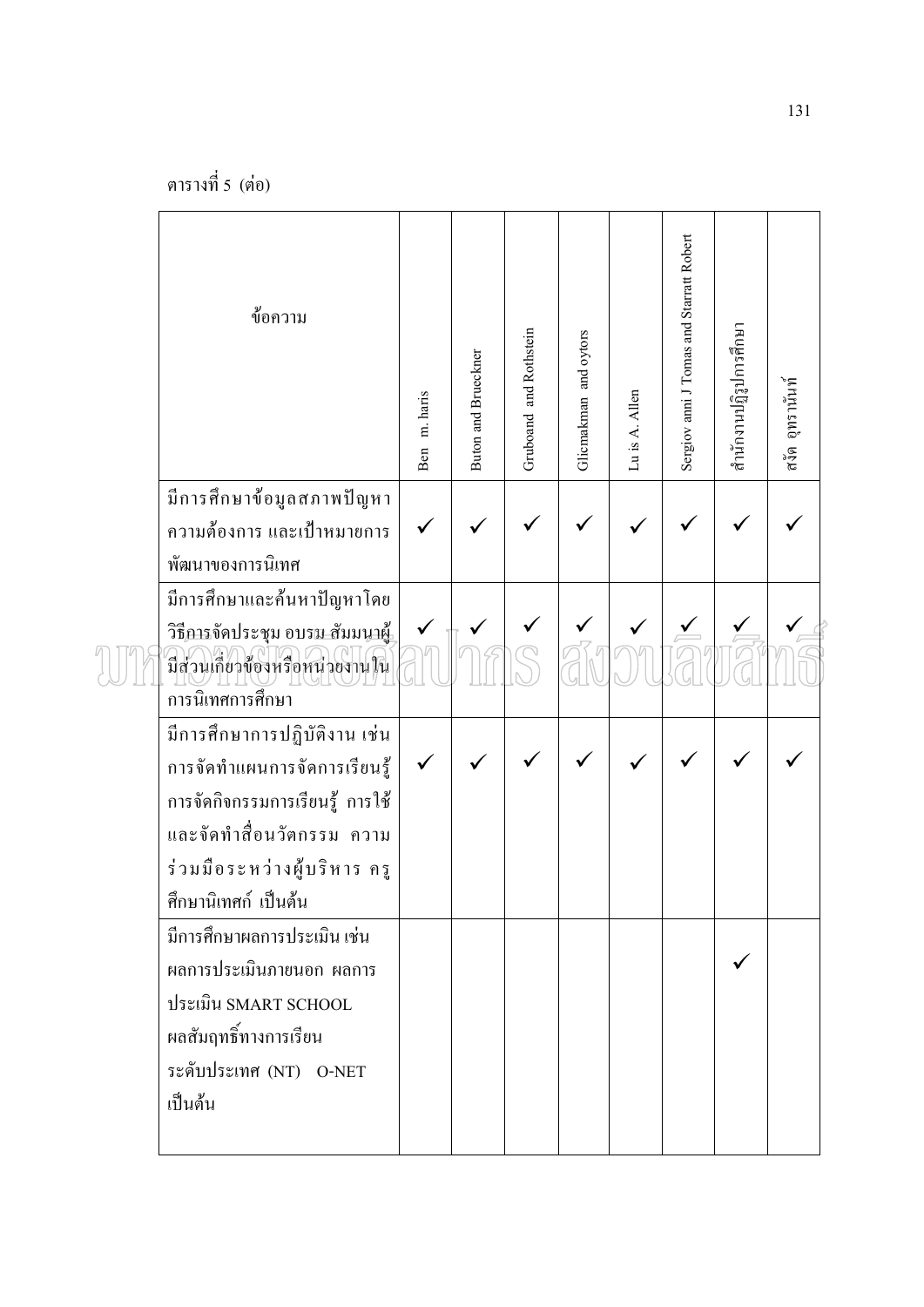| ข้อความ                                                                                          | Ben m. haris | <b>Buton and Brueckner</b> | Gruboand and Rothstein | Glicmakman and oytors | Lu is A. Allen | Sergiov anni J Tomas and Starratt Robert | สำนักงานปฏิรูปการศึกษา | สงัด อุทรานันท์ |
|--------------------------------------------------------------------------------------------------|--------------|----------------------------|------------------------|-----------------------|----------------|------------------------------------------|------------------------|-----------------|
| มีการลำดับความสำคัญ ความ                                                                         |              |                            |                        |                       |                |                                          |                        |                 |
| ค้องการ และจำแนกปัญหา เป็น<br>รายละเอียดของภาระงานที่จะต้อง                                      |              |                            |                        |                       |                |                                          |                        |                 |
| ดำเนินการอย่างเร่งด่วน                                                                           |              |                            |                        |                       |                |                                          |                        |                 |
| มีการศึกษาการจัดทำแผนพัฒนา<br>การศึกษา/แผนยุทธศาสตร์<br>แผนปฏิบัติราชการประจำ ปี                 |              |                            |                        |                       |                |                                          |                        |                 |
| มีการศึกษาการรายงานประเมิน<br>ตนเอง รายงานประจำปี รายงาน<br>การประเมินผลการคำเนินงาน             |              |                            |                        |                       |                |                                          |                        |                 |
| มีการคัดกรอง จัดประเภท<br>จำแนกกลุ่มและจัดลำคับ<br>ิสถานศึกษาตามสภาพและ<br>มาตรฐานตัวชี้วัดต่างๆ |              |                            |                        |                       |                |                                          |                        |                 |
| มีการปรับปรุงข้อมูลสารสนเทศ<br>ให้เป็นปัจจุบัน                                                   |              |                            |                        |                       |                |                                          |                        |                 |
| มีการสร้างเครือข่ายเพื่อทำการ<br>รวบรวมข้อมูล สารสนเทศด้าน<br>คุณภาพการศึกษาของสถานศึกษา         |              |                            |                        |                       |                |                                          |                        |                 |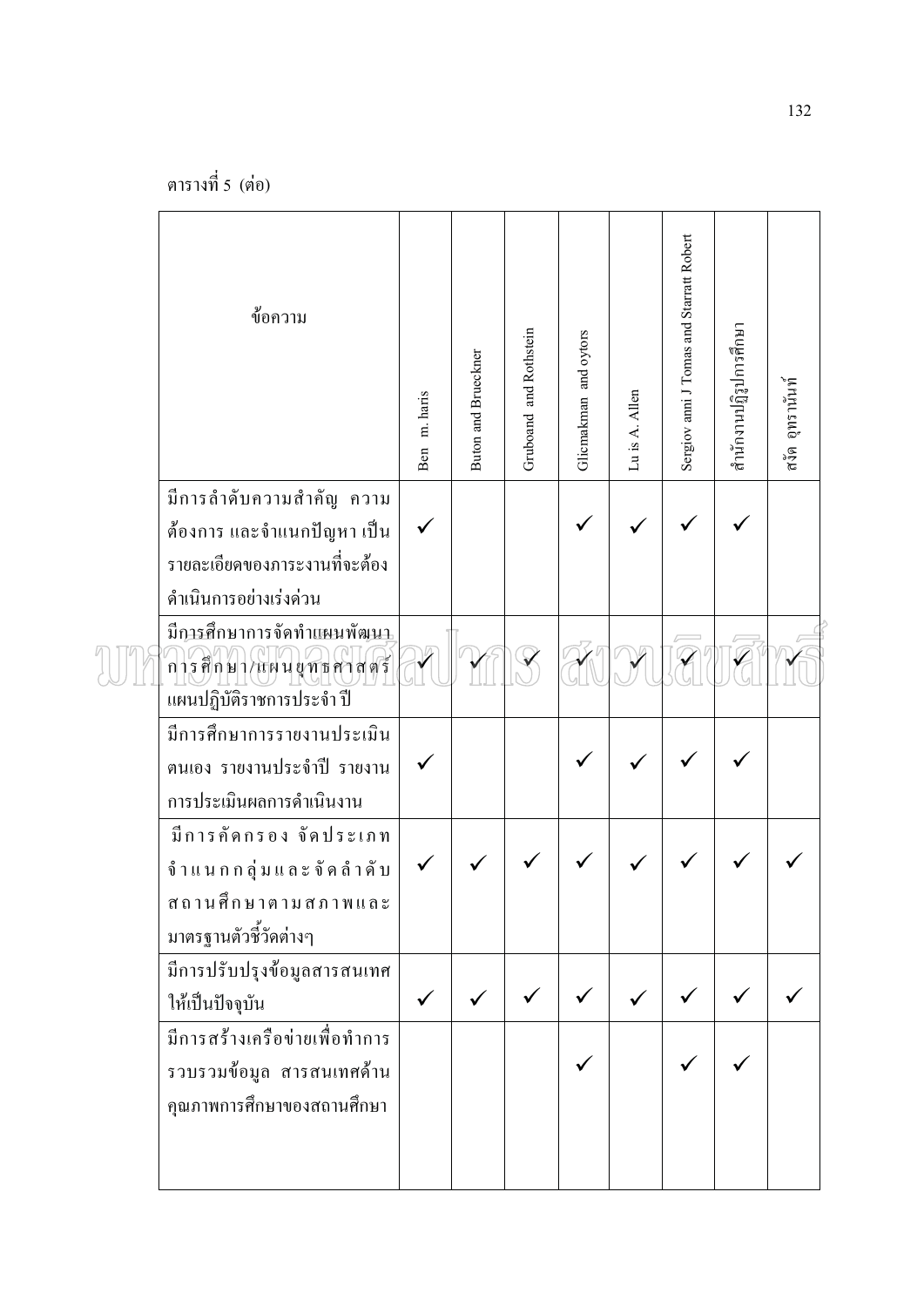| ข้อความ                                                                                              | Ben m. haris | <b>Buton and Brueckner</b> | Gruboand and Rothstein | Glicmakman and oytors | Lu is A. Allen | Sergiov anni J Tomas and Starratt | สำนักงานปฏิรูปการศึกษา | สงัด อูทรานันท์ |
|------------------------------------------------------------------------------------------------------|--------------|----------------------------|------------------------|-----------------------|----------------|-----------------------------------|------------------------|-----------------|
| มีการจัดทำแผนปฏิบัติการนิเทศ<br>โดยจำแนกกลุ่มเป้าหมายในการ<br>พัฒนาความสามารถของผู้รับการ<br>นิเทศ   |              |                            |                        |                       |                |                                   |                        |                 |
| มีการจัดทำแผนการนิเทศที่มี<br>ยุทธศาสตร์ การพัฒนางาน การ<br>แก้ปัญหา ประเมินและพัฒนา<br>ตนเองใด้     |              |                            |                        |                       |                |                                   |                        |                 |
| มีการสร้างทางเลือกอย่าง<br>หลากหลายในการนิเทศการศึกษา<br>เพื่อให้เกิดความยืดหยุ่นในการ<br>ปฏิบัติงาน |              |                            |                        |                       |                |                                   |                        |                 |
| ้มีการกำหนด เป้าหมายและจุดการ<br>พัฒนาของผู้รับการนิเทศอย่าง<br>ชัดเจน                               | $\checkmark$ |                            |                        |                       |                |                                   |                        |                 |
| มีการวิเคราะห์จุดเค่น จุดบกพร่อง<br>เพื่อส่งเสริม หรือการพัฒนา<br>(SWOT ANALYSIS)                    |              |                            |                        |                       |                |                                   |                        |                 |
|                                                                                                      |              |                            |                        |                       |                |                                   |                        |                 |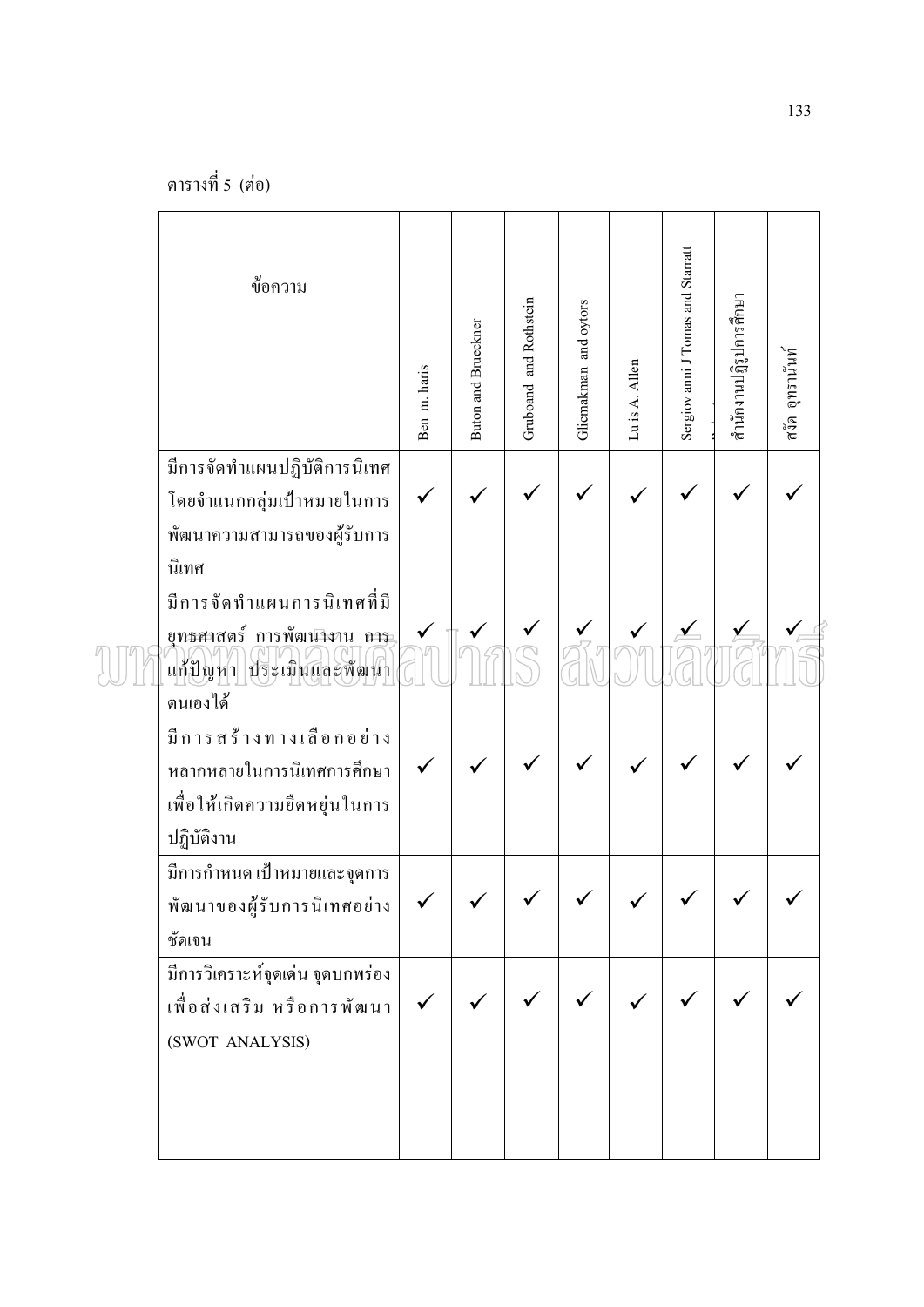| ข้อความ                                                   | Ben m. haris | Buton and Brueckner | Gruboand and Rothstein | Glicmakman and oytors | Lu is A. Allen | Sergiov anni J Tomas and Starratt Robert | สำนักงานปฏิรูปการศึกษา | สงัด อุทรานันท์ |
|-----------------------------------------------------------|--------------|---------------------|------------------------|-----------------------|----------------|------------------------------------------|------------------------|-----------------|
| มีการกำหนดเป้าหมายสำคัญที่                                |              |                     |                        |                       |                |                                          |                        |                 |
| มุ่งเน้นได้แก่ นิเทศโรงเรียนให้เป็น                       |              |                     |                        |                       |                |                                          |                        |                 |
| โรงเรียนคุณภาพมาตรฐาน                                     |              |                     |                        |                       |                |                                          |                        |                 |
| (SMART SCHOOL) ส่งเสริมการ                                |              |                     |                        |                       |                |                                          |                        |                 |
| บริหารจัดการระบบเครือข่าย<br>โร <u>งเรีย</u> นให้เข้มแข็ง |              |                     |                        |                       |                |                                          |                        |                 |
| มีการพัฒนาศักยภาพโรงเรียน และ                             |              |                     |                        |                       |                |                                          |                        |                 |
| เครือข่ายสู่การพัฒนาชุมชน                                 |              |                     |                        |                       |                |                                          |                        |                 |
| มีการกำหนดกลยุทธ์ในการนิเทศ                               |              |                     |                        |                       |                |                                          |                        |                 |
| โดยดำเนินการ นิเทศรายโรงเรียน                             |              |                     |                        |                       |                |                                          |                        |                 |
| นิเทศระบบเครือข่าย นิเทศผ่าน                              |              |                     |                        |                       |                |                                          |                        |                 |
| เว็บไซต์ระบบออนไลน์                                       |              |                     |                        |                       |                |                                          |                        |                 |
| มีการเปลี่ยนแปลงยืดหยุ่น ของ                              |              |                     |                        |                       |                |                                          |                        |                 |
| แผนการนิเทศของสำนักงานเขต                                 |              |                     |                        |                       |                |                                          |                        |                 |
| พื้นที่การศึกษา เนื่องจากมีลำดับ                          |              |                     |                        |                       |                |                                          |                        |                 |
| ขั้นตอนการนิเทศค่อนข้าง                                   |              |                     |                        |                       |                |                                          |                        |                 |
| ยากลำบาก                                                  |              |                     |                        |                       |                |                                          |                        |                 |
| มีการเลือกวิธีการ เทคนิคที่                               |              |                     |                        |                       |                |                                          |                        |                 |
| เหมาะสมในการนิเทศที่จะทำให้                               |              |                     |                        |                       |                |                                          |                        |                 |
| ้เกิดความเข้าใจในการสื่อสาร                               |              |                     |                        |                       |                |                                          |                        |                 |
| ระหว่างผู้นิเทศกับสำนักงานเขต                             |              |                     |                        |                       |                |                                          |                        |                 |
| พื้นที่และสถานศึกษา                                       |              |                     |                        |                       |                |                                          |                        |                 |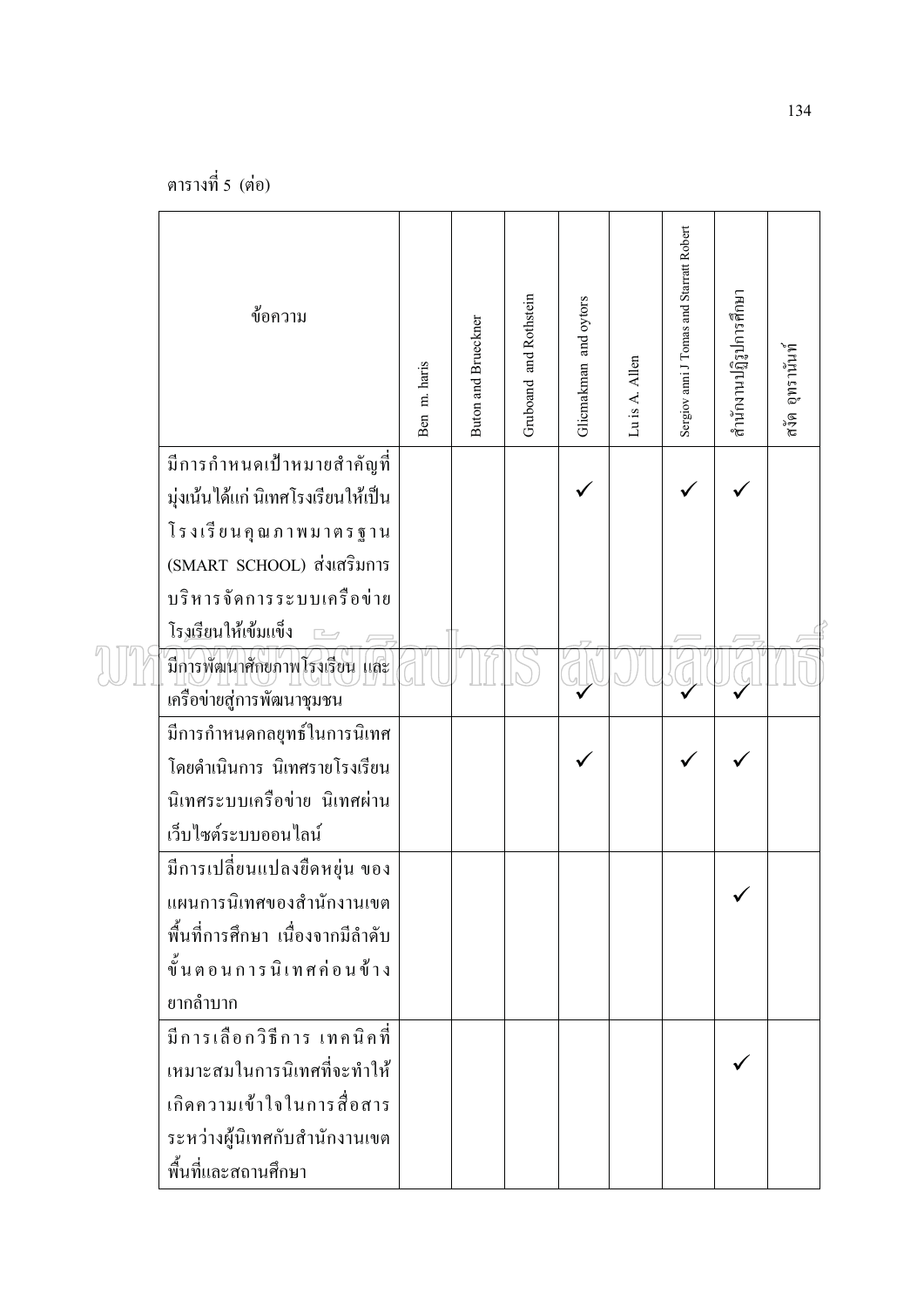| ข้อความ                                                 | Ben m. haris | Buton and Brueckner | Gruboand and Rothstein | Glicmakman and oytors | Lu is A. Allen | Sergiov anni J Tomas and Starratt Robert | สำนักงานปฏิรูปการศึกษา | สงัด อูทรานันท์ |
|---------------------------------------------------------|--------------|---------------------|------------------------|-----------------------|----------------|------------------------------------------|------------------------|-----------------|
| มีการใค้รับการสนับสนุนทาง<br>ทรัพยากรทางการนิเทศ และ    |              |                     |                        |                       |                |                                          |                        |                 |
| แสวงหาการสนับสนุน <b>ค้าน</b>                           |              |                     |                        |                       |                |                                          |                        |                 |
| งบประมาณ บุคลากร อย่าง                                  |              |                     |                        |                       |                |                                          |                        |                 |
| ต่อเนื่องจากหน่วยงานที่เกี่ยวข้อง                       |              |                     |                        |                       |                |                                          |                        |                 |
| มีการจัดทำแผนงานนิเทศอย่าง<br>สมบูรณ์โดยมืองค์ประกอบของ |              |                     |                        |                       |                |                                          |                        |                 |
| แผนการนิเทศชัดเจนครบถ้วน ทั้ง                           |              |                     |                        |                       |                |                                          |                        |                 |
| รูปแบบและเนื้อหา                                        |              |                     |                        |                       |                |                                          |                        |                 |
| มีการจัดทำแผนการนิเทศมี                                 |              |                     |                        |                       |                |                                          |                        |                 |
| รายละเอียดของโครงการที่ชี้แจง                           |              |                     |                        |                       |                |                                          |                        |                 |
| รายละเอียดต่างๆอย่างชัดเจนเพื่อ                         |              |                     |                        |                       |                |                                          |                        |                 |
| นำไปสู่การปฏิบัติได้จริง                                |              |                     |                        |                       |                |                                          |                        |                 |
| มีการติดตามประเมินผล ปรับและ                            |              |                     |                        |                       |                |                                          |                        |                 |
| พัฒนาแผนการนิเทศ และจัดทำ<br>แผนใหม่                    |              |                     |                        |                       |                |                                          |                        |                 |
| มีการจัดระบบฐานข้อมูลในด้าน                             |              |                     |                        |                       |                |                                          |                        |                 |
| ต่างๆที่เป็นประโยชน์ต่อการนิเทศ                         |              |                     |                        |                       |                |                                          |                        |                 |
| การศึกษา                                                |              |                     |                        |                       |                |                                          |                        |                 |
| มีการพัฒนาระบบฐานข้อมูลค้าน                             |              |                     |                        |                       |                |                                          |                        |                 |
| ต่างๆให้มีความถูกต้อง ทันสมัย                           |              |                     |                        |                       |                |                                          |                        |                 |
| และสะควกต่อการนำมาใช้เสมอ                               |              |                     |                        |                       |                |                                          |                        |                 |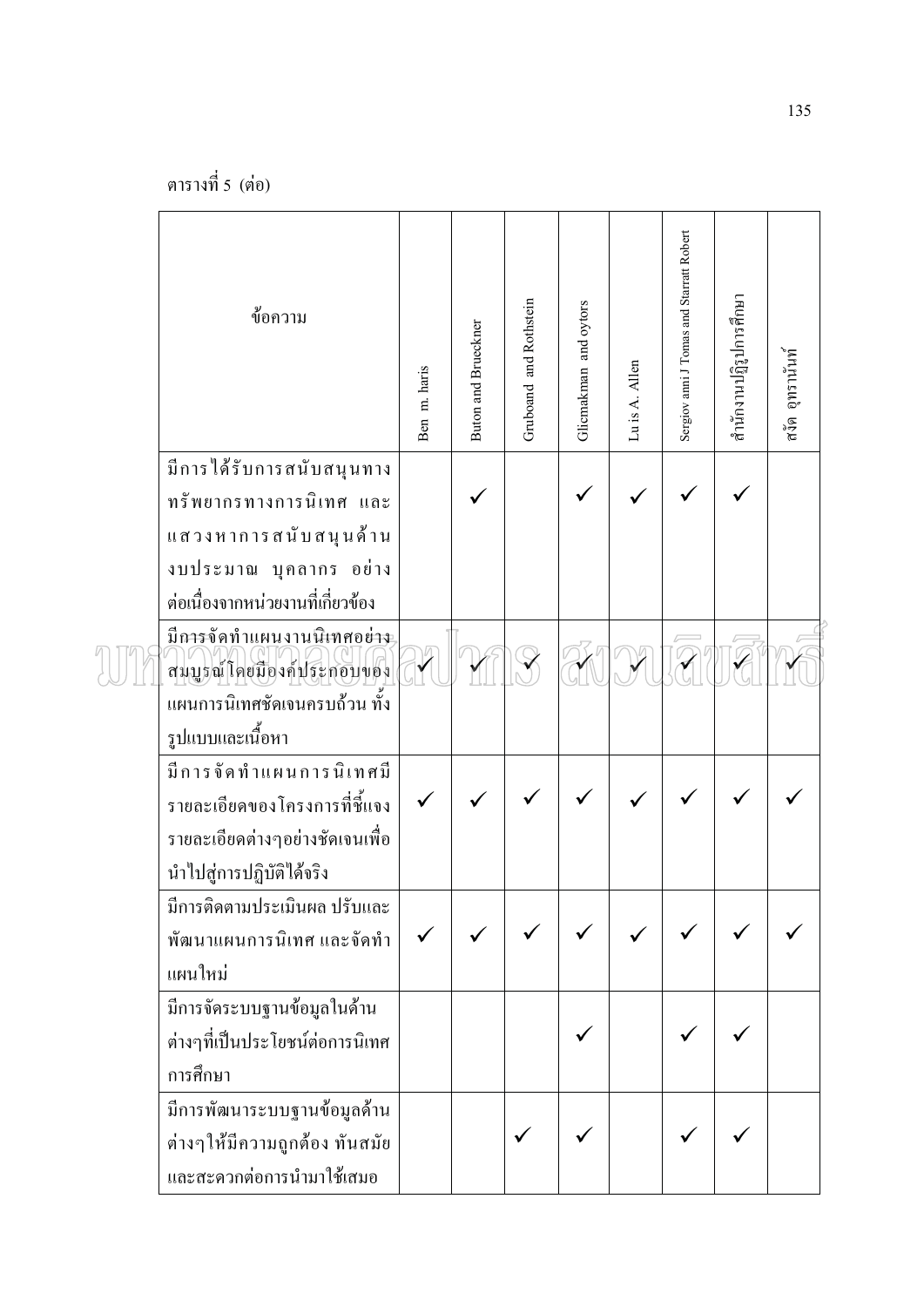| ข้อความ                                                                                                                      | Ben m. haris | Buton and Brueckner | Gruboand and Rothstein | Glicmakman and oytors | Lu is A. Allen | Sergiov anni J Tomas and Starratt Robert | สำนักงานปฏิรูปการศึกษา | สงัด อุทรานันท์ |
|------------------------------------------------------------------------------------------------------------------------------|--------------|---------------------|------------------------|-----------------------|----------------|------------------------------------------|------------------------|-----------------|
| ผู้รับการนิเทศมีส่วนร่วมในการ<br>สร้าง พัฒนา และตัดสินใจในการ<br>ใช้สื่อ เครื่องมือ เทคนิคการนิเทศ<br>การศึกษา               |              |                     |                        |                       |                |                                          |                        |                 |
| มีสื่อ เครื่องมือเทคนิควิธีการ<br>นิเทศการศึกษา <u>สว</u> มา <u>รถ</u><br>ตอบสนองความต้องการองผู้รับ<br>การนิเทศอย่างแท้จริง |              |                     |                        |                       |                |                                          |                        |                 |
| มีการส่งเสริมให้ผู้รับการนิเทศได้<br>มีโอกาสพัฒนาสื่อ เครื่องมือ และ<br>เทคนิควิธีที่มีอยู่แล้วให้มีคุณภาพ<br>อิ่งขึ้น       |              |                     |                        |                       |                |                                          |                        |                 |
| มีการกำหนดแผนปฏิบัติการนิเทศ<br>การศึกษาได้ตรงตาม<br>ความสามารถของผู้รับการนิเทศ<br>เป็นรายตนได้ทุกคนตามเป้าหมาย             |              |                     |                        |                       |                |                                          |                        |                 |
| มีการกำหนดแผนปฏิบัติการนิเทศ<br>การศึกษาได้ตรงตามความ<br>ต้องการผู้รับการนิเทศ                                               |              |                     |                        |                       |                |                                          |                        |                 |
| มีการแสวงหาสื่อ เครื่องมือตามที่<br>วางแผนไว้โดยการจัดหา จัดทำ<br>ตามความเหมาะสม                                             |              |                     |                        |                       |                |                                          |                        |                 |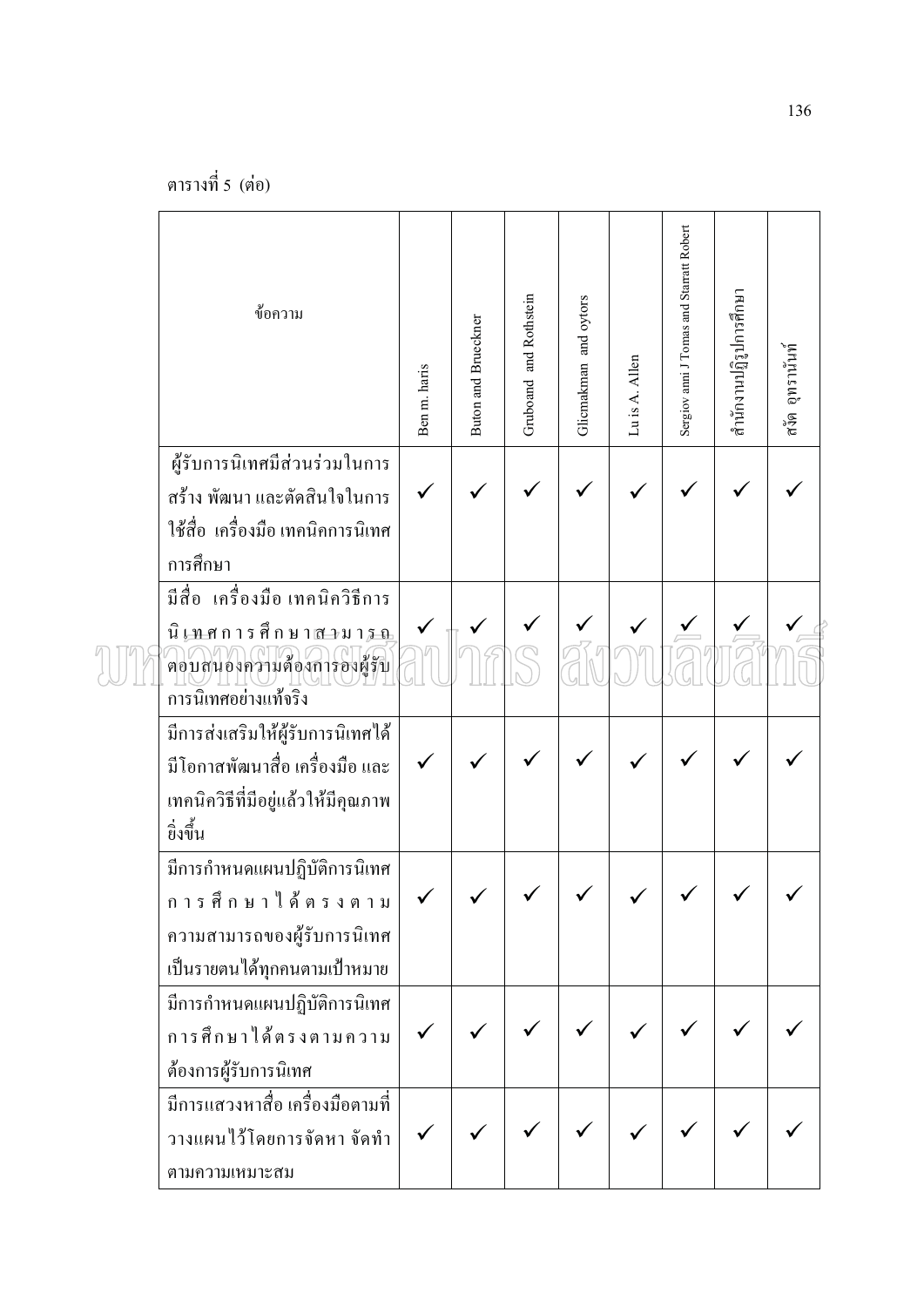| ข้อความ                                                                                                                      | Beb m. haris | Buton and Brueckner | Gruboand and Rothstein | Glicmakman and oytors | Lu is A. Allen | Sergiov anni J Tomas and Starratt Robert | สำนักงานปฏิรูปการศึกษา | สงัด อุทรานันท์ |
|------------------------------------------------------------------------------------------------------------------------------|--------------|---------------------|------------------------|-----------------------|----------------|------------------------------------------|------------------------|-----------------|
| มีการส่งเสริมการสร้างองค์ความรู้                                                                                             |              |                     |                        |                       |                |                                          |                        |                 |
| ใหม่และนวัตกรรมด้านการนิเทศ                                                                                                  |              |                     |                        |                       |                |                                          |                        |                 |
| การศึกษา                                                                                                                     |              |                     |                        |                       |                |                                          |                        |                 |
| มีการสนับสนุนข้อมูล นวัตกรรม                                                                                                 |              |                     |                        |                       |                |                                          |                        |                 |
| การสอนเพื่อส่งเสริมให้ผู้รับการ                                                                                              |              |                     |                        |                       |                |                                          |                        |                 |
| นิเทศได้พัฒนางานอ <sup>ีย่</sup> างเกิด<br>ประโยชน์สูงสุด                                                                    |              |                     |                        |                       |                |                                          |                        |                 |
| มีการประเมิน ปรับปรุง<br>พัฒนาการใช้สื่อ เครื่องมือ เทคนิค<br>การนิเทศและแผนการนิเทศอย่าง<br>เป็นระบบและต่อเนื่อง            |              |                     |                        |                       |                |                                          |                        |                 |
| มีการประชุม วางแผน ร่วมกับผู้มี                                                                                              |              |                     |                        |                       |                |                                          |                        |                 |
| ส่วนในการรับการนิเทศ                                                                                                         |              |                     |                        |                       |                |                                          |                        |                 |
| มีการทำความเข้าใจร่วมกัน<br>ระหว่างผู้ที่นิเทศและผู้รับการ<br>นิเทศเพื่อให้การปฏิบัติหน้าที่ตาม<br>ภารกิจเป็นไปในแนวเดียวกัน |              |                     |                        |                       |                |                                          |                        |                 |
| ผู้นิเทศและผู้รับการนิเทศมีการ                                                                                               |              |                     |                        |                       |                |                                          |                        |                 |
| เตรียมข้อมูลสภาพปัญหา เพื่อ<br>ร่วมวางแผนมอบหมายงาน                                                                          |              |                     |                        |                       |                |                                          |                        |                 |
|                                                                                                                              |              |                     |                        |                       |                |                                          |                        |                 |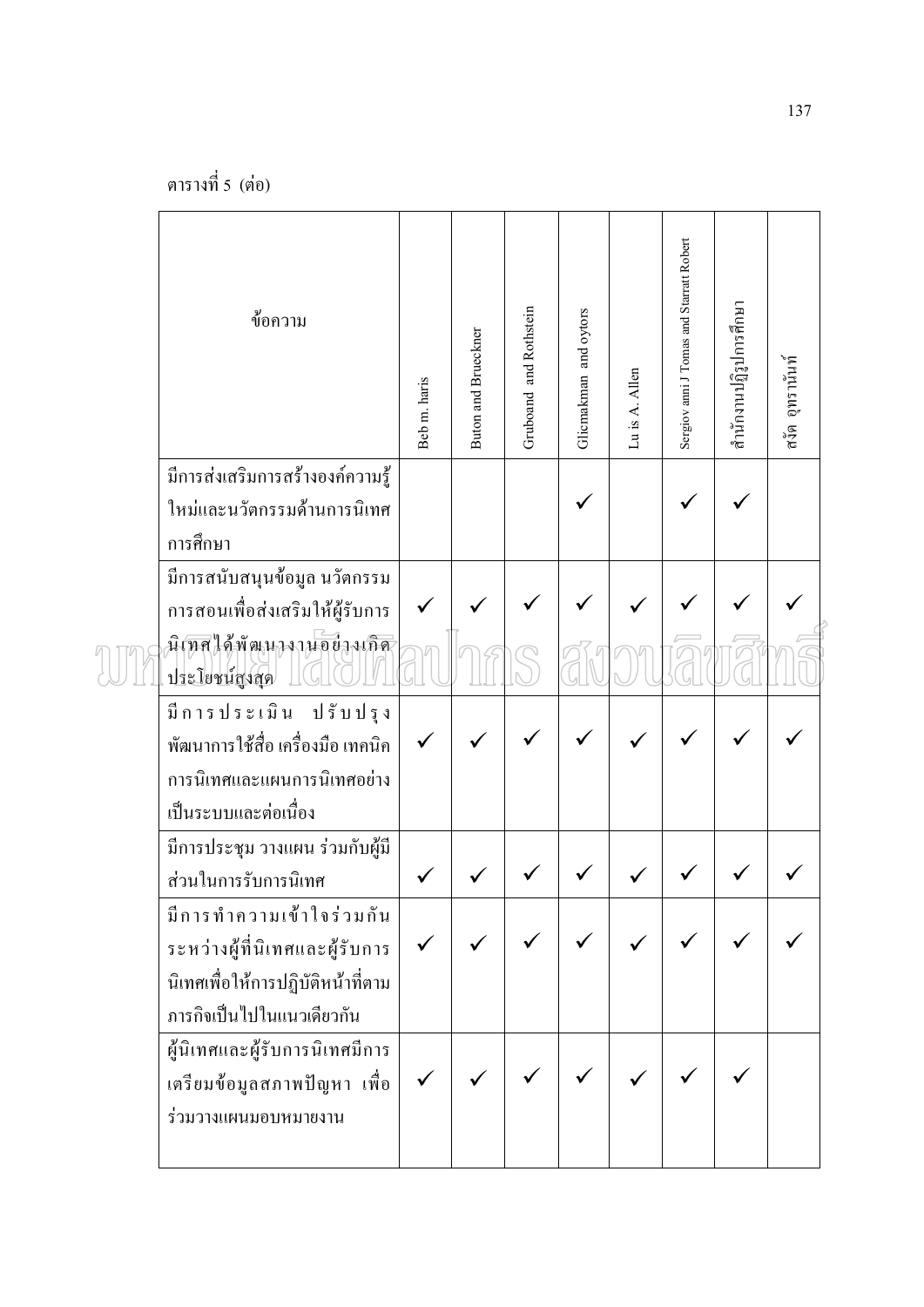| ข้อความ                                         | Ben m. haris | <b>Buton and Brueckner</b> | Gruboand and Rothstein | Glicmakman and oytors | Lu is A. Allen | Sergiov anni J Tomas and Starratt Robert | สำนักงานปฏิรูปการศึกษา | สงัด อุทรานันท์ |
|-------------------------------------------------|--------------|----------------------------|------------------------|-----------------------|----------------|------------------------------------------|------------------------|-----------------|
| การปฏิบัติกิจกรรมการนิเทศ                       |              |                            |                        |                       |                |                                          |                        |                 |
| การศึกษาทุกครั้งมีความ                          |              |                            |                        |                       |                |                                          |                        |                 |
| สอดคล้องกับการพัฒนาผู้รับการ                    |              |                            |                        |                       |                |                                          |                        |                 |
| นิเทศ                                           |              |                            |                        |                       |                |                                          |                        |                 |
| การคำเนินการนิเทศการศึกษาทุก                    |              |                            |                        |                       |                |                                          |                        |                 |
| ครั้งจะมีการวิเคราะห์จัดกลุ่มผู้รับ<br>การนิเทศ |              |                            |                        |                       |                |                                          |                        |                 |
| ผู้นิเทศดำเนินการนิเทศกิจกรรม                   |              |                            |                        |                       |                |                                          |                        |                 |
| และภาระงานต่างๆทุกครั้งส่งผล                    |              |                            |                        |                       |                |                                          |                        |                 |
| ต่อการพัฒนางานของผู้รับการ                      |              |                            |                        |                       |                |                                          |                        |                 |
| นิเทศ                                           |              |                            |                        |                       |                |                                          |                        |                 |
| กลุ่มงานด้านการนิเทศมีการ                       |              |                            |                        |                       |                |                                          |                        |                 |
| ประสานงานกับกลุ่มงานหรือ                        |              |                            |                        |                       |                |                                          |                        |                 |
| หน่วยงานอื่นๆ ที่เกี่ยวข้อง                     |              |                            |                        |                       |                |                                          |                        |                 |
| มีการคำเนินการแลกเปลี่ยนข้อมูล                  |              |                            |                        |                       |                |                                          |                        |                 |
| ประสบการณ์กับผู้บริหาร ครูและ                   |              |                            |                        |                       |                |                                          |                        |                 |
| บุคลากรผู้รับการนิเทศอย่างเป็น                  |              |                            |                        |                       |                |                                          |                        |                 |
| กันเองและกัลยาณมิตร                             |              |                            |                        |                       |                |                                          |                        |                 |
| มีการคำเนินการเขี้ยมชั้นเรียน                   |              |                            |                        |                       |                |                                          |                        |                 |
| และสังเกตการจัดกิจกรรมการ                       |              |                            |                        |                       |                |                                          |                        |                 |
| เรียนรู้                                        |              |                            |                        |                       |                |                                          |                        |                 |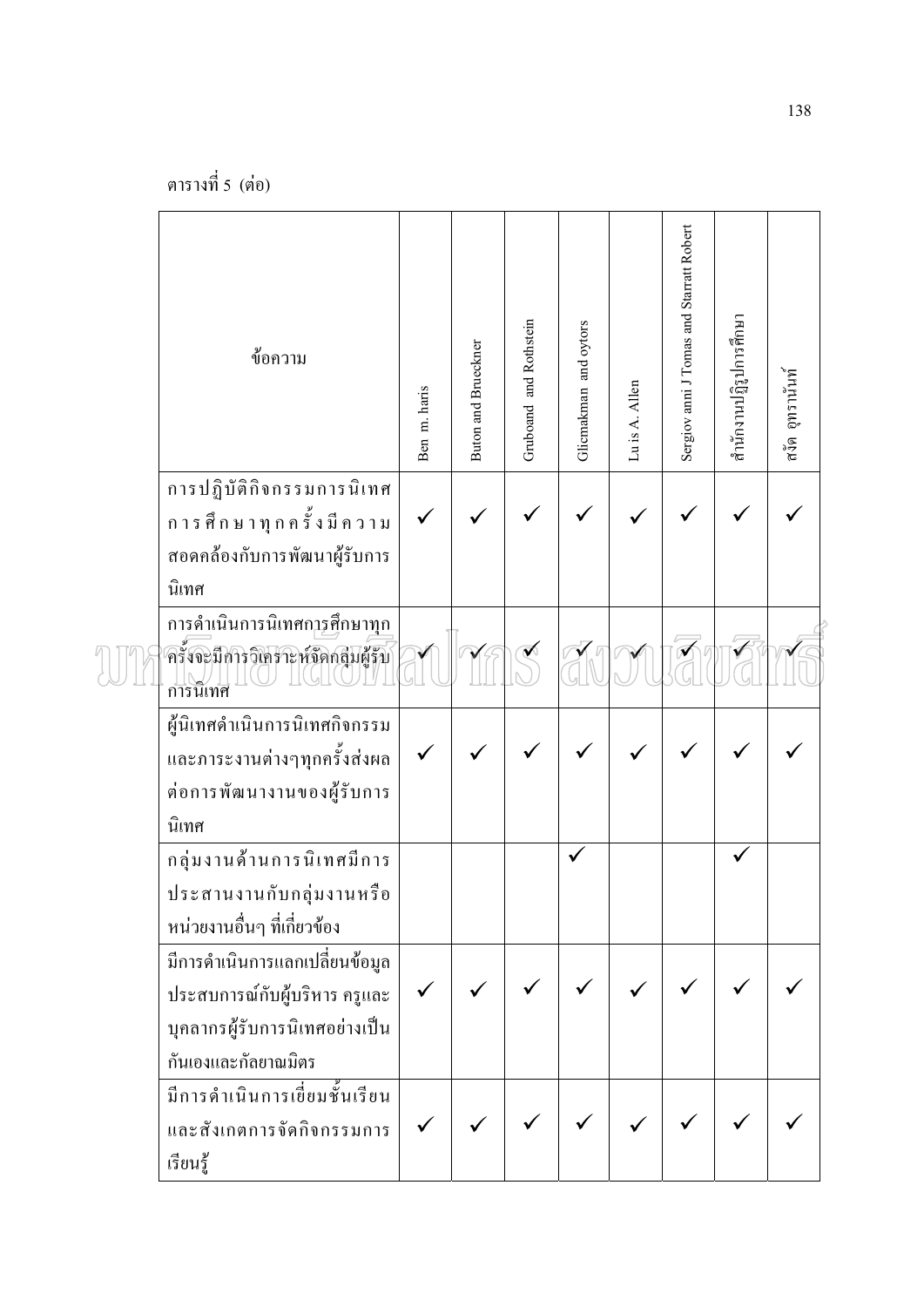| ข้อความ                                                                            | Ben m. haris | <b>Buton and Brueckner</b> | Gruboand and Rothstein | Glicmakman and oytors | Lu is A. Allen | Sergiov anni J Tomas and Starratt Robert | สำนักงานปฏิรูปการศึกษา | สงัด อุทรานันท์ |
|------------------------------------------------------------------------------------|--------------|----------------------------|------------------------|-----------------------|----------------|------------------------------------------|------------------------|-----------------|
| มีการคำเนินการใช้กระบวนการ<br>ประชุม/ประชุมเชิงปฏิบัติในการ<br>แก้ปัญหาและพัฒนางาน |              |                            |                        |                       |                |                                          |                        |                 |
| มีการส่งเสริมการจัดกิจกรรมการ<br>เรียนรู้โดยมีการศึกษา สำรวจ                       |              |                            |                        |                       |                |                                          |                        |                 |
| <u>สึกษา ปัญหา ความต้องการ และ </u><br>เก็บข้อมูลพื้นฐานสถานศึกษาใน                |              |                            |                        |                       |                |                                          |                        |                 |
| ความรับผิดชอบ                                                                      |              |                            |                        |                       |                |                                          |                        |                 |
| มีการส่งเสริมการนิเทศจัดการ                                                        |              |                            |                        |                       |                |                                          |                        |                 |
| เรียนรู้โดยมีการสำรวจข้อมูล                                                        |              |                            |                        |                       |                |                                          |                        |                 |
| หลักสูตรสถานศึกษา การจัดทำ                                                         |              |                            |                        |                       |                |                                          |                        |                 |
| แผนการเรียนรู้ การปฏิบัติการ                                                       |              |                            |                        |                       |                |                                          |                        |                 |
| สอนตามแผนการเรียนรู้<br>การ                                                        |              |                            |                        |                       |                |                                          |                        |                 |
| ประเมินผลและบันทึกหลังสอน                                                          |              |                            |                        |                       |                |                                          |                        |                 |
| มีการส่งเสริมจัดทำ/จัดหาสื่อ                                                       |              |                            |                        |                       |                |                                          |                        |                 |
| นวัตกรรม อุปกรณ์ ให้ตรงตาม                                                         |              |                            |                        |                       |                |                                          |                        |                 |
| จุดประสงค์ของแผนการเรียนรู้                                                        |              |                            |                        |                       |                |                                          |                        |                 |
| มีการร่วมกับสถานศึกษา ศึกษา                                                        |              |                            |                        |                       |                |                                          |                        |                 |
| ปัญหา อุปสรรค การใช้สื่อ                                                           |              |                            |                        |                       |                |                                          |                        |                 |
| นวัตกรรม อุปกรณ์การเรียนรู้เพื่อ                                                   |              |                            |                        |                       |                |                                          |                        |                 |
| ช่วยแก้ปัญหาการจัดการเรียนรู้                                                      |              |                            |                        |                       |                |                                          |                        |                 |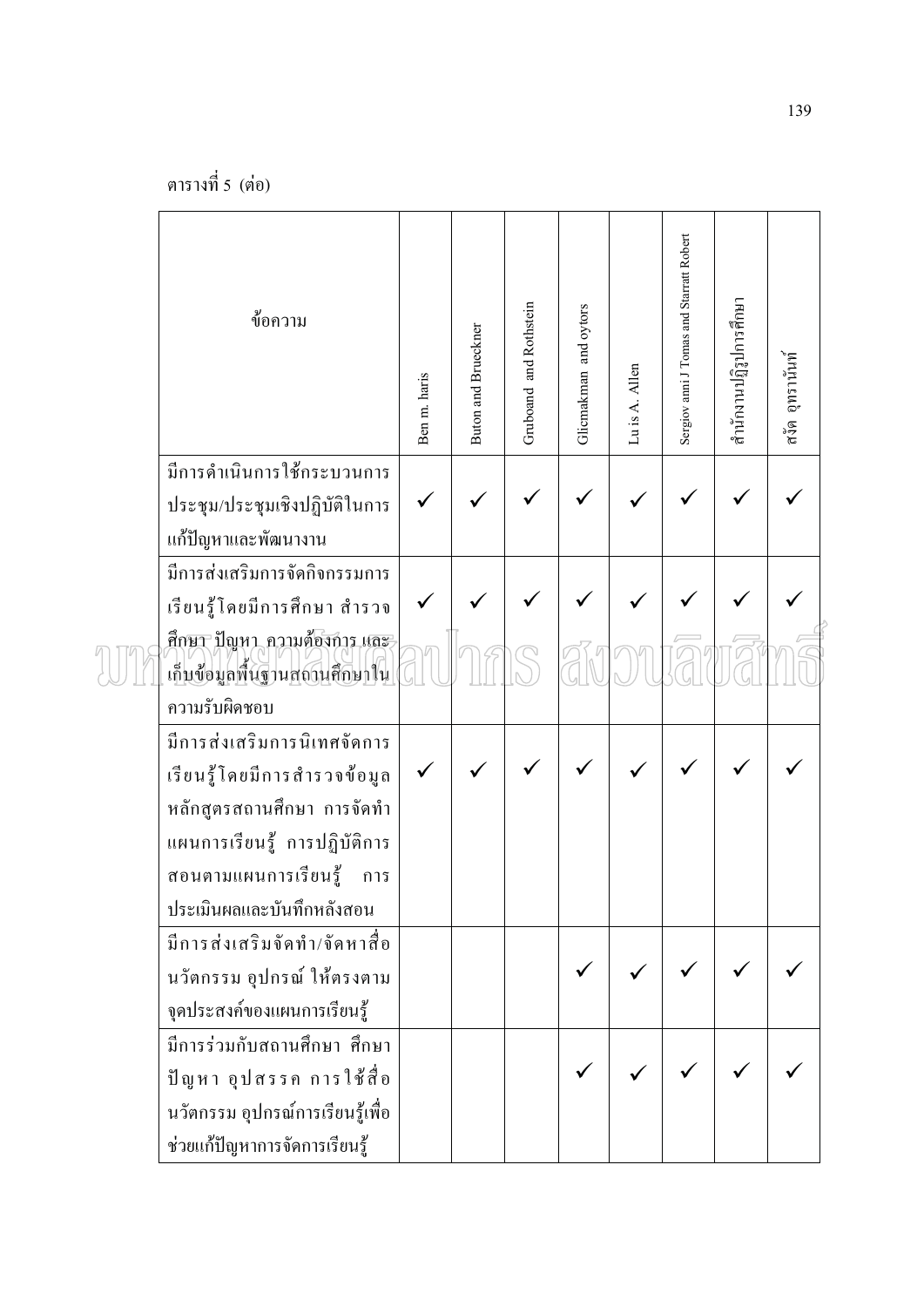| ข้อความ                                                                                     | Ben m. haris | Buton and Brueckner | Gruboand and Rothstein | Glicmakman and oytors | Lu is A. Allen | Sergiov anni J Tomas and Starratt Robert | สำนักงานปฏิรูปการศึกษา | สงัด อูทรานันท์ |
|---------------------------------------------------------------------------------------------|--------------|---------------------|------------------------|-----------------------|----------------|------------------------------------------|------------------------|-----------------|
| มีการส่งเสริมการดูแล และเก็บ<br>รักษาสื่อ นวัตกรรม อุปกรณ์การ<br>เรียนรู้                   |              |                     |                        |                       |                |                                          |                        |                 |
| มีการส่งเสริมการทำวิจัยในชั้น<br>เรียน                                                      |              |                     |                        |                       |                |                                          |                        |                 |
| มีการตรวจสอบความสอดคล้อง<br>ของการบันทึกกิจกรรมหลัง                                         |              |                     |                        |                       |                |                                          |                        |                 |
| จัดการเรียนรู้กับการวิจัยในชั้น<br>เรียน                                                    |              |                     |                        |                       |                |                                          |                        |                 |
| มีการตรวจสอบความถูกต้องและ<br>ความสมบูรณ์ของงานวิจัยในชั้น<br>เรียน                         |              |                     |                        |                       |                |                                          |                        |                 |
| มีการสร้างความตระหนักโดย<br>คำนึงถึงประโยชน์ของการวิจัย<br>และการนำผลการวิจัยชั้นเรียนไปใช้ |              |                     |                        |                       |                |                                          | ╱                      |                 |
| มีการส่งเสริมการประกันคุณภาพ<br>ของสถานศึกษา                                                |              |                     |                        |                       |                |                                          |                        |                 |
| มีการส่งเสริมการนำผลจากการ<br>ประเมินภายนอก รอบ 2 มา<br>ปรับปรุงและพัฒนา                    |              |                     |                        |                       |                |                                          |                        |                 |
|                                                                                             |              |                     |                        |                       |                |                                          |                        |                 |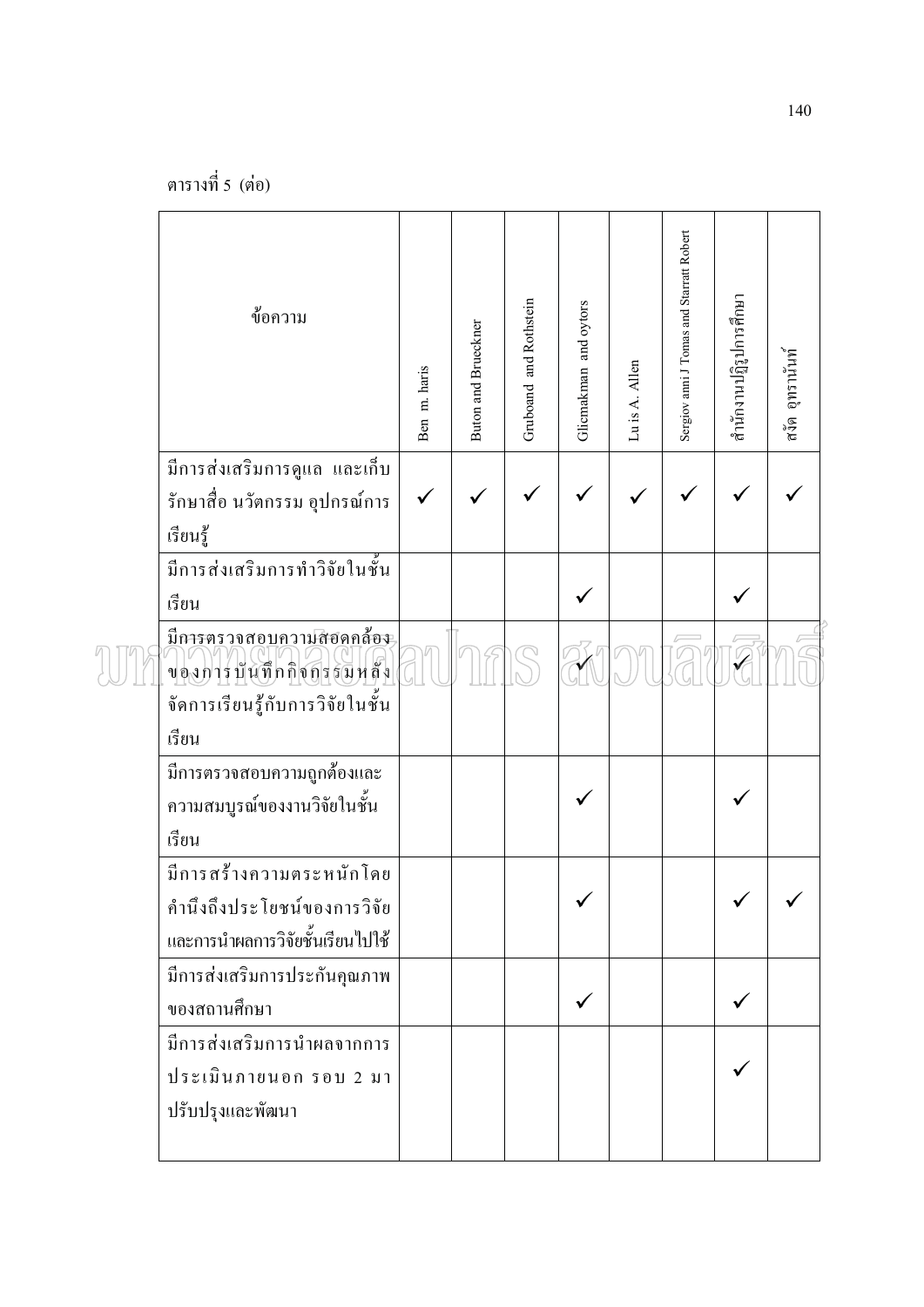| ข้อความ                                                    | Ben m. haris | Buton and Brueckner | Gruboand and Rothstein | Glicmakman and oytors | Lu is A. Allen | Sergiov anni J Tomas and Starratt Robert | สำนักงานปฏิรูปการศึกษา | สงัด อูทรานันท์ |
|------------------------------------------------------------|--------------|---------------------|------------------------|-----------------------|----------------|------------------------------------------|------------------------|-----------------|
| มีการส่งเสริมระบบประกัน                                    |              |                     |                        |                       |                |                                          |                        |                 |
| คุณภาพในโรงเรียน โดยมีการ                                  |              |                     |                        |                       |                |                                          |                        |                 |
| ควบคุมคุณภาพการศึกษา การ                                   |              |                     |                        |                       |                |                                          |                        |                 |
| ตรวจสอบทบทวนภายใน และ                                      |              |                     |                        |                       |                |                                          |                        |                 |
| การสรุปรายงานผล                                            |              |                     |                        |                       |                |                                          |                        |                 |
| มีการส่งเสริมความพร้อมด้าน<br>ผู้เรียน บุคลากรและเอกสารตาม |              |                     |                        |                       |                |                                          |                        |                 |
| มาตรฐานการประกันคุณภาพ เพื่อ                               |              |                     |                        |                       |                |                                          |                        |                 |
| ผดุงกุณภาพการศึกษา โดยการ                                  |              |                     |                        |                       |                |                                          |                        |                 |
| สังเกต สัมภาษณ์ และตรวจสอบ                                 |              |                     |                        |                       |                |                                          |                        |                 |
| เอกสาร                                                     |              |                     |                        |                       |                |                                          |                        |                 |
| มีการส่งเสริมระบบเครือข่ายการ                              |              |                     |                        |                       |                |                                          |                        |                 |
| เรียนรู้ของสถานศึกษา สำนักงาน                              |              |                     |                        |                       |                |                                          |                        |                 |
| เขตพื้นที่การศึกษา องค์กรและ                               |              |                     |                        |                       |                |                                          |                        |                 |
| หน่วยงานที่เกี่ยวข้อง                                      |              |                     |                        |                       |                |                                          |                        |                 |
| มีการส่งเสริมการจัดทำ                                      |              |                     |                        | $\checkmark$          |                |                                          |                        |                 |
| แผนพัฒนาเครือข่ายสถานศึกษา                                 |              |                     |                        |                       |                |                                          |                        |                 |
| มีการจัดระบบโครงสร้างบทบาท                                 | $\checkmark$ | $\checkmark$        |                        |                       |                |                                          |                        |                 |
| หน้าที่ของบุคคลากรในเครือข่ายที่                           |              |                     |                        |                       |                |                                          |                        |                 |
| ชัดเจน                                                     |              |                     |                        |                       |                |                                          |                        |                 |
|                                                            |              |                     |                        |                       |                |                                          |                        |                 |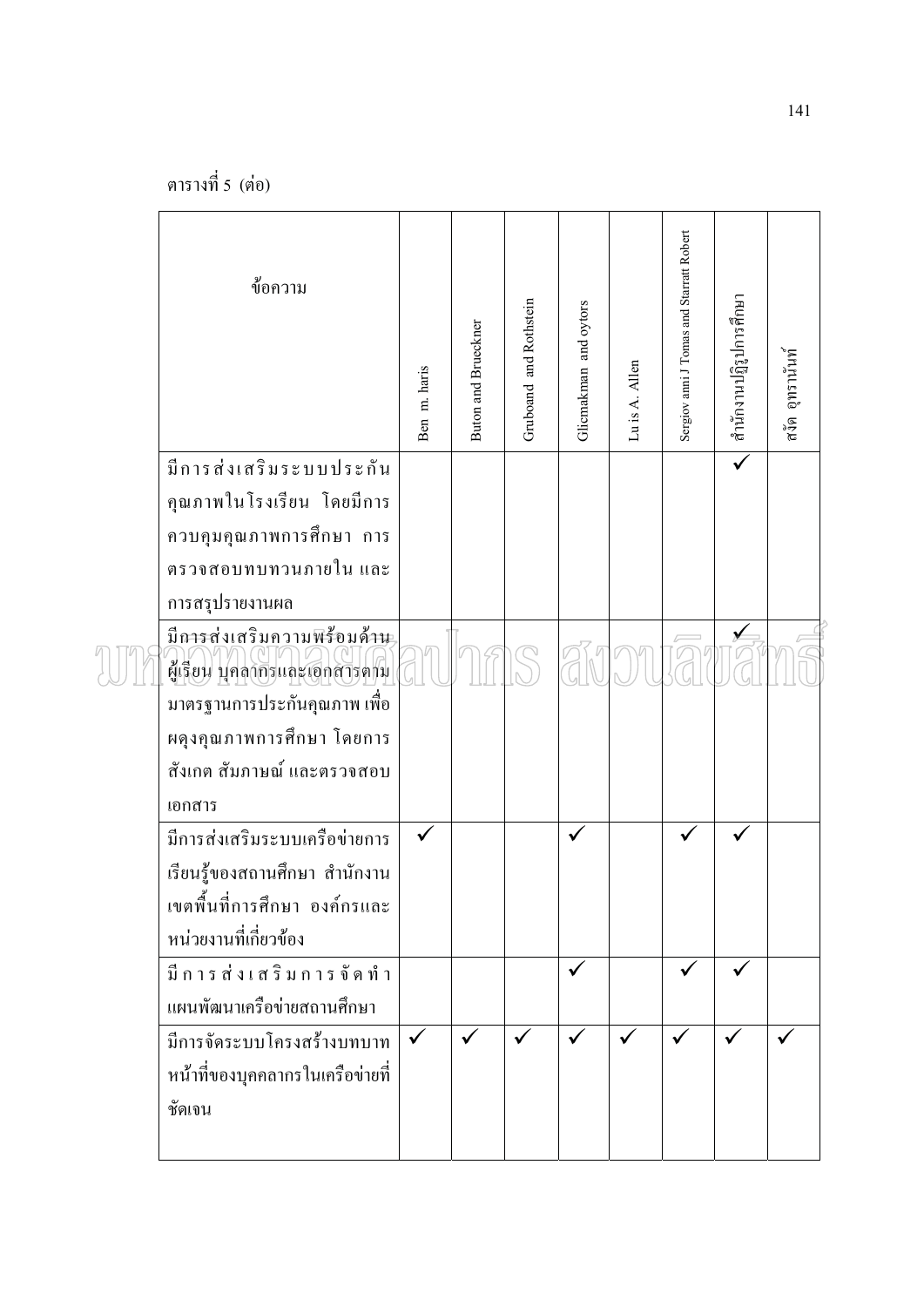| ข้อความ                                               | Ben m. haris | <b>Buton and Brueckner</b> | Gruboand and Rothstein | Glicmakman and oytors | Lu is A. Allen | Sergiov anni J Tomas and Starratt Robert | สำนักงานปฏิรูปการศึกษา | สงัด อุทรานันท์ |
|-------------------------------------------------------|--------------|----------------------------|------------------------|-----------------------|----------------|------------------------------------------|------------------------|-----------------|
| มีการปฏิบัติงานตามแผนงาน                              |              |                            |                        |                       |                |                                          | ✓                      |                 |
| โครงการของสถานศึกษาและ<br>สำนักงานเขตพื้นที่การศึกษา  |              |                            |                        |                       |                |                                          |                        |                 |
| ร่วมกัน                                               |              |                            |                        |                       |                |                                          |                        |                 |
| มีการส่งเสริมกิจกรรมของ<br>สถานศึกษาในเครือขายร่วมกับ |              | $\checkmark$               | $\checkmark$           |                       |                |                                          |                        |                 |
| เครือข่ายอื่น                                         |              |                            |                        |                       |                |                                          |                        |                 |
| มีการจัดทำรายงานผลการ                                 |              |                            | $\checkmark$           |                       |                |                                          |                        |                 |
| ดำเนินงานและเผยแพร่ให้เป็นที่<br>ยอมรับ               |              |                            |                        |                       |                |                                          |                        |                 |
| มีการส่งเสริมสถานศึกษาให้จัด                          | $\checkmark$ | $\checkmark$               | ✓                      |                       | $\checkmark$   |                                          | $\checkmark$           |                 |
| บรรยากาศแห่งการเรียนรู้ ศึกษา                         |              |                            |                        |                       |                |                                          |                        |                 |
| ค้นคว้า การประดิษฐ์ คิดค้น การ                        |              |                            |                        |                       |                |                                          |                        |                 |
| ทดลอง กล้าคิด กล้าทำ                                  |              |                            |                        |                       |                |                                          |                        |                 |
| มีการส่งเสริมการจัดทำรายงานผล                         | $\checkmark$ | $\checkmark$               | $\checkmark$           |                       | $\checkmark$   | $\checkmark$                             |                        |                 |
| การคำเนินงาน และการเผยแพร่                            |              |                            |                        |                       |                |                                          |                        |                 |
| ประชาสัมพันธ์                                         |              |                            |                        |                       |                |                                          |                        |                 |
|                                                       |              |                            |                        |                       |                |                                          |                        |                 |
|                                                       |              |                            |                        |                       |                |                                          |                        |                 |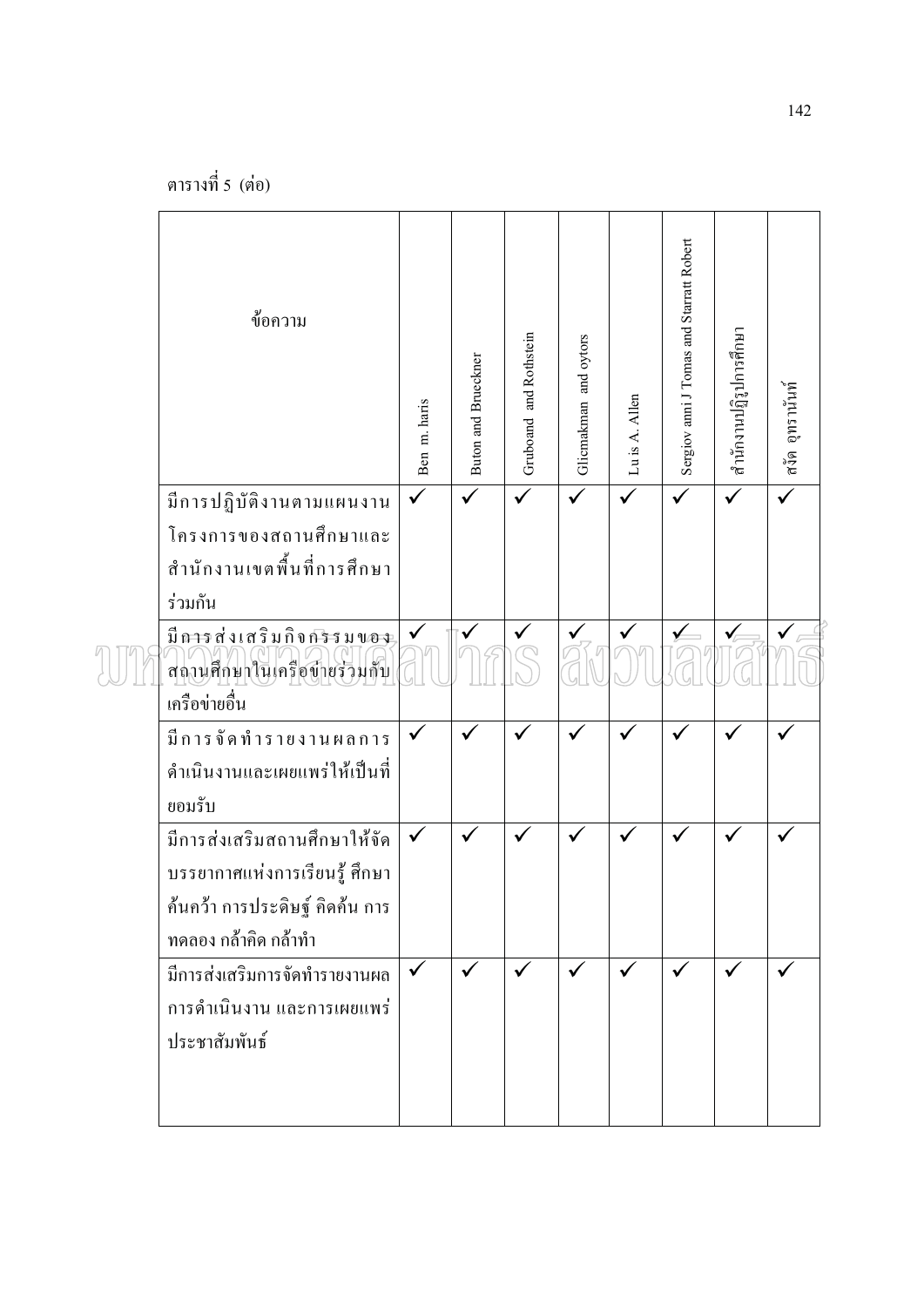| ข้อความ                                                                          | Ben m. haris | Buton and Brueckner | Gruboand and Rothstein | Glicmakman and oytors | Lu is A. Allen | Sergiov anni J Tomas and Starratt Robert | สำนักงานปฏิรูปการศึกษา | สงัด อูทรานันท์ |
|----------------------------------------------------------------------------------|--------------|---------------------|------------------------|-----------------------|----------------|------------------------------------------|------------------------|-----------------|
| มีการคำเนินงานติดตามโครงการ/                                                     |              |                     |                        |                       |                |                                          |                        |                 |
| ้กิจกรรมที่สำคัญต่างๆ และภารกิจ                                                  |              |                     |                        |                       |                |                                          |                        |                 |
| เพิ่มเติมอื่นๆ ตามนโยบายของ                                                      |              |                     |                        |                       |                |                                          |                        |                 |
| สำนักงานคณะกรรมการ                                                               |              |                     |                        |                       |                |                                          |                        |                 |
| ก <u>รร</u> ศึกษาขั้นพื้นฐ<br>$7 - 11$<br>ักระพร่วงศึกษาธิการแสะ<br>กระทรวงอื่นๆ |              |                     |                        |                       |                |                                          |                        |                 |
| มีการจัดกิจกรรมส่งเสริม                                                          |              |                     |                        |                       |                |                                          |                        |                 |
| ความสามารถของผู้รับการนิเทศ                                                      |              |                     |                        |                       |                |                                          |                        |                 |
| ทุกครั้งโดยใช้วิธีการที่หลากหลาย                                                 |              |                     |                        |                       |                |                                          |                        |                 |
| เหมาะสมกับศักยภาพของแต่ละ                                                        |              |                     |                        |                       |                |                                          |                        |                 |
| บุคคล                                                                            |              |                     |                        |                       |                |                                          |                        |                 |
| มีการจัดกิจกรรมส่งเสริมการ                                                       |              |                     |                        |                       | ✓              |                                          |                        |                 |
| ้แลกเปลี่ยนเรียนรู้ ข้อมูล ผลงาน                                                 |              |                     |                        |                       |                |                                          |                        |                 |
| เพื่อเสริมสร้าง พัฒนาศักยภาพ                                                     |              |                     |                        |                       |                |                                          |                        |                 |
| ของผู้รับการนิเทศ                                                                |              |                     |                        |                       |                |                                          |                        |                 |
| มีการส่งเสริม กระตุ้นผู้รับการ                                                   |              |                     |                        |                       |                |                                          |                        |                 |
| นิเทศเพื่อคิดค้นและพัฒนา                                                         |              |                     |                        |                       |                |                                          |                        |                 |
| กระบวนการจัดการเรียนรู้ให้ดีขึ้น                                                 |              |                     |                        |                       |                |                                          |                        |                 |
| โดยการศึกษา ค้นคว้า วิจัย อย่าง                                                  |              |                     |                        |                       |                |                                          |                        |                 |
| เป็นระบบ                                                                         |              |                     |                        |                       |                |                                          |                        |                 |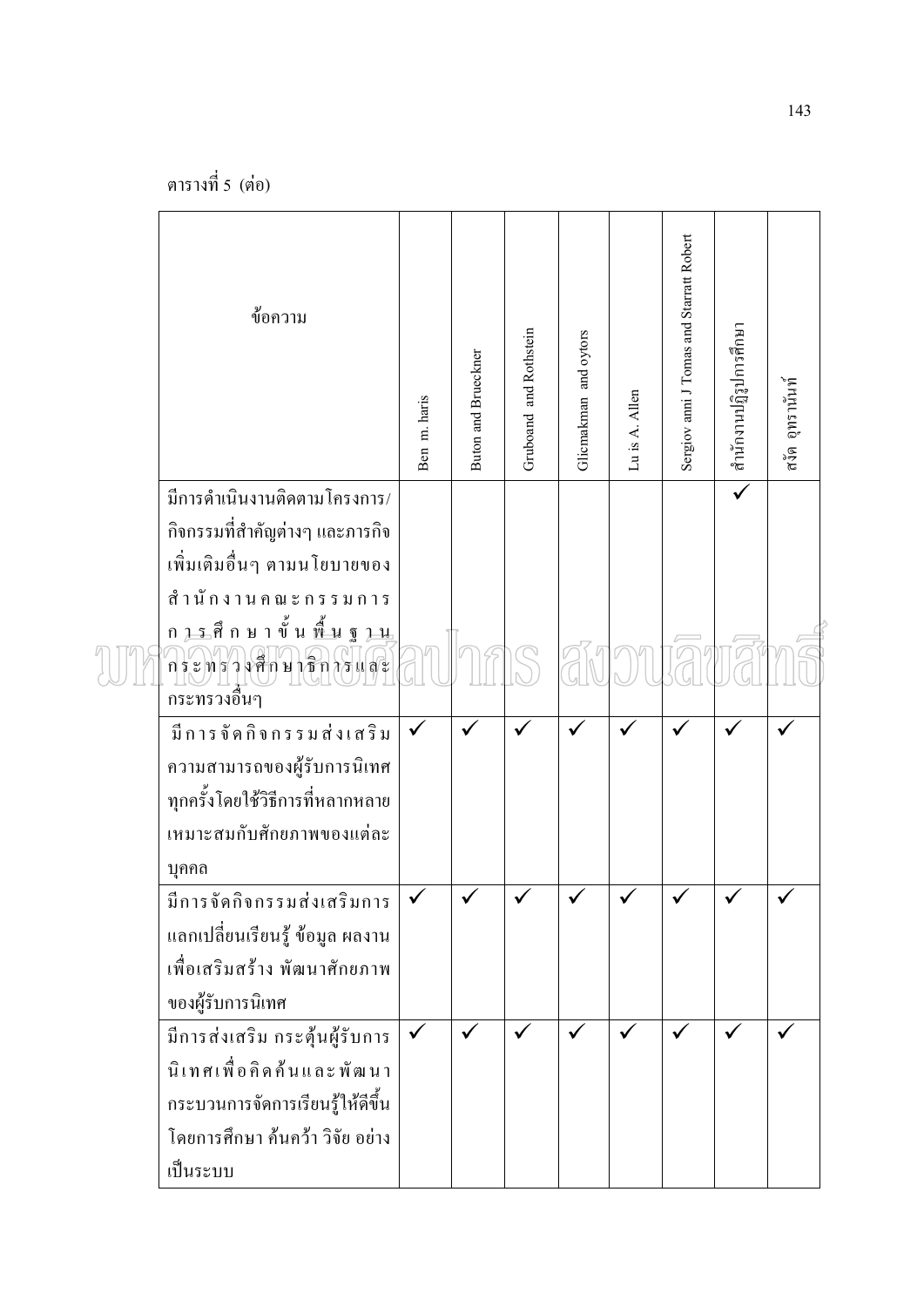| ข้อความ                                            | Ben m. haris | Buton and Brueckner | Gruboand and Rothstein | Glicmakman and oytors | Lu is A. Allen | Sergiov anni J Tomas and Starratt Robert | สำนักงานปฏิรูปการศึกษา | สงัด อุทรานันท์ |
|----------------------------------------------------|--------------|---------------------|------------------------|-----------------------|----------------|------------------------------------------|------------------------|-----------------|
| มีการส่งเสริมผู้รับการนิเทศ ให้มี                  |              |                     |                        |                       |                |                                          |                        |                 |
| การวิเคราะห์ สังเคราะห์งานใน                       |              |                     |                        |                       |                |                                          |                        |                 |
| ความรับผิดชอบ กำหนดจุดพัฒนา                        |              |                     |                        |                       |                |                                          |                        |                 |
| ได้ด้วยตนเอง                                       |              |                     |                        |                       |                |                                          |                        |                 |
| มีการเสริมแรงบวกแก่ผู้รับการ<br>นิเทศอย่างสม่ำเสมอ |              |                     |                        |                       |                |                                          |                        |                 |
| มีการร่วมกับสถานศึกษาและ                           |              |                     |                        |                       |                |                                          |                        |                 |
| หน่วยงานที่เกี่ยวข้องสร้างและ                      |              |                     |                        |                       |                |                                          |                        |                 |
| พัฒนาหลักสูตรท้องถิ่น                              |              |                     |                        |                       |                |                                          |                        |                 |
| มีการส่งเสริมให้นำภูมิปัญญา                        |              |                     |                        |                       |                |                                          |                        |                 |
| ท้องถิ่นเข้ามามีส่วนร่วมในการ                      |              |                     |                        |                       |                |                                          |                        |                 |
| จัดการเรียนรู้                                     |              |                     |                        |                       |                |                                          |                        |                 |
| มีการส่งเสริมให้ทุกภาคส่วนทั้ง                     |              |                     |                        |                       |                |                                          |                        |                 |
| ภาครัฐ/เอกชน เข้ามามีส่วนร่วม                      |              |                     |                        |                       |                |                                          |                        |                 |
| ในการบริหารจัดการศึกษาของ                          |              |                     |                        |                       |                |                                          |                        |                 |
| สถานศึกษา                                          |              |                     |                        |                       |                |                                          |                        |                 |
| มีการสร้างเครือข่ายการนิเทศ                        |              |                     |                        |                       |                |                                          |                        |                 |
| การศึกษาโดยใช้สารสนเทศเพื่อ                        |              |                     |                        |                       |                |                                          |                        |                 |
| การพัฒนาคุณภาพการศึกษาอย่าง                        |              |                     |                        |                       |                |                                          |                        |                 |
| ต่อเนื่อง                                          |              |                     |                        |                       |                |                                          |                        |                 |
|                                                    |              |                     |                        |                       |                |                                          |                        |                 |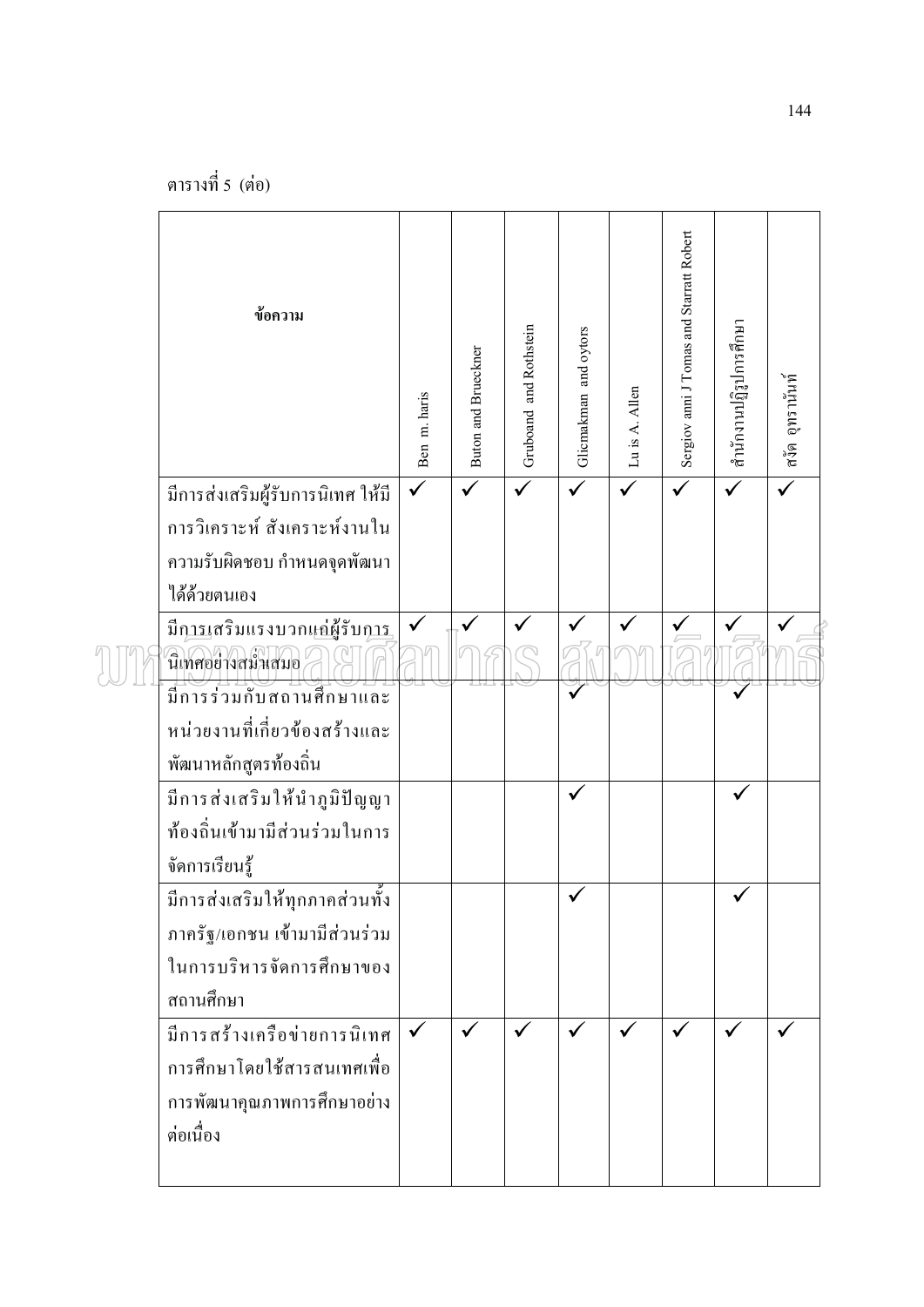| ข้อความ                        | Ben m. haris | Buton and Brueckner | Gruboand and Rothstein | Glicmakman and oytors | Luis A. Allen | Sergiov anni J Tomas and Starratt Robert | สำนักงานปฏิรูปการศึกษา | สงัด อุทรานันท์ |
|--------------------------------|--------------|---------------------|------------------------|-----------------------|---------------|------------------------------------------|------------------------|-----------------|
| มีความจำเป็นต้องร่วมมือกัน     |              |                     |                        |                       |               |                                          |                        |                 |
| ภายในกลุ่มงานนิเทศ ติดตามและ   |              |                     |                        |                       |               |                                          |                        |                 |
| ประเมินผลกาศึกษา               |              |                     |                        |                       |               |                                          |                        |                 |
| ผู้ที่ทราบความสำคัญของปัญหา    |              |                     |                        |                       |               |                                          |                        |                 |
| และความต้องการนั้นต้องเป็น     |              |                     |                        |                       |               |                                          |                        |                 |
| บุคคลากรในสำนักงานเขตพื้นที่   |              |                     |                        |                       |               |                                          |                        |                 |
| การศึกษา                       |              |                     |                        |                       |               |                                          |                        |                 |
| การมีส่วนร่วมของหน่วยงานและ    |              |                     |                        |                       |               |                                          |                        |                 |
| บุคลากรในสำนักงานเขตพื้นที่    |              |                     |                        |                       |               |                                          |                        |                 |
| โดยนำแนวคิดการมีส่วนร่วมมา     |              |                     |                        |                       |               |                                          |                        |                 |
| ใช้ในจัดกิจกรรมการนิเทศ        |              |                     |                        |                       |               |                                          |                        |                 |
| มีการเปิดโอกาสให้ผู้มีส่วนร่วม | $\checkmark$ |                     |                        |                       |               |                                          |                        |                 |
| ในการนิเทศภายในคำเนิน          |              |                     |                        |                       |               |                                          |                        |                 |
| กิจกรรมในรูปของคณะกรรมการ      |              |                     |                        |                       |               |                                          |                        |                 |
| มีการจัดประชุม อบรม สัมมนา     |              |                     |                        |                       |               |                                          |                        |                 |
| การนิเทศภายในโรงเรียน          |              |                     |                        |                       |               |                                          |                        |                 |
| มีการส่งเสริมสนับสนุนให้       |              |                     |                        |                       |               |                                          |                        |                 |
| สถานศึกษาดำเนินการนิเทศ        |              |                     |                        |                       |               |                                          |                        |                 |
| ภายใน                          |              |                     |                        |                       |               |                                          |                        |                 |
| มีการส่งเสริมให้โรงเรียนนำ     | $\checkmark$ |                     |                        |                       |               |                                          |                        |                 |
| เทคนิคใหม่ๆมาใช้ในการนิเทศ     |              |                     |                        |                       |               |                                          |                        |                 |
| ภายใน                          |              |                     |                        |                       |               |                                          |                        |                 |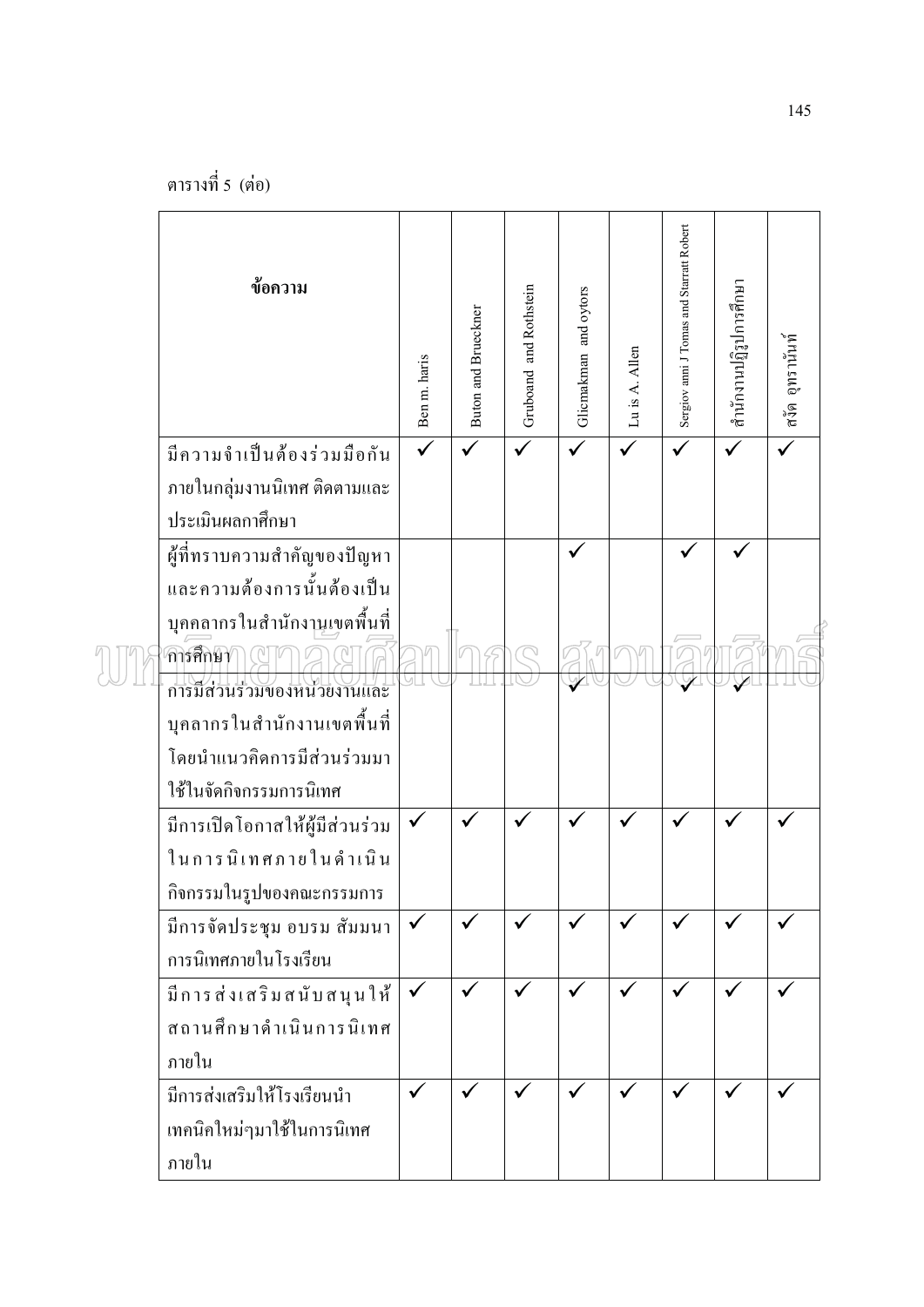| ข้อความ                                                      | Ben m. haris | <b>Buton and Brueckner</b> | Gruboand and Rothstein | Glicmakman and oytors | Lu is A. Allen | Sergiov anni J Tomas and Starratt Robert | สำนักงานปฏิรูปการศึกษา | สงัด อุทรานันท์ |
|--------------------------------------------------------------|--------------|----------------------------|------------------------|-----------------------|----------------|------------------------------------------|------------------------|-----------------|
| มีการให้คำปรึกษาแนะนำเกี่ยวกับ<br>การนิเทศภายใน              |              |                            |                        |                       |                |                                          |                        |                 |
| มีการช่วยเหลือให้บุคคลากรใน<br>ิสถานศึกษานิเทศภายในกันเองได้ | $\checkmark$ |                            |                        |                       |                |                                          |                        |                 |
| มีการพัฒนารูปแบบการนิเทศ                                     | $\checkmark$ |                            |                        |                       |                |                                          |                        |                 |
| ภายในใด้อย่างเหมาะสัมกับก <del>าร</del><br>จัดการเรียนรู้    |              |                            |                        |                       |                |                                          |                        |                 |
| มีการใช้เทคนิควิธีการนิเทศ                                   | ✓            |                            |                        |                       |                |                                          |                        |                 |
| ภายในได้อย่างเหมาะสมกับการ                                   |              |                            |                        |                       |                |                                          |                        |                 |
| จัดการเรียนรู้                                               |              |                            |                        |                       |                |                                          |                        |                 |
| มีการจัดทำเอกสารนิเทศภายใน                                   | $\checkmark$ |                            |                        |                       |                |                                          |                        |                 |
| และเป็นปัจจุบัน                                              |              |                            |                        |                       |                |                                          |                        |                 |
| มีการเผยแพร่รูปแบบและเทคนิค                                  | $\checkmark$ |                            |                        |                       |                |                                          |                        |                 |
| วิธีการนิเทศได้อย่างเหมาะสมกับ                               |              |                            |                        |                       |                |                                          |                        |                 |
| การจัดการเรียนรู้                                            |              |                            |                        |                       |                |                                          |                        |                 |
| มีการนำสื่อเทคโนโลยีสารสนเทศ                                 | $\checkmark$ | $\checkmark$               | $\checkmark$           |                       | $\checkmark$   | $\checkmark$                             |                        | $\checkmark$    |
| มาใช้ดำเนินการนิเทศภายในอย่าง                                |              |                            |                        |                       |                |                                          |                        |                 |
| เป็นระบบและมีประสิทธิภาพ                                     |              |                            |                        |                       |                |                                          |                        |                 |
| มีการประเมินผลการคำเนินงาน                                   | $\checkmark$ | $\checkmark$               | $\checkmark$           | ✓                     | $\checkmark$   |                                          |                        | ✓               |
| นิเทศการศึกษาตามแผนงาน                                       |              |                            |                        |                       |                |                                          |                        |                 |
| โครงการที่กำหนดไว้                                           |              |                            |                        |                       |                |                                          |                        |                 |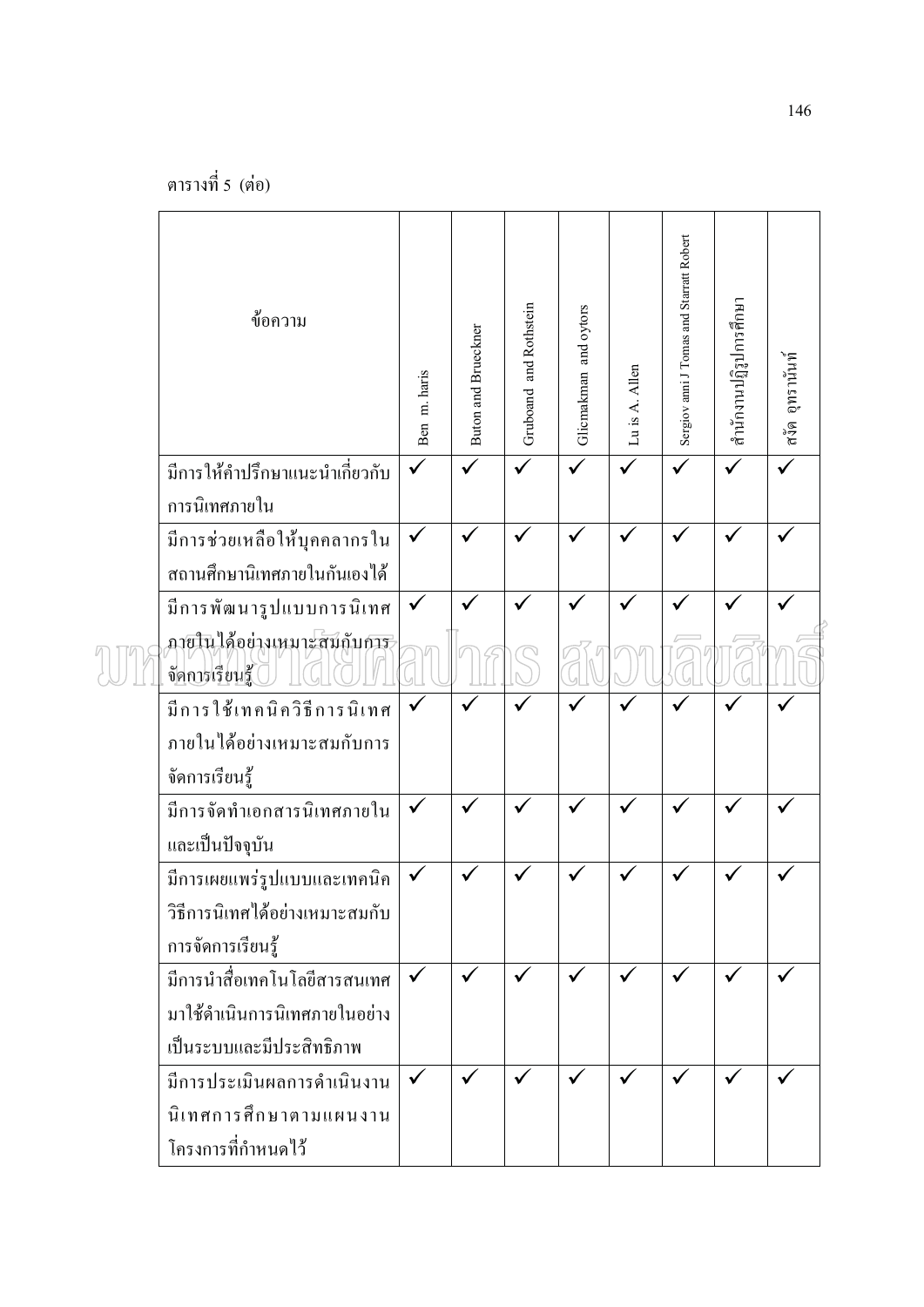| ข้อความ                         |              |              |   |  |  |              |
|---------------------------------|--------------|--------------|---|--|--|--------------|
|                                 |              |              |   |  |  |              |
|                                 |              |              |   |  |  |              |
|                                 |              |              |   |  |  |              |
|                                 |              |              |   |  |  |              |
| มีการประเมินผลการนิเทศ          |              |              |   |  |  |              |
| การศึกษา ซึ่งอยู่ในโครงการของ   |              |              |   |  |  |              |
| แผนการนิเทศการศึกษาประจำปี      |              |              |   |  |  |              |
| มีการประเมินความแตกต่างของ      |              |              |   |  |  |              |
| สภาพก่อนคำเนินการและหลัง        |              |              |   |  |  |              |
| ดำเนินการ                       |              |              |   |  |  |              |
| มีการจัดให้มีการประเมินผล ทั้ง  |              |              |   |  |  |              |
| สภาพแวดล้อม ปัจจัยในการ         |              |              |   |  |  |              |
| คำเนินการ กระบวนการนิเทศ        |              |              |   |  |  |              |
| ุการศึกษาและผลที่ได้จากการนิเทศ |              |              |   |  |  |              |
| มีการประเมินผลการนิเทศจาก       |              |              |   |  |  |              |
| ผู้รับการนิเทศโดยตรง            |              |              |   |  |  |              |
| มีการนำผลจากการประเมินผล        |              |              |   |  |  |              |
| จากการประเมินการนิเทศมา         |              |              |   |  |  |              |
| วิเคราะห์เปรียบเทียบกับเกณฑ์ที่ |              |              |   |  |  |              |
| กำหนดไว้                        |              |              |   |  |  |              |
| มีการจัดให้มีการสรุปผลการนิเทศ  | $\checkmark$ | $\checkmark$ |   |  |  | ✓            |
| จากผู้รับการนิเทศโดยตรง         |              |              |   |  |  |              |
| มีการจัดให้มีการรายงานผลการ     | $\checkmark$ | $\checkmark$ | ✓ |  |  | $\checkmark$ |
| นิเทศระหว่างการดำเนินงานให้     |              |              |   |  |  |              |
| ผู้เกี่ยวข้องทราบเป็นระยะ       |              |              |   |  |  |              |
|                                 |              |              |   |  |  |              |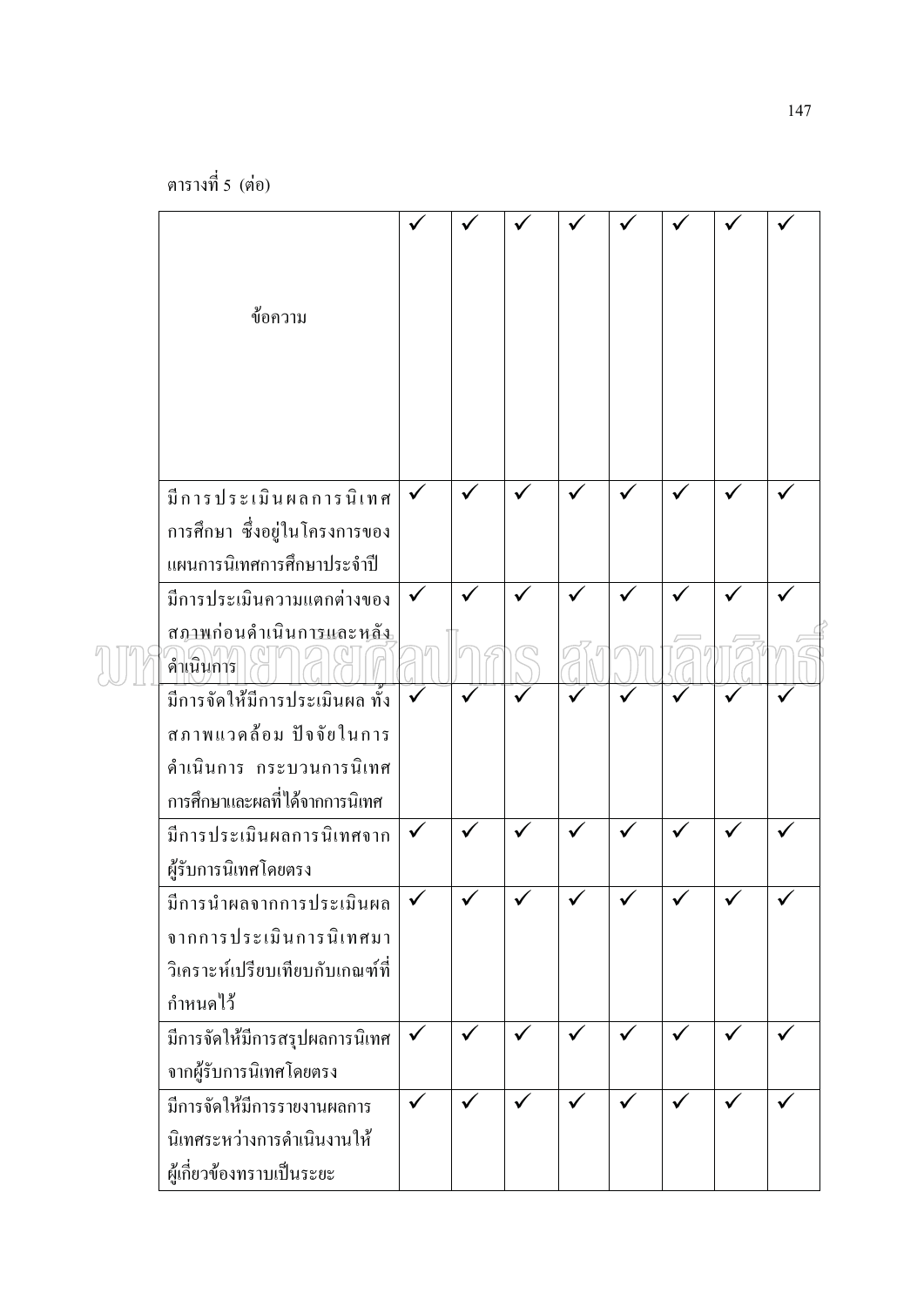| ข้อความ                           | Ben m. haris | <b>Buton and Brueckner</b> | Gruboand and Rothstein | Glicmakman and oytors | Lu is A. Allen | Sergiov anni J Tomas and Starratt Robert | สำนักงานปฏิรูปการศึกษา | สงัด อุทรานันท์ |
|-----------------------------------|--------------|----------------------------|------------------------|-----------------------|----------------|------------------------------------------|------------------------|-----------------|
| มีการประเมินผลการนิเทศ            |              |                            |                        | ✓                     |                | $\checkmark$                             |                        | $\checkmark$    |
| การศึกษาจะพิจารณาถึงผลรวม         |              |                            |                        |                       |                |                                          |                        |                 |
| ทั้งหมดที่เกี่ยวข้องกับเขตพื้นที่ |              |                            |                        |                       |                |                                          |                        |                 |
| และการจัดการเรียนรู้              |              |                            |                        |                       |                |                                          |                        |                 |
| มี การประเมินผล การนิเ <u>ทศ</u>  |              |                            |                        |                       |                |                                          |                        |                 |
| ์<br>การศึกษาเพื่อการพัฒนามีการ   |              |                            |                        |                       |                |                                          |                        |                 |
| ประเมินจากค้านคุณภาพการ           |              |                            |                        |                       |                |                                          |                        |                 |
| บริหารจัดการ                      |              |                            |                        |                       |                |                                          |                        |                 |
| มีการประเมินผลการนิเทศ            | $\checkmark$ | $\checkmark$               |                        |                       |                |                                          |                        |                 |
| การศึกษาเพื่อการพัฒนาโดย          |              |                            |                        |                       |                |                                          |                        |                 |
| ประเมินจากค้านคุณภาพการ           |              |                            |                        |                       |                |                                          |                        |                 |
| จัดการเรียนรู้                    |              |                            |                        |                       |                |                                          |                        |                 |
| มีการประเมินผลการนิเทศ            |              |                            |                        |                       |                |                                          |                        |                 |
| การศึกษาเพื่อการพัฒนาประเมิน      |              |                            |                        |                       |                |                                          |                        |                 |
| จากค้านศักยภาพของผู้บริหาร        |              |                            |                        |                       |                |                                          |                        |                 |
| สถานศึกษา และครูผู้สอน            |              |                            |                        |                       |                |                                          |                        |                 |
| มีการประเมินผลการนิเทศ            | $\checkmark$ | $\checkmark$               |                        |                       |                |                                          |                        |                 |
| การศึกษาโดยรับฟังความคิดเห็น      |              |                            |                        |                       |                |                                          |                        |                 |
| จากบุคคลภายนอก เพื่อให้การ        |              |                            |                        |                       |                |                                          |                        |                 |
| ประเมินผลถูกต้องและเกิดแนวคิด     |              |                            |                        |                       |                |                                          |                        |                 |
| ใหม่                              |              |                            |                        |                       |                |                                          |                        |                 |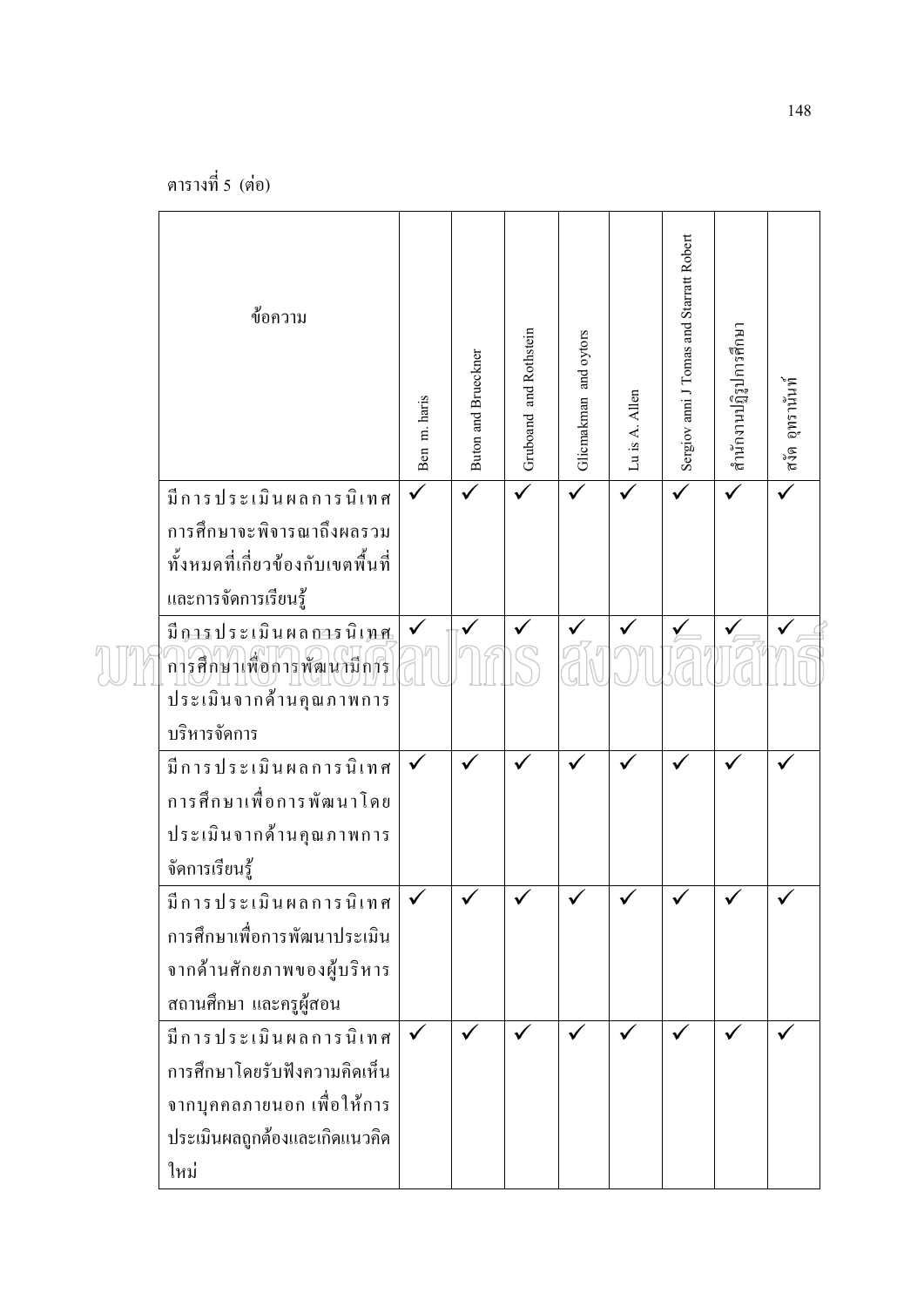| ข้อความ                            | Ben m. haris | <b>Buton and Brueckner</b> | Gruboand and Rothstein | Glicmakman and oytors | Lu is A. Allen | Sergiov anni J Tomas and Starratt Robert | สำนักงานปฏิรูปการศึกษา | สงัด อุทรานันท์ |
|------------------------------------|--------------|----------------------------|------------------------|-----------------------|----------------|------------------------------------------|------------------------|-----------------|
| มีการเลือกใช้เครื่องมือการนิเทศที่ |              |                            |                        | ✓                     |                | $\checkmark$                             |                        | $\checkmark$    |
| หลากหลายประกอบกันตามความ           |              |                            |                        |                       |                |                                          |                        |                 |
| เหมาะสมของลักษณะงานและสภาพ         |              |                            |                        |                       |                |                                          |                        |                 |
| สิ่งที่ต้องการเก็บรวบรวมข้อมูล     |              |                            |                        |                       |                |                                          |                        |                 |
| มีการประเมินผลเพื่อเปรียบเทียบ     |              |                            |                        |                       |                |                                          |                        |                 |
| ้ผลการปฏิบัติงานก็บนผน             |              |                            |                        |                       |                |                                          |                        |                 |
| โครงการกำหน <sup>ี่</sup> คไว้     |              |                            |                        |                       |                |                                          |                        |                 |
| มีการประเมินผลเพื่อควบคุมและ       |              |                            |                        |                       |                |                                          |                        |                 |
| เร่งรัดการปฏิบัติงานให้เป็นไป      |              |                            |                        |                       |                |                                          |                        |                 |
| ตามแผน/โครงการ                     |              |                            |                        |                       |                |                                          |                        |                 |
| มีการศึกษาปัญหาที่พบจากการ         |              |                            |                        |                       |                |                                          |                        |                 |
| ปฏิบัติงานเพื่อแก้ไขแผน/           |              |                            |                        |                       |                |                                          |                        |                 |
| โครงการให้เหมาะสมยิ่งขึ้น          |              |                            |                        |                       |                |                                          |                        |                 |
| มีการศึกษาแผนงาน/โครงการที่        |              |                            |                        |                       |                |                                          |                        |                 |
| ได้ดำเนินการไปแล้ว เพื่อให้ทราบ    |              |                            |                        |                       |                |                                          |                        |                 |
| ว่าสามารถตอบสนองความ               |              |                            |                        |                       |                |                                          |                        |                 |
| ต้องการหรือแก้ปัญหาที่มีอยู่       |              |                            |                        |                       |                |                                          |                        |                 |
| มีการประเมินผลกระทบทั้ง            |              |                            |                        |                       |                |                                          |                        |                 |
| ทางตรงและทางอ้อมของการ             |              |                            |                        |                       |                |                                          |                        |                 |
| นิเทศ เพื่อเป็นข้อมูลสำหรับช่วย    |              |                            |                        |                       |                |                                          |                        |                 |
| ในการตัดสินต่อไป                   |              |                            |                        |                       |                |                                          |                        |                 |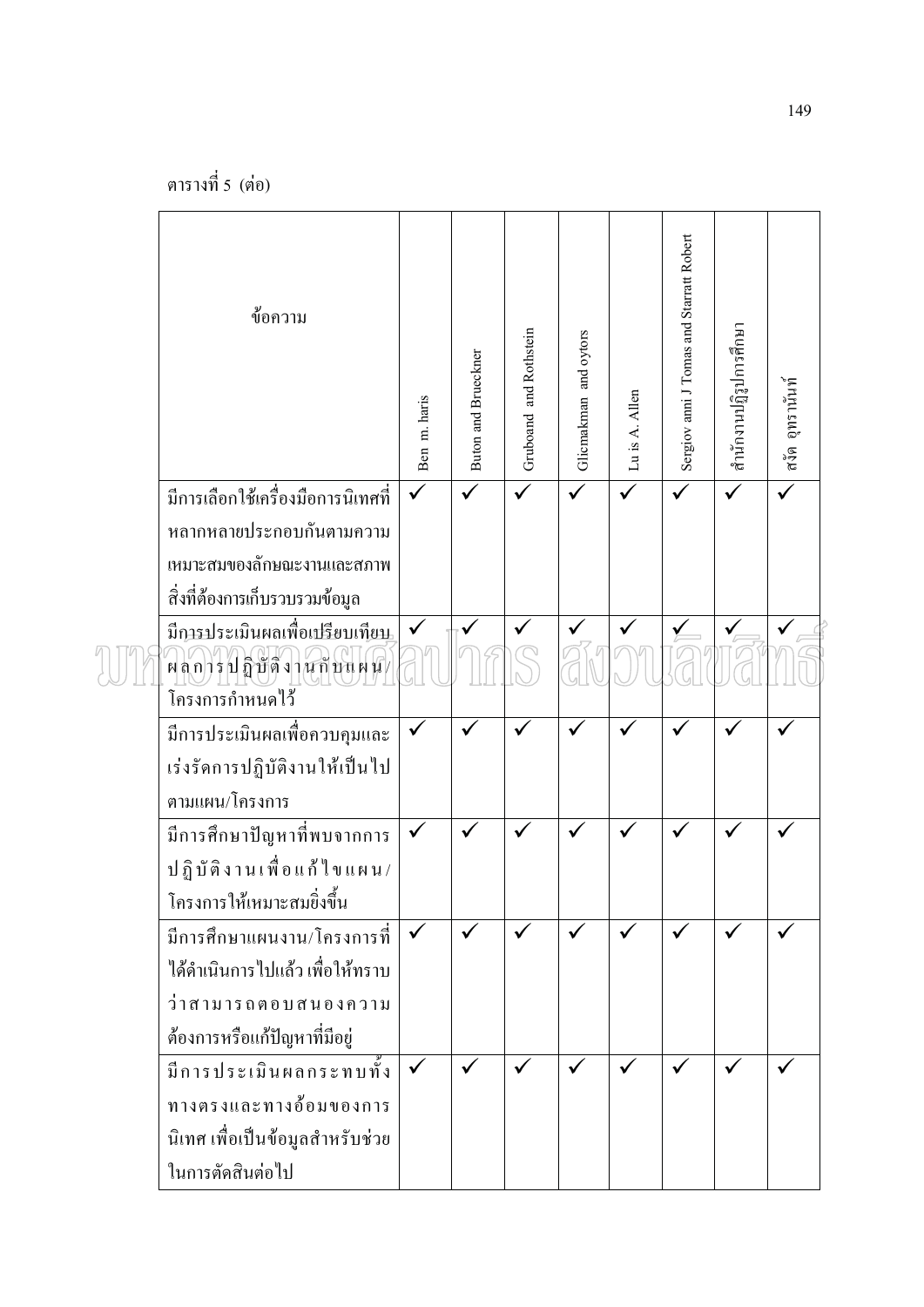| ข้อความ                                                                                              | Ben m. haris | <b>Buton and Brueckner</b> | Gruboand and Rothstein | Glicmakman and oytors | Lu is A. Allen | Sergiov anni J Tomas and Starratt Robert | สำนักงานปฏิรูปการศึกษา | สงัด อุทรานันท์ |
|------------------------------------------------------------------------------------------------------|--------------|----------------------------|------------------------|-----------------------|----------------|------------------------------------------|------------------------|-----------------|
| มีการประเมินผลการนิเทศโดย<br>้ศึกษาการเปลี่ยนแปลง/การพัฒนา<br>ของผู้รับการนิเทศ                      |              |                            |                        |                       |                |                                          |                        |                 |
| มีการประเมินผลการนิเทศโดย<br>ศึกษาผลงานของผู้รับการนิเทศ                                             |              |                            |                        |                       |                |                                          |                        |                 |
| <u>มีการวิเคราะห์/สังเคราะห์ข้อมูล</u><br>อย่างเป็นระบบ                                              |              |                            |                        |                       |                |                                          |                        |                 |
| ผู้นิเทศมีการใช้วิธีการประเมิน<br>ตนเองเพื่อปรับปรุงพัฒนาตนเอง<br>ให้ดีขึ้น                          |              |                            |                        |                       |                |                                          |                        |                 |
| มีการใช้วิธีประเมินผลย่อยทุก<br>วะยะ                                                                 |              |                            |                        |                       |                |                                          |                        |                 |
| มีการประเมินผลสำเร็จของการ<br>คำเนินงานตามวิสัยทัศน์ พันธกิจ<br>และยุทธศาสตร์ของหน่วยงาน<br>เป็นระยะ |              |                            |                        |                       |                |                                          |                        |                 |
| มีการประเมินผลสรุป เพื่อ<br>ปรับปรุงผลการคำเนินการ                                                   |              |                            |                        |                       |                |                                          |                        |                 |
| มีการร่วมประเมินกับบุคคลากรที่<br>มีส่วนใด้ส่วนเสียเช่น ผู้บริหาร<br>ครู ผู้เรียน ผู้ปกครอง          |              |                            |                        |                       |                |                                          |                        |                 |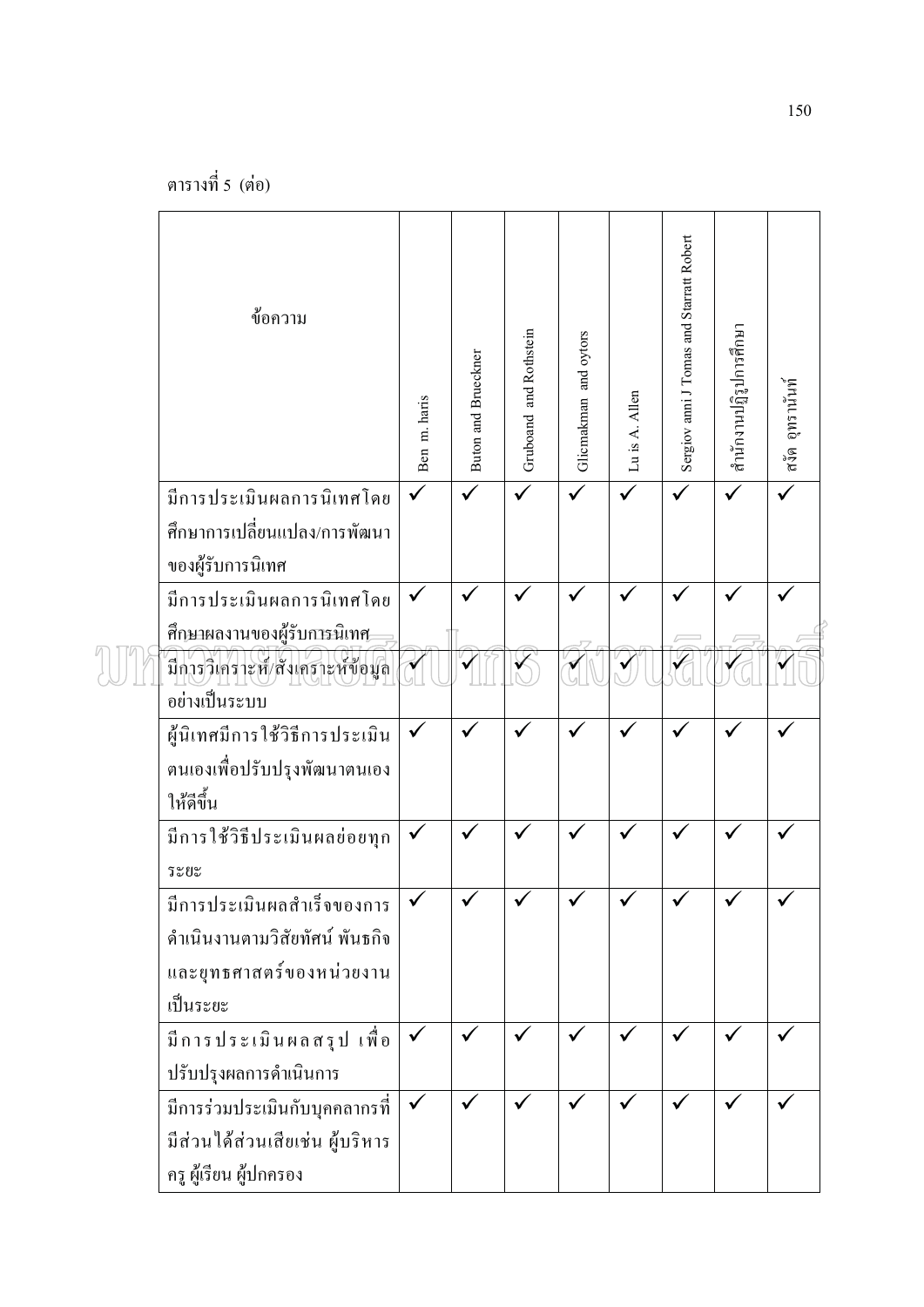| ข้อความ                                                    | BEN m. haris | <b>Buton and Brueckner</b> | Gruboand and Rothstein | Glicmakman and oytors | Lu is A. Allen | Sergiov anni J Tomas and Starratt Robert | สำนักงานปฏิรูปการศึกษา | สงัด อุทรานันท์ |
|------------------------------------------------------------|--------------|----------------------------|------------------------|-----------------------|----------------|------------------------------------------|------------------------|-----------------|
| มีการจัดทำรายงานแสดงผลการ<br>เปลี่ยนแปลง/พัฒนาของผู้รับการ |              |                            |                        | $\checkmark$          |                |                                          |                        |                 |
| นิเทศ                                                      |              |                            |                        |                       |                |                                          |                        |                 |
| ผู้นิเทศมีแนวทางการปรับปรุงงาน                             |              |                            |                        |                       |                |                                          |                        |                 |
| <u>ของตนเองในอนาคตเป็น</u><br>ประโยชน์ต่อการพัฒนาผู้รับการ |              |                            |                        |                       |                |                                          |                        |                 |
| นิเทศ                                                      |              |                            |                        |                       |                |                                          |                        |                 |
| มีการนำข้อมูลจากรายงานผลการ                                |              |                            |                        |                       |                |                                          |                        |                 |
| ติดตาม ตรวจสอบ ประเมินผลไป                                 |              |                            |                        |                       |                |                                          |                        |                 |
| ใช้ประกอบการตัดสินใจสำหรับ                                 |              |                            |                        |                       |                |                                          |                        |                 |
| ผู้บริหารหรือผู้มีส่วนเกี่ยวข้อง                           |              |                            |                        |                       |                |                                          |                        |                 |
| มีการเผยแพร่และชื่นชมผลงานที่<br>เกิดจากการนิเทศการศึกษา   |              |                            |                        |                       |                |                                          |                        |                 |
| มีผลงานที่ได้รับการเผยแพร่อย่าง                            |              |                            |                        |                       |                |                                          |                        |                 |
| กว้างขวางและเป็นที่ยอมรับ                                  |              |                            |                        |                       |                |                                          |                        |                 |
| มีการจัดลำดับความสำคัญของ                                  |              |                            |                        |                       |                |                                          |                        |                 |
| งานในการนิเทศการศึกษา                                      |              |                            |                        |                       |                |                                          |                        |                 |
| มีเกณฑ์มาตรฐานการปฏิบัติงาน                                |              | $\checkmark$               |                        |                       |                |                                          |                        |                 |
| เพื่อนำมาเป็นข้อมูลการตัดสินใจ                             |              |                            |                        |                       |                |                                          |                        |                 |
| ในแต่ละขั้นตอนและกิจกรรม                                   |              |                            |                        |                       |                |                                          |                        |                 |
| ต่างๆ                                                      |              |                            |                        |                       |                |                                          |                        |                 |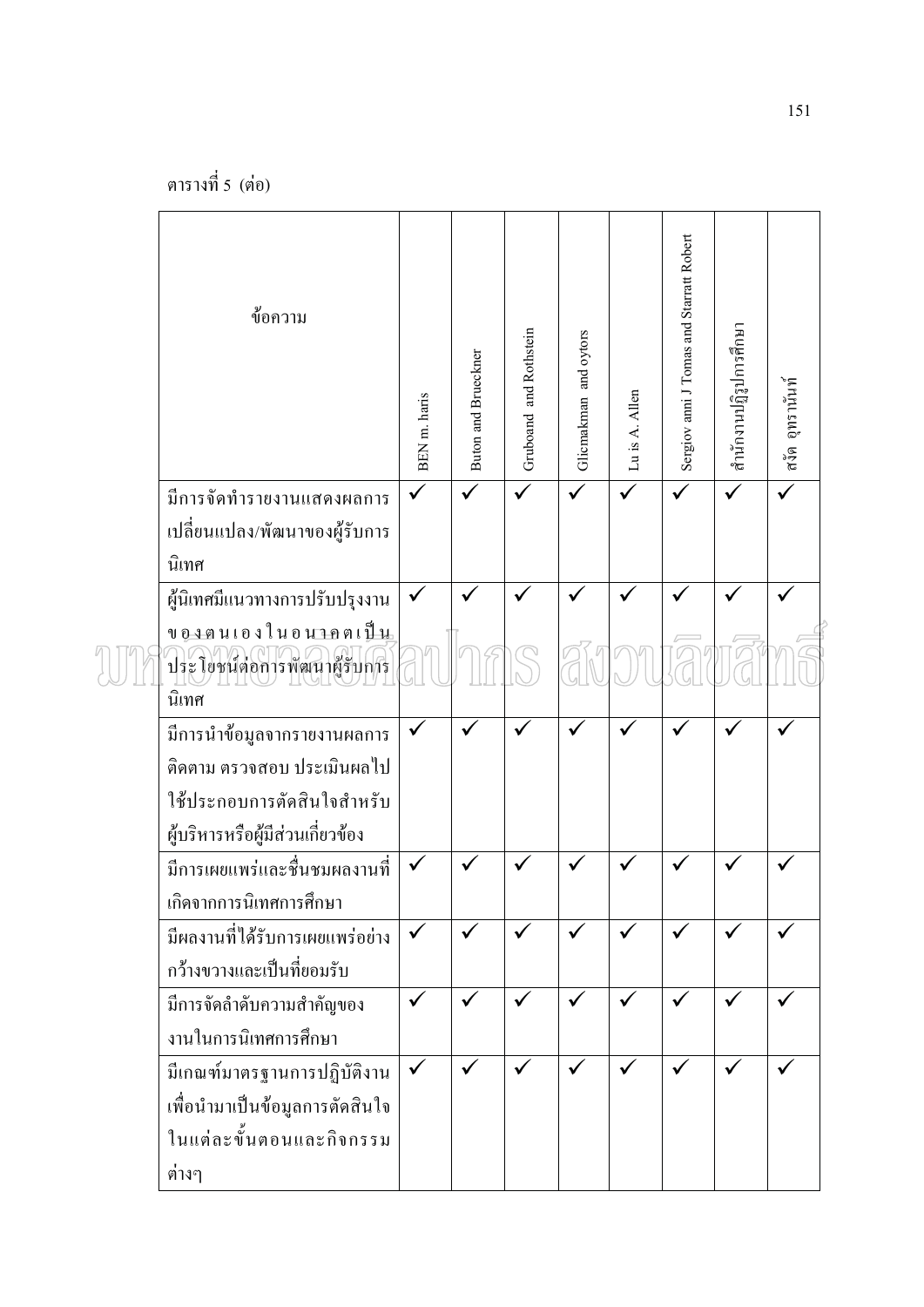| ข้อความ                                                                                                                                                                             | Ben m. haris | Buton and Brueckner | Gruboand and Rothstein | Glicmakman and oytors | Lu is A. Allen | Sergiov anni J Tomas and Starratt Robert | สำนักงานปฏิรูปการศึกษา | สงัด อุทรานันท์ |
|-------------------------------------------------------------------------------------------------------------------------------------------------------------------------------------|--------------|---------------------|------------------------|-----------------------|----------------|------------------------------------------|------------------------|-----------------|
| มีการสร้างความตระหนักถึง<br>ความสำคัญของการเลือกวิธีการ<br>เทคนิค ที่เหมาะสม ในการนิเทศ<br>การศึกษาเพื่อทำให้เกิดความ<br>เข้าใจในการสื่อสารระหว่างผู้<br>นิเหศกับสำนักงานเขตพื้นที่ |              |                     |                        |                       |                |                                          |                        |                 |
| มีการส่งเสริมการเรียนการสอน<br>โดยมีการวางแผนการนิเทศ<br>้สำรวจ ศึกษา เก็บข้อมูล<br>สถานศึกษาในความรับผิดชอบ                                                                        |              |                     |                        |                       |                |                                          |                        |                 |
| มีการนำการนิเทศการศึกษาแบบ<br>สนับสนุนไปใช้กับผู้รับการนิเทศ<br>เป็นประจำ                                                                                                           | $\checkmark$ |                     |                        |                       |                |                                          |                        |                 |
| มีการนำการนิเทศการศึกษาแบบ<br>พัฒนาตนเองไปใช้กับผู้รับการ<br>นิเทศเป็นประจำ                                                                                                         |              |                     |                        |                       |                |                                          |                        |                 |
| มีการนำการนิเทศการศึกษาแบบ<br>พัฒนาการไปใช้กับผู้รับการนิเทศ<br>เป็นประจำ                                                                                                           | $\checkmark$ |                     |                        |                       | ✓              |                                          | ✓                      |                 |
| มีการนำการนิเทศการศึกษาแบบ<br>นิเทศร่วมพัฒนาวิชาชีพไปใช้กับ<br>ผู้รับการนิเทศเป็นประจำ                                                                                              |              |                     |                        |                       |                |                                          |                        |                 |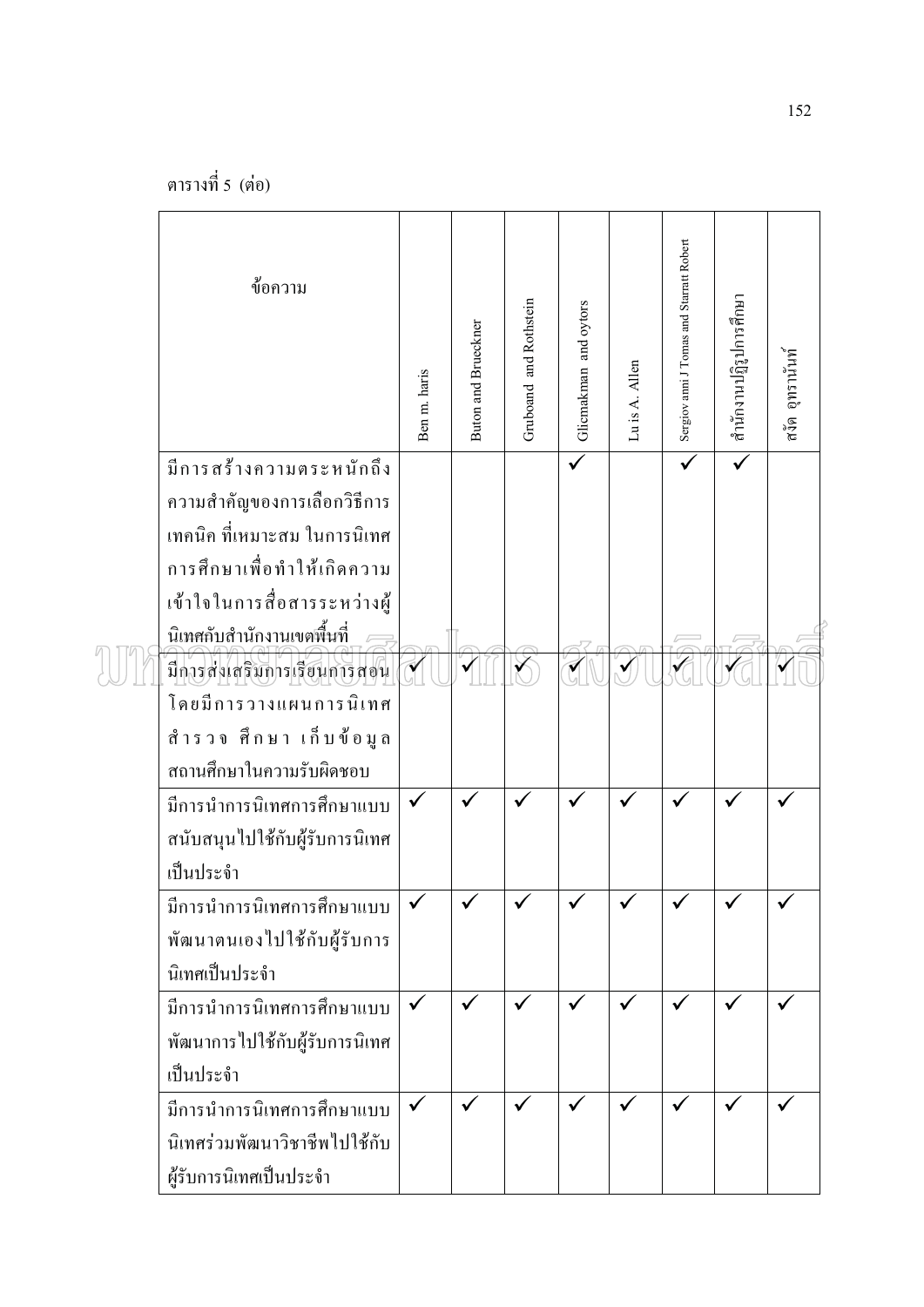| ข้อความ                                                                                                 | Ben m. haris | Buton and Brueckner | Gruboand and Rothstein | Glicmakman and oytors | Luis A. Allen | Sergiov anni J Tomas and Starratt Robert | สำนักงานปฏิรูปการศึกษา | สงัด อุทรานันท์ |
|---------------------------------------------------------------------------------------------------------|--------------|---------------------|------------------------|-----------------------|---------------|------------------------------------------|------------------------|-----------------|
| มีการนำการนิเทศการศึกษาแบบ<br>้คลินิคไปใช้กับผู้รับการนิเทศเป็น                                         |              |                     |                        |                       |               |                                          | $\checkmark$           |                 |
| ประจำ<br>มีการนำการนิเทศการศึกษาแบบ<br>มนุษยสัมพันธ์ไปใช้กับผู้รับการ<br>นิเทศเป็นประจำ                 |              |                     |                        |                       |               |                                          |                        |                 |
| มีการปฏิบัติกิจกรรมการนิเทศ<br>ตามแผนงานและโครงการที่ว่าง<br>ใว้เป็นกระบวนการอย่างมระบบ<br>และเคร่งครัด |              |                     |                        |                       |               |                                          |                        |                 |
| มีการนำสื่อ เครื่องมือ นวัตกรรม<br>และวิธีการที่ได้เตรียมไว้มาใช้ใน<br>การคำเนินการนิเทศอย่างจริงจัง    |              |                     |                        |                       |               |                                          |                        |                 |
| มีการใช้วิธีปฏิบัติการนิเทศ<br>ทางตรง โดยผู้นิเทศออก<br>ปฏิบัติการนิเทศด้วยตนเอง                        |              |                     |                        |                       |               |                                          |                        |                 |
| มีการใช้วิธีการนิเทศทางอ้อม<br>โดยการใช้สื่อ และเครื่องมือต่างๆ<br>นอกเหนือจากการนิเทศทางตรง            |              | $\checkmark$        |                        |                       | $\checkmark$  |                                          |                        |                 |
| มีการปฏิบัติการนิเทศโดย<br>เลือกสรรและปรับเทคนิควิธีการ<br>อย่างเหมาะสมตามสถานการณ์                     |              |                     |                        |                       |               |                                          |                        |                 |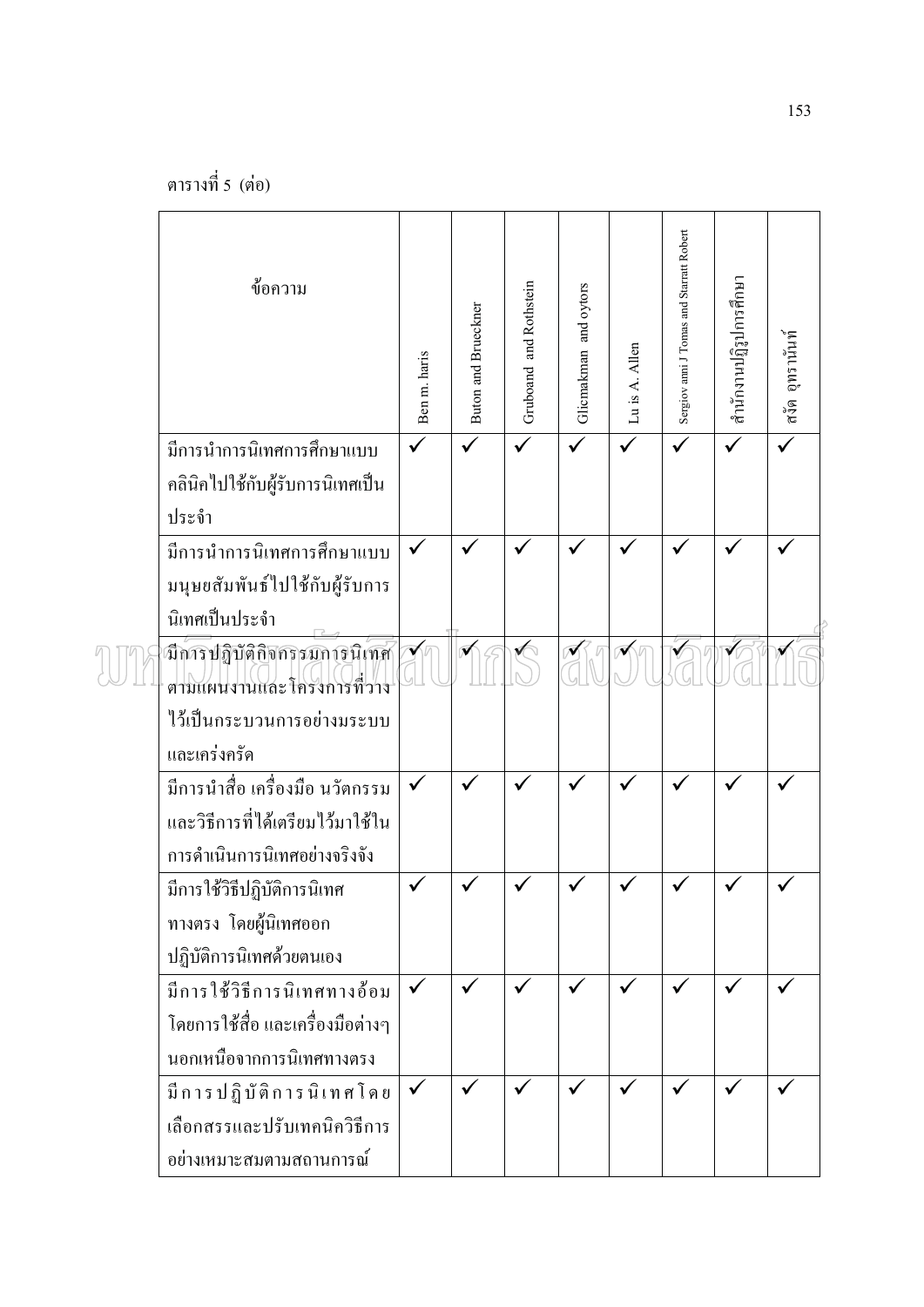| ข้อความ                                                      | Ben m. haris | Buton and Brueckner | Gruboand and Rothstein | Glicmakman and oytors | Lu is A. Allen | Sergiov anni J Tomas and Starratt Robert | สำนักงานปฏิรูปการศึกษา | สงัด อุทรานันท์         |
|--------------------------------------------------------------|--------------|---------------------|------------------------|-----------------------|----------------|------------------------------------------|------------------------|-------------------------|
| มีการใช้กระบวนการนิเทศให้มี                                  |              |                     |                        |                       |                |                                          |                        | $\overline{\checkmark}$ |
| บทบาทในการแก้ไขปัญหาและ                                      |              |                     |                        |                       |                |                                          |                        |                         |
| ข้อขัดข้องต่างๆเกี่ยวกับการ                                  |              |                     |                        |                       |                |                                          |                        |                         |
| จัดการเรียนรู้ในสถานศึกษา                                    |              |                     |                        |                       |                |                                          |                        |                         |
| มีการใช้หลักการนิเฑศในการ<br>ปฏิบัติงานนิเทศ รวมทั้งมี มนุษย |              |                     |                        |                       |                |                                          |                        |                         |
| สัมพันธ์ มีการยกย่อง ชมเชย เพื่อ                             |              |                     |                        |                       |                |                                          |                        |                         |
| ิสร้างขวัญ และกำลังใจ อยู่เสมอ                               |              |                     |                        |                       |                |                                          |                        |                         |
| มีการส่งเสริมสนับสนุนวัสคุ                                   |              | $\checkmark$        |                        |                       |                |                                          |                        |                         |
| อุปกรณ์และการบริการเพื่อความ                                 |              |                     |                        |                       |                |                                          |                        |                         |
| สะควกในการปฏิบัติงานการ                                      |              |                     |                        |                       |                |                                          |                        |                         |
| นิเทศของบุคลากรที่มีส่วน                                     |              |                     |                        |                       |                |                                          |                        |                         |
| เกี่ยวข้อง                                                   |              |                     |                        |                       |                |                                          |                        |                         |
| มีการส่งเสริมและเปิดโอกาสให้ผู้                              |              |                     |                        |                       |                |                                          |                        |                         |
| มีส่วนเกี่ยวข้องในการนิเทศได้มี                              |              |                     |                        |                       |                |                                          |                        |                         |
| การคิดค้นวิธีการหรือพัฒนางาน                                 |              |                     |                        |                       |                |                                          |                        |                         |
| การนิเทศที่รับผิดชอบด้วยตนเอง                                |              |                     |                        |                       |                |                                          |                        |                         |
| มีการใช้กระบวน การนิเทศที่                                   |              |                     |                        |                       |                |                                          |                        |                         |
| หลากหลายและบูรณาการมาใช้ใน                                   |              |                     |                        |                       |                |                                          |                        |                         |
| บริบทของสำนักงานเขตพื้นที่และ                                |              |                     |                        |                       |                |                                          |                        |                         |
| ิสถานศึกษาที่มีความแตกต่างกัน                                |              |                     |                        |                       |                |                                          |                        |                         |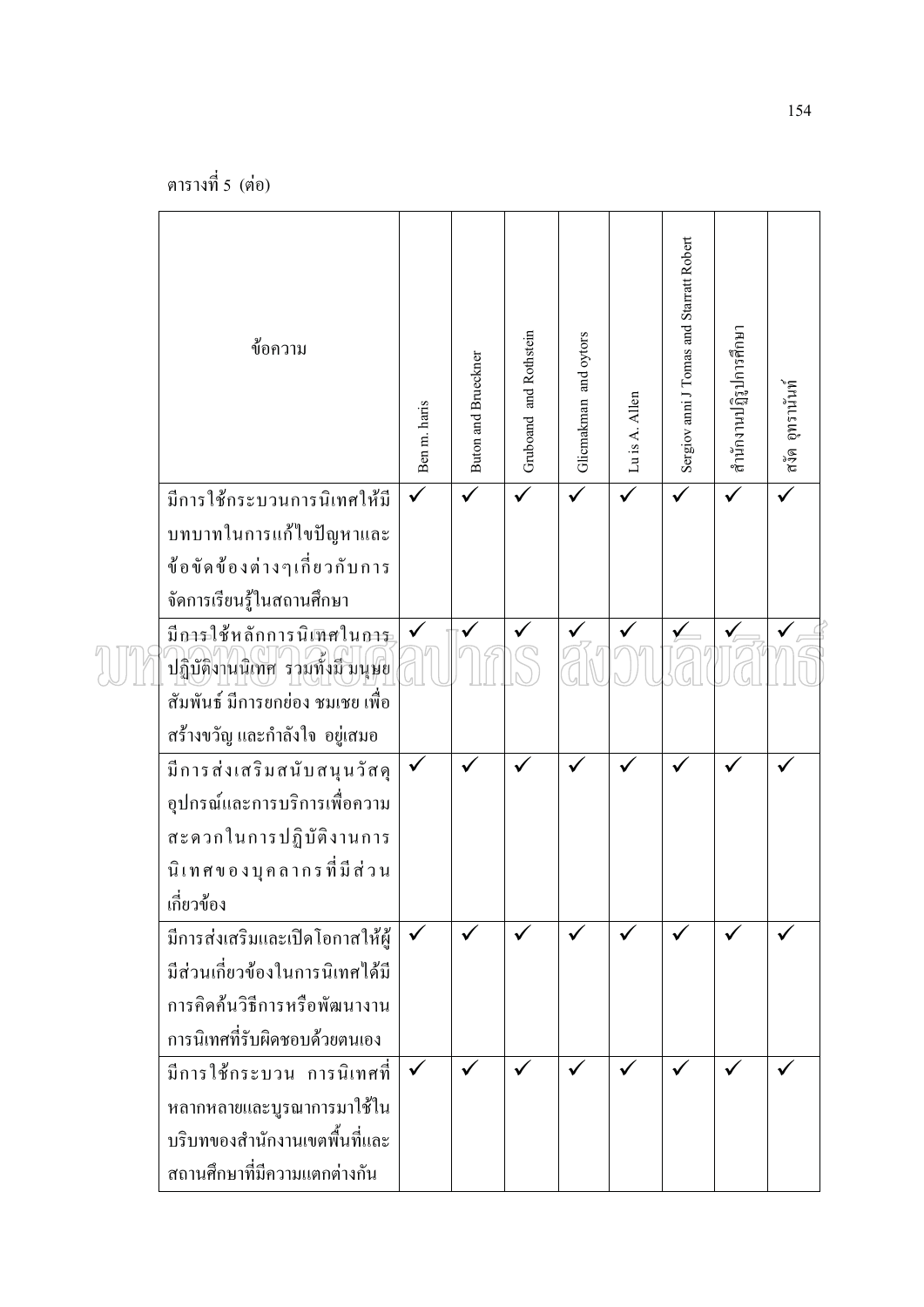| ข้อความ                                                       | Ben m. haris | <b>Buton and Brueckner</b> | Gruboand and Rothstein | Glicmakman and oytors | Lu is A. Allen | Sergiov anni J Tomas and Starratt Robert | สำนักงานปฏิรูปการศึกษา | สงัด อุทรานันท์ |
|---------------------------------------------------------------|--------------|----------------------------|------------------------|-----------------------|----------------|------------------------------------------|------------------------|-----------------|
| ผู้มีส่วนเกี่ยวข้องทุกฝ่ายมีส่วน                              |              |                            |                        |                       |                | $\checkmark$                             |                        | $\checkmark$    |
| ร่วมในการวางแผนและกำหนด                                       |              |                            |                        |                       |                |                                          |                        |                 |
| นโยบายเพื่อการพัฒนางานการ                                     |              |                            |                        |                       |                |                                          |                        |                 |
| นิเทศการศึกษา                                                 |              |                            |                        |                       |                |                                          |                        |                 |
| มีแผนงานการพัฒนางานนิเทศ<br>การศึกษาที่มุ่งเน้นเพื่อผลที่เกิด |              |                            |                        |                       |                |                                          |                        |                 |
| ขึ้นกับสถานศึกษาและสำนักงาน                                   |              |                            |                        |                       |                |                                          |                        |                 |
| เขตพื้นที่การศึกษาโดยตรง                                      |              |                            |                        |                       |                |                                          |                        |                 |
| มีการกำหนดวิสัยทัศน์ด้านการ                                   |              |                            |                        | $\checkmark$          |                |                                          |                        |                 |
| พัฒนางานนิเทศร่วมกันกับ                                       |              |                            |                        |                       |                |                                          |                        |                 |
| หน่วยงานภายในเขตพื้นที่                                       |              |                            |                        |                       |                |                                          |                        |                 |
| การศึกษา<br>มีการนำหลักการบริหาร จัดการที่                    |              |                            |                        |                       |                |                                          |                        |                 |
| สอดคล้องกับนโยบายและภารกิจ                                    |              |                            |                        |                       |                |                                          |                        |                 |
| หลักของเขตพื้นที่การศึกษา ด้าน                                |              |                            |                        |                       |                |                                          |                        |                 |
| ิการวางแผนเพื่อพัฒนางานนิเทศ                                  |              |                            |                        |                       |                |                                          |                        |                 |
| การศึกษา เพื่อนำไปสู่การบริหาร                                |              |                            |                        |                       |                |                                          |                        |                 |
| การเปลี่ยนแปลงให้ตรงตาม                                       |              |                            |                        |                       |                |                                          |                        |                 |
| วิสัยทัศน์ที่วางไว้                                           |              |                            |                        |                       |                |                                          |                        |                 |
|                                                               |              |                            |                        |                       |                |                                          |                        |                 |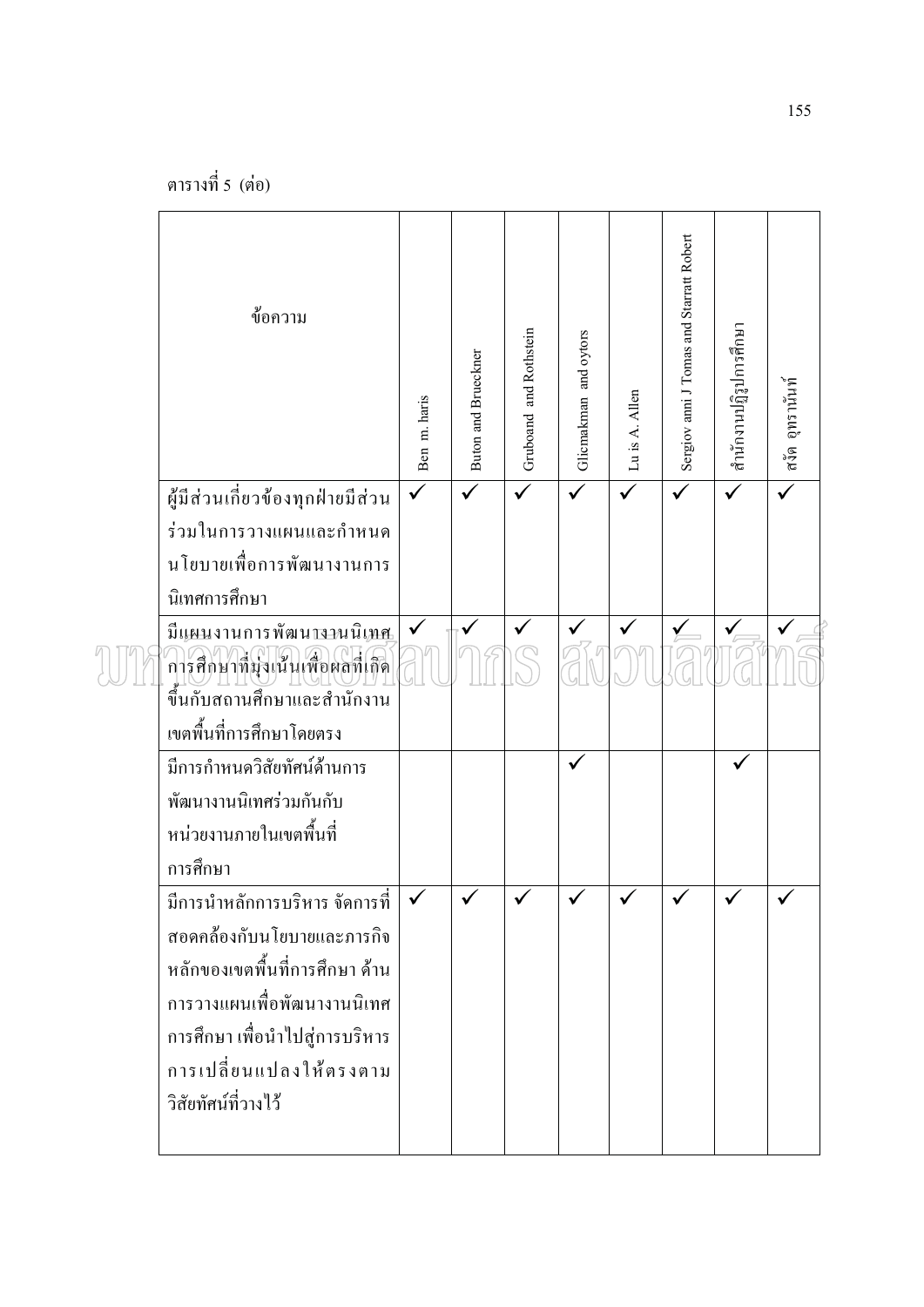| ข้อความ                            | Ben m. haris | <b>Buton and Brueckner</b> | Gruboand and Rothstein | Glicmakman and oytors | Lu is A. Allen | Sergiov anni J Tomas and Starratt Robert | สำนักงานปฏิรูปการศึกษา | สงัด อุทรานันท์ |
|------------------------------------|--------------|----------------------------|------------------------|-----------------------|----------------|------------------------------------------|------------------------|-----------------|
| มีการควบคุม กำกับและติดตาม         |              | $\checkmark$               |                        | $\checkmark$          | $\checkmark$   |                                          | $\checkmark$           |                 |
| ภารกิจหลักของงานด้านการนิเทศ       |              |                            |                        |                       |                |                                          |                        |                 |
| การศึกษาตามเป้าหมายงานที่          |              |                            |                        |                       |                |                                          |                        |                 |
| กำหนดไว้เพื่อให้เป็นไปตาม          |              |                            |                        |                       |                |                                          |                        |                 |
| แผนปฏิบัติการของเขตพื้น <u>ที่</u> |              |                            |                        |                       |                |                                          |                        |                 |
| การศึกษา                           |              |                            |                        |                       |                |                                          |                        |                 |
| มีการพัฒนาแนวคิดในการนิเทศ         |              |                            |                        |                       |                |                                          |                        |                 |
| โดยการนำความรู้จากบริบท            |              |                            |                        |                       |                |                                          |                        |                 |
| ปัจจัยภายในและปัจจัยภายนอกที่      |              |                            |                        |                       |                |                                          |                        |                 |
| เกี่ยวข้องมาใช้ในการวางแผน         |              |                            |                        |                       |                |                                          |                        |                 |
| แสวงหาความร่วมมือจาก               |              |                            |                        |                       |                |                                          |                        |                 |
| ผู้เกี่ยวข้อง และสร้างบรรยากาศที่  |              |                            |                        |                       |                |                                          |                        |                 |
| เอื้อต่อการนิเทศอย่างต่อเนื่อง     |              |                            |                        |                       |                |                                          |                        |                 |
| เพื่อให้เห็นคุณค่าของการนิเทศ      |              |                            |                        |                       |                |                                          |                        |                 |
| มีการตรวจสอบแหล่งข้อมูลที่มา       |              | ✓                          |                        |                       |                |                                          |                        | $\checkmark$    |
| ใช้ในการวางแผนเพื่อพัฒนางาน        |              |                            |                        |                       |                |                                          |                        |                 |
| นิเทศการศึกษา เพื่อกำหนดวิธีการ    |              |                            |                        |                       |                |                                          |                        |                 |
| ที่จะใด้มาซึ่งข้อมูลมาปรับใช้กับ   |              |                            |                        |                       |                |                                          |                        |                 |
| งานการนิเทศการศึกษา                |              |                            |                        |                       |                |                                          |                        |                 |
|                                    |              |                            |                        |                       |                |                                          |                        |                 |
|                                    |              |                            |                        |                       |                |                                          |                        |                 |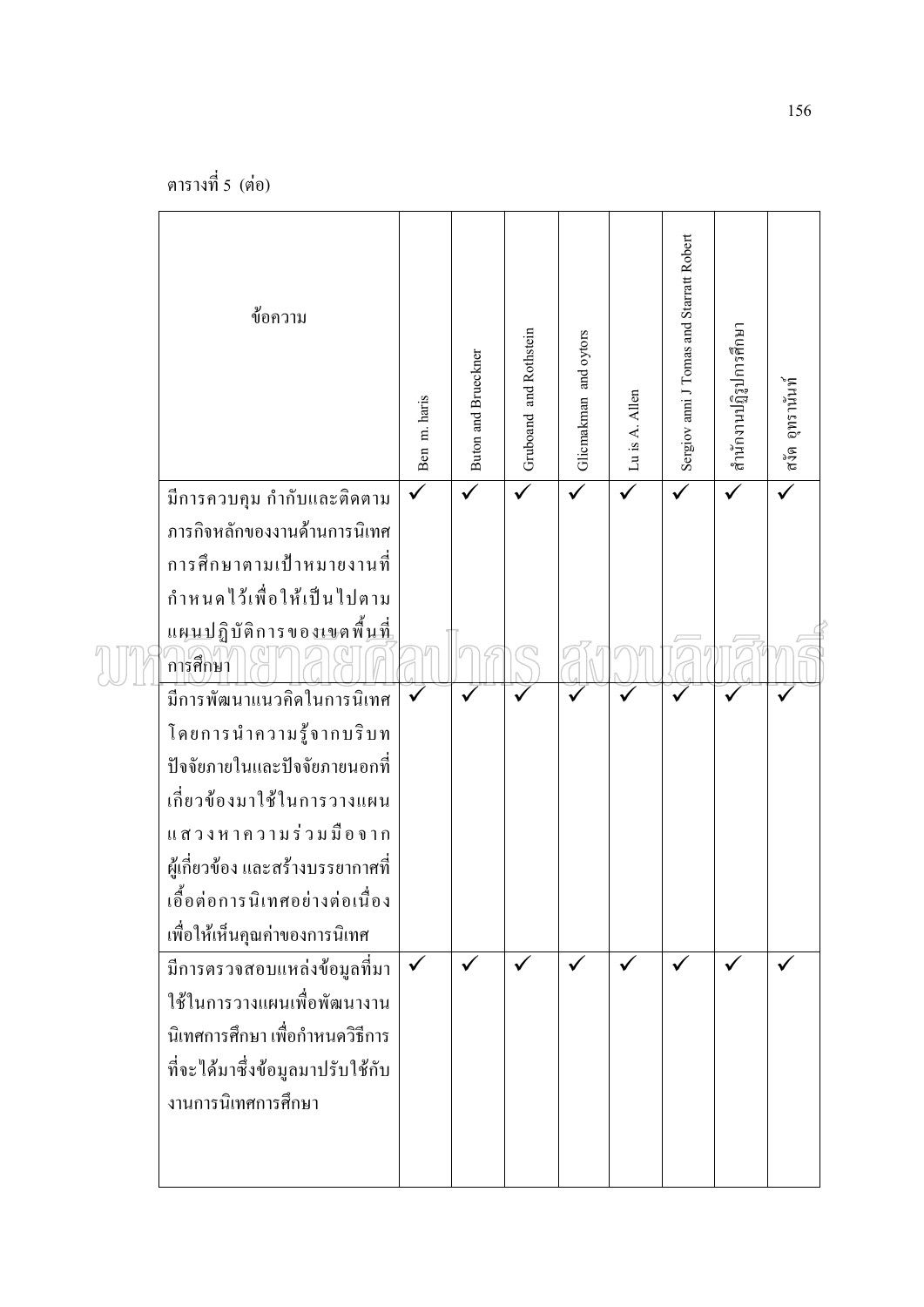| ข้อความ                                                        | Ben m. haris | <b>Buton and Brueckner</b> | Gruboand and Rothstein | Glicmakman and oytors | Lu is A. Allen | Sergiov anni J Tomas and Starratt Robert | สำนักงานปฏิรูปการศึกษา | สงัด อูทรานันท์ |
|----------------------------------------------------------------|--------------|----------------------------|------------------------|-----------------------|----------------|------------------------------------------|------------------------|-----------------|
| ให้ความสำคัญเกี่ยวกับแนวคิดใน                                  |              |                            |                        |                       |                |                                          |                        |                 |
| การนิเทศที่พิจารณาถึงเกณฑ์ที่                                  |              |                            |                        |                       |                |                                          |                        |                 |
| เหมาะสม เช่น การสร้างองค์                                      |              |                            |                        |                       |                |                                          |                        |                 |
| ้ความรู้ ข้อมูล ในรูปของการสร้าง<br>เครือข่ายการนิเทศ การสร้าง |              |                            |                        |                       |                |                                          |                        |                 |
| เกณฑ์ ลำดับความคิดเพื่อการ                                     |              |                            |                        |                       |                |                                          |                        |                 |
| วางแผน (และการแสวงหาความรู้                                    |              |                            |                        |                       |                |                                          |                        |                 |
| วิธีการสนับสนุนการนิเทศ                                        |              |                            |                        |                       |                |                                          |                        |                 |
| มีการประเมินความต้องการเพื่อ                                   |              |                            |                        |                       |                |                                          |                        |                 |
| พัฒนาวัตถุประสงค์การนิเทศ ทั้ง                                 |              |                            |                        |                       |                |                                          |                        |                 |
| ด้านปริมาณและคุณภาพ                                            |              |                            |                        |                       |                |                                          |                        |                 |
| มีการพัฒนา การตรวจสอบ                                          |              |                            |                        |                       |                |                                          |                        |                 |
| วัตถุประสงค์ว่ามีความชัดเจน                                    |              |                            |                        |                       |                |                                          |                        |                 |
| สอดคล้องกับปัญหาและความ                                        |              |                            |                        |                       |                |                                          |                        |                 |
| ด้องการในการนิเทศการศึกษา                                      |              |                            |                        |                       |                |                                          |                        |                 |
| ของสำนักงานเขตพื้นที่การศึกษา                                  |              |                            |                        |                       |                |                                          |                        |                 |
| ก่อนนำไปนิเทศ                                                  |              |                            |                        |                       |                |                                          |                        |                 |
| มีการกำหนดวิธีการพัฒนานิเทศ                                    |              |                            |                        |                       |                |                                          |                        |                 |
| การศึกษา โดยใช้เลือกวิธีการ                                    |              |                            |                        |                       |                |                                          |                        |                 |
| เทคนิค ของกระบวนการนิเทศที่                                    |              |                            |                        |                       |                |                                          |                        |                 |
| เหมาะสมเพื่อนำไปพัฒนางาน                                       |              |                            |                        |                       |                |                                          |                        |                 |
| นิเทศได้จริง                                                   |              |                            |                        |                       |                |                                          |                        |                 |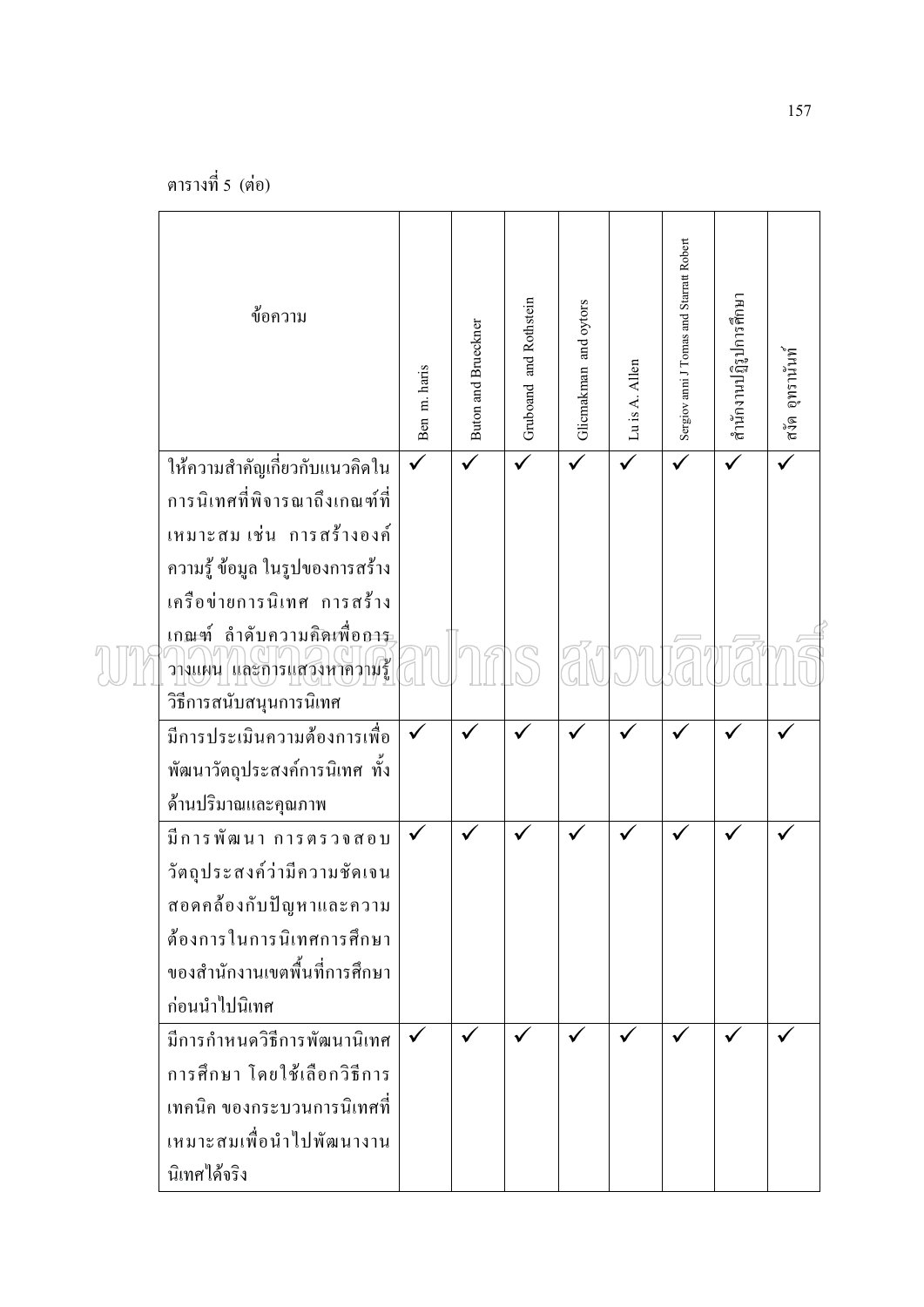| ข้อความ                                          | Ben m. haris | Buton and Brueckner | Gruboand and Rothstein | Glicmakman and oytors | Lu is A. Allen | Sergiov anni J Tomas and Starratt Robert | สำนักงานปฏิรูปการศึกษา | สงัด อุทรานันท์ |
|--------------------------------------------------|--------------|---------------------|------------------------|-----------------------|----------------|------------------------------------------|------------------------|-----------------|
| มีการกำหนดรูปแบบ ปฏิทินและ                       |              |                     |                        | $\checkmark$          |                | $\checkmark$                             |                        |                 |
| ความต้องการของการนิเทศให้                        |              |                     |                        |                       |                |                                          |                        |                 |
| สอดคล้องกับการคำเนินงานกับ<br>สำนักงานเขตพื้นที่ |              |                     |                        |                       |                |                                          |                        |                 |
| มีการวางแผนพัฒนางานด้านการ                       |              |                     |                        |                       |                |                                          |                        |                 |
| นี้เทศ แบบบูรณาการโดยทุกภาค                      |              |                     |                        |                       |                |                                          |                        |                 |
| ส่วนมีส่วนร่วมในการดำเนินงาน                     |              |                     |                        |                       |                |                                          |                        |                 |
| ตามภารกิจและนโยบายของ                            |              |                     |                        |                       |                |                                          |                        |                 |
| สำนักงานเขตพื้นที่การศึกษา                       |              |                     |                        |                       |                |                                          |                        |                 |
| มีการพัฒนาด้านการประเมินผล                       |              |                     |                        |                       |                |                                          |                        |                 |
| โดยระบุวิธีการที่จะประเมิน                       |              |                     |                        |                       |                |                                          |                        |                 |
| กำหนดวิธีการรวบรวมข้อมูล                         |              |                     |                        |                       |                |                                          |                        |                 |
| การวิเคราะห์ นำผลที่ได้ไปใช้                     |              |                     |                        |                       |                |                                          |                        |                 |
| พร้อมจัดทำรายงายงานกับผู้มี                      |              |                     |                        |                       |                |                                          |                        |                 |
| ส่วนเกี่ยวข้องและมีอำนาจการ                      |              |                     |                        |                       |                |                                          |                        |                 |
| ตัดสินใจ                                         |              |                     |                        |                       |                |                                          |                        |                 |
| มีการวางเป้าหมายในอนาคตให้มี                     |              | $\checkmark$        |                        |                       |                |                                          |                        |                 |
| การมุ่งเน้นการใช้เทคนิคที่                       |              |                     |                        |                       |                |                                          |                        |                 |
| หลากหลายในการนิเทศการศึกษา                       |              |                     |                        |                       |                |                                          |                        |                 |
| โดยเฉพาะการนิเทศทางไกลแบบ                        |              |                     |                        |                       |                |                                          |                        |                 |
| ออนไลน์                                          |              |                     |                        |                       |                |                                          |                        |                 |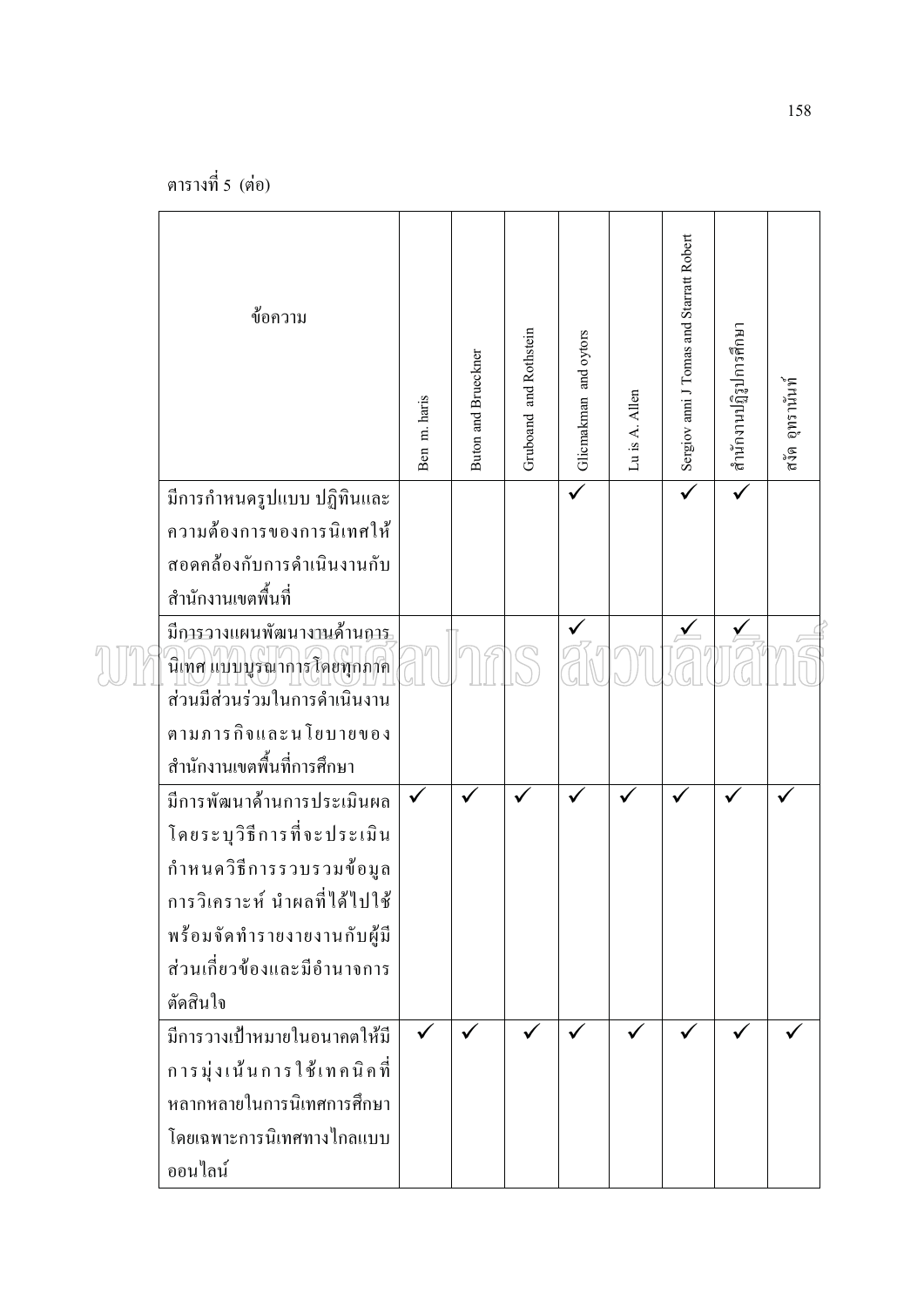| ข้อความ                                                       | Ben m. haris | <b>Buton and Brueckner</b> | Gruboand and Rothstein | Glicmakman and oytors | Lu is A. Allen | Sergiov anni J Tomas and Starratt Robert | สำนักงานปฏิรูปการศึกษา | สงัด อูทรานันท์ |
|---------------------------------------------------------------|--------------|----------------------------|------------------------|-----------------------|----------------|------------------------------------------|------------------------|-----------------|
| มีการนำผลการนิเทศมาพัฒนางาน                                   |              |                            |                        |                       |                |                                          |                        |                 |
| ค้านการนิเทศการศึกษาและ                                       |              |                            |                        |                       |                |                                          |                        |                 |
| นำไปใช้ได้จริงตรงตามเป้าหมาย                                  |              |                            |                        |                       |                |                                          |                        |                 |
| ที่วางในการนิเทศในครั้งต่อไป                                  |              |                            |                        |                       |                |                                          |                        |                 |
| มีการติดตามผลการให้การนิเทศ<br>้อย่างเป็นรูปธรรมและนำช้อมูลมา |              |                            |                        |                       |                |                                          |                        |                 |
| เป็นพื้นฐานการพัฒนางานนิเทศ                                   |              |                            |                        |                       |                |                                          |                        |                 |
| การศึกษา                                                      |              |                            |                        |                       |                |                                          |                        |                 |

จากการสัมภาษณ์ความคิดเห็นเกี่ยวกับ รูปแบบการนิเทศการคึกษาของสำนักงานเขต ี<br>พื้นที่การศึกษา จากผู้ทรงคุณวุฒิ รวมทั้งหมด 11 คน ซึ่งสรุปสาระสำคัญได้ดังนี้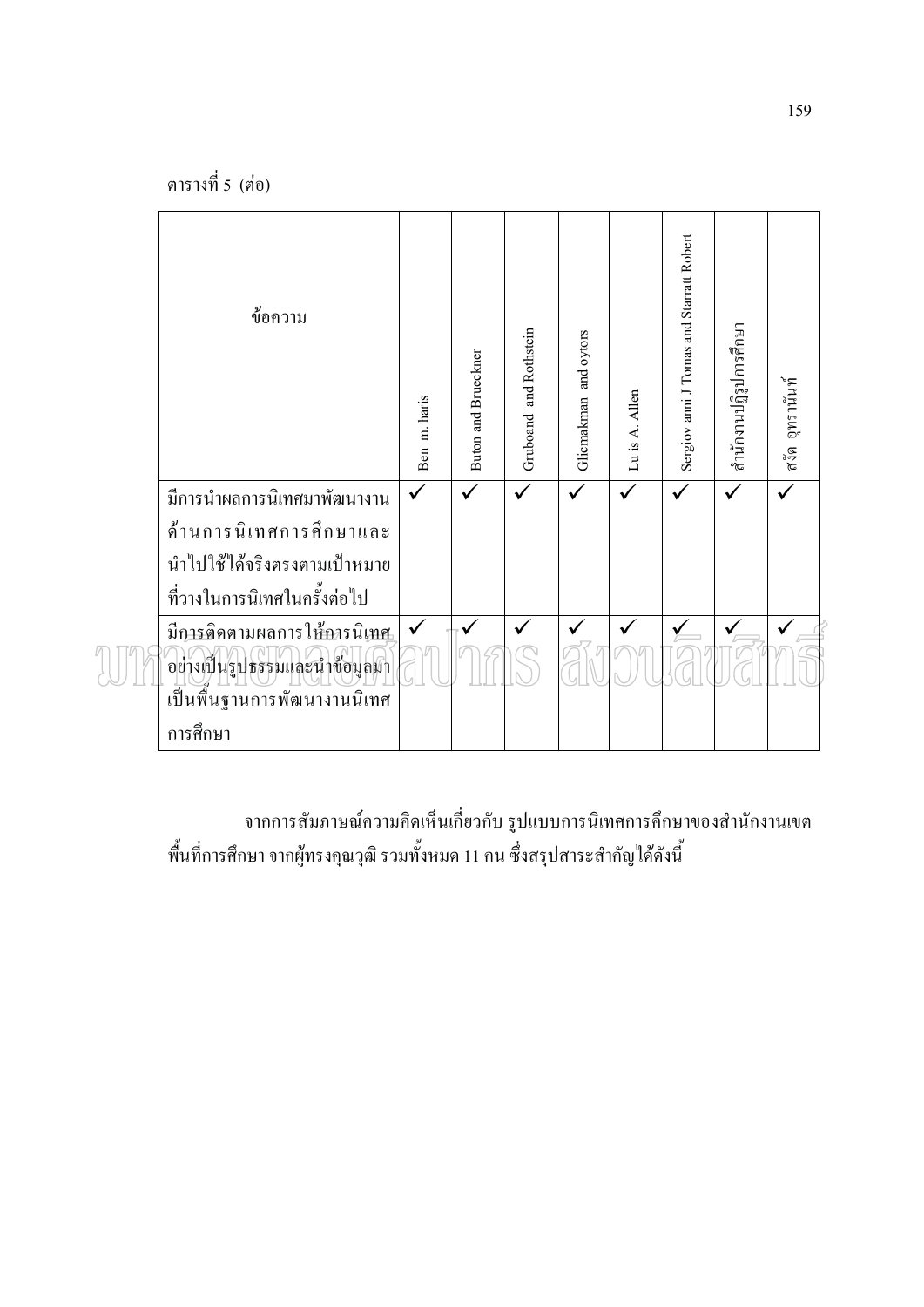| ข้อความ                                                         | ผู้แช้ยวชาญคนที่ | $\mathcal{L}$<br>ะ สู่<br>ผู้เชียวชาญคนที่ | ะ ที่เขาชาญคนที่ 3 | น<br>ผู้เชี่ยวชาญคนที่ 4 | ชูเชียวชาญคนที่ 5 | ะ สีเขียวชาญคนที่ 6 | ผู้เชียวชาญคนที่ 7 | $\infty$<br>ะ สู่<br>ผู้เชียวชาญคนที่ | ผู้เชี่ยวชาญคนที่ 9 | ผู้เชี่ยวชาญคนที่ 10 | ะ<br>ผู้เชี่ยวชาญคนที่ 11 |
|-----------------------------------------------------------------|------------------|--------------------------------------------|--------------------|--------------------------|-------------------|---------------------|--------------------|---------------------------------------|---------------------|----------------------|---------------------------|
| มีการศึกษาสภาพปัจจุบัน<br>ปัญหา และความต้องการ                  | $\checkmark$     |                                            |                    |                          |                   |                     |                    |                                       |                     |                      |                           |
| มีการวางแผนและกำหนด<br>ทางเลือก                                 | ✓                |                                            |                    |                          |                   |                     |                    |                                       |                     |                      |                           |
| แผนงานมีเป้าหมาย แนวการ<br>ปฏิบัติ และการประเมินผลที่           | ✓                |                                            |                    |                          |                   |                     |                    |                                       |                     |                      |                           |
| ชัดเจน<br>การจัดทำแผนงานใส้ใช้ข้อมูล<br>สารสนเทศที่เกิดจากปัญหา | ✔                |                                            |                    |                          |                   |                     |                    |                                       |                     |                      |                           |
| ความต้องการที่แท้จริง<br>และหมาะสมกับสภาพท้องถิ่น               |                  |                                            |                    |                          |                   |                     |                    |                                       |                     |                      |                           |
| ประชุมวางแผนการนิเทศอย่าง<br>เป็นระบบ                           | $\checkmark$     |                                            |                    |                          |                   |                     |                    |                                       |                     |                      |                           |
| ให้ผู้มีส่วนเกี่ยวข้องทุกฝ่ายมี<br>ส่วนร่วมในการกำหนด<br>แผนงาน | $\checkmark$     | $\checkmark$                               | ✔                  |                          |                   |                     |                    |                                       |                     |                      |                           |
| สำรวจความต้องการในการ<br>นิเทศ                                  |                  |                                            |                    |                          |                   |                     |                    |                                       |                     |                      |                           |
| กำหนดวัตถุประสงค์และ<br>เป้าหมายในการวางแผนการ<br>นิเทศ         | $\checkmark$     | $\checkmark$                               | $\checkmark$       | $\checkmark$             | $\checkmark$      | $\checkmark$        | $\checkmark$       | $\checkmark$                          | $\checkmark$        | $\checkmark$         |                           |

## ตารางที่ 6 ข้อคำถามที่ได้จากการสัมภาษณ์ผู้เชี่ยวชาญที่เกี่ยวข้องกับรูปแบบการนิเทศการคึกษา ของสำนักงานเขตพื้นที่การศึกษา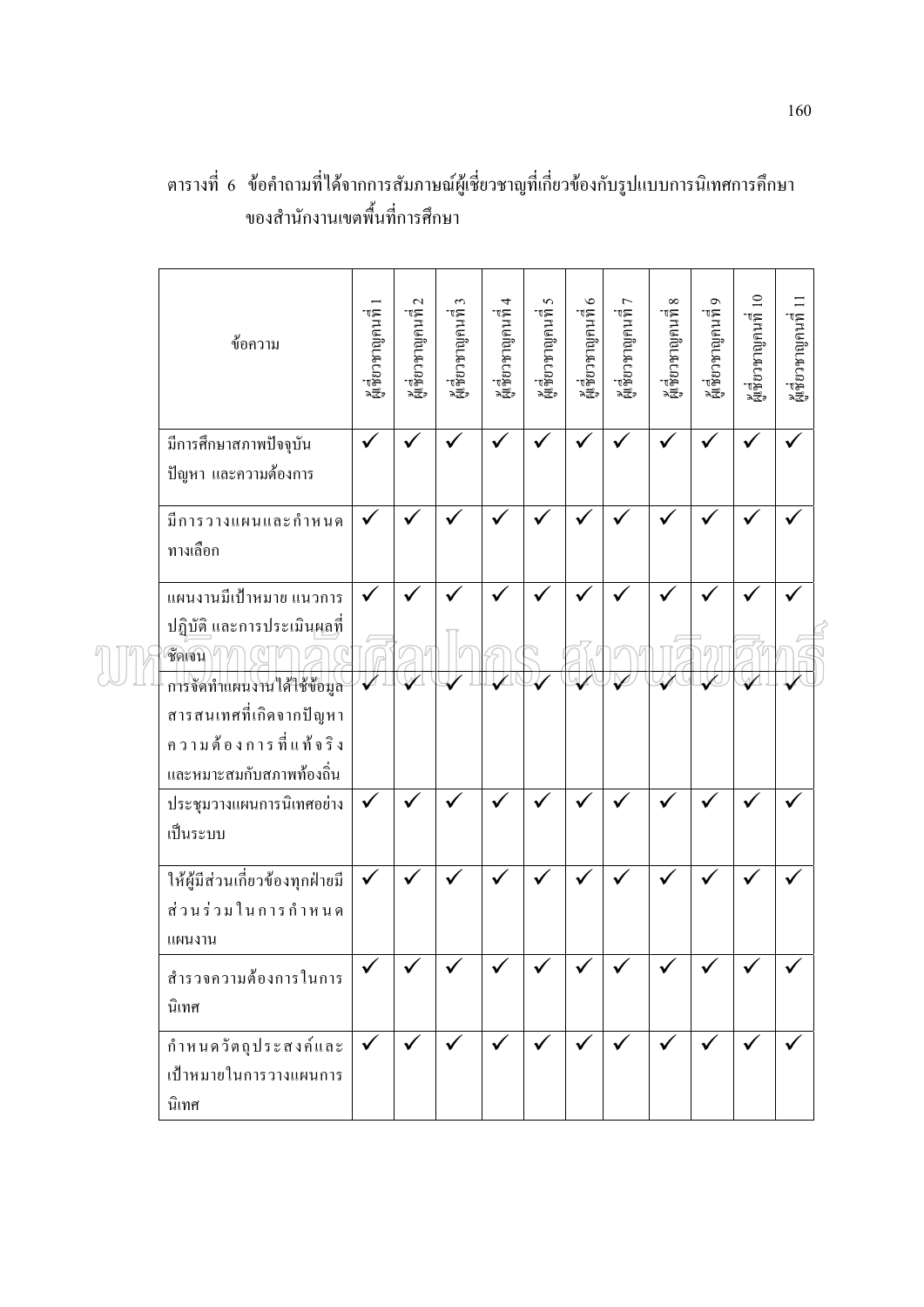| ข้อความ                                                                                  | พี่เชียวชาญคนที่ | $\mathcal{L}$<br>ซูเชียวชาญคนที่ | $\epsilon$<br>มล่องกฤคนที่ | ษ สีเขียวชาญคนที่ 4 | $\sigma$<br>มล่องกฤดเหนื่ | มูเชียวชาญคนที่ 6<br>ผู้เชียวชาญคนที่ 6 | $\overline{ }$<br>มล่องกฤคนที่ | $\infty$<br>น<br>ผู้เชียวชาญคนที่ | $\mathbf{\Omega}$<br>มู่สื่ยวชาญคนที่ | ชูเชี่ยวชาญคนที่ 10 | $\equiv$<br>น<br>ผู้เชียวชาญคนที่ |
|------------------------------------------------------------------------------------------|------------------|----------------------------------|----------------------------|---------------------|---------------------------|-----------------------------------------|--------------------------------|-----------------------------------|---------------------------------------|---------------------|-----------------------------------|
| กำหนดวิสัยทัศน์ในการทำงาน<br>ของหน่วยงาน                                                 | $\checkmark$     |                                  | $\checkmark$               |                     |                           |                                         |                                | ✓                                 |                                       |                     |                                   |
| กำหนดเกณฑ์มาตรฐานของ<br>งานทุกค้านอย่างชัดเจน                                            | $\checkmark$     | $\checkmark$                     | $\checkmark$               |                     |                           |                                         |                                | $\checkmark$                      | $\checkmark$                          | ✔                   |                                   |
| จัดอภิปรายและสรุปขอบเขต<br>ของโครงการในการนิเทศ                                          | $\checkmark$     |                                  | $\checkmark$               |                     |                           |                                         |                                |                                   |                                       | ✔                   |                                   |
| วางแผนและกำหนดทางเลือก                                                                   | $\checkmark$     | $\checkmark$                     | $\checkmark$               | ✓                   | ✓                         | ✓                                       | $\checkmark$                   | $\checkmark$                      | $\checkmark$                          | $\checkmark$        | $\checkmark$                      |
| วางแผนการนิเทศให้                                                                        | $\checkmark$     |                                  |                            |                     |                           |                                         |                                |                                   |                                       |                     |                                   |
| สอดคล้องกับนโยบิวย<br>ระดับสูงชื้นไป                                                     |                  |                                  |                            |                     |                           |                                         |                                |                                   |                                       |                     |                                   |
| สร้างสือ เครื่องมือ และ                                                                  |                  |                                  |                            |                     |                           |                                         |                                |                                   |                                       |                     |                                   |
| พัฒนาวิธีการ                                                                             |                  |                                  |                            |                     |                           |                                         |                                |                                   |                                       |                     |                                   |
| เสนอโครงการนิเทศ                                                                         | $\checkmark$     | $\checkmark$                     | $\checkmark$               | $\checkmark$        | $\checkmark$              | $\checkmark$                            | $\checkmark$                   | $\checkmark$                      | $\checkmark$                          | $\checkmark$        | $\checkmark$                      |
| ____<br>จัดตั้งคณะกรรมการวาง<br>แผนการนิเทศ                                              | $\checkmark$     |                                  |                            |                     |                           |                                         |                                | $\checkmark$                      |                                       |                     |                                   |
| ศึกษาเอกสารและงานวิจัยเพื่อ<br>สร้างเครื่องมือ                                           | $\checkmark$     |                                  |                            |                     |                           |                                         |                                |                                   |                                       |                     |                                   |
| ศึกษาวิเคราะห์ข้อมูลและ<br>สารสนเทศด้านคุณภาพ<br>การศึกษา                                | ✓                |                                  |                            |                     |                           |                                         |                                | ✓                                 | ✔                                     | $\checkmark$        | $\checkmark$                      |
| คัดกรอง จัดประเภท จำแนก<br>กลุ่ม และจัดลำดับสถานศึกษา<br>ตามสภาพ และมาตรฐาน<br>ตัวชี้วัด | $\checkmark$     |                                  | $\checkmark$               |                     |                           |                                         |                                |                                   |                                       |                     |                                   |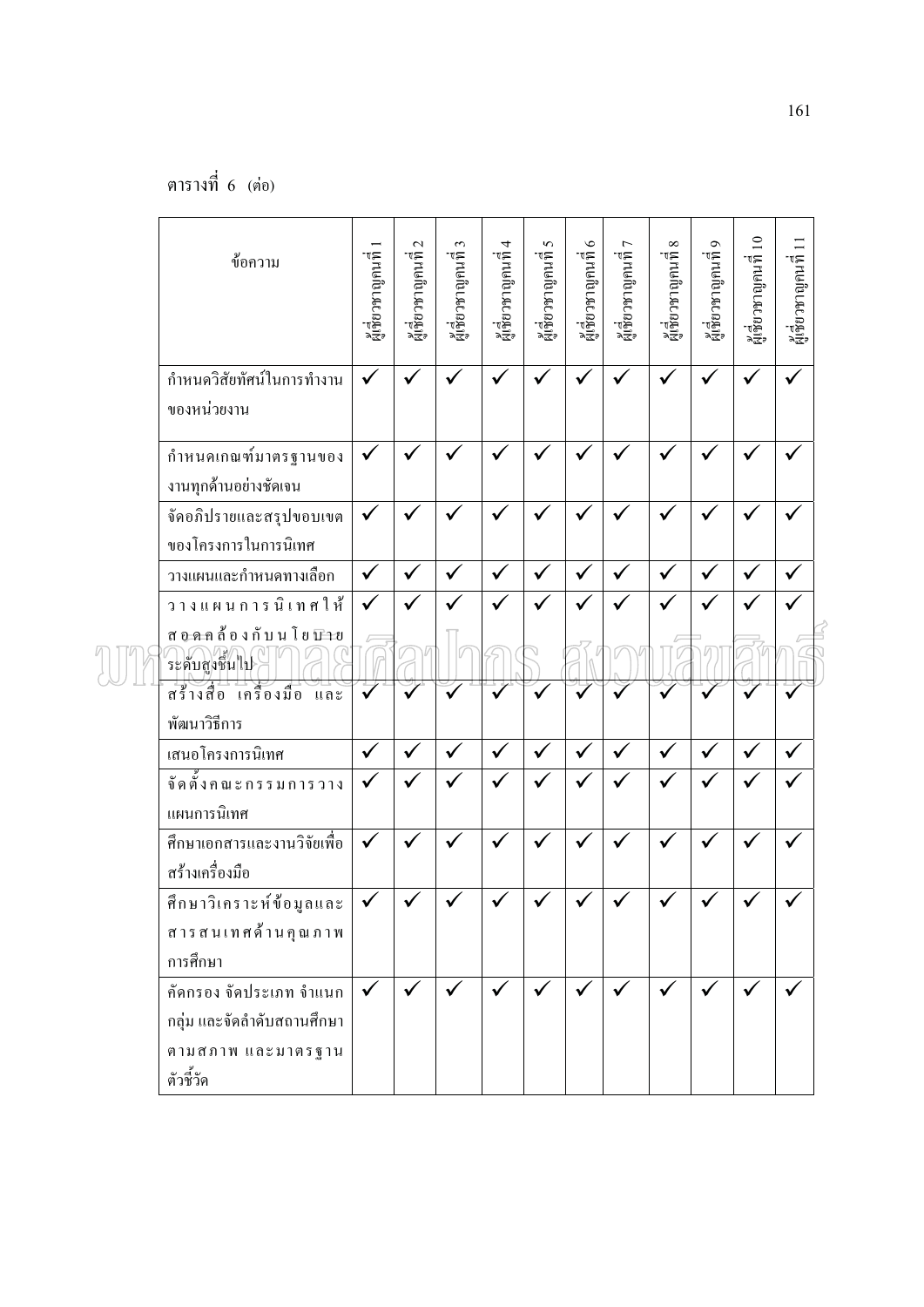| ข้อความ                                          | นเชียวชาญคนที่ 1 | $\mathcal{L}$<br>ะ<br>ผู้เชียวชาญคนที่ | นเชียวชาญคนที่ 3 | ะ สีเขียวชาญคนที่ 4 | ผู้เชียวชาญคนที่ 5 | มู่<br>ผู้เชี่ยวชาญคนที่ 6 | ผู้เชียวชาญคนที่ 7 | $\infty$<br>y ส่<br>ผู้เชียวชาญคนที | $\sigma$<br>น<br>ผู้เชียวชาญคนที่ | ะส่งขวชาญคนที่ 10 | นเชียวชาญคนที่ 11 |
|--------------------------------------------------|------------------|----------------------------------------|------------------|---------------------|--------------------|----------------------------|--------------------|-------------------------------------|-----------------------------------|-------------------|-------------------|
| จัดตารางปฏิบัติงานชัดเจน                         | $\checkmark$     | $\checkmark$                           | $\checkmark$     | $\checkmark$        | $\checkmark$       | $\checkmark$               | $\checkmark$       | $\checkmark$                        | $\checkmark$                      | $\checkmark$      | $\checkmark$      |
| __<br>พัฒนาศึกษานิเทศก์ใน                        | $\checkmark$     |                                        |                  |                     |                    |                            |                    |                                     |                                   |                   |                   |
| เครือข่ายเพื่อสร้างความเข้าใจ                    |                  |                                        |                  |                     |                    |                            |                    |                                     |                                   |                   |                   |
| ในแผนงาน/โครงการ                                 |                  |                                        |                  |                     |                    |                            |                    |                                     |                                   |                   |                   |
| สร้างสรรค์แผนงานโครงการ                          | $\checkmark$     |                                        |                  |                     |                    |                            |                    |                                     |                                   |                   |                   |
| พัฒนางานใหม่ๆของ                                 |                  |                                        |                  |                     |                    |                            |                    |                                     |                                   |                   |                   |
| หน่วยงาน                                         |                  |                                        |                  |                     |                    |                            |                    |                                     |                                   |                   |                   |
| ทำความเข้าใจตกลงร่วมกัน                          | $\checkmark$     | $\checkmark$                           | $\checkmark$     |                     |                    |                            |                    |                                     |                                   | $\checkmark$      |                   |
| เกี่ย <u>วกับ</u> ขั้นตอนการปฏิบัติ <u>การ</u>   |                  |                                        |                  |                     |                    |                            |                    |                                     |                                   |                   |                   |
| ประสานแผนการนิเทศกับศูนย์<br>ประสานงานในหน่วยงาน |                  |                                        |                  |                     |                    |                            |                    |                                     |                                   |                   |                   |
| เครือข่าย                                        |                  |                                        |                  |                     |                    |                            |                    |                                     |                                   |                   |                   |
| จัดทีมนิเทศตามความจำเป็น                         | $\checkmark$     | $\checkmark$                           | $\checkmark$     |                     |                    |                            |                    | ✓                                   |                                   |                   |                   |
| ของสถานศึกษา ตามความ                             |                  |                                        |                  |                     |                    |                            |                    |                                     |                                   |                   |                   |
| เหมาะสมและภาระงาน                                |                  |                                        |                  |                     |                    |                            |                    |                                     |                                   |                   |                   |
| เครือข่ายการนิเทศดำเนินการ                       | $\checkmark$     |                                        | $\checkmark$     |                     |                    |                            |                    | $\checkmark$                        |                                   | $\checkmark$      | ✓                 |
| นิเทศเพื่อยกระดับกุณภาพและ                       |                  |                                        |                  |                     |                    |                            |                    |                                     |                                   |                   |                   |
| มาตรฐานการศึกษาตาม                               |                  |                                        |                  |                     |                    |                            |                    |                                     |                                   |                   |                   |
| ยุทธศาสตร์แบบเข้าถึงทุก                          |                  |                                        |                  |                     |                    |                            |                    |                                     |                                   |                   |                   |
| กลุ่มเป้าหมาย                                    |                  |                                        |                  |                     |                    |                            |                    |                                     |                                   |                   |                   |
| สร้างเครื่องมือและพัฒนา                          | $\checkmark$     | $\checkmark$                           | $\checkmark$     |                     | $\checkmark$       | $\checkmark$               |                    | $\checkmark$                        |                                   |                   |                   |
| วิธีการนิเทศ                                     |                  |                                        |                  |                     |                    |                            |                    |                                     |                                   | $\checkmark$      | $\checkmark$      |
|                                                  |                  |                                        |                  |                     |                    |                            |                    |                                     |                                   |                   |                   |
|                                                  |                  |                                        |                  |                     |                    |                            |                    |                                     |                                   |                   |                   |
|                                                  |                  |                                        |                  |                     |                    |                            |                    |                                     |                                   |                   |                   |
|                                                  |                  |                                        |                  |                     |                    |                            |                    |                                     |                                   |                   |                   |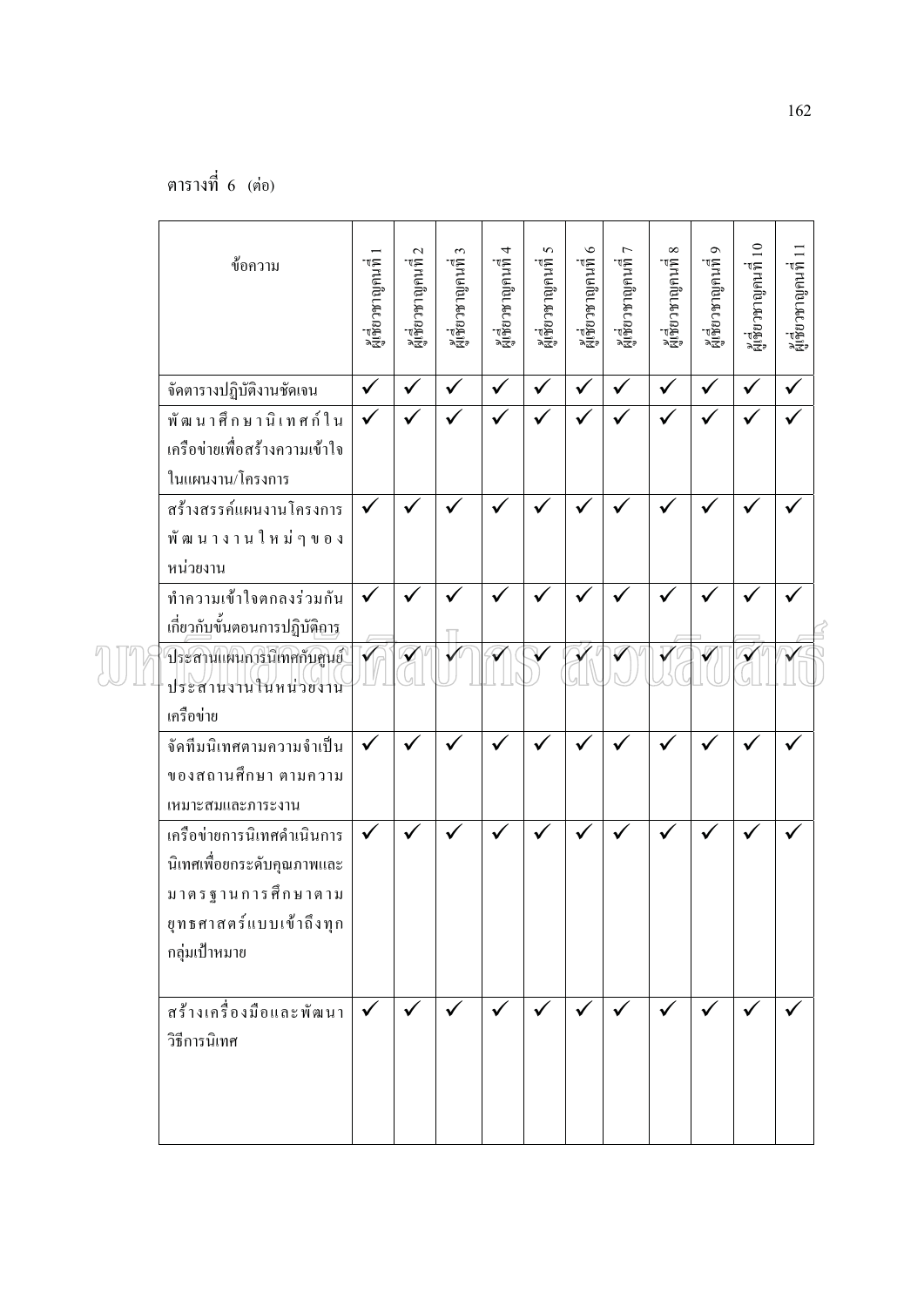ตารางที่ 6 (ต่อ)

 $\bar{z}$ 

| ข้อความ                                                                                                                                        | ผู้เชี่ยวชาญคนที่ | $\mathcal{L}$<br>ผู้เชียวชาญคนที่ | ผู้เชี่ยวชาญคนที่ 3 | ผู้เชี่ยวชาญคนที่ 4 | ผู้เชี่ยวชาญคนที่ 5 | ผู้เชี่ยวชาญคนที่ 6 | ผู้เชี่ยวชาญคนที่ 7 | ${}^{\infty}$<br>มู่ส่ววชาญคนที่ | ผู้เชียวชาญคนที่ 9 | ะผู้ชื่อวชาญคนที่ 10 | ผู้เชียวชาญคนที่ 11 |
|------------------------------------------------------------------------------------------------------------------------------------------------|-------------------|-----------------------------------|---------------------|---------------------|---------------------|---------------------|---------------------|----------------------------------|--------------------|----------------------|---------------------|
| เร่งรัคพัฒนาความพร้อมใน<br>ด้านเทคโนโลยีสารสนเทศ<br>และการสื่อสารให้แก่<br>สถานศึกษาและหน่วยงาน<br>การศึกษาเพื่อการเรียนรู้<br>บริหารจัดการและ | $\checkmark$      |                                   | ✓                   | $\checkmark$        | ✓                   | ✓                   |                     |                                  |                    |                      |                     |
| มีการนำเทคโนโลยีและ<br>นวัตกรรมใหม่ๆมาใช้ในการ<br>ปฏิบัติภาพเพื่อเปลี่ยนแปลงสู่<br>สภาพที่พึงปรารถนาในอนาคต                                    | $\checkmark$      |                                   |                     |                     | ✓                   |                     |                     |                                  |                    |                      |                     |
| และบรรลุเป้าหมายอย่างมี<br>ประสิทธิภาพ                                                                                                         |                   |                                   |                     |                     |                     |                     |                     |                                  |                    |                      |                     |
| เน้นอาศัยเทคโนโลยีมาใช้ใน<br>การนิเทศแบบออนไลน์                                                                                                |                   |                                   |                     |                     |                     |                     |                     |                                  |                    |                      |                     |
| นำข้อมูลจากการศึกษาสภาพ<br>ปัจจุบัน ปัญหาและความ<br>ค้องการมาพิจารณาในการ<br>สร้างเครื่องมือและพัฒนา<br>วิธีการนิเทศ                           |                   |                                   |                     |                     | ✓                   |                     | $\checkmark$        |                                  |                    |                      |                     |
| การสร้างเครื่องมือคำนึงถึง<br>วัตถุประสงค์และลักษณะการ<br>ใช้งานในการนิเทศการศึกษา                                                             |                   |                                   |                     |                     |                     |                     |                     |                                  |                    |                      |                     |
| มีการทดลองและปรับปรุงสื่อ<br>เครื่องมือนิเทศก่อนไปใช้จริง                                                                                      |                   |                                   |                     |                     |                     |                     |                     |                                  |                    |                      |                     |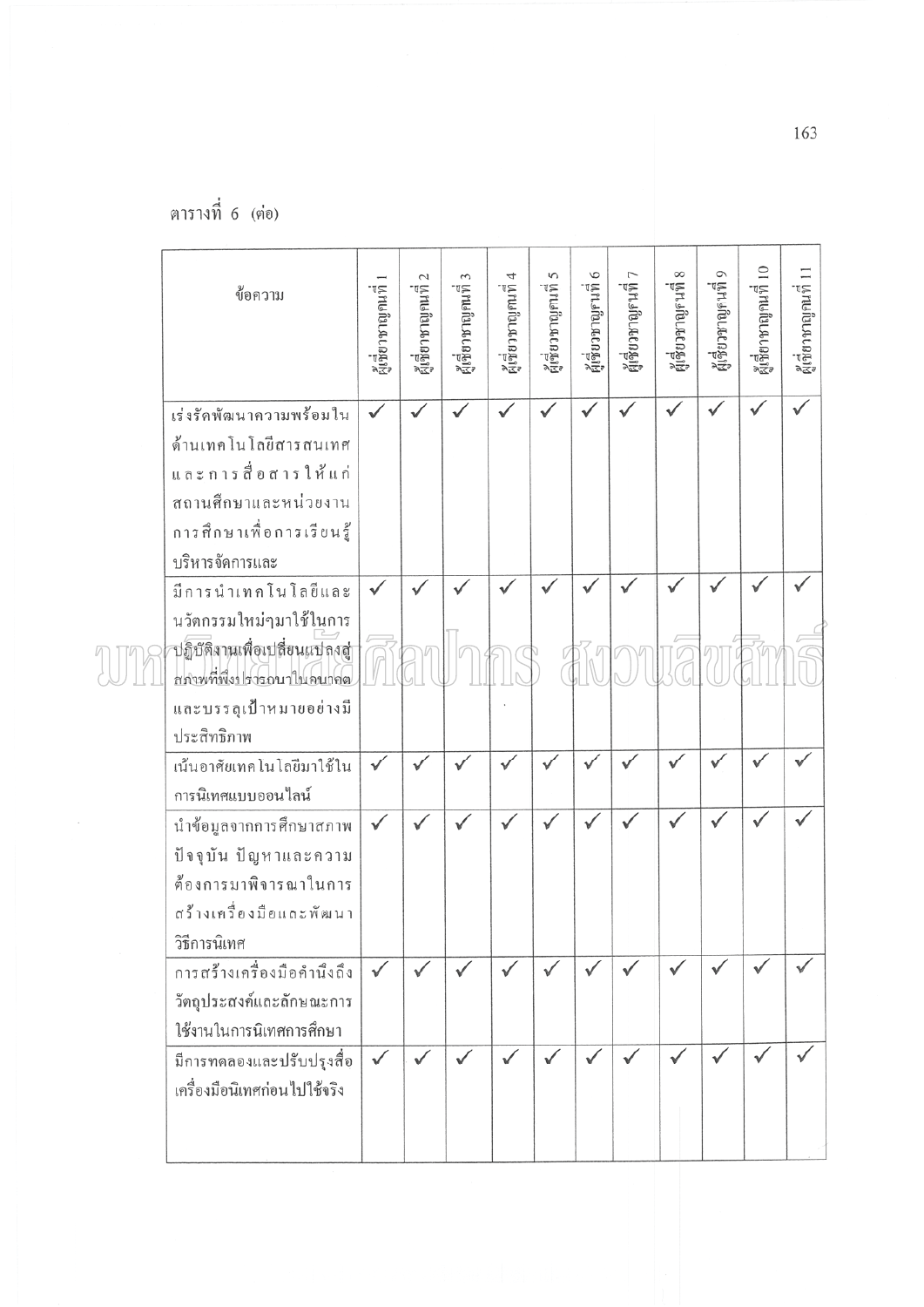| ข้อความ                                                                                                                                                                                                                                                  | ซูเชียวชาญคนที่ | $\mathbf{c}$<br>ะ<br>ผู้เชียวชาญคนที | ะ ผู้ยวชาญคนที่ 3 | ะ สีเขียวชาญคนที่ 4 | ะ คีนด <sub>ี</sub><br>ผู้เขียวชาญคนที่ 5 | ผู้เชียวชาญคนที่ 6 | ะ ก็เทยวชาญคนที่ 7 | $\infty$<br>ะ ส่<br>ผู้เชียวชาญคนที | $\sigma$<br>น<br>ผู้เชียวชาญคนที่ | ะ สีเขียวชาญคนที่ 10 | มูเชี่ยวชาญคนที่ 11 |
|----------------------------------------------------------------------------------------------------------------------------------------------------------------------------------------------------------------------------------------------------------|-----------------|--------------------------------------|-------------------|---------------------|-------------------------------------------|--------------------|--------------------|-------------------------------------|-----------------------------------|----------------------|---------------------|
| จัคระบบการติดต่อสื่อสาร<br>ระหว่างผู้นิเทศกับผู้รับการ<br>นิเทศที่สะควกรวดเร็ว ทัน<br>เหตุการณ์                                                                                                                                                          | $\checkmark$    | $\checkmark$                         | $\checkmark$      | $\checkmark$        | ✓                                         |                    |                    | $\checkmark$                        |                                   | $\checkmark$         | $\checkmark$        |
| มีการประเมินผลการใช้สื่อ<br>เครื่องมือและวิธีการในการ<br>นิเทศเพื่อปรับปรุงและพัฒนา<br>ให้ดียิ่งขึ้น                                                                                                                                                     | $\checkmark$    |                                      |                   |                     |                                           |                    |                    |                                     |                                   |                      |                     |
| วางแผนพัฒนางานนิเทศอย่าง<br>มีเป้าหมายชัดเจนทั้งระยะสั้น<br>และระยะยาวสอดคล้องกับ<br>การเปลี่ยนแปลงใหม่ๆโดย<br>คำนึงถึงทรัพยากรทั้งภายใน<br>องค์กรและท้องถิ่น                                                                                            |                 |                                      |                   |                     |                                           |                    |                    |                                     |                                   |                      |                     |
| สนับสนุนการมีส่วนร่วมของ<br>ทุกภาคส่วนทั้งภาครัฐและ<br>เอกชน องค์กรต่างๆ ในการจัด<br>การศึกษา                                                                                                                                                            |                 |                                      |                   |                     |                                           |                    |                    |                                     |                                   |                      |                     |
| ให้ความสำคัญเกี่ยวกับแนวคิด<br>ในการนิเทศที่พิจารณาถึง<br>เกณฑ์ที่เหมาะสม เช่น การ<br>สร้างองค์ความรู้ ข้อมูล ในรูป<br>ของการสร้างเครือข่ายการ<br>นิเทศ การสร้างเกณฑ์ ลำดับ<br>ความคิดเพื่อการวางแผน และ<br>การแสวงหาความรู้ วิธีการ<br>สนับสนุนการนิเทศ |                 |                                      |                   |                     |                                           |                    |                    |                                     |                                   |                      |                     |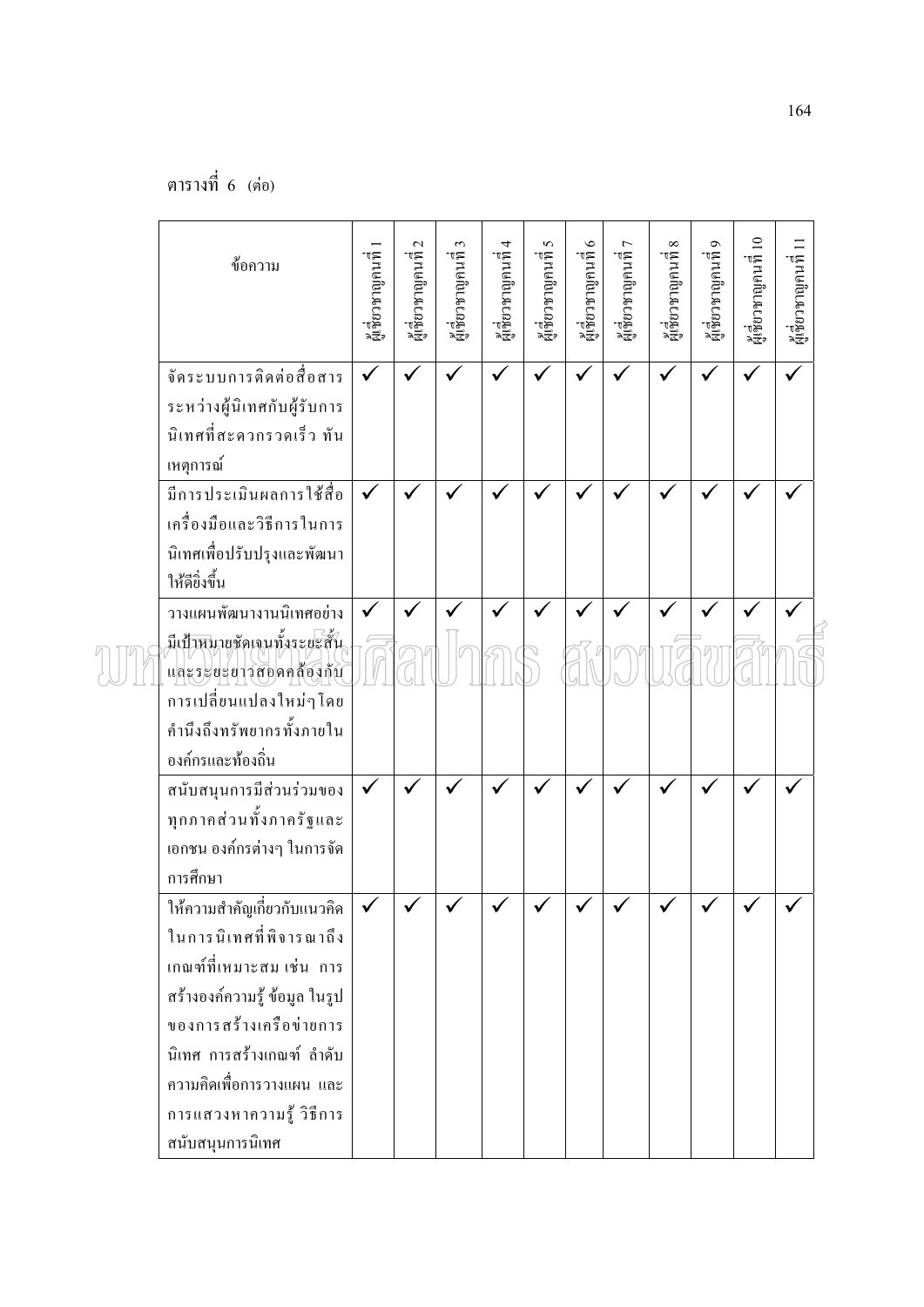| มีการประเมินความต้องการ<br>$\checkmark$<br>$\checkmark$<br>$\checkmark$<br>$\checkmark$<br>$\checkmark$<br>✓<br>✓<br>$\checkmark$<br>$\checkmark$<br>$\checkmark$<br>เพื่อพัฒนาวัตถุประสงค์การ<br>นิเทศ ทั้งด้านปริมาณและ<br>คุณภาพ<br>มีการพัฒนา การตรวจสอบ<br>✓<br>วัตถุประสงค์ว่ามีความชัดเจน<br>สอดกล้องกับปัญหาและความ<br>ต้องการในการนิเทศการศึกษา<br>(ต่อ)ของสำนักงานเขตพื้นที่<br>การศึกษาก่อนนำไปนิเทศ<br>มีการกำหนดวิธีการพัฒนา<br>นิเทศการศึกษา โดยใช้เลือก<br>วิธีการเทคนิค ของ<br><sub>กระบวนการนิเทศที่เหมาะสม</sub><br>้เพื่อนำไปพัฒนางานนิเทศได้<br>จริง<br>ปฏิบัติการนิเทศการศึกษาตาม<br>$\checkmark$<br>แผนงานและโครงการที่วางไว้<br>มีการใช้สื่อ เครื่องมือ และ<br>วิธีการที่ได้เตรียมไว้มาใช้ใน |
|---------------------------------------------------------------------------------------------------------------------------------------------------------------------------------------------------------------------------------------------------------------------------------------------------------------------------------------------------------------------------------------------------------------------------------------------------------------------------------------------------------------------------------------------------------------------------------------------------------------------------------------------------------------------------------------------------------------------|
|                                                                                                                                                                                                                                                                                                                                                                                                                                                                                                                                                                                                                                                                                                                     |
|                                                                                                                                                                                                                                                                                                                                                                                                                                                                                                                                                                                                                                                                                                                     |
|                                                                                                                                                                                                                                                                                                                                                                                                                                                                                                                                                                                                                                                                                                                     |
|                                                                                                                                                                                                                                                                                                                                                                                                                                                                                                                                                                                                                                                                                                                     |
|                                                                                                                                                                                                                                                                                                                                                                                                                                                                                                                                                                                                                                                                                                                     |
|                                                                                                                                                                                                                                                                                                                                                                                                                                                                                                                                                                                                                                                                                                                     |
|                                                                                                                                                                                                                                                                                                                                                                                                                                                                                                                                                                                                                                                                                                                     |
|                                                                                                                                                                                                                                                                                                                                                                                                                                                                                                                                                                                                                                                                                                                     |
|                                                                                                                                                                                                                                                                                                                                                                                                                                                                                                                                                                                                                                                                                                                     |
|                                                                                                                                                                                                                                                                                                                                                                                                                                                                                                                                                                                                                                                                                                                     |
|                                                                                                                                                                                                                                                                                                                                                                                                                                                                                                                                                                                                                                                                                                                     |
|                                                                                                                                                                                                                                                                                                                                                                                                                                                                                                                                                                                                                                                                                                                     |
|                                                                                                                                                                                                                                                                                                                                                                                                                                                                                                                                                                                                                                                                                                                     |
|                                                                                                                                                                                                                                                                                                                                                                                                                                                                                                                                                                                                                                                                                                                     |
|                                                                                                                                                                                                                                                                                                                                                                                                                                                                                                                                                                                                                                                                                                                     |
|                                                                                                                                                                                                                                                                                                                                                                                                                                                                                                                                                                                                                                                                                                                     |
|                                                                                                                                                                                                                                                                                                                                                                                                                                                                                                                                                                                                                                                                                                                     |
|                                                                                                                                                                                                                                                                                                                                                                                                                                                                                                                                                                                                                                                                                                                     |
|                                                                                                                                                                                                                                                                                                                                                                                                                                                                                                                                                                                                                                                                                                                     |
| การนิเทศการศึกษาอย่างจริงจัง                                                                                                                                                                                                                                                                                                                                                                                                                                                                                                                                                                                                                                                                                        |
| ใช้วธิการนิเทศทางตรง ดดยผู้<br>$\checkmark$<br>$\checkmark$<br>$\checkmark$<br>$\checkmark$<br>$\checkmark$<br>✓                                                                                                                                                                                                                                                                                                                                                                                                                                                                                                                                                                                                    |
| นิเทศออกปฏิบัติการนิเทษด้วย                                                                                                                                                                                                                                                                                                                                                                                                                                                                                                                                                                                                                                                                                         |
|                                                                                                                                                                                                                                                                                                                                                                                                                                                                                                                                                                                                                                                                                                                     |
| ตนเอง<br>ใช้วิธีการนิเทศทางอ้อม โดย<br>$\checkmark$<br>✓<br>✓<br>✔<br>✔                                                                                                                                                                                                                                                                                                                                                                                                                                                                                                                                                                                                                                             |
| การใช้สื่อและเครื่องมือต่างๆ                                                                                                                                                                                                                                                                                                                                                                                                                                                                                                                                                                                                                                                                                        |
| นอกเหนือจากการนิเทศ                                                                                                                                                                                                                                                                                                                                                                                                                                                                                                                                                                                                                                                                                                 |
| ทางตรง                                                                                                                                                                                                                                                                                                                                                                                                                                                                                                                                                                                                                                                                                                              |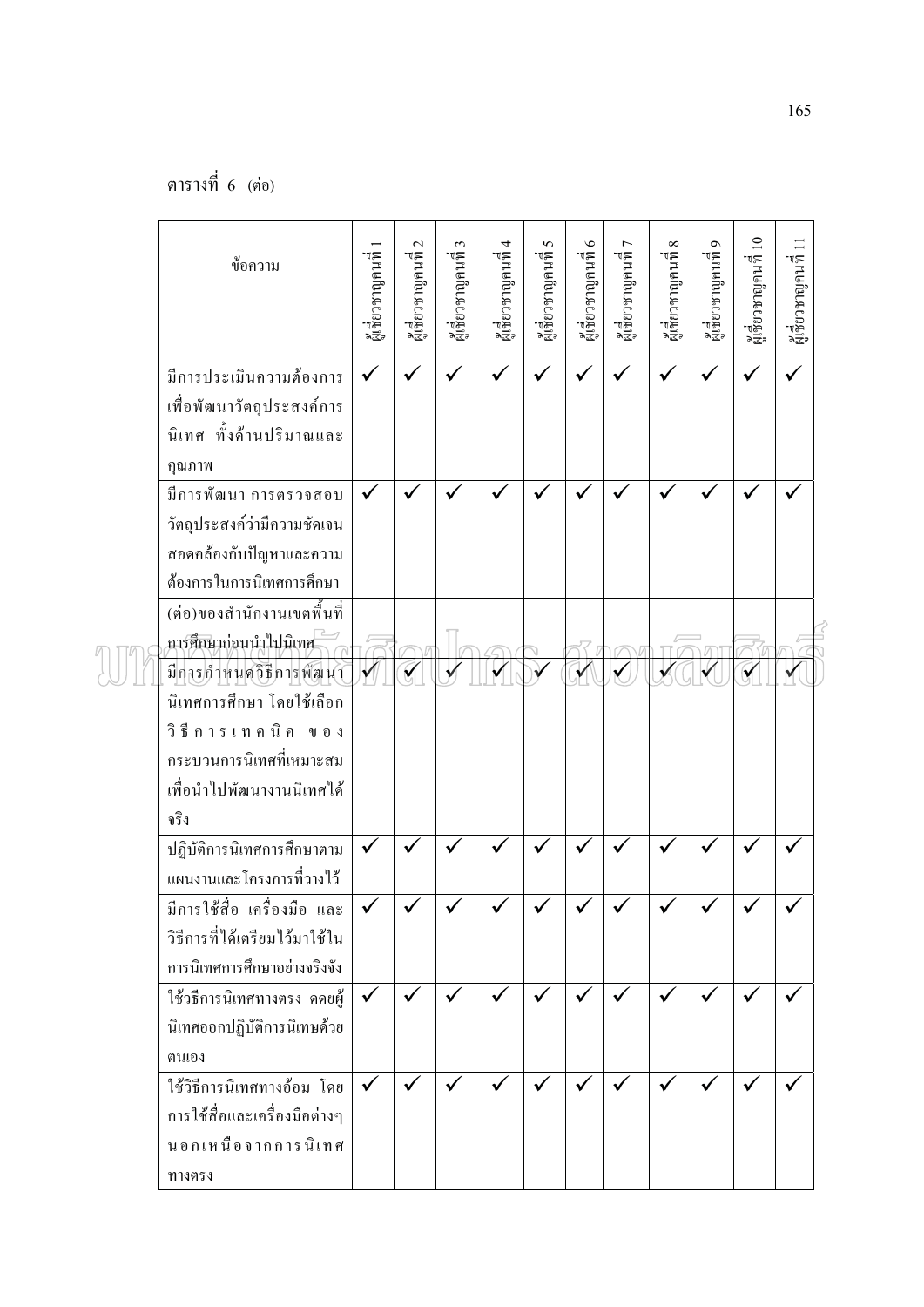| ข้อความ                                                                                                                                                                                                  | ผู้เชียวชาญคนจี | $\mathcal{L}$<br>พี่<br>ผู้เชียวชาญคนที | ะ ที่ยวชาญคนที่ 3 | ะ สีเขียวชาญคนที่ 4 | ะ โงเทยวารบุคน คี | ผู้เขียวชาญคนคี่ 6 | ะ ก็เทอโอเวอร์<br>พ | $\infty$<br>ะ<br>ผู้เชียวชาญคนที | $\sigma$<br>นูเชียวชาญคนที่ | ะเชียวชาญคนที่ 10 | นเชียวชาญคนที่ 11 |
|----------------------------------------------------------------------------------------------------------------------------------------------------------------------------------------------------------|-----------------|-----------------------------------------|-------------------|---------------------|-------------------|--------------------|---------------------|----------------------------------|-----------------------------|-------------------|-------------------|
| ผู้นิเทศได้ปฏิบัติกากรนิเทศโย<br>เลือกสรรและเลือกปรับเทคนิค<br>อย่างเหมาะสมตาม<br>สถานการณ์ผู้มีส่วนเกี่ยวข้อง<br>ทุกฝ่ายมีส่วนร่วมในการ<br>วางแผนและกำหนดนโยบาย<br>เพื่อการพัฒนางานการนิเทศ<br>การศึกษา | $\checkmark$    | $\checkmark$                            | $\checkmark$      | ✓                   | $\checkmark$      | ✓                  | $\checkmark$        | $\checkmark$                     |                             | $\checkmark$      | $\checkmark$      |
| มีแผนงานการพัฒนางานนิเทศ<br>การศึกษาที่มุ่งเน้นเพื่อผลที่เกิด<br>ขึ้นกับสถานศึกษาและ<br>สำนักงานเขตพื้นที่การศึกษา<br>โดยตรง                                                                             |                 |                                         |                   |                     |                   |                    |                     |                                  |                             |                   |                   |
| มีการกำหนดวิสัยทัศน์ค้านการ<br>พัฒนางานนิเทศร่วมกันกับ<br>หน่วยงานภายในเขตพื้นที่<br>การศึกษา                                                                                                            | $\checkmark$    |                                         |                   |                     |                   |                    |                     |                                  |                             |                   |                   |
| ใช้หลักการนิเทศการศึกษาใน<br>ึการปฏิบัติการนิเทศ รวมทั้ง<br>ความมีมนุษยสัมพันธ์ มีการยก<br>ย่อง ชมเชย เพื่อสร้างขวัญและ<br>กำลังใจแก่ครูผู้รับการนิเทศอยู่<br>เสมอ                                       |                 |                                         |                   |                     |                   |                    |                     |                                  |                             |                   |                   |
| ประเมินผลการนิเทศตาม<br>แผนงานโครงการที่กำหนดไว้                                                                                                                                                         | $\checkmark$    | $\checkmark$                            | $\checkmark$      | $\checkmark$        | $\checkmark$      | $\checkmark$       | $\checkmark$        | $\checkmark$                     | $\checkmark$                | $\checkmark$      |                   |
| ประเมินผลการนิเทศตาม<br>วัตถุประสงค์ที่กำหนดไว้                                                                                                                                                          | $\checkmark$    |                                         | ✓                 |                     |                   | ✓                  |                     | $\checkmark$                     | ✓                           | ✓                 |                   |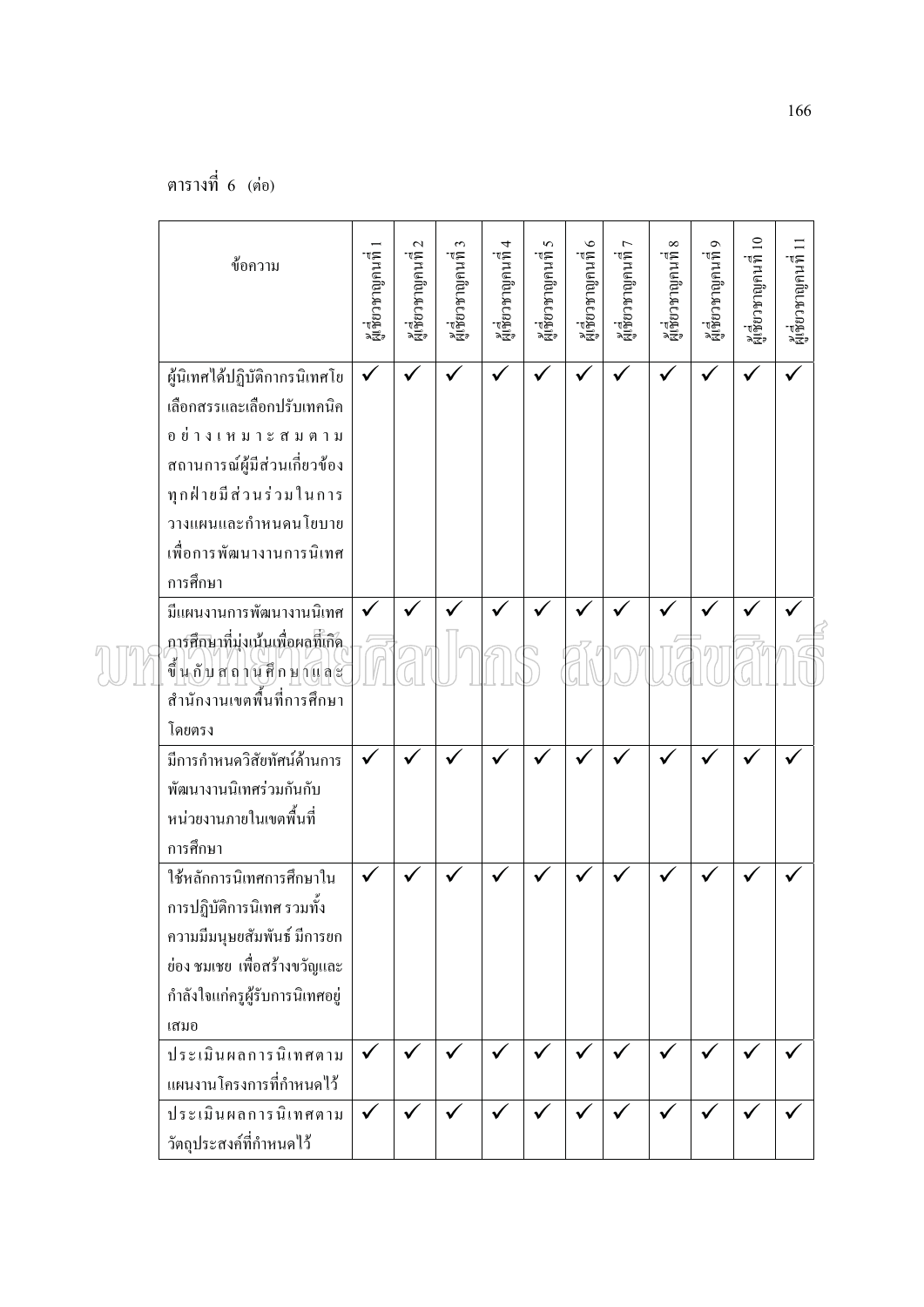| ข้อความ                                                                                               | ผู้เชียวชาญคนที่ 1 | $\mathbf{C}$<br>ผู้เชียวชาญคนที่ | $\mathfrak{c}$<br>มู่ส์ยวชาญคนที่ | น<br>ผู้เชี่ยวชาญคนที่ 4 | $\mathbf{\hat{S}}$<br>น<br>ผู้เชียวชาญคนที่ | น<br>ผู้เชียวชาญคนที่ 6 | ผู้เชียวชาญคนที่ 7 | $\infty$<br>นเชียวชาญคนที่ | $\sigma$<br>ผู้เชียวชาญคนที | ะสีเขียวชาญคนที่ 10 | นเชียวชาญคนที่ 11 |  |
|-------------------------------------------------------------------------------------------------------|--------------------|----------------------------------|-----------------------------------|--------------------------|---------------------------------------------|-------------------------|--------------------|----------------------------|-----------------------------|---------------------|-------------------|--|
| ทั้ง<br>มีการประเมินผล<br>สภาพแวดล้อมปัจจัยในการ<br>คำเนินการ กระบวนการนิเทศ<br>และผลที่ได้จาการนิเทศ | $\checkmark$       |                                  |                                   |                          |                                             |                         |                    |                            |                             |                     |                   |  |
| ประเมินผลการนิเทศจากผู้รับ<br>การนิเทศโดยตรง                                                          | $\checkmark$       |                                  |                                   |                          |                                             |                         |                    |                            |                             |                     |                   |  |
| นำผลการประเมินการนิเทศมา<br>วิเคราะห์เปรียบเทียบกับเกณฑ์                                              |                    |                                  |                                   |                          |                                             |                         |                    |                            |                             |                     |                   |  |
| ที่กำหนดใว้ จัดให้มีการ<br>สรุปผลการนิเทศตามแผนงาน<br>และโครงการ                                      |                    |                                  |                                   |                          |                                             |                         |                    |                            |                             |                     |                   |  |
| จัดมีการรายงานผลการนิเทศ<br>ระหว่างการคำเนินงานให้<br>ผู้เกี่ยวข้องใด้รับทราบเป็น<br>ระยะๆ            |                    |                                  |                                   |                          |                                             |                         |                    |                            |                             |                     |                   |  |
| รายงานสรุปผลการนิเทศใน<br>รอบปีที่ผ่านมาให้ผู้เกี่ยวข้อง<br>ได้รับทราบ                                | $\checkmark$       |                                  |                                   |                          |                                             |                         |                    |                            |                             |                     | $\checkmark$      |  |
| นำผลจากการประเมินผลกา<br>นิเทศมาใช้ในการวางแผนงาน<br>ในปีต่อมา                                        | $\checkmark$       |                                  |                                   |                          |                                             |                         |                    |                            |                             |                     |                   |  |
| ประสานงานระหว่าง<br>ิสถานศึกษาและหน่วยงานที่<br>เกี่ยวข้องเพื่อประโยชน์ในการ<br>การนิเทศการศึกษา      | $\checkmark$       | $\checkmark$                     | $\checkmark$                      | $\checkmark$             | $\checkmark$                                | $\checkmark$            | $\checkmark$       | $\checkmark$               | $\checkmark$                | $\checkmark$        | v                 |  |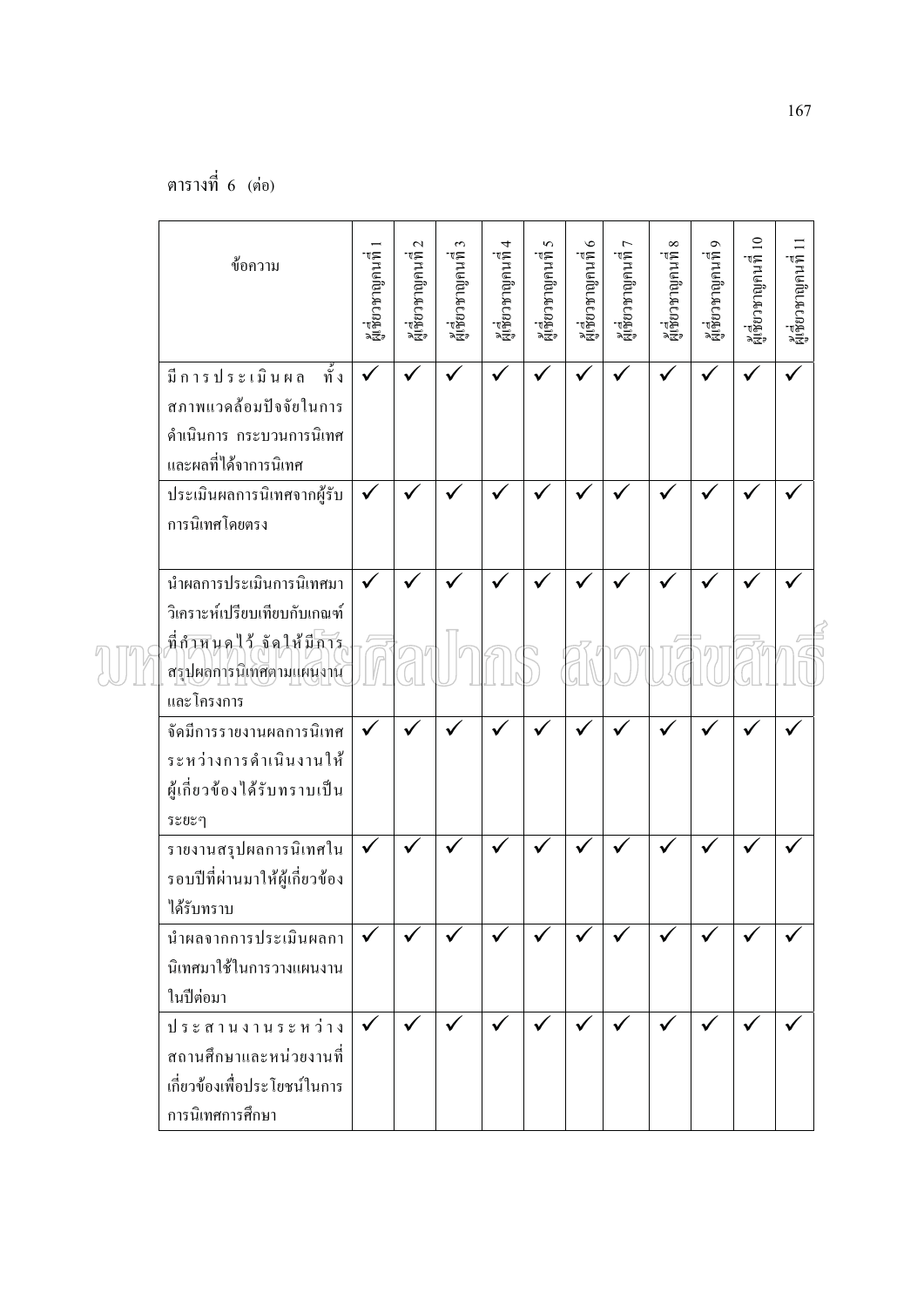ตารางที่ 6 (ต่อ)

| ข้อความ                                           | นเชียวชาญคนที่ | ะ ศีเขียวชาญคนที่ 2 | ะ ที่ยวชาญคนที่ 3 | ษ สีเขียวชาญคนที่ 4 | ษ สี่ยวชาญคนที่ 5 | นลี่ยวชาญคนที่ 6 | ผู้เชี่ยวชาญคนที่ 7 | $\infty$<br>น<br>ผู้เชียวชาญคนที่ | $\sigma$<br>ะ สู่<br>ผู้เชียวชาญคนที่ | ะ สีเขียวชาญคนที่ 10 | มูส่อวชาญคนที่ 11 |  |
|---------------------------------------------------|----------------|---------------------|-------------------|---------------------|-------------------|------------------|---------------------|-----------------------------------|---------------------------------------|----------------------|-------------------|--|
| มีการนำหลักการบริหาร                              | $\checkmark$   |                     |                   |                     |                   |                  |                     |                                   |                                       |                      |                   |  |
| จัดการที่สอดคล้องกับนโยบาย                        |                |                     |                   |                     |                   |                  |                     |                                   |                                       |                      |                   |  |
| และภารกิจหลักของเขตพื้นที่                        |                |                     |                   |                     |                   |                  |                     |                                   |                                       |                      |                   |  |
| การศึกษา ด้านการวางแผนเพื่อ                       |                |                     |                   |                     |                   |                  |                     |                                   |                                       |                      |                   |  |
| พัฒนางานนิเทศการศึกษา เพื่อ                       |                |                     |                   |                     |                   |                  |                     |                                   |                                       |                      |                   |  |
| นำไปสู่ การบริหารการ                              |                |                     |                   |                     |                   |                  |                     |                                   |                                       |                      |                   |  |
| เปลี่ยนแปลงให้ตรงตาม                              |                |                     |                   |                     |                   |                  |                     |                                   |                                       |                      |                   |  |
| วิสัยทัศน์ที่วางไว้                               |                |                     |                   |                     |                   |                  |                     |                                   |                                       |                      |                   |  |
| มีก <u>าร</u> ควบคุม กำกับ <u>แล</u> ะ            |                |                     |                   |                     |                   |                  |                     |                                   |                                       |                      |                   |  |
| ดิคคามภารกิจหลักของงาน<br>ค้านการนิเทศการศึกษาตาม |                |                     |                   |                     |                   |                  |                     |                                   |                                       |                      |                   |  |
| เป้าหมายงานที่กำหนดใว้                            |                |                     |                   |                     |                   |                  |                     |                                   |                                       |                      |                   |  |
| เพื่อให้เป็นไปตามแผนปฏิบัติ                       |                |                     |                   |                     |                   |                  |                     |                                   |                                       |                      |                   |  |
| การของเขตพื้นที่การศึกษา                          |                |                     |                   |                     |                   |                  |                     |                                   |                                       |                      |                   |  |
| มีการพัฒนาแนวคิดในการ                             | $\checkmark$   |                     |                   |                     |                   |                  |                     |                                   |                                       |                      |                   |  |
| นิเทศ โดยการนำความรู้จาก                          |                |                     |                   |                     |                   |                  |                     |                                   |                                       |                      |                   |  |
| บริบท ปัจจัยภายในและปัจจัย                        |                |                     |                   |                     |                   |                  |                     |                                   |                                       |                      |                   |  |
| ภายนอกที่เกี่ยวข้องมาใช้ใน                        |                |                     |                   |                     |                   |                  |                     |                                   |                                       |                      |                   |  |
| การวางแผน แสวงหาความ                              |                |                     |                   |                     |                   |                  |                     |                                   |                                       |                      |                   |  |
| ร่วมมือจากผู้เกี่ยวข้อง และ                       |                |                     |                   |                     |                   |                  |                     |                                   |                                       |                      |                   |  |
| สร้างบรรยากาศที่เอื้อต่อการ                       |                |                     |                   |                     |                   |                  |                     |                                   |                                       |                      |                   |  |
| นิเทศอย่างต่อเนื่องเพื่อให้เห็น                   |                |                     |                   |                     |                   |                  |                     |                                   |                                       |                      |                   |  |
| คุณค่าของการนิเทศ                                 |                |                     |                   |                     |                   |                  |                     |                                   |                                       |                      |                   |  |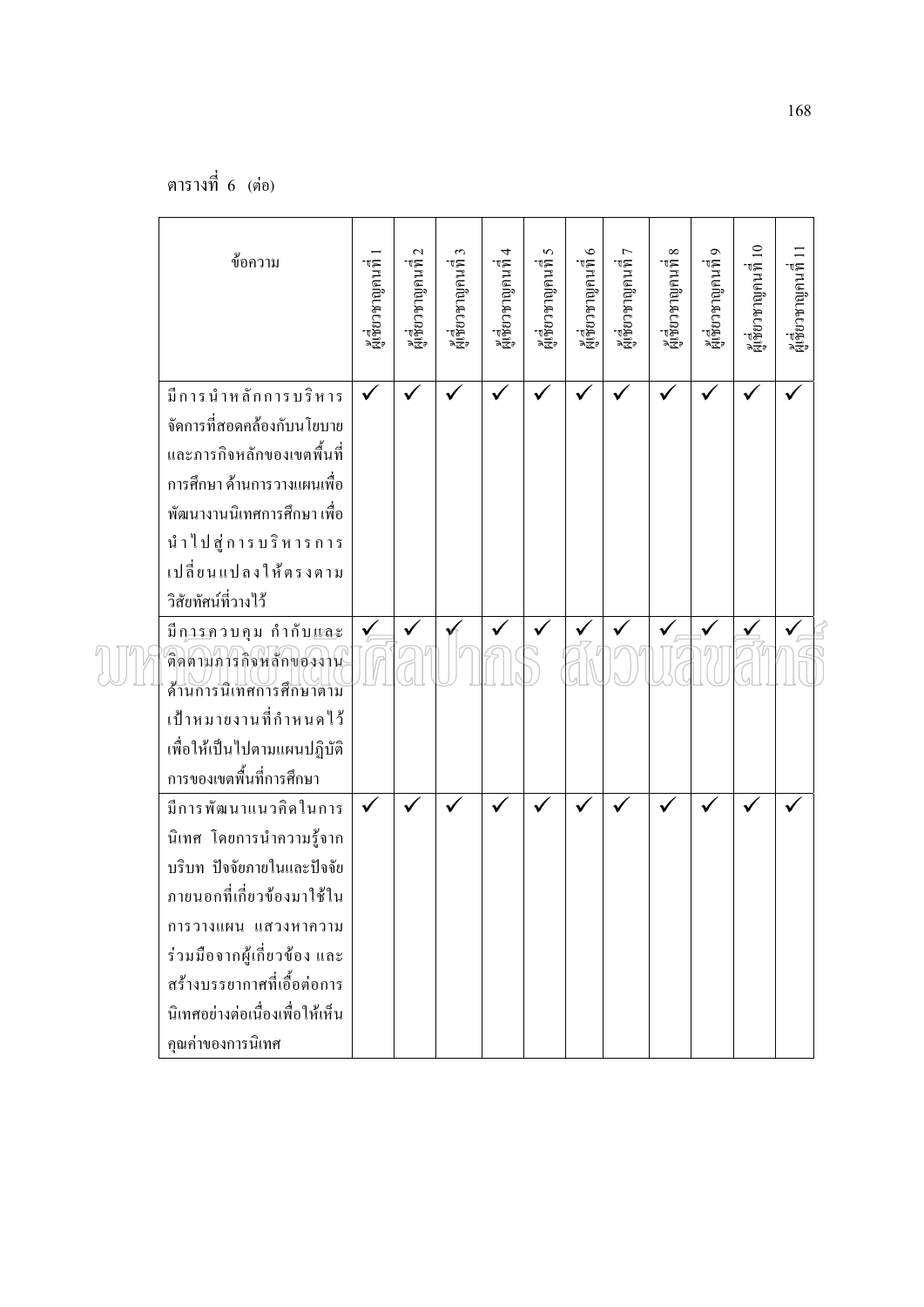| ข้อความ                                                                                                                                                       | ผู้แชียวชาญคนที่ | $\mathcal{L}$<br>ผู้แช้ยวชาญคนที่ | ะ ที่ยวชาญคนที่ 3 | น<br>ผู้เชี่ยวชาญคนที่ 4 | 5<br>นเชียวชาญคนที่ | นเชียวชาญคนที่ 6 | ผู้เชียวชาญคนที่ 7 | $\infty$<br>นี้ยวชาญคนจี | Ó<br>นเชียวชาญคนที่ | นเชียวชาญคนที่ 10 | นเชียวชาญคนที่ 11 |
|---------------------------------------------------------------------------------------------------------------------------------------------------------------|------------------|-----------------------------------|-------------------|--------------------------|---------------------|------------------|--------------------|--------------------------|---------------------|-------------------|-------------------|
| มีการตรวจสอบแหล่งข้อมูล<br>ที่มาใช้ในการวางแผนเพื่อ<br>พัฒนางานนิเทศการศึกษา เพื่อ<br>กำหนดวิธีการที่จะใค้มาซึ่ง<br>ข้อมูลมาปรับใช้กับงานการ<br>นิเทศการศึกษา | $\checkmark$     | $\checkmark$                      | $\checkmark$      | $\checkmark$             | $\checkmark$        | $\checkmark$     | $\checkmark$       | $\checkmark$             | $\checkmark$        |                   |                   |
| ชึดถือจุดม่งหมายของแผนการ                                                                                                                                     | $\checkmark$     |                                   |                   |                          |                     |                  |                    |                          |                     |                   |                   |
| นิเทศเป็นมาตรฐาน<br>ควรคำเนินการแบบ                                                                                                                           | $\checkmark$     |                                   |                   |                          |                     |                  |                    |                          |                     |                   |                   |
| ประชาธิปไตย โดยฟังความ<br>คิดเห็นของทุกฝ่ายและ                                                                                                                |                  |                                   |                   |                          |                     |                  |                    |                          |                     |                   |                   |
| รับผิดชอบร่วมกัน                                                                                                                                              |                  |                                   |                   |                          |                     |                  |                    |                          |                     |                   |                   |
| ควรมีการประเมินตนเองและ<br>ประเมินผลงานกลุ่มด้วย                                                                                                              | $\checkmark$     |                                   |                   |                          |                     |                  |                    |                          |                     |                   |                   |
| ประชุมผู้ที่เกี่ยวข้องและ<br>คณะทำงาน                                                                                                                         | $\checkmark$     |                                   |                   |                          |                     |                  |                    |                          |                     |                   |                   |
| กำหนดงาน/โครงการที่จะ<br>ปฏิบัติ                                                                                                                              | $\checkmark$     | $\checkmark$                      |                   |                          |                     |                  |                    |                          |                     |                   |                   |
| พัฒนาระบบประกันคุณภาพ<br>ภายในและมาตรฐานการศึกษา                                                                                                              |                  |                                   |                   |                          |                     |                  |                    |                          |                     |                   |                   |
| พัฒนาหลักสูตรสถานศึกษา                                                                                                                                        | $\checkmark$     | $\checkmark$                      | $\checkmark$      | $\checkmark$             | $\checkmark$        | $\checkmark$     | $\checkmark$       | $\checkmark$             | $\checkmark$        |                   |                   |
| การพัฒนาและส่งเสริมให้<br>แหล่งเรียนรู้                                                                                                                       | $\checkmark$     | $\checkmark$                      | $\checkmark$      | $\checkmark$             | $\checkmark$        | $\checkmark$     | $\checkmark$       | $\checkmark$             | ✓                   |                   |                   |
| การวิจัยเพื่อพัฒนาคุณภาพ<br>การศึกษา                                                                                                                          | $\checkmark$     | $\checkmark$                      | $\checkmark$      |                          | $\checkmark$        | $\checkmark$     |                    |                          | $\checkmark$        |                   |                   |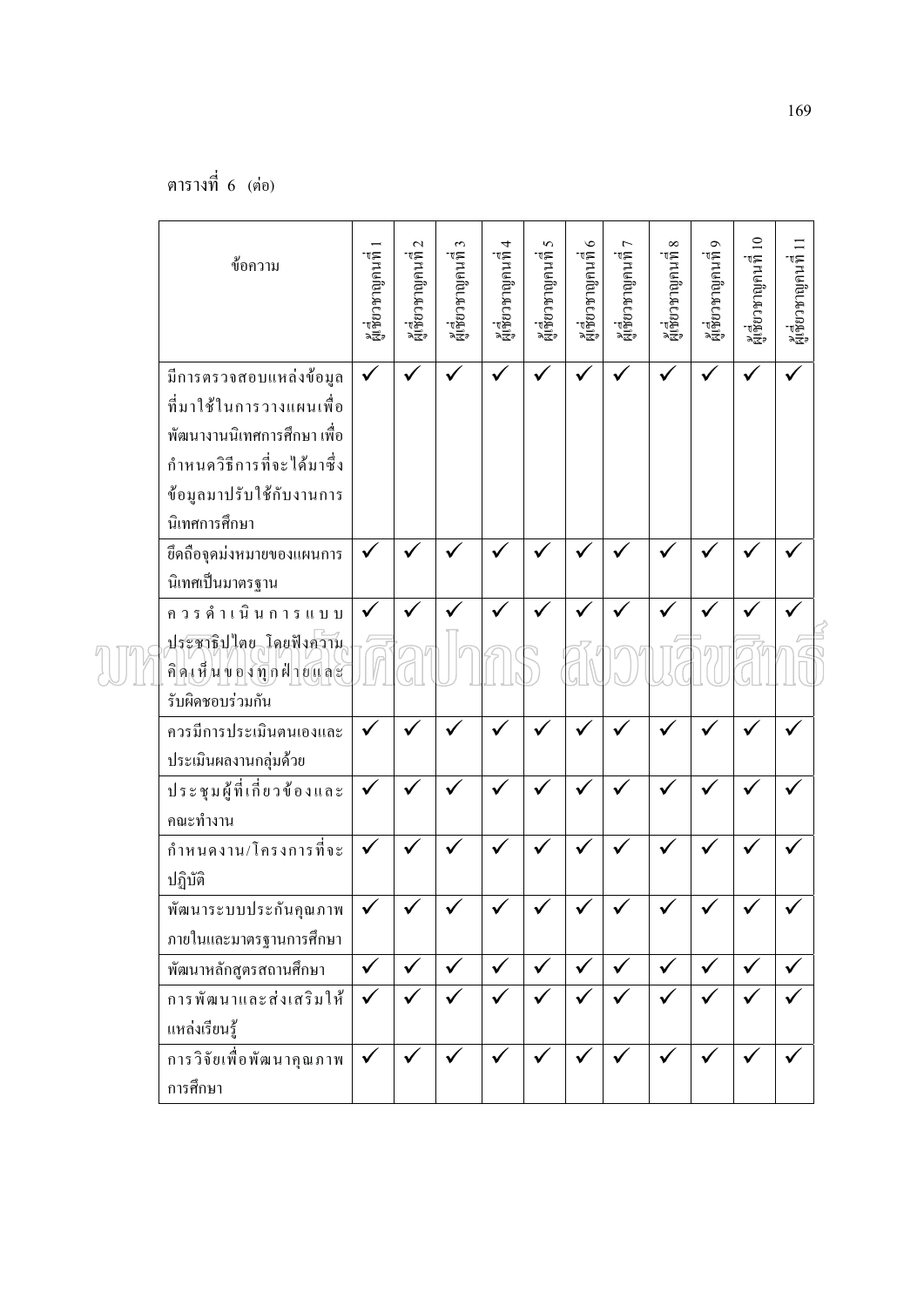| ข้อความ                                                                                                               | ผู้เชียวชาญคนที่ | ะ ศึกษาจาญคนที่ 2 | ะ ที่เขาชาญคนที่ 3 | ะ สีเขียวชาญคนที่ 4 | ผู้เชียวชาญคนที่ 5 | มู่เชียวชาญคนที่ 6 | ผู้เชียวชาญคนที่ 7 | $\infty$<br>ะ สู่<br>ผู้เชียวชาญคนที | นเชียวชาญคนที่ 9 | ะสี่ยวชาญคนที่ 10 | นเชียวชาญคนที่ 11 |
|-----------------------------------------------------------------------------------------------------------------------|------------------|-------------------|--------------------|---------------------|--------------------|--------------------|--------------------|--------------------------------------|------------------|-------------------|-------------------|
| นำผลวิจัยไปกำหนดนโยบาย<br>เพื่อพัฒนางานบริหาร<br>หลักสูตรและกระบวนการ<br>เรียนรู้                                     | $\checkmark$     |                   |                    |                     |                    |                    |                    |                                      |                  |                   |                   |
| ส่งเสริมชุมชนให้มความ<br>เข้มแข็งทางวิชาการ                                                                           | $\checkmark$     | $\checkmark$      |                    |                     |                    |                    |                    |                                      |                  |                   |                   |
| ประชุมผู้ที่เกี่ยวข้องและ<br>คณะทำงาน                                                                                 | $\checkmark$     |                   |                    |                     |                    |                    |                    |                                      |                  |                   |                   |
| กำหนดงาน/โครงการที่จะ                                                                                                 | $\checkmark$     |                   |                    |                     |                    |                    |                    |                                      |                  |                   |                   |
| ปฏิบัติ<br>แบ่งงานรับผิดชอบ ระบุ วัน                                                                                  | $\checkmark$     | $\mathbf{V}$      |                    |                     |                    |                    |                    |                                      |                  |                   |                   |
| เวลา สถานที่ให้ชัดเจน                                                                                                 |                  |                   |                    |                     |                    |                    |                    |                                      |                  |                   |                   |
| ทำความเข้าใจสื่อและเครื่องมือ<br>การนิเทศร่วมกัน                                                                      | $\checkmark$     |                   |                    |                     |                    |                    |                    |                                      |                  |                   |                   |
| ตกลงกำหนดแนวทางร่วมกัน<br>เกี่ยวกับระบบเก็บข้อมูล                                                                     | $\checkmark$     | $\checkmark$      |                    |                     |                    |                    |                    |                                      |                  |                   |                   |
| ปฏิบัติงานนิเทศตามโครงการ                                                                                             | $\checkmark$     | $\checkmark$      | $\checkmark$       | $\checkmark$        | $\checkmark$       | $\checkmark$       | $\checkmark$       | $\checkmark$                         | $\checkmark$     | ✔                 |                   |
| มีการพบปะ ประชุม ทบทวน<br>การปฏิบัติงานตามขั้นตอน<br>และหน้าที่ที่ได้รับมอบหมาย                                       | ✓                |                   |                    |                     |                    |                    |                    |                                      |                  |                   |                   |
| ประชุมคณะปฏิบัติงานนิเทศ<br>ทั้งหมด เพื่อสรุปผลการ<br>ปฏิบัติงานนิเทศเมื่อเสร็จสิ้น<br>การปฏิบัติงานงานตาม<br>โครงการ | $\checkmark$     | $\checkmark$      | $\checkmark$       |                     | $\checkmark$       |                    | $\checkmark$       | $\checkmark$                         | $\checkmark$     |                   |                   |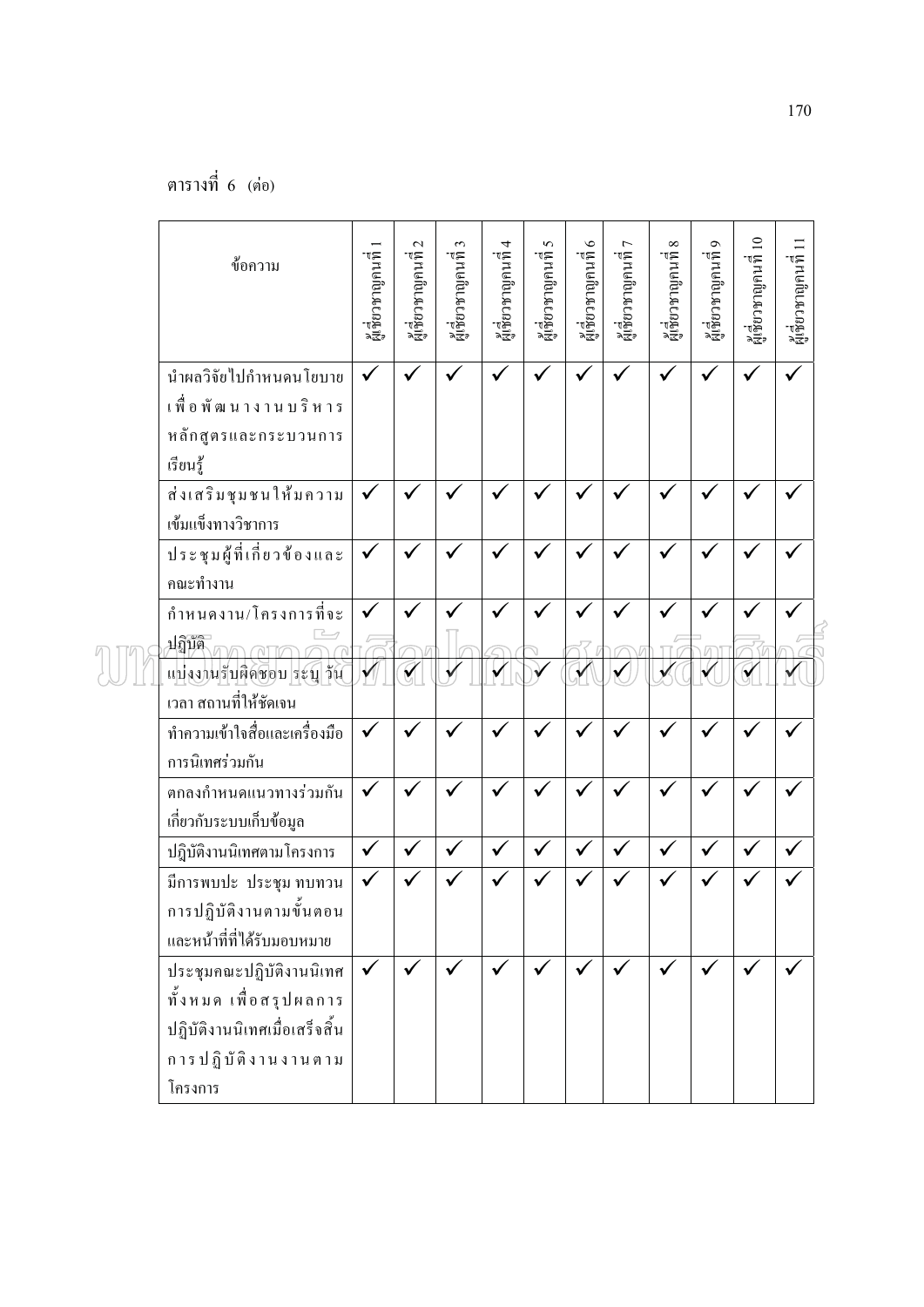| ข้อความ                     | ซูเชียวชาญคนที่ | $\mathbf{c}$<br>ะ ส่<br>ผู้เชียวชาญคนที | ะ ที่ยวชาญคนที่ 3 | ะ สีเขียวชาญคนที่ 4 | น<br>ผู้เชี่ยวชาญคนที่ 5 | ผู้เชียวชาญคนที่ 6 | นเชียวชาญคนที่ 7 | $\infty$<br>ะ<br>ผู้เชียวชาญคนที่ | $\sigma$<br>นเชียวชาญคนที่ | ชูเชี่ยวชาญคนที่ 10 | มเชียวชาญคนที่ 11 |  |
|-----------------------------|-----------------|-----------------------------------------|-------------------|---------------------|--------------------------|--------------------|------------------|-----------------------------------|----------------------------|---------------------|-------------------|--|
| มีการพัฒนาด้านการ           | $\checkmark$    | $\checkmark$                            | $\checkmark$      | ✓                   | $\checkmark$             | ✓                  | $\checkmark$     | $\checkmark$                      |                            | $\checkmark$        | $\checkmark$      |  |
| ประเมินผล โดยระบุวิธีการที่ |                 |                                         |                   |                     |                          |                    |                  |                                   |                            |                     |                   |  |
| จะประเมิน กำหนดวิธีการ      |                 |                                         |                   |                     |                          |                    |                  |                                   |                            |                     |                   |  |
| รวบรวมข้อมูล การวิเคราะห์   |                 |                                         |                   |                     |                          |                    |                  |                                   |                            |                     |                   |  |
| นำผลที่ได้ไปใช้ พร้อมจัดทำ  |                 |                                         |                   |                     |                          |                    |                  |                                   |                            |                     |                   |  |
| รายงายงานกับผู้มีส่วน       |                 |                                         |                   |                     |                          |                    |                  |                                   |                            |                     |                   |  |
| เกี่ยวข้องและมีอำนาจการ     |                 |                                         |                   |                     |                          |                    |                  |                                   |                            |                     |                   |  |
| ตัดสินใจ                    |                 |                                         |                   |                     |                          |                    |                  |                                   |                            |                     |                   |  |
| การประเมินผลด้องทำ          |                 |                                         |                   |                     |                          |                    |                  |                                   |                            |                     |                   |  |
| ติดต่อกันอย่างสม่ำเสมอ      |                 |                                         |                   |                     |                          |                    |                  |                                   |                            |                     |                   |  |
| การประเมินผลเป็นงานที่ต้อง  |                 |                                         |                   |                     |                          |                    |                  |                                   |                            |                     |                   |  |
| ทำงานร่วมกัน และทุกคนต้อง   |                 |                                         |                   |                     |                          |                    |                  |                                   |                            |                     |                   |  |
| มีส่วนร่วม                  |                 |                                         |                   |                     |                          |                    |                  |                                   |                            |                     |                   |  |
| ชึดถือจุดม่งหมายของแผนการ   | ✓               |                                         |                   |                     |                          |                    |                  |                                   |                            | ✔                   |                   |  |
| นิเทศเป็นมาตรฐาน            |                 |                                         |                   |                     |                          |                    |                  |                                   |                            |                     |                   |  |
| ควรคำเนินการแบบ             | $\checkmark$    |                                         |                   |                     |                          |                    |                  |                                   |                            |                     |                   |  |
| ประชาธิปไตย โดยฟังความ      |                 |                                         |                   |                     |                          |                    |                  |                                   |                            |                     |                   |  |
| คิดเห็นของทุกฝ่ายและ        |                 |                                         |                   |                     |                          |                    |                  |                                   |                            |                     |                   |  |
| รับผิดชอบร่วมกันอย่างเท่า   |                 |                                         |                   |                     |                          |                    |                  |                                   |                            |                     |                   |  |
| เทียม                       |                 |                                         |                   |                     |                          |                    |                  |                                   |                            |                     |                   |  |
| ควรจะประเมินผลงานทุกค้าน    | $\checkmark$    | $\checkmark$                            | $\checkmark$      | $\checkmark$        | $\checkmark$             | $\checkmark$       | $\checkmark$     | $\checkmark$                      | $\checkmark$               | $\checkmark$        | $\checkmark$      |  |
| ควรมีการประเมินตนเองและ     | $\checkmark$    | $\checkmark$                            | $\checkmark$      | $\checkmark$        | $\checkmark$             | $\checkmark$       |                  | $\checkmark$                      |                            | $\checkmark$        |                   |  |
| ประเมินผลงานกลุ่มด้วย       |                 |                                         |                   |                     |                          |                    |                  |                                   |                            |                     |                   |  |
| เลือกใช้เทคนิคการประเมินผล  | $\checkmark$    | ✓                                       | $\checkmark$      | ✓                   | $\checkmark$             | $\checkmark$       | $\checkmark$     | ✓                                 | ✓                          | ✓                   | $\checkmark$      |  |
| อย่างกว้างๆแต่ชัดเจนและ     |                 |                                         |                   |                     |                          |                    |                  |                                   |                            |                     |                   |  |
| สามารถนำไปปรับใช้ได้อย่าง   |                 |                                         |                   |                     |                          |                    |                  |                                   |                            |                     |                   |  |
| เหมาะสม                     |                 |                                         |                   |                     |                          |                    |                  |                                   |                            |                     |                   |  |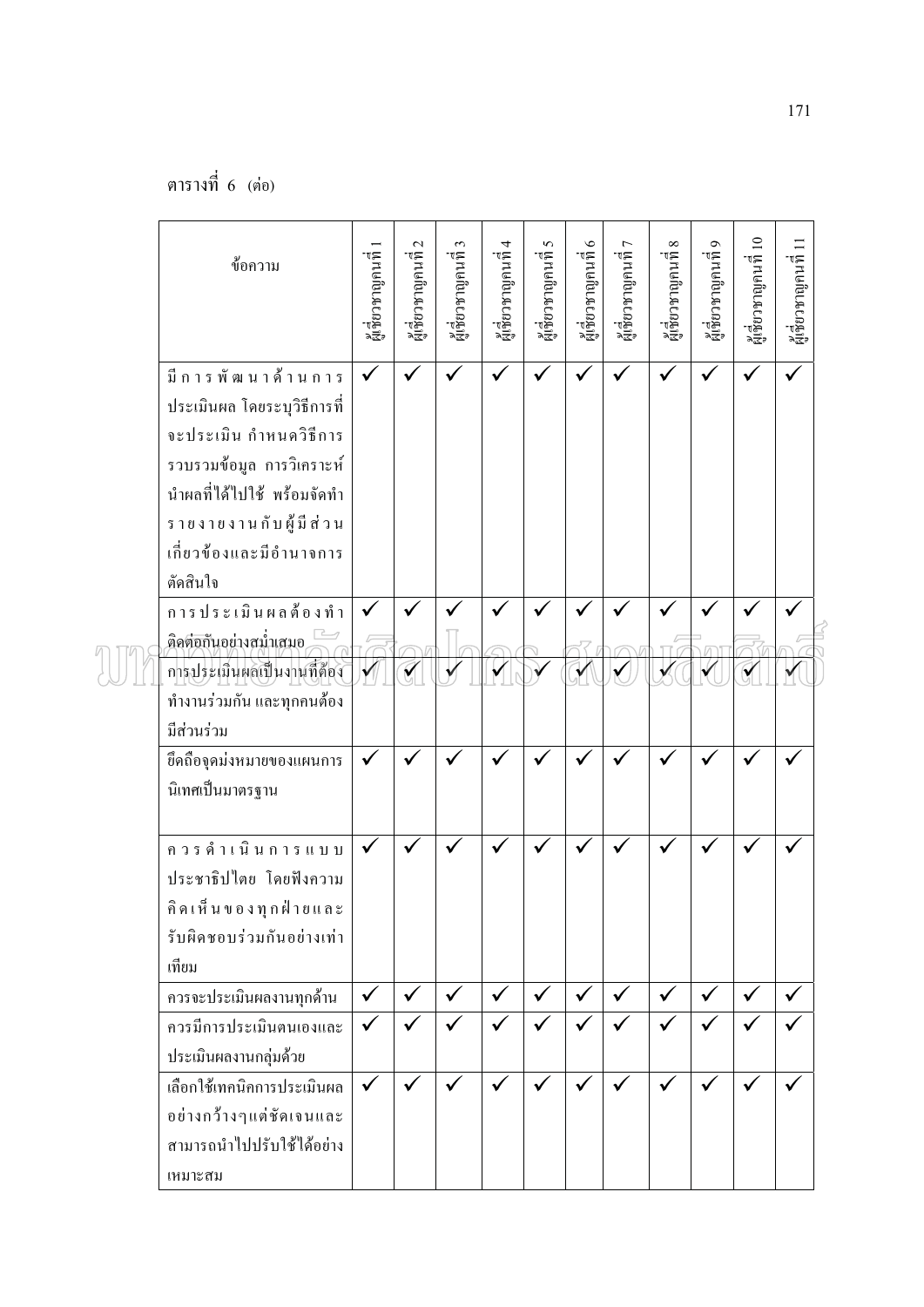| ข้อความ                                                                                                                          | ผู้แข็ยวชาญคนที่ | $\mathcal{L}$<br>ะ<br>ผู้เชียวชาญคนที | ะ ไทยวชาญคนที่ 3 | ะ สีเขียวชาญคนที่ 4 | ซู ส่<br>ผู้เชี่ยวชาญคนที่ 5 | นี้<br>ผู้เชียวชาญคนที่ 6 | น ที่ ยาชาญคนที่ 7 | $\infty$<br>นเชียวชาญคนที่ | Q<br>ซูเชียวชาญคนที่ | ชูเชี่ยวชาญคนที่ 10 | $\Xi$<br>นี้เชียวชาญคนที่ |  |
|----------------------------------------------------------------------------------------------------------------------------------|------------------|---------------------------------------|------------------|---------------------|------------------------------|---------------------------|--------------------|----------------------------|----------------------|---------------------|---------------------------|--|
| มีการวางเป้าหมายในอนาคต<br>ให้มีการมุ่งเน้นการใช้เทคนิคที่<br>หลากหลายในการนิเทศ<br>การศึกษาโดยเฉพาะการนิเทศ<br>ทางใกลแบบออนไลน์ | $\checkmark$     |                                       |                  |                     |                              | ✓                         |                    | $\checkmark$               |                      |                     |                           |  |
| เตรียมวิธีการบันทึกผลการ<br>ประเมินและสรุปผลไว้เพื่อ<br>ความสะควกในการนำไป<br>อ้างอิงในการปรับปรุง<br>แผนงานต่อไป                | $\checkmark$     |                                       |                  |                     |                              |                           |                    |                            |                      |                     |                           |  |
| คารเป็นการประเมินในสิ่งที่จะ<br>สามารถนำมาใช้ประโยชน์ใค้<br>ในการปรับปรุงงานให้ดีขึ้น                                            |                  |                                       |                  |                     |                              |                           |                    |                            |                      |                     |                           |  |
| การประเมินผลการนิเทศเป็น<br>กระบวนการหนึ่งที่สำคัญของ<br>การนิเทศการศึกษา                                                        | $\checkmark$     |                                       |                  |                     |                              |                           |                    |                            |                      |                     |                           |  |
| มีการนำผลการนิเทศมาพัฒนา<br>งานด้านการนิเทศการศึกษา<br>และนำไปใช้ได้จริงตรงตาม<br>เป้าหมายที่วางในการนิเทศใน<br>ครั้งต่อไป       |                  |                                       |                  |                     |                              |                           |                    |                            |                      |                     |                           |  |
| มีการติดตามผลการให้การ<br>นิเทศอย่างเป็นรูปธรรมและนำ<br>ข้อมูลมาเป็นพื้นฐานการ<br>พัฒนางานนิเทศการศึกษา                          | $\checkmark$     | $\checkmark$                          |                  |                     |                              |                           |                    | $\checkmark$               |                      |                     |                           |  |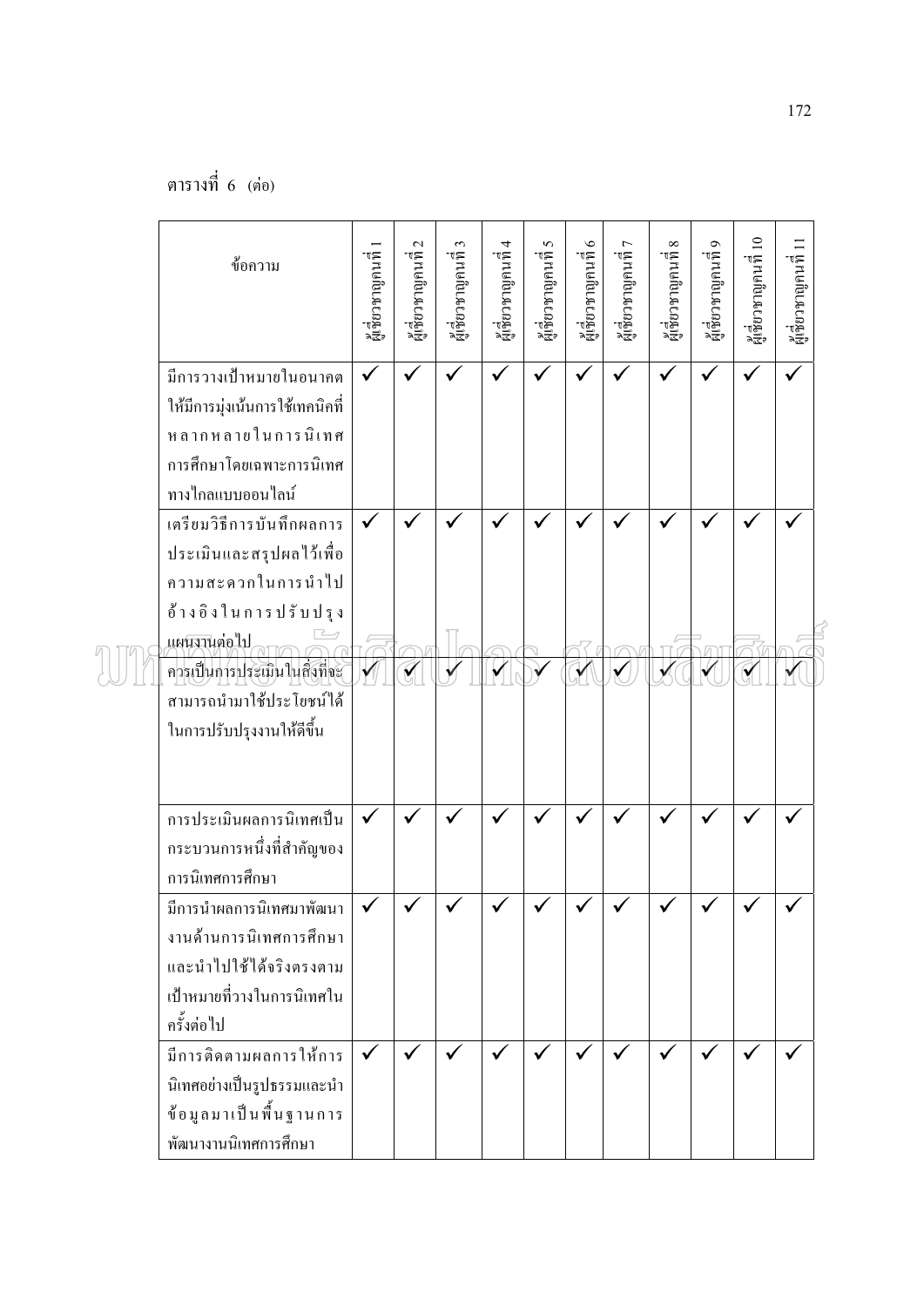#### ี ตอนที่ 2 การวิเคราะห์องค์ประกอบการนิเทศการศึกษาของสำนักงานเขตพื้นที่การศึกษา

การวิเคราะห์องค์ประกอบเชิงสำรวจ (exploratory factor analysis) ตามความคิดเห็น ของผู้ให้ข้อมูลซึ่งเป็นผู้บริหารของสำนักงานเขตพื้นที่การศึกษาและศึกษานิเทศก์ที่เป็นกลุ่มตัวอย่าง ้จำนวน 50 แห่งๆ ละ 5 คน ซึ่งผู้ให้ข้อมูลประกอบด้วย ผู้อำนวยการสำนักงานเขตพื้นที่การศึกษา ้จำนวน 1 คน รองผู้อำนวยการสำนักงานเขตพื้นที่การศึกษา จำนวน 1 คนและศึกษานิเทศก์ จวน 3 คนเป็นผู้ให้ข้อมูล รวมแบบสอบถามจำนวน 250 ฉบับ ได้รับแบบสอบถามกลับคืนมา ้ ทั้งสิ้น 230 ฉบับ คิดเป็นร้อยละ 92.00 แล้วนำมาวิเคราะห์และเสนอผลการวิเคราะห์โดยใช้ตาราง <u> ประกอบคำบรรยายดังนี้</u>

1. การวิเคราะห์สถานภาพส่วนตัวของผู้ตอบแบบสอบถาม

ิสถานภาพส่วนตัวของผู้ตอบแบบสอบถามจากสำนักงานเขตพื้นที่การศึกษาจำนวน ้คน เมื่อแยกพิจารณาตามเพศ อายุ ระดับการศึกษา ประสบการณ์ในหน้าที่ด้านการนิเทศ 230 ้การศึกษา ตำแหน่ง/หน้าที่ความรับผิดชอบด้านการนิเทศการศึกษา ดังมีรายละเกียดดังนี้

| <u>kii 19 17 11   Piering Line Langi and Affinition Deling</u> |       | G<br>จำนวนผู้ตอบแบบสอบถาม |
|----------------------------------------------------------------|-------|---------------------------|
| สถานภาพ                                                        | จำนวน | ร้อยละ                    |
| 1.เพศ                                                          | 220   | 100                       |
| $1.1$ ชาย                                                      | 119   | 55.2                      |
| 1.2 หญิง                                                       | 101   | 44.8                      |
| รวม                                                            | 220   | 100.00                    |
| 2. อายุ                                                        | 220   | 100                       |
| 2.1 ต่ำกว่า 30 ปี                                              | 30    | 13.6                      |
| $2.2 \t31 - 40 \t1$                                            | 35    | 15.9                      |
| $2.3$ 41-50 $\overline{1}$                                     | 112   | 50.9                      |
| 2.4 51 ปี ขึ้นไป                                               | 43    | 19.6                      |
|                                                                |       |                           |
| รวม                                                            | 220   | 100.00                    |

#### ตารางที่ 7 สถานภาพส่วนตัวของแบบสอบถาม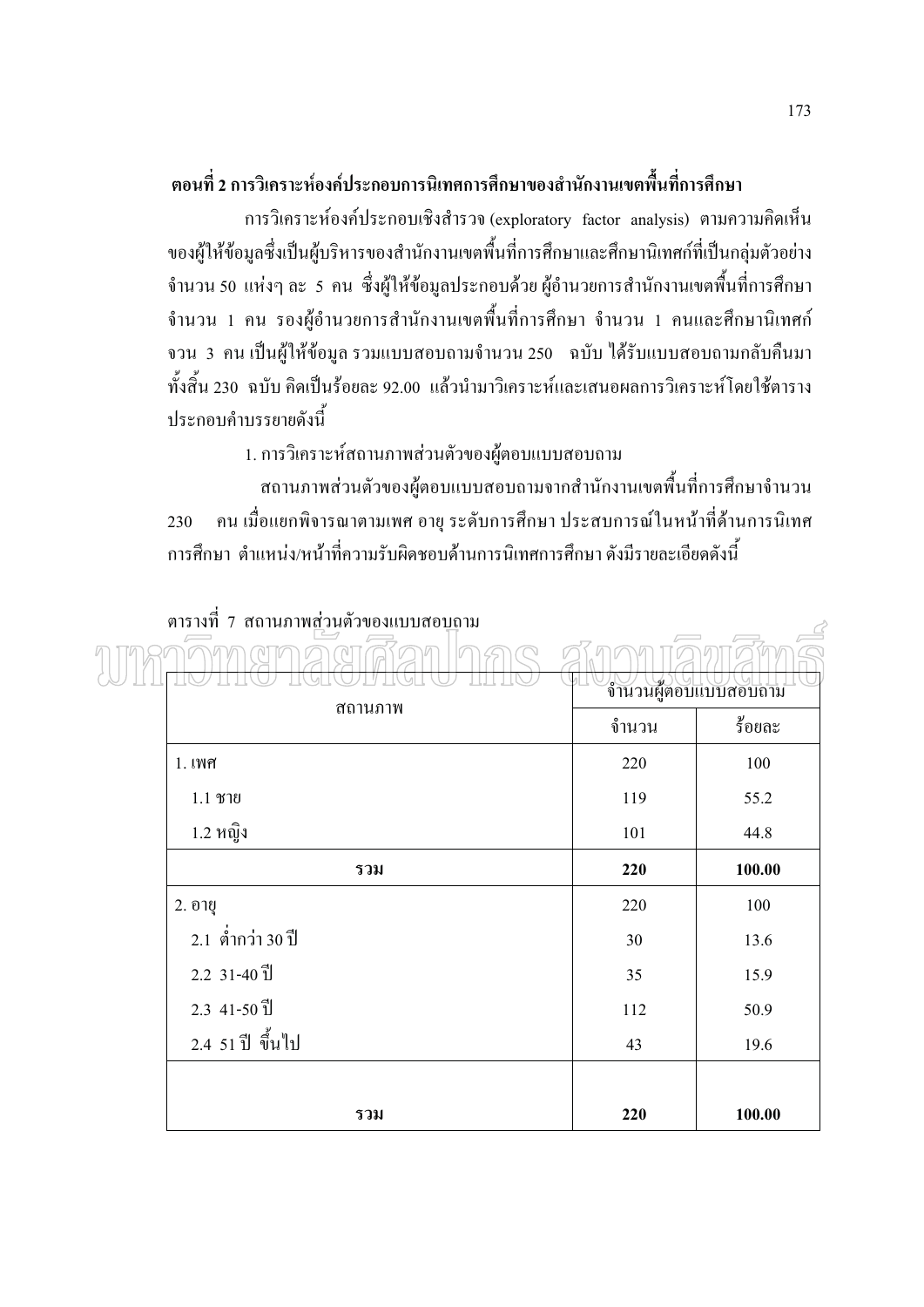AII

|                                                              | จำนวนผู้ตอบแบบสอบถาม |        |
|--------------------------------------------------------------|----------------------|--------|
| สถานภาพ                                                      | จำนวน                | ร้อยละ |
|                                                              |                      |        |
| 3. วุฒิการศึกษา                                              | 220                  | 100    |
| 3.1 ปริญญาตรี                                                |                      |        |
| 3.2 ปริญญาโท                                                 | 213                  | 96.8   |
| 3.3 ปริญญาเอก                                                | $\tau$               | 3.2    |
| รวม                                                          | 220                  | 100.00 |
| 4. ประสบการณ์ในหน้าที่ด้านการนิเทศการศึกษา                   |                      |        |
| $4.11 - 5$ ]                                                 | 7                    | 3.2    |
| $4.26 - 10$ l̃                                               | 34                   | 15.4   |
| $\overline{43}$ $\mu$ 15 ปี<br>ค้ำ<br>4.4 มากกว่า<br>่ 15 ฟี | 142                  | 64.5   |
| รวม                                                          | 220                  | 100.00 |
| 5. ตำแหน่งหน้าที่                                            |                      |        |
| 5.1 ผู้อำนวยการสำนักงานเขตพื้นที่การศึกษา                    | 44                   | 20     |
| 5.2 รองผู้อำนวยการสำนักงานเขตพื้นที่การศึกษา                 | 44                   | 20     |
| 5.3 ศึกษานิเทศ                                               | 132                  | 60     |
| รวม                                                          | 220                  | 100.00 |

ิจากตารางที่ 7 แสดงสภาพส่วนตัวของผู้ตอบแบบสอบถามพบว่า ผู้ตอบแบบสอบถาม ี่ ส่วนใหญ่เป็นผู้ชาย จำนวน 119 คน คิดเป็นร้อยละ 55.20 เป็นผู้หญิงจำนวน 101 คน คิดเป็นร้อย ิละ 44.80 ด้านอายุ พบว่าผู้ตอบแบบสอบถามส่วนใหญ่มีช่วงอายุระหว่าง 41-50 ปี จำนวน 112 คน คิดเป็นร้อยละ 60.40รองลงมาคือ ช่วงอายุมากว่า 50 ปี่ขึ้นไป มีจำนวน 216 คน คิดเป็นร้อยละ 50.90 และน้อยที่สุดคืออายุน้อยกว่า 30 ปี มีจำนวน 30 คน คิดเป็น ร้อยละ 13.60 ด้านวุฒิการศึกษา พบว่าผู้ตอบแบบสอบถามส่วนใหญ่มีวุฒิการศึกษาระดับปริญญาโท จำนวน 213 คน คิดเป็นร้อยละ 96.8 รองลงมาคือวุฒิการศึกษาระดับ ปริญญาเอก จำนวน 9 คน คิดเป็นร้อยละ 3.2 ด้านตำแหน่ง/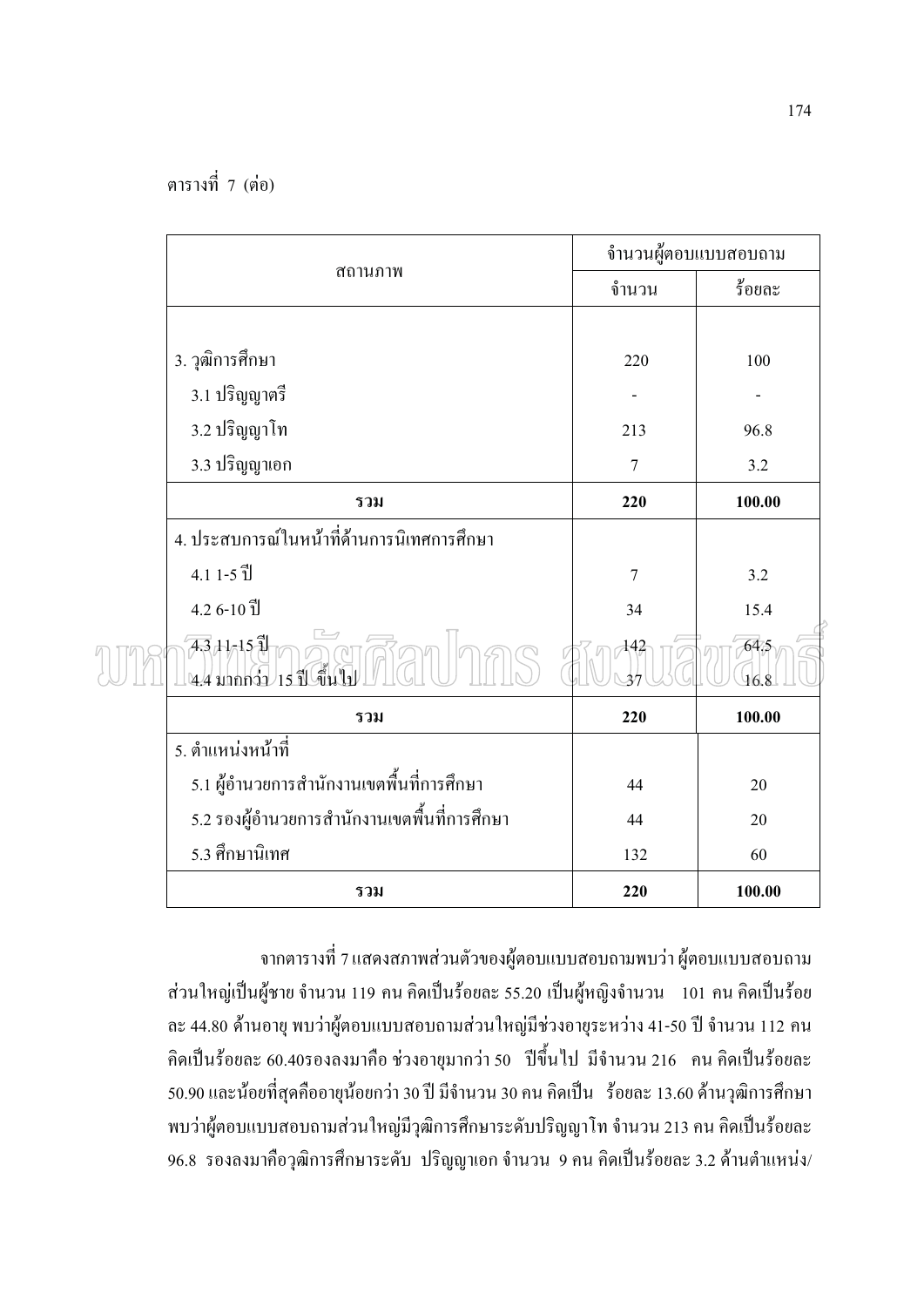หน้าที่ความรับผิดชอบ พบว่าผู้ตอบแบบสอบถามส่วนใหญ่มีตำแหน่งศึกษานิเทศก์ จำนวน 132 คน ้คิดเป็นร้อยละ 60.00 รองลงมา รองลงมาคือจำแหน่งผู้อำนวยการสำนักงานเขตพื้นที่การศึกษา จำนวน 46 กิดเป็นร้อยละ 20.00 และรองผู้อำนวยการสำนักงานเขตพื้นที่การศึกษา จำนวน 46 คน ด้านประสบการณ์ พบว่า ผู้ตอบแบบสอบถามส่วนใหญ่มีประสบการณ์ คิดเป็นร้อยละ 20.00 ้ระหว่าง 11- 15 ปี กำนวน 142 คน คิดเป็นร้อยละ 64.5 รองลงมาคือ ประสบการณ์มากกว่า 15 ปีขึ้น ไป จำนวน 37 คน คิดเป็นร้อยละ 142 และประสบการณ์ระหว่าง 6-10 ปี จำนวน 34 คนคิดเป็นร้อย ิละ 15.4 และ และน้อยที่สุดคือ 1-5 ปี จำนวน 7 คน คิดเป็นร้อยละ 3.2

่ 2. แบบสอบถามความคิดเห็นเกี่ยวกับองค์ประกอบรูปแบบการบริหารทรัพยากรบุคคล ในสถาบันอุคมศึกษา

ิจากการวิเคราะห์ค่าระดับความคิดของผู้ตอบแบบสอบถามเกี่ยวกับรูปแบบการนิเทศ ิการศึกษาของสำนักงานเขตพื้นที่การศึกษา จากจำนวนผู้ตอบแบบสอบถาม 44 เขตพื้นที่การศึกษา ้จำนวน 220 คน ได้แบบสอบถามกลับคืนมา 44 เขตพื้นที่การศึกษา จำนวน 220 คน คิดเป็นร้อยละ โดยใช้จำนวนหน่วยสำนักงานเขตพื้นที่เป็นหน่วยวิเคราะห์ข้อมูล สรุปได้ดังรายละเอียด 100 ต่อไปนี้  $\overline{\phantom{a}}$ 

างที่ 8 ระดับปฏิบัติรูปแบบการนิเทศการศึกษาของสำนักงานเขตพื้นที่การศึกษา

| ตัวแปร         | ข้อความ                                                  | $\overline{X}$ | S.D. | ระดับ      |
|----------------|----------------------------------------------------------|----------------|------|------------|
|                |                                                          |                |      | การปฏิบัติ |
| $\mathbf{1}$   | มีการวางแผนการนิเทศเพื่อมุ่งเน้นให้ผู้รับการนิเทศปฏิบัติ | 4.52           | .692 | มากที่สุด  |
|                | และค้นหาคำตอบด้วยตนเอง                                   |                |      |            |
| $\mathfrak{D}$ | มีการจัดตั้งคณะกรรมการปฏิบัติงานเพื่อเตรียมการวาง        |                |      | มาก        |
|                | แผนการนิเทศการศึกษา                                      | 4.43           | .619 |            |
| $\mathbf{3}$   | มีการร่วมประชุมปรึกษาการเตรียมการวางแผนการนิเทศ          |                |      | มาก        |
|                | การศึกษาของคณะกรรมการ                                    | 4.37           | .738 |            |
| $\overline{4}$ | มีการกำหนดนโยบาย แผนงาน โครงการที่จะต้องปฏิบัติ          | 4.39           | .670 | มาก        |
| $\overline{5}$ | มีการชี้แจงนโยบายในการคำเนินงาน                          | 4.50           | .616 | มากที่สุด  |
| 6              | มีการขี้แจงเป้าหมาย วัตถุประสงค์ ของการคำเนินงาน         | 4.38           | .675 | มาก        |
| $\tau$         | ้มีการชี้แจงขั้นตอน วิธีดำเนินงานในการเตรียมการวาง       |                |      | มาก        |
|                | แผนการนิเทศ                                              | 4.50           | .672 |            |
| 8              | มีการชี้แจงการติดตามและการประเมินผล                      | 4.47           | .672 | มาก        |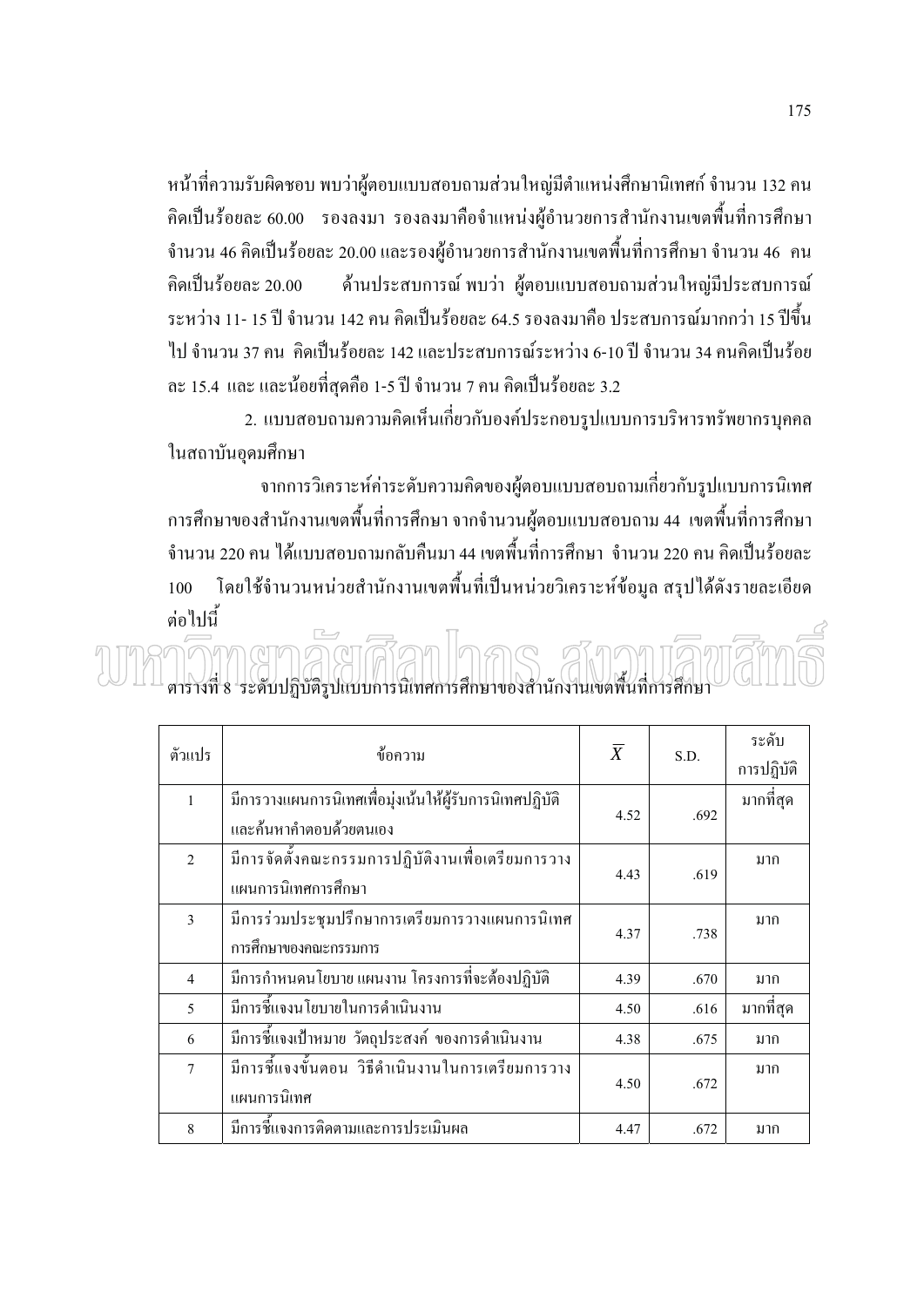|  | ตัวแปร     | ข้อความ                                                                                                                                                         | $\overline{X}$ | S.D. | ระดับ<br>การปฏิบัติ |  |
|--|------------|-----------------------------------------------------------------------------------------------------------------------------------------------------------------|----------------|------|---------------------|--|
|  | 9          | มีการพิจารณาผู้รับผิดชอบงานในหน้าที่ตามความรู้<br>ความสามารถ                                                                                                    | 4.36           | .779 | มาก                 |  |
|  | 10         | มีการนำผลการประชุมมาใช้เป็นแนวทางการปฏิบัติงานการ<br>วางแผนการนิเทศอย่างชัดเจนและเป็นระบบ                                                                       | 4.50           | .652 | มากที่สุด           |  |
|  | 11         | มีการตั้งวัตถุประสงค์ในการที่จะดำเนินการนิเทศอย่าง<br>ชัดเจน                                                                                                    | 4.54           | .636 | มากที่สุด           |  |
|  | 12         | มีการกำหนดปฏิทิน วัน เวลา สถานที่ อย่างชัดเจนในการ<br>ดำเนินการนิเทศ                                                                                            | 4.42           | .769 | มาก                 |  |
|  | 13         | มีการวางแผนการนิเทศเพื่อมุ่งเน้นให้ผู้รับการนิเทศปฏิบัติ<br>และค้นหาคำตอบด้วยตนเอง                                                                              | 4.47           | .711 | มาก                 |  |
|  | 14         | แนวคิดพื้นฐานด้านความเชื่อ ค่านิยมของผู้นิเทศมีความ<br>แตกต่างกันจะส่งผลให้การนิเทศแตกต่างกัน                                                                   | 4.39           | .684 | มากท                |  |
|  | $\sqrt{5}$ | /มีการร่วมกันวางแผนในการปฏิบัติงานโดยมีส่วนร่วมใน<br>การลิดวิเคราะห์สภาพปัญหา และความต้องการ                                                                    | 4.26           | 908  | มาก                 |  |
|  | 16         | มีการศึกษาข้อมูลพื้นฐานของบริบทของสำนักงานเขตพื้นที่<br>การศึกษาและสถานศึกษา                                                                                    | 4.39           | .690 | มาก                 |  |
|  | 17         | มีการศึกษา รวบรวมข้อมูลพื้นฐาน สภาพปัจจุบัน ปัญหา<br>ในการคำเนินงานการนิเทศการศึกษา                                                                             | 4.51           | .686 | มากที่สุด           |  |
|  | 18         | มีการศึกษาข้อมูลโดยการใช้เครื่องมือสำรวจความต้องการ<br>ในการคำเนินงานนิเทศการศึกษาเช่น แบบสำรวจ<br>แบบสอบถาม การสัมภาษณ์ แบบสอบถาม แบบประเมิน<br>็ตนเอง เป็นต้น | 4.41           | .731 | มาก                 |  |
|  | 19         | มีการคำเนินงานการนิเทศการศึกษาตามเกณฑ์มาตรฐาน<br>หรือตัวชี้วัดไว้อย่างชัดเจน                                                                                    | 4.50           | .699 | มาก                 |  |
|  | 20         | มีการศึกษา เปรียบเทียบความแตกต่างระหว่างสภาพ<br>ปัจจุบันปัญหา กับเกณฑ์ที่กำหนดไว้                                                                               | 4.45           | .729 | มาก                 |  |
|  | 21         | มีการศึกษาปัญหาและความต้องการอย่างชัดเจนและมี<br>ระบบ เช่น ศึกษาค้นคว้า การวิจัย เป็นต้น                                                                        | 4.45           | .697 | มาก                 |  |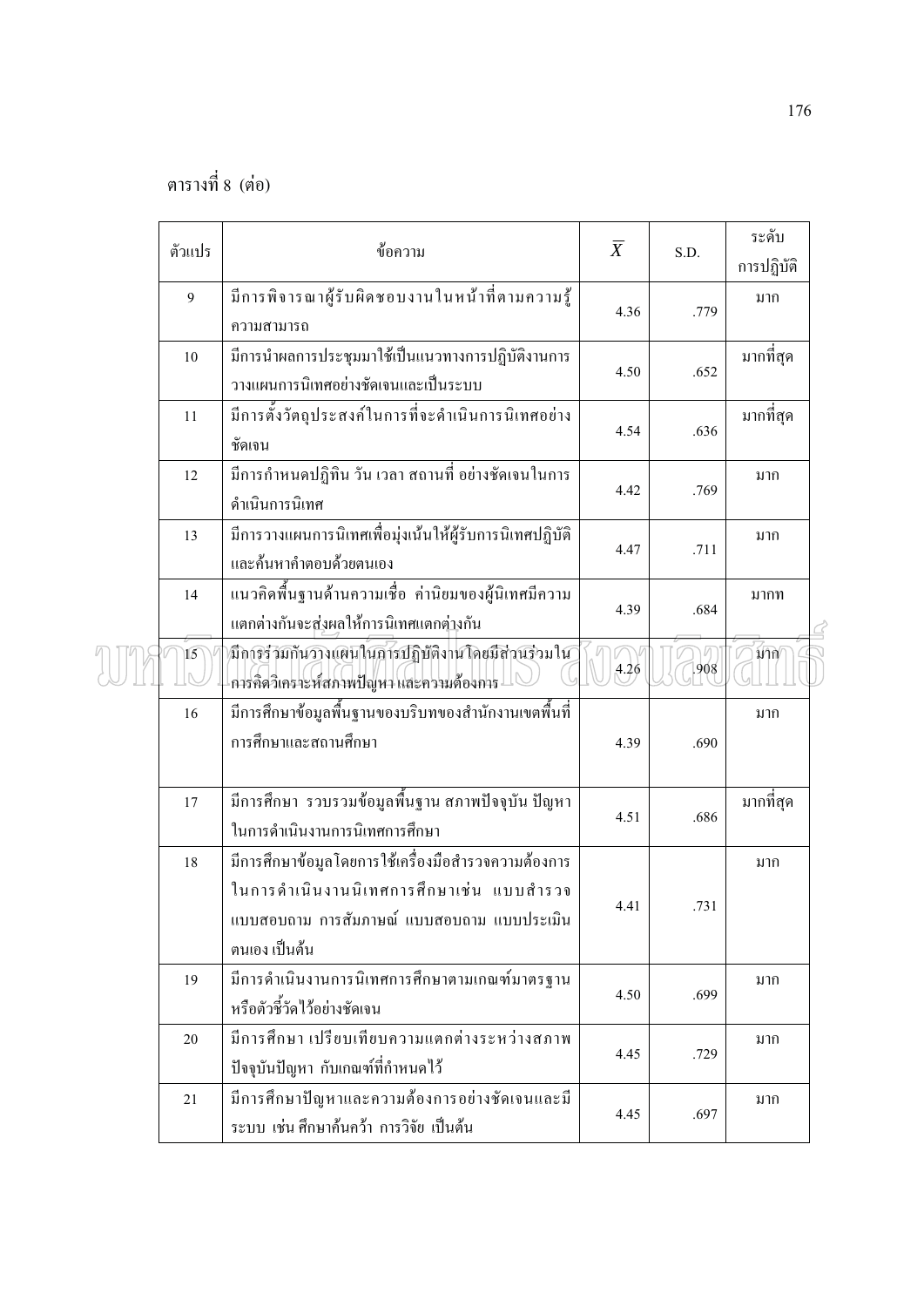| ตัวแปร | ข้อความ                                                                                                                                                                       | $\overline{X}$ | S.D. | ระดับ<br>การปฏิบัติ |  |
|--------|-------------------------------------------------------------------------------------------------------------------------------------------------------------------------------|----------------|------|---------------------|--|
| 22     | มีการศึกษาข้อมูลสภาพปัญหา ความต้องการ และเป้าหมาย<br>การพัฒนาของการนิเทศ                                                                                                      | 4.43           | .734 | มาก                 |  |
| 23     | มีการศึกษาและค้นหาปัญหาโคยวิธีการจัดประชุม อบรม<br>สัมมนาผู้มีส่วนเกี่ยวข้องหรือหน่วยงานในการนิเทศ<br>การศึกษา                                                                | 4.46           | .650 | มาก                 |  |
| 24     | มีการศึกษาการปฏิบัติงาน เช่น การจัดทำแผนการจัดการ<br>เรียนรู้ การจัดกิจกรรมการเรียนรู้ การใช้และจัดทำสื่อ<br>นวัตกรรม ความร่วมมือระหว่างผู้บริหาร ครู ศึกษานิเทศก์<br>เป็นต้น | 4.43           | .727 | มาก                 |  |
| 25     | มีการศึกษาผลการประเมิน เช่น ผลการประเมินภายนอก<br>ผลการประเมิน SMART SCHOOL ผลสัมฤทธิ์ทางการ<br>เรียนระดับประเทศ (NT O-NET) เป็นต้น                                           | 4.67           | .525 | มากที่สุด           |  |
| 26     | มีการลำดับความสำคัญ ความต้องการ และจำแนกปัญหา<br>เป็นรายละเอียดของภาระงานที่จะต้องคำเนินการอย่าง<br>เร่งด่วน                                                                  | 4.32           | 805  | มาก/                |  |
| 27     | มีการศึกษาการจัดทำแผนพัฒนาการศึกษา/แผนยุทธศาสตร์<br>แผนปฏิบัติราชการประจำ ปี                                                                                                  | 4.55           | .636 | มากที่สุด           |  |
| 28     | มีการศึกษาการรายงานประเมินตนเอง รายงานประจำปี<br>รายงานการประเมินผลการคำเนินงาน                                                                                               | 4.41           | .731 | มาก                 |  |
| 29     | มีการคัดกรอง จัดประเภท จำแนกกลุ่มและจัดลำดับ<br>สถานศึกษาตามสภาพและมาตรฐานตัวชี้วัดต่างๆ                                                                                      | 4.30           | .882 | มาก                 |  |
| $30\,$ | มีการปรับปรุงข้อมูลสารสนเทศให้เป็นปัจจุบัน                                                                                                                                    | 4.40           | .678 | มาก                 |  |
| 31     | มีการสร้างเครือข่ายเพื่อทำการรวบรวมข้อมูล สารสนเทศ<br>ค้านคุณภาพการศึกษาของสถานศึกษา                                                                                          | 4.44           | .715 | มาก                 |  |
| 32     | มีการจัดทำแผนปฏิบัติการนิเทศโดยจำแนกกลุ่มเป้าหมาย<br>ในการพัฒนาความสามารถของผู้รับการนิเทศ                                                                                    | 4.45           | .748 | มาก                 |  |
| 33     | มีการจัดทำแผนการนิเทศที่มียุทธศาสตร์ การพัฒนางาน<br>การแก้ปัญหา ประเมินและพัฒนาตนเองใด้                                                                                       | 4.45           | .690 | มาก                 |  |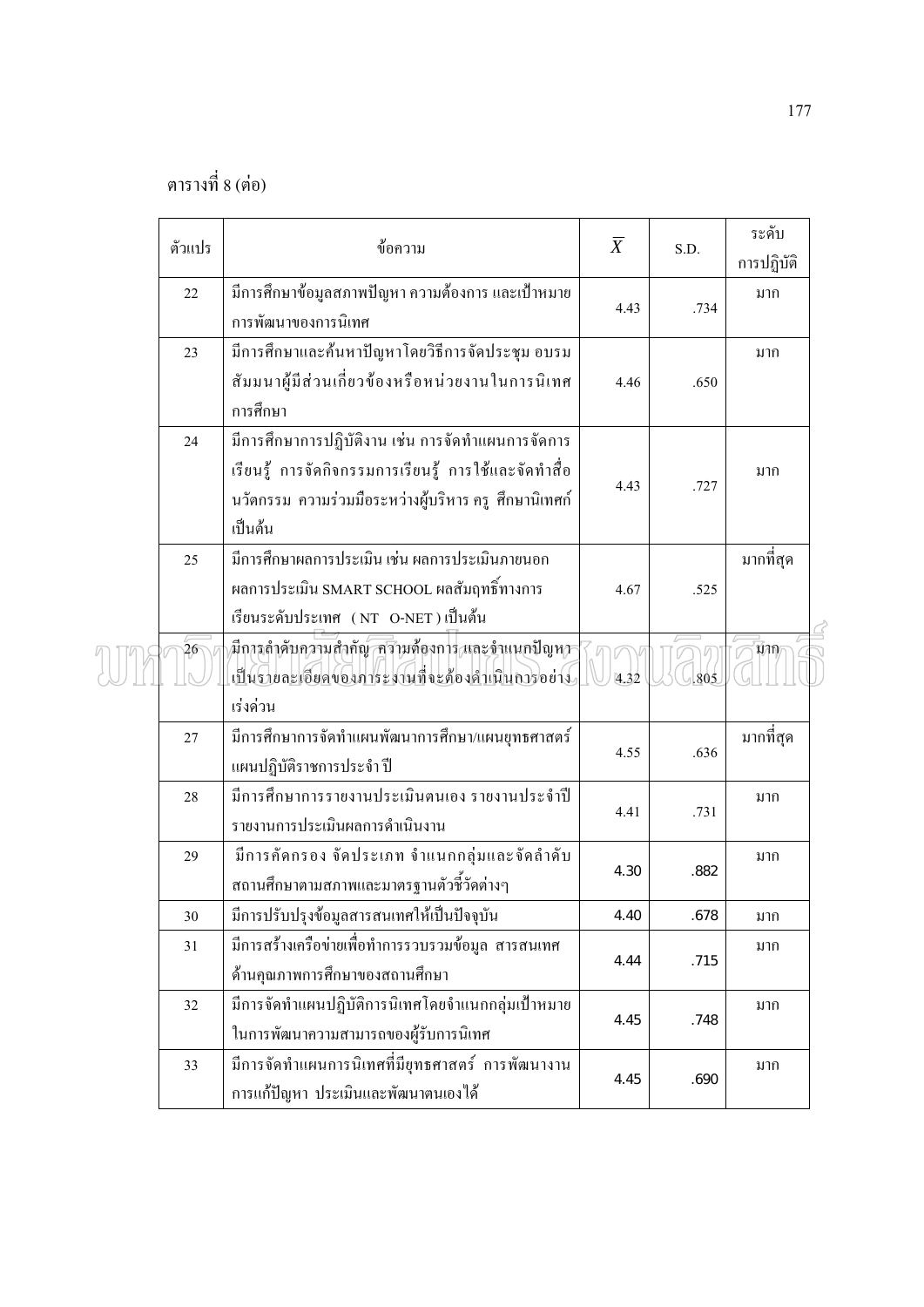|  | ตัวแปร | ข้อความ                                                   | $\overline{X}$ |      | ระดับ      |  |
|--|--------|-----------------------------------------------------------|----------------|------|------------|--|
|  |        |                                                           |                | S.D. | การปฏิบัติ |  |
|  | 34     | มีการสร้างทางเลือกอย่างหลากหลายในการนิเทศการศึกษา         |                |      | มาก        |  |
|  |        | เพื่อให้เกิดความยืดหยุ่นในการปฏิบัติงาน                   | 4.46           | .665 |            |  |
|  | 35     | มีการกำหนด เป้าหมายและจุดการพัฒนาของผู้รับการนิเทศ        |                |      | มาก        |  |
|  |        | อย่างชัดเจน                                               | 4.39           | .703 |            |  |
|  | 36     | มีการวิเคราะห์จุดเด่น จุดบกพร่อง เพื่อส่งเสริม หรือการ    |                |      | มากที่สุด  |  |
|  |        | พัฒนา (SWOT ANALYSIS)                                     | 4.33           | .830 |            |  |
|  | 37     | มีการกำหนดเป้าหมายสำคัญที่มุ่งเน้นได้แก่ นิเทศโรงเรียนให้ |                |      | มากที่สุด  |  |
|  |        | เป็นโรงเรียนคุณภาพมาตรฐาน(SMART SCHOOL) ส่งเสริม          | 4.53           | .724 |            |  |
|  |        | การบริหารจัดการระบบเครือข่ายโรงเรียนให้เข้มแข็ง           |                |      |            |  |
|  | 38     | มีการพัฒนาศักยภาพโรงเรียน และเครือข่ายสู่การพัฒนา         |                |      | มาก        |  |
|  |        | ชุมชน                                                     | 4.52           | .679 |            |  |
|  | 39     | มีการกำหนดกลยุทธ์ในการนิเทศโดยดำเนินการ นิเทศราย          |                |      | มาก        |  |
|  |        | โรงเรียนานิเทศระบบเครือข่าอ นิเทศผ่านเว็บไซต์ระบบ         | 437            | 745  |            |  |
|  |        | ออนใลน์                                                   |                |      |            |  |
|  | 40     | มีการเปลี่ยนแปลงยืดหยุ่น ของแผนการนิเทศของสำนักงาน        |                |      | มาก        |  |
|  |        | เขตพื้นที่การศึกษา เนื่องจากมีลำดับขั้นตอนการนิเทศ        | 4.48           | .712 |            |  |
|  |        | ค่อนข้างยากลำบาก                                          |                |      |            |  |
|  | 41     | มีการเลือกวิธีการ เทคนิคที่เหมาะสมในการนิเทศที่จะทำให้    |                |      | มาก        |  |
|  |        | เกิดความเข้าใจในการสื่อสารระหว่างผู้นิเทศกับสำนักงาน      | 4.50           | .725 |            |  |
|  |        | เขตพื้นที่และสถานศึกษา                                    |                |      |            |  |
|  | 42     | มีการใค้รับการสนับสนุนทางทรัพยากรทางการนิเทศ และ          | 4.31           | .837 | มาก        |  |
|  |        | แสวงหาการสนับสนุนด้านงบประมาณ บุคลากร อย่างต่อเนื่อง      |                |      |            |  |
|  | 43     | มีการจัดทำแผนงานนิเทศอย่างสมบูรณ์โดยมีองค์ประกอบ          |                |      | มาก        |  |
|  |        | ของแผนการนิเทศชัดเจนครบถ้วน ทั้งรูปแบบและเนื้อหา          | 4.39           | .766 |            |  |
|  | 44     | มีการจัดทำแผนการนิเทศมีรายละเอียดของโครงการที่ชี้แจง      |                |      | มากที่สุด  |  |
|  |        | รายละเอียดต่างๆอย่างชัดเจนเพื่อนำไปสู่การปฏิบัติได้จริง   | 4.40           | .743 |            |  |
|  | 45     | มีการติดตามประเมินผล ปรับและพัฒนาแผนการนิเทศ และ          |                |      | มาก        |  |
|  |        | จัดทำแผนใหม่                                              | 4.52           | .712 |            |  |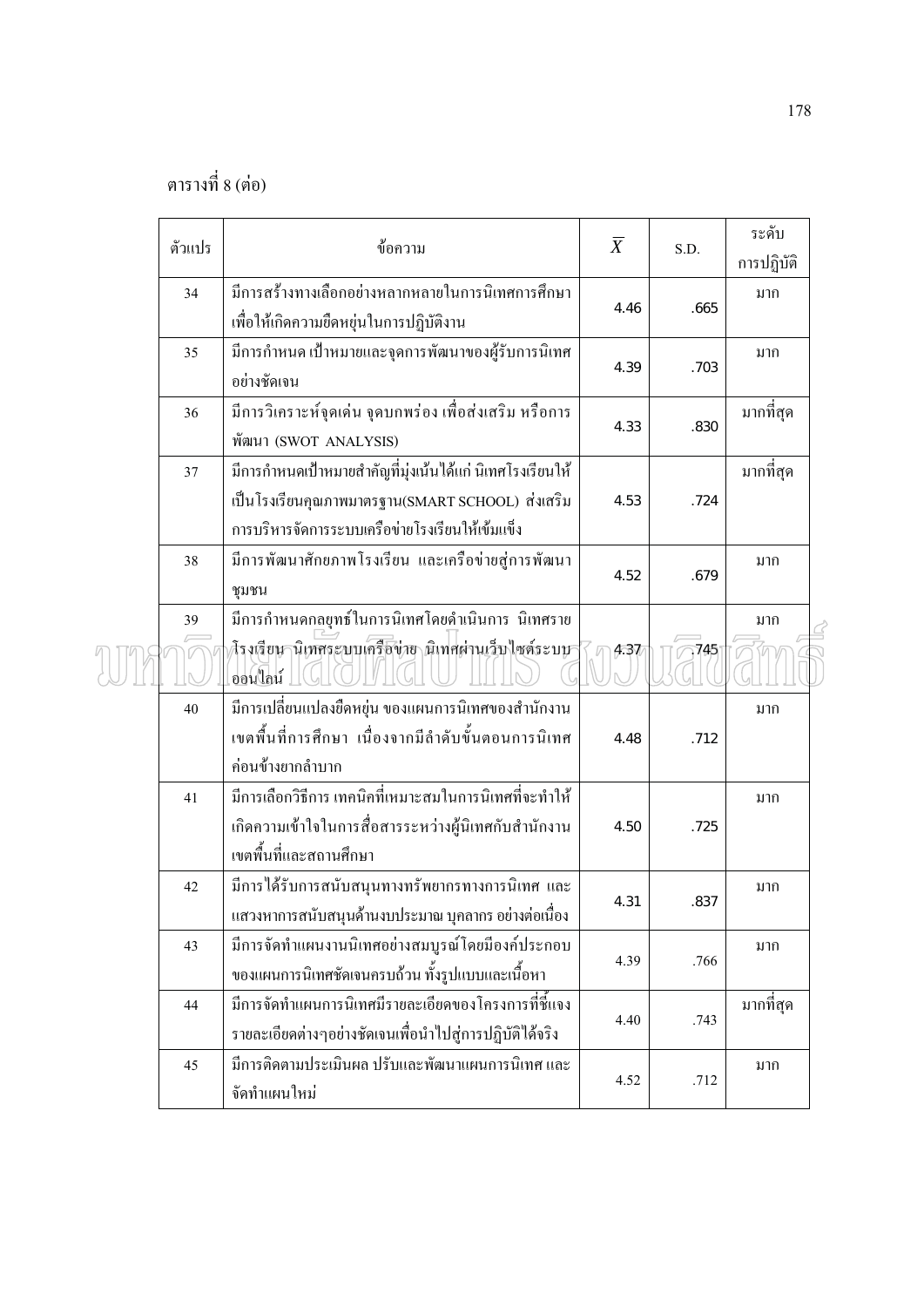|  | ตัวแปร | ข้อความ                                                                                                                  | $\overline{X}$ | S.D. | ระดับ<br>การปฏิบัติ |
|--|--------|--------------------------------------------------------------------------------------------------------------------------|----------------|------|---------------------|
|  | 46     | มีการจัดระบบฐานข้อมูลในด้านต่างๆที่เป็นประโยชน์ต่อ<br>การนิเทศการศึกษา                                                   | 4.31           | .852 | มาก                 |
|  | 47     | มีการพัฒนาระบบฐานข้อมูลค้านต่างๆให้มีความถูกต้อง<br>ทันสมัย และสะควกต่อการนำมาใช้เสมอ                                    | 4.42           | .733 | มาก                 |
|  | 48     | ผู้รับการนิเทศมีส่วนร่วมในการสร้าง พัฒนา และตัดสินใจ<br>ในการใช้สื่อ เครื่องมือเทคนิคการนิเทศการศึกษา                    | 4.38           | .675 | มาก                 |
|  | 49     | มีสื่อ  เครื่องมือ เทคนิควิธีการนิเทศการศึกษาสามารถ<br>ตอบสนองความต้องการองผู้รับการนิเทศอย่างแท้จริง                    | 4.48           | .743 | มากที่สุด           |
|  | 50     | มีการส่งเสริมให้ผู้รับการนิเทศใด้มีโอกาสพัฒนาสื่อ<br>เครื่องมือ และเทคนิควิธีที่มีอยู่แล้วให้มีคุณภาพยิ่งขึ้น            | 4.52           | .718 | มาก                 |
|  | 51     | มีการกำหนดแผนปฏิบัติการนิเทศการศึกษาได้ตรงตาม<br>ความสามารถของผู้รับการนิเทศเป็นรายบุคคลใด้ทุกคนตาม                      | 4.39           | .703 | มากที่สุด           |
|  | 52     | เป้าหมาย<br>นี้การกำหนดแผนปฏิบัติการนี้เทศการศึกษาใจ้ตรง<br>ตามความต้องการผู้รับการนิเทศ                                 | 4.49           | 725  | มาก                 |
|  | 53     | มีการแสวงหาสื่อ เครื่องมือตามที่วางแผนไว้โดยการจัดหา<br>จัดทำตามความเหมาะสม                                              | 4.44           | .759 | มาก                 |
|  | 54     | มีการส่งเสริมการสร้างองค์ความรู้ใหม่และนวัตกรรมด้าน<br>การนิเทศการศึกษา                                                  | 4.30           | .851 | มาก                 |
|  | 55     | มีการสนับสนุนข้อมูล นวัตกรรมการสอนเพื่อส่งเสริมให้<br>ผู้รับการนิเทศได้พัฒนางานอย่างเกิดประโยชน์สูงสุด                   | 4.45           | .748 | มาก                 |
|  | 56     | มีการประเมิน ปรับปรุง พัฒนาการใช้สือเครื่องมือเทคนิค<br>การนิเทศและแผนการนิเทศอย่างเป็นระบบและต่อเนื่อง                  | 4.44           | .703 | มาก                 |
|  | 57     | มีการประชุม วางแผน ร่วมกับผู้มีส่วนในการรับการนิเทศ                                                                      | 4.42           | .745 | มากที่สุด           |
|  | 58     | มีการทำความเข้าใจร่วมกันระหว่างผู้ที่นิเทศและผู้รับการ<br>นิเทศเพื่อให้การปฏิบัติหน้าที่ตามภารกิจเป็นไปในแนว<br>เดียวกัน | 4.39           | .697 | มาก                 |
|  | 59     | ผู้นิเทศและผู้รับการนิเทศมีการเตรียมข้อมูลสภาพปัญหา<br>้เพื่อร่วมวางแผนมอบหมายงาน                                        | 4.51           | .767 | มากที่สุด           |
|  | 60     | การปฏิบัติกิจกรรมการนิเทศการศึกษาทุกครั้งมีความ<br>สอดคล้องกับการพัฒนาผู้รับการนิเทศ                                     | 4.44           | .741 | มาก                 |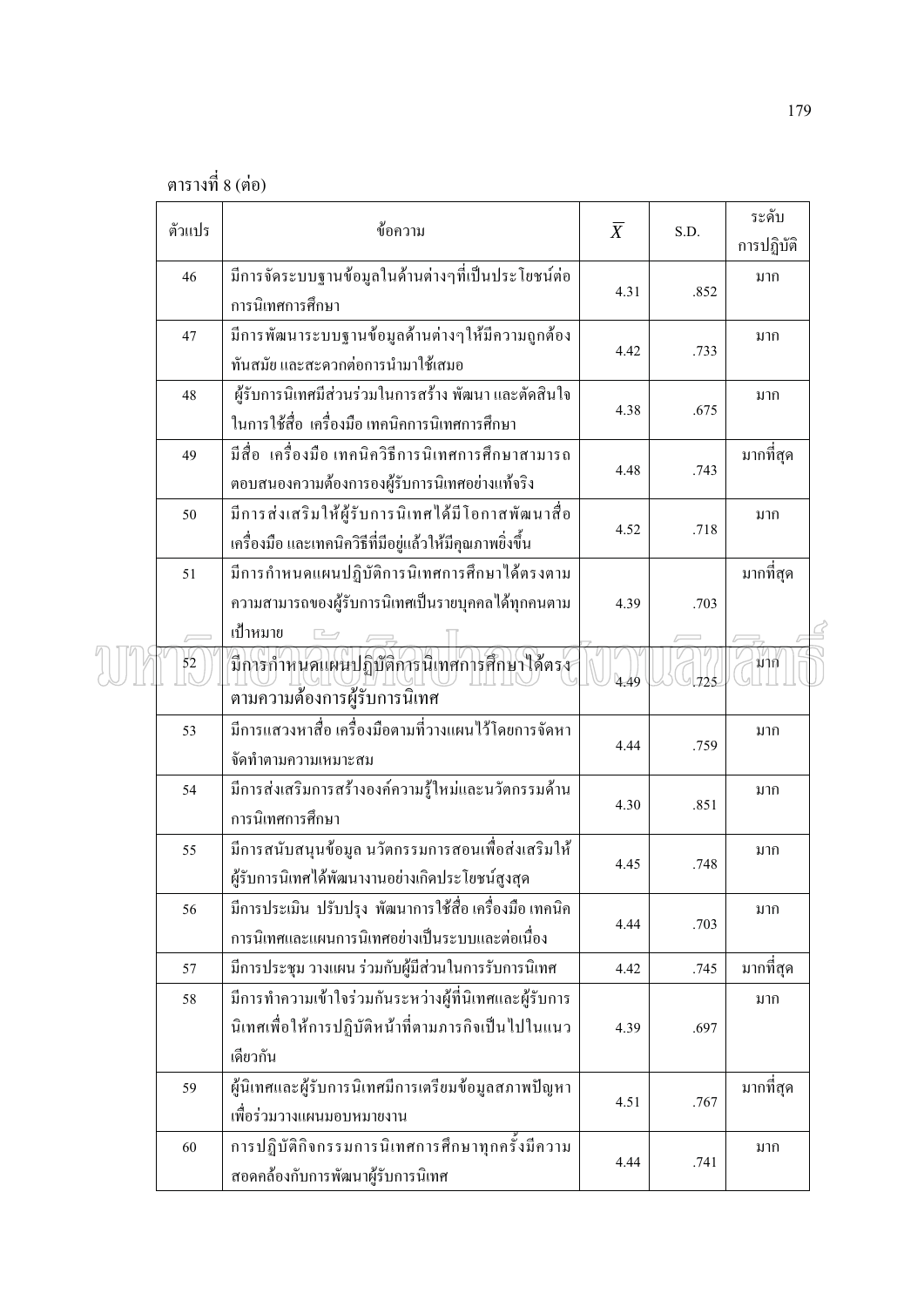| ตัวแปร   | ข้อความ                                                                                                                                                                   | $\overline{X}$ | S.D. | ระดับ<br>การปฏิบัติ       |
|----------|---------------------------------------------------------------------------------------------------------------------------------------------------------------------------|----------------|------|---------------------------|
| 61       | การคำเนินการนิเทศการศึกษาทุกครั้งจะมีการวิเคราะห์จัด<br>กลุ่มผู้รับการนิเทศ                                                                                               | 4.31           | .837 | มาก                       |
| 62       | ผู้นิเทศดำเนินการนิเทศกิจกรรมและภาระงานต่างๆทุกครั้ง<br>ส่งผลต่อการพัฒนางานของผู้รับการนิเทศ                                                                              | 4.26           | .535 | มากที่สุด                 |
| 63       | กลุ่มงานด้านการนิเทศมีการประสานงานกับกลุ่มงานหรือ<br>หน่วยงานอื่นๆ ที่เกี่ยวข้อง                                                                                          | 4.72           | .534 | มาก                       |
| 64       | มีการคำเนินการแลกเปลี่ยนข้อมูล ประสบการณ์กับ<br>ผู้บริหาร ครูและบุคลากรผู้รับการนิเทศอย่างเป็นกันเองและ<br>กัลยาณมิตร                                                     | 4.28           | .471 | มากที่สุด                 |
| 65       | มีการคำเนินการเขี่ยมชั้นเรียน และสังเกตการจัดกิจกรรม<br>การเรียนรู้                                                                                                       | 4.75           | .477 | มาก                       |
| 66<br>67 | มีการคำเนินการใช้กระบวนการประชุม/ประชุมเชิงปฏิบัติ<br>ในการแก้ปัญหาและพัฒนางาน<br>มีการส่งเสริมการจัดกิจกรรมการเรียนรู้โดยมีการศึกษา                                      | 4.22           | .485 | $\alpha$ กักที่สุด<br>มาก |
|          | ้สำรวจ ศึกษา ปัญหา ความต้องการ และเก็บข้อมูลพื้นฐาน<br>สถานศึกษาในความรับผิดชอบ                                                                                           | 4.75           | .481 |                           |
| 68       | มีการส่งเสริมการนิเทศจัดการเรียนรู้โดยมีการสำรวจข้อมูล<br>หลักสูตรสถานศึกษา การจัดทำแผนการเรียนรู้ การ<br>ปฏิบัติการสอนตามแผนการเรียนรู้ การประเมินผลและ<br>บันทึกหลังสอน | 4.21           | .516 | มากที่สุด                 |
| 69       | มีการส่งเสริมจัดทำ/จัดหาสื่อ นวัตกรรม อุปกรณ์ ให้ตรง<br>ตามจุดประสงค์ของแผนการเรียนรู้                                                                                    | 4.37           | .720 | มาก                       |
| 70       | มีการร่วมกับสถานศึกษา ศึกษา ปัญหา อุปสรรค การใช้สื่อ<br>นวัตกรรม อุปกรณ์การเรียนรู้                                                                                       | 4.22           | .469 | มาก                       |
| 71       | มีการส่งเสริมการดูแล และเก็บรักษาสื่อ นวัตกรรม<br>อุปกรณ์การเรียนรู้                                                                                                      | 4.74           | .507 | มาก                       |
| 72       | มีการส่งเสริมการทำวิจัยในชั้นเรียน                                                                                                                                        | 4.64           | .731 | มาก                       |
| 73       | มีการตรวจสอบความสอดคล้องของการบันทึกกิจกรรม<br>หลังจัดการเรียนรู้กับการวิจัยในชั้นเรียน                                                                                   | 4.35           | .684 | มาก                       |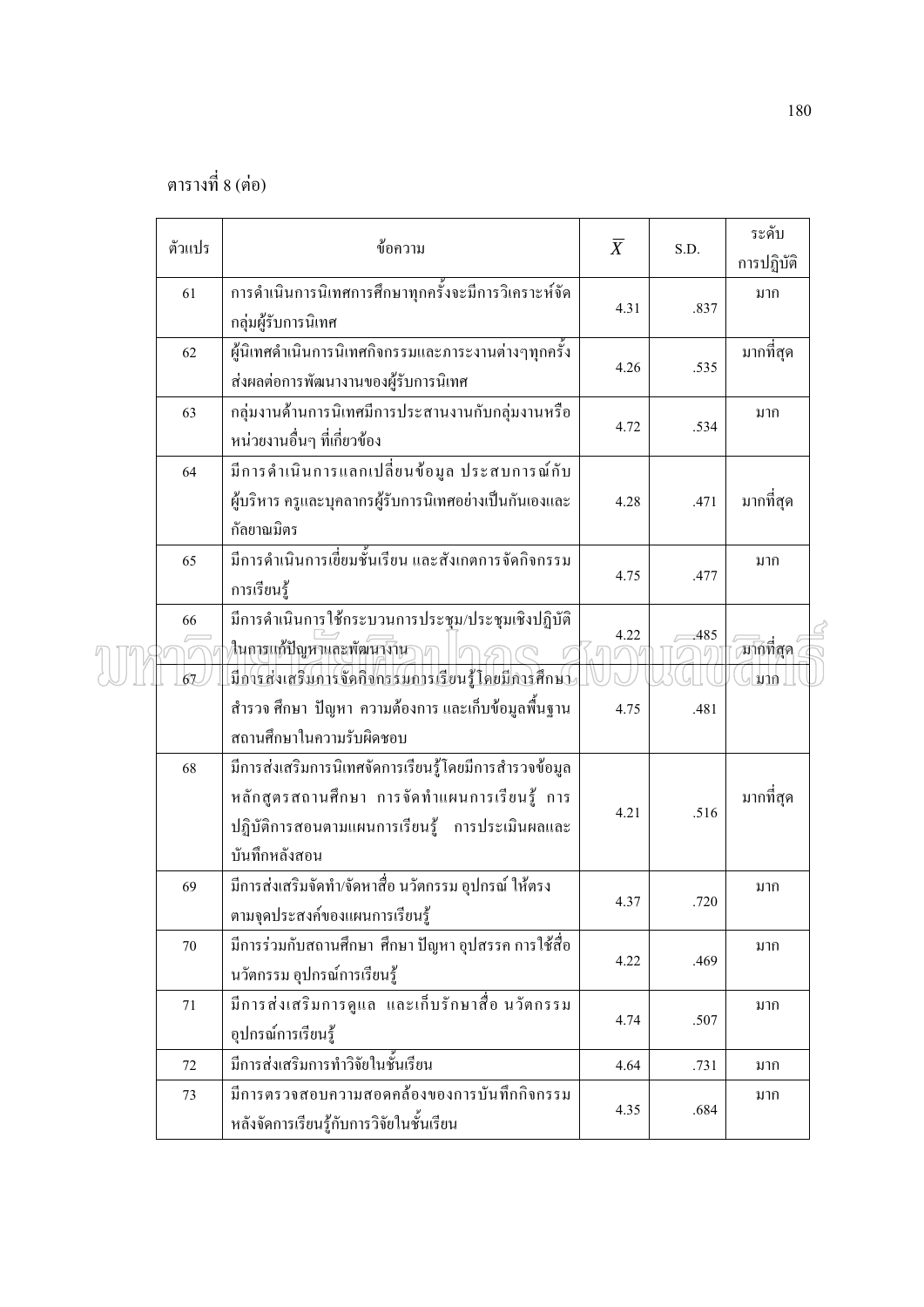|  | ตัวแปร | ข้อความ                                                                                                              | $\overline{X}$ | S.D. | ระดับ      |  |
|--|--------|----------------------------------------------------------------------------------------------------------------------|----------------|------|------------|--|
|  | 74     | มีการตรวจสอบความถูกต้องและความสมบูรณ์ของงานวิจัย                                                                     |                |      | การปฏิบัติ |  |
|  |        | ในชั้นเรียน                                                                                                          | 4.60           | .607 | มากที่สุด  |  |
|  | 75     | มีการสร้างความตระหนักโดยคำนึงถึงประโยชน์ของการวิจัย<br>และการนำผลการวิจัยชั้นเรียนไปใช้                              | 4.49           | .737 | มาก        |  |
|  | 76     | มีการส่งเสริมการประกันคุณภาพของสถานศึกษา                                                                             | 4.63           | .732 | มาก        |  |
|  | 77     | มีการส่งเสริมการนำผลจากการประเมินภายนอก รอบ 2 มา<br>ปรับปรุงและพัฒนา                                                 | 4.47           | .665 | มากที่สุด  |  |
|  | 78     | มีการส่งเสริมระบบประกันคุณภาพในโรงเรียน โดยมีการ<br>ควบคุมคุณภาพการศึกษา การตรวจสอบทบทวนภายใน<br>และการสรุปรายงานผล  | 4.54           | .658 | มากที่สุด  |  |
|  | 79     | มีการส่งเสริมความพร้อมด้านผู้เรียน บุคลากรและเอกสาร<br>ตามมาตรฐานการประกันคุณภาพ เพื่อผคุงคุณภาพการศึกษา             | 4.45           | .704 | มากที่สุด  |  |
|  | 80     | .<br>โดยการสังเกต สัมภาษณ์ และตราจสอบเอกสาร<br>มืองรส่งเสริมระบบเครือข่ายการเรียนรู้ของสถานศึกษา                     |                |      | มาก        |  |
|  |        | สำนักงานเขตพื้นที่การศึกษา องค์กรและหน่วยงานที่<br>เกี่ยวข้อง                                                        | 4.45           | .677 |            |  |
|  | 81     | มีการส่งเสริมการจัดทำแผนพัฒนาเครือข่ายสถานศึกษา                                                                      | 4.44           | .722 | มาก        |  |
|  | 82     | มีการจัดระบบโครงสร้างบทบาทหน้าที่ของบุคคลากรใน<br>เครือข่ายที่ชัดเจน                                                 | 4.45           | .677 | มากที่สุด  |  |
|  | 83     | มีการปฏิบัติงานตามแผนงาน โครงการของสถานศึกษาและ<br>สำนักงานเขตพื้นที่การศึกษาร่วมกัน                                 | 4.45           | .697 | มาก        |  |
|  | 84     | มีการส่งเสริมกิจกรรมของสถานศึกษาในเครือข่ายร่วมกับ<br>เครือข่ายอื่น                                                  | 4.50           | .616 | มาก        |  |
|  | 85     | ้มีการจัดทำรายงานผลการดำเนินงานและเผยแพร่ให้เป็นที่<br>ยอมรับ                                                        | 4.49           | .731 | มาก        |  |
|  | 86     | มีการส่งเสริมสถานศึกษาให้จัดบรรยากาศแห่งการเรียนรู้<br>์ศึกษา ค้นคว้า การประดิษฐ์ คิดค้น การทดลอง กล้าคิด กล้า<br>ทำ | 4.65           | .709 | มากที่สุด  |  |
|  | 87     | มีการส่งเสริมการจัดทำรายงานผลการคำเนินงาน และการ<br>เผยแพร่ประชาสัมพันธ์                                             | 4.65           | .661 | มาก        |  |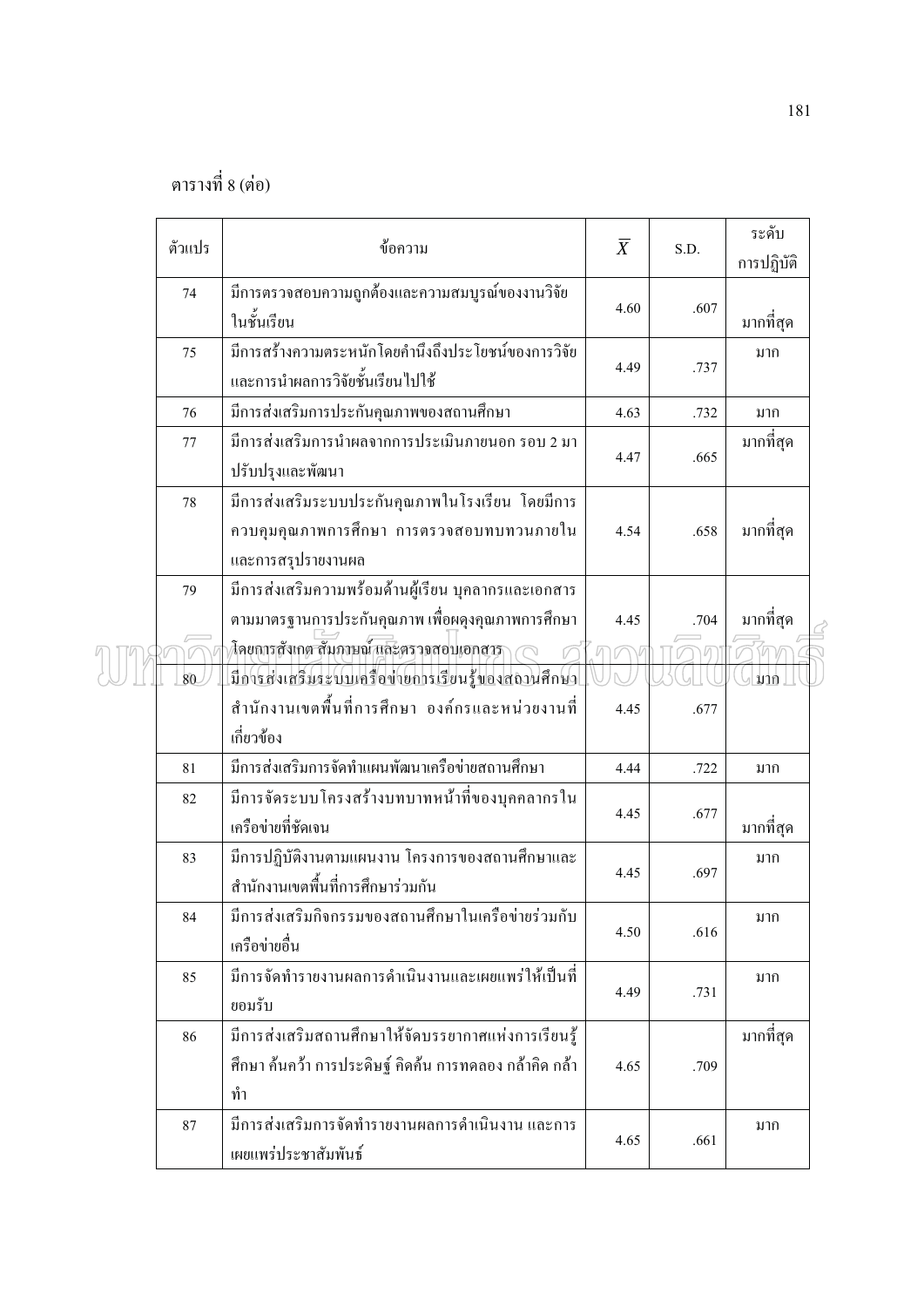| ตัวแปร | ข้อความ                                                                                                    | $\overline{X}$ | S.D. | ระดับ                    |  |
|--------|------------------------------------------------------------------------------------------------------------|----------------|------|--------------------------|--|
|        |                                                                                                            |                |      | การปฏิบัติ               |  |
| 88     | มีการคำเนินงานติดตามโครงการ/กิจกรรมที่สำคัญต่างๆ และ                                                       |                |      | มาก                      |  |
|        | ภารกิจเพิ่มเติมอื่นๆ ตามนโยบายของสำนักงาน                                                                  | 4.66           | .681 |                          |  |
|        | ึคณะกรรมการการศึกษาขั้นพื้นฐาน กระทรวงศึกษาธิการ                                                           |                |      |                          |  |
|        | และกระทรวงอื่นๆ                                                                                            |                |      |                          |  |
| 89     | มีการจัดกิจกรรมส่งเสริมความสามารถของผู้รับการนิเทศทุก                                                      |                |      | มาก                      |  |
|        | ้ครั้งโดยใช้วิธีการที่หลากหลายเหมาะสมกับศักยภาพของแต่                                                      | 4.47           | .665 |                          |  |
|        | ละบุคคล                                                                                                    |                |      |                          |  |
| 90     | มีการจัดกิจกรรมส่งเสริมการแลกเปลี่ยนเรียนรู้ ข้อมูล                                                        |                |      | มากที่สุด                |  |
|        | ผลงานเพื่อเสริมสร้าง พัฒนาศักยภาพของผู้รับการนิเทศ                                                         | 4.42           | .708 |                          |  |
| 91     | มีการส่งเสริม กระตุ้นผู้รับการนิเทศเพื่อคิดค้นและพัฒนา                                                     |                |      | มากที่สุด                |  |
|        | กระบวนการจัดการเรียนรู้ให้ดีขึ้นโดยการศึกษา ค้นคว้า วิจัย                                                  | 4.53           | .644 |                          |  |
|        | อย่างเป็นระบบ                                                                                              |                |      |                          |  |
| 92     | มีการส่งเสริมผู้รับการนิเทศ ให้มีการวิเคราะห์ สังเคราะห์ ่<br>งานในความรับผิดชอบ กำหนดจุดพัฒนาใด้ด้วยตนเอง | 4.43           | .655 | $\overline{\pi}$ ทที่สุค |  |
| 93     | มีการเสริมแรงบวกแก่ผู้รับการนิเทศอย่างสม่ำเสมอ                                                             | 4.36           | .692 | มากที่สุด                |  |
| 94     | มีการร่วมกับสถานศึกษาและหน่วยงานที่เกี่ยวข้องสร้างและ                                                      |                |      | มาก                      |  |
|        | พัฒนาหลักสูตรท้องถิ่น                                                                                      | 4.45           | .698 |                          |  |
| 95     | มีการส่งเสริมให้นำภูมิปัญญาท้องถิ่นเข้ามามีส่วนร่วมในการ                                                   |                |      | มากที่สุด                |  |
|        | จัดการเรียนรู้                                                                                             | 4.50           | .630 |                          |  |
| 96     | มีการส่งเสริมให้ทุกภาคส่วนทั้งภาครัฐ/เอกชน เข้ามามีส่วน                                                    |                |      | มากที่สุด                |  |
|        | ร่วมในการบริหารจัดการศึกษาของสถานศึกษา                                                                     | 4.44           | .663 |                          |  |
| 97     | มีการสร้างเครือข่ายการนิเทศการศึกษาโดยใช้สารสนเทศ                                                          |                |      | มาก                      |  |
|        | เพื่อการพัฒนาคุณภาพการศึกษาอย่างต่อเนื่อง                                                                  | 4.39           | .683 |                          |  |
| 98     | มีความจำเป็นต้องร่วมมือกันภายในกลุ่มงานนิเทศ ติดตาม                                                        |                |      | มากที่สุด                |  |
|        | และประเมินผลการศึกษา                                                                                       | 4.48           | .699 |                          |  |
| 99     | ผู้ที่ทราบความสำคัญของปัญหาและความต้องการนั้นต้อง                                                          |                |      | มาก                      |  |
|        | เป็นบุคคลากรในสำนักงานเขตพื้นที่การศึกษา                                                                   | 4.54           | .698 |                          |  |
| 100    | การมีส่วนร่วมของหน่วยงานและ บุคลากรในสำนักงานเขต                                                           |                |      | มาก                      |  |
|        | พื้นที่โดยนำแนวคิดการมีส่วนร่วมมาใช้ในจัดกิจกรรมการ                                                        | 4.64           | .712 |                          |  |
|        | นิเทศ                                                                                                      |                |      |                          |  |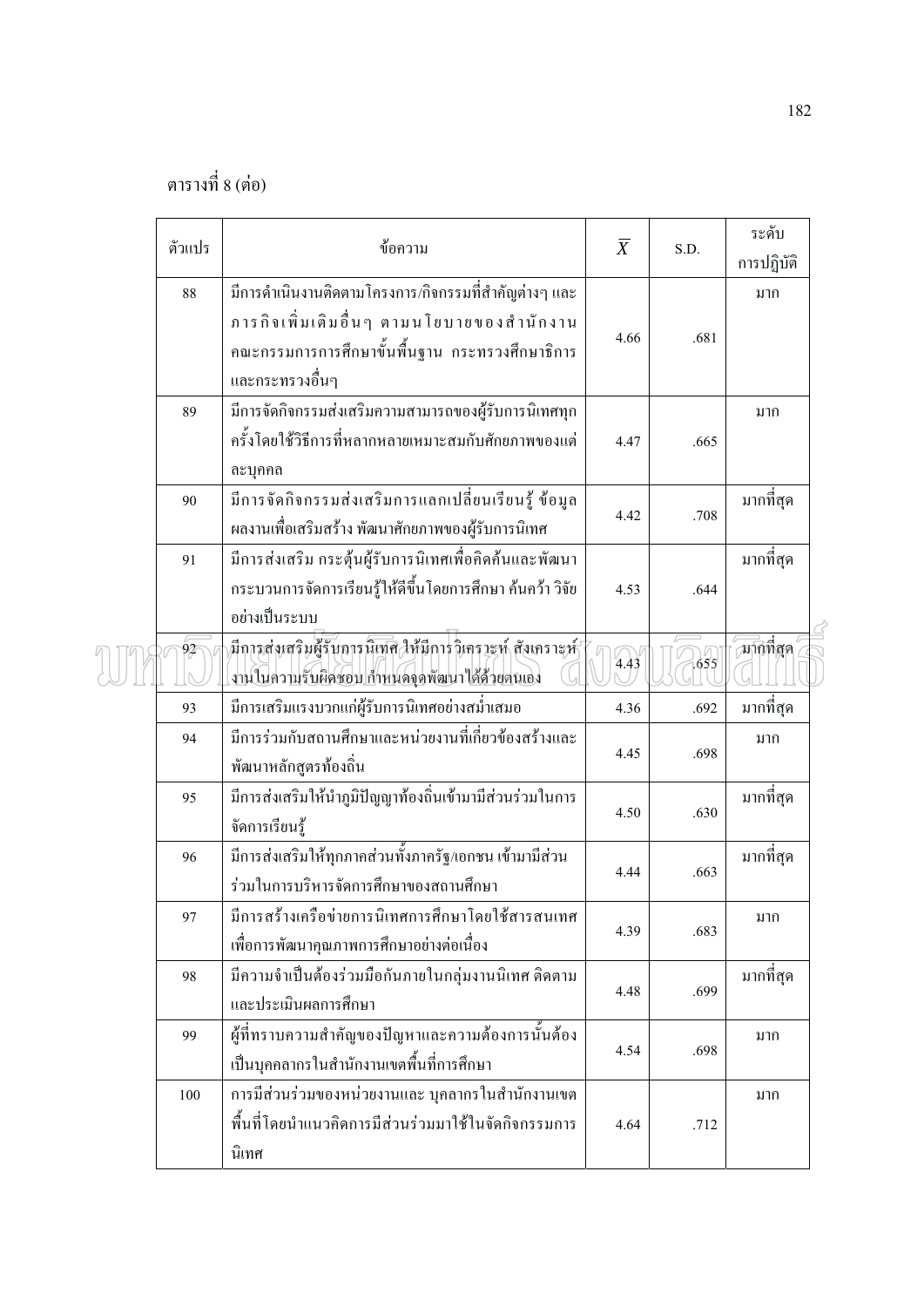|  | ตัวแปร | ข้อความ                                               | $\overline{X}$ | S.D. | ระดับ      |  |
|--|--------|-------------------------------------------------------|----------------|------|------------|--|
|  |        |                                                       |                |      | การปฏิบัติ |  |
|  | 101    | มีการเปิดโอกาสให้ผู้มีส่วนร่วมในการนิเทศภายในดำเนิน   | 4.52           | .692 | มากที่สุด  |  |
|  |        | กิจกรรมในรูปของคณะกรรมการ                             |                |      |            |  |
|  | 102    | มีการจัดประชุม อบรม สัมมนาการนิเทศภายในโรงเรียน       | 4.51           | .686 | มาก        |  |
|  | 103    | มีการส่งเสริมสนับสนุนให้สถานศึกษาดำเนินการนิเทศ       | 4.42           | .660 | มากที่สุด  |  |
|  |        | ภายใน                                                 |                |      |            |  |
|  | 104    | มีการส่งเสริมให้โรงเรียนนำเทคนิคใหม่ๆมาใช้ในการนิเทศ  | 4.67           | .606 | มากที่สุด  |  |
|  |        | ภายใน                                                 |                |      |            |  |
|  | 105    | มีการให้คำปรึกษาแนะนำเกี่ยวกับการนิเทศภายใน           | 4.51           | .630 | มาก        |  |
|  | 106    | มีการช่วยเหลือให้บุคคลากรในสถานศึกษานิเทศภายใน        |                |      | มากที่สุด  |  |
|  |        | กันเองได้                                             | 4.41           | .680 |            |  |
|  | 107    | มีการพัฒนารูปแบบการนิเทศภายในใด้อย่างเหมาะสมกับ       |                |      | มาก        |  |
|  |        | การจัดการเรียนรู้                                     | 4.52           | .644 |            |  |
|  | 108    | มีการใช้เทคนิควิธีการนิเทศภายในได้อย่างเหมาะสมกับการ  |                |      | มาก⁄       |  |
|  |        | จัดการเรียนรู้ (                                      | 4.38           | 1708 |            |  |
|  | 109    | มีการจัดทำเอกสารนิเทศภายในและเป็นปัจจุบัน             | 4.41           | .750 | มาก        |  |
|  | 110    | มีการเผยแพร่รูปแบบและเทคนิควิธีการนิเทศได้อย่าง       |                |      | มาก        |  |
|  |        | เหมาะสมกับการจัดการเรียนรู้                           | 4.51           | .593 |            |  |
|  | 111    | มีการนำสื่อเทคโนโลยีสารสนเทศ มาใช้คำเนินการนิเทศ      |                |      | มาก        |  |
|  |        | ภายในอย่างเป็นระบบและมีประสิทธิภาพ                    | 4.40           | .760 |            |  |
|  | 112    | มีการประเมินผลการดำเนินงานนิเทศการศึกษาตามแผนงาน      |                |      | มาก        |  |
|  |        | โครงการที่กำหนดไว้                                    | 4.55           | .590 |            |  |
|  | 113    | มีการประเมินผลการนิเทศการศึกษา ซึ่งอยู่ในโครงการของ   |                |      | มาก        |  |
|  |        | แผนการนิเทศการศึกษาประจำปี                            | 4.57           | .682 |            |  |
|  | 114    | มีการประเมินความแตกต่างของสภาพก่อนดำเนินการและ        |                |      | มากที่สุด  |  |
|  |        | หลังดำเนินการ                                         | 4.46           | .614 |            |  |
|  | 115    | มีการจัดให้มีการประเมินผล ทั้งสภาพแวดล้อม ปัจจัยในการ |                |      | มาก        |  |
|  |        | ้คำเนินการ กระบวนการนิเทศการศึกษาและผลที่ได้จากการ    | 4.51           | .630 |            |  |
|  |        | นิเทศ                                                 |                |      |            |  |
|  | 116    | มีการประเมินผลการนิเทศจากผู้รับการนิเทศโดยตรง         | 4.43           | .676 | มากที่สุด  |  |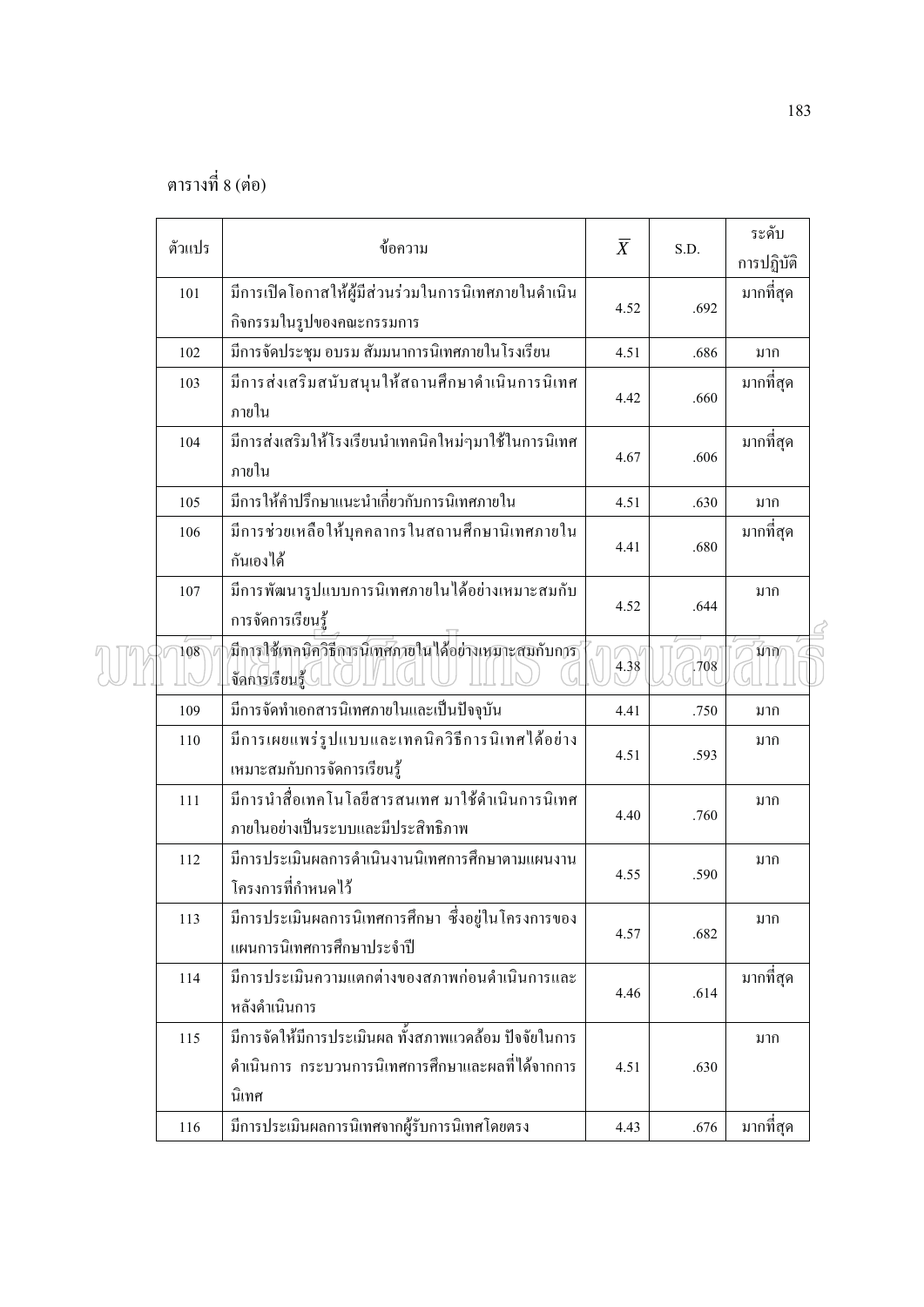|  | ตัวแปร | ข้อความ                                                                                                                    | $\overline{X}$ | S.D. | ระดับ<br>การปฏิบัติ |  |
|--|--------|----------------------------------------------------------------------------------------------------------------------------|----------------|------|---------------------|--|
|  | 117    | มีการนำผลจากการประเมินผลจากการประเมินการนิเทศมา<br>วิเคราะห์เปรียบเทียบกับเกณฑ์ที่กำหนดไว้                                 | 4.46           | .650 | มากที่สุด           |  |
|  | 118    | มีการจัดให้มีการสรุปผลการนิเทศจากผู้รับการนิเทศโดยตรง                                                                      | 4.47           | .665 | มากที่สุด           |  |
|  | 119    | มีการจัดให้มีการรายงานผลการนิเทศระหว่างการดำเนินงาน<br>ให้ผู้เกี่ยวข้องทราบเป็นระยะ                                        | 4.16           | .595 | มากที่สุด           |  |
|  | 120    | มีการประเมินผลการนิเทศการศึกษาจะพิจารณาถึงผลรวม<br>ทั้งหมดที่เกี่ยวข้องกับเขตพื้นที่ และการจัดการเรียนรู้                  | 4.42           | .745 | มากที่สุด           |  |
|  | 121    | มีการประเมินผลการนิเทศการศึกษาเพื่อการพัฒนามีการ<br>ประเมินจากค้านคุณภาพการบริหารจัดการ                                    | 4.37           | .673 | มากที่สุด           |  |
|  | 122    | มีการประเมินผลการนิเทศการศึกษาเพื่อการพัฒนาโดย<br>ประเมินจากค้านคุณภาพการจัดการเรียนรู้                                    | 4.47           | .718 | มากที่สุด           |  |
|  | 123    | มีการประเมินผลการนิเทศการศึกษาเพื่อการพัฒนาประเมิน<br>จากค้านศักยภาพของผู้บริหารสถานศึกษา และครูผู้สอน                     | 4.68           | .589 | ัฐบากที่สุด         |  |
|  | 124    | มีการประเมินผลการนิเทศการศึกษาโดยรับฟังความคิดเห็น<br>จากบุคคลภายนอก เพื่อให้การประเมินผลถูกต้องและเกิด<br>แนวคิดใหม่ๆ     | 4.15           | .568 | มากที่สุด           |  |
|  | 125    | มีการเลือกใช้เครื่องมือการนิเทศที่หลากหลายประกอบกัน<br>ตามความเหมาะสมของลักษณะงานและสภาพสิ่งที่ต้องการ<br>เก็บรวบรวมข้อมูล | 4.17           | .600 | มากที่สุด           |  |
|  | 126    | มีการประเมินผลเพื่อเปรียบเทียบผลการปฏิบัติงานกับแผน/<br>โครงการกำหนดไว้                                                    | 4.17           | .600 | มากที่สุด           |  |
|  | 127    | เป็นไปตามแผน/โครงการ                                                                                                       | 4.40           | .730 | มากที่สุด           |  |
|  | 128    | มีการศึกษาปัญหาที่พบจากการปฏิบัติงานเพื่อแก้ไขแผน/<br>โครงการให้เหมาะสมยิ่งขึ้น                                            | 4.15           | .544 | มากที่สุด           |  |
|  | 129    | ้มีการศึกษาแผนงาน/โครงการที่ได้ดำเนินการไปแล้ว เพื่อให้<br>ทราบว่าสามารถตอบสนองความต้องการหรือแก้ปัญหาที่มี<br>อยู่        | 4.56           | .663 | มากที่สุด           |  |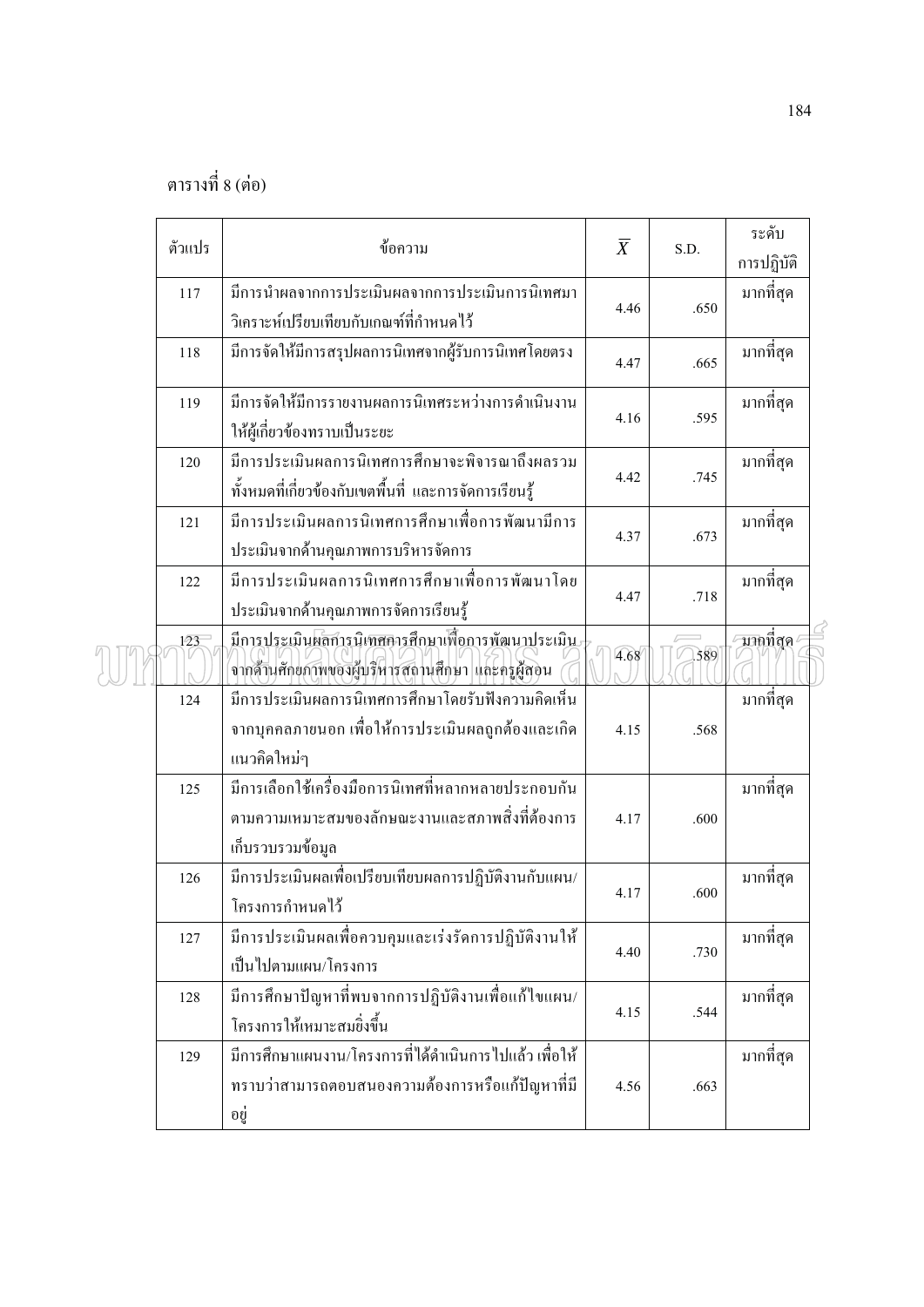| ตัวแปร | ข้อความ                                                                                                                | $\overline{X}$ | S.D. | ระดับ<br>การปฏิบัติ |
|--------|------------------------------------------------------------------------------------------------------------------------|----------------|------|---------------------|
| 130    | มีการประเมินผลกระทบทั้งทางตรงและทางอ้อมของการ<br>นิเทศ เพื่อเป็นข้อมูลสำหรับช่วยในการตัดสินต่อไป                       | 4.62           | .728 | มากที่สุด           |
| 131    | มีการประเมินผลการนิเทศโดยศึกษาการเปลี่ยนแปลง/การ<br>พัฒนาของผู้รับการนิเทศ                                             | 4.15           | .624 | มากที่สุด           |
| 132    | มีการประเมินผลการนิเทศโดยศึกษาผลงานของผู้รับการ<br>นิเทศ                                                               | 4.46           | .736 | มากที่สุด           |
| 133    | มีการวิเคราะห์/สังเคราะห์ข้อมูลอย่างเป็นระบบ                                                                           | 4.27           | .874 | มากที่สุด           |
| 134    | ผู้นิเทศมีการใช้วิธีการประเมินตนเองเพื่อปรับปรุงพัฒนา<br>ตนเองให้ดีขึ้น                                                | 4.37           | .769 | มาก                 |
| 135    | มีการใช้วิธีประเมินผลย่อยทุกระยะ                                                                                       | 4.42           | .668 | มากที่สุด           |
| 136    | มีการประเมินผลสำเร็จของการคำเนินงานตามวิสัยทัศน์<br>พันธกิจ และยุทธศาสตร์ของหน่วยงานเป็นระยะ                           | 4.43           | .668 | มากที่สุด           |
| 137    | มีการประเมินผลสรุป เพื่อปรับปรุงผลการคำเนินการ                                                                         | 4.42           | .714 | บากที่สุด           |
| 138    | มีการร่วมประเมินกับบุคคลากรที่มีส่วนใด้ส่วนเสียเช่น<br>ผู้บริหาร ครู ผู้เรียน ผู้ปกครอง                                | 4.47           | .692 | มากที่สุด           |
| 139    | มีการจัดทำรายงานแสดงผลการเปลี่ยนแปลง/พัฒนาของผู้รับ<br>การนิเทศ                                                        | 4.15           | .627 | มากที่สุด           |
| 140    | ผู้นิเทศมีแนวทางการปรับปรุงงานของตนเองในอนาคตเป็น<br>ประโยชน์ต่อการพัฒนาผู้รับการนิเทศ                                 | 4.40           | .767 | มาก                 |
| 141    | มีการนำข้อมูลจากรายงานผลการติดตาม ตรวจสอบ<br>ประเมินผลไปใช้ประกอบการตัดสินใจสำหรับผู้บริหารหรือ<br>ผู้มีส่วนเกี่ยวข้อง | 4.46           | .650 | มากที่สุด           |
| 142    | มีการเผยแพร่และชื่นชมผลงานที่เกิดจากการนิเทศการศึกษา                                                                   | 4.17           | .538 | มากที่สุด           |
| 143    | มีผลงานที่ได้รับการเผยแพร่อย่างกว้างขวางและเป็นที่<br>ยอมรับ                                                           | 4.17           | .592 | มากที่สุด           |
| 144    | มีการจัดลำดับความสำคัญของงานในการนิเทศการศึกษา                                                                         | 4.28           | .795 | มากที่สุด           |
| 145    | มีเกณฑ์มาตรฐานการปฏิบัติงานเพื่อนำมาเป็นข้อมูลการ<br>ตัดสินใจในแต่ละขั้นตอนและกิจกรรมต่างๆ                             | 4.17           | .530 | มากที่สุด           |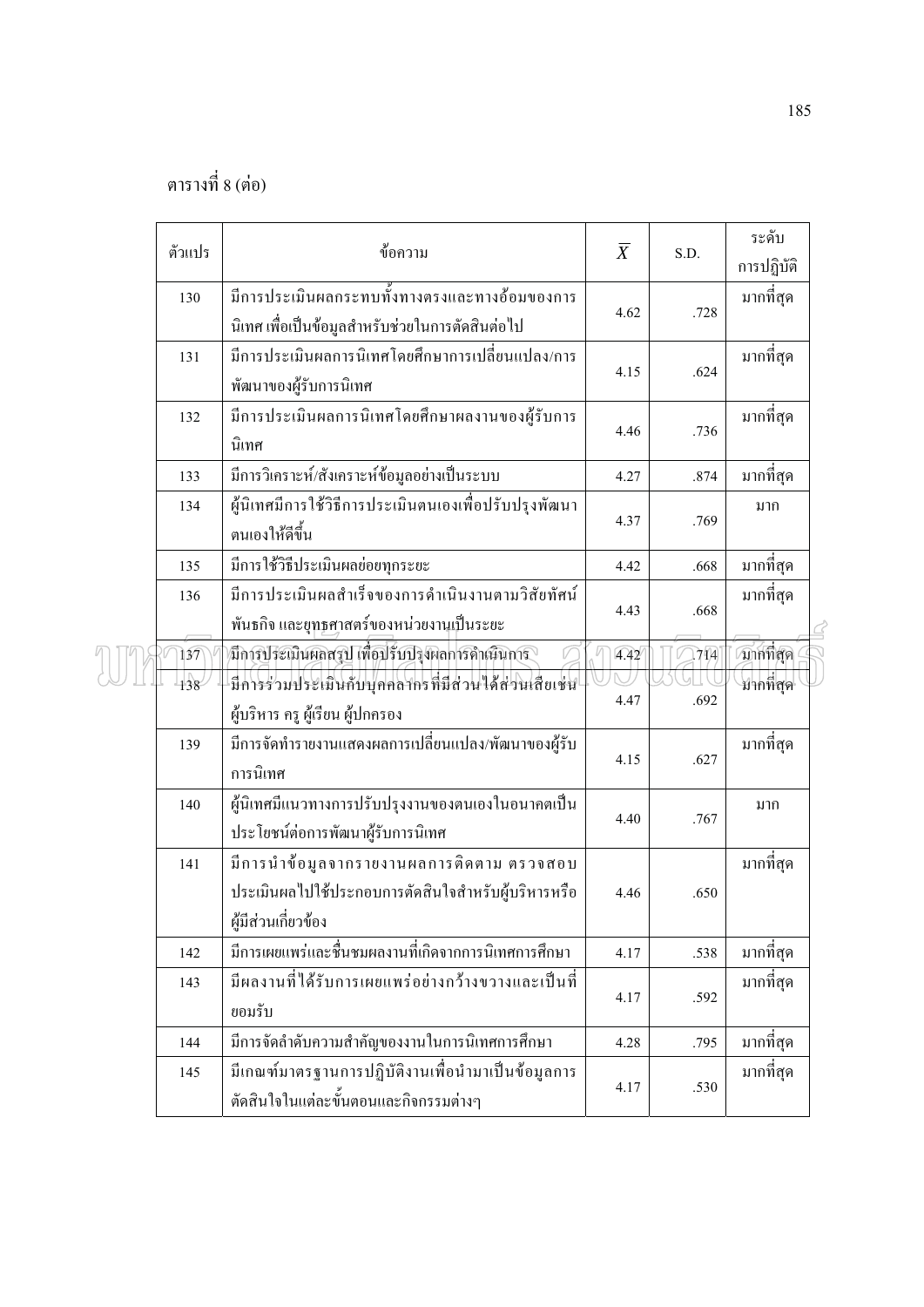|  | ตัวแปร           | ข้อความ                                                    | $\overline{X}$ | S.D. | ระดับ<br>การปฏิบัติ |  |
|--|------------------|------------------------------------------------------------|----------------|------|---------------------|--|
|  | 146              | มีการสร้างความตระหนักถึงความสำคัญของการเลือกวิธีการ        |                |      | มากที่สุด           |  |
|  |                  | เทคนิค ที่เหมาะสม ในการนิเทศการศึกษาเพื่อทำให้เกิด         |                |      |                     |  |
|  |                  | ้ความเข้าใจในการสื่อสารระหว่างผู้นิเทศกับสำนักงานเขต       | 4.49           | .718 |                     |  |
|  |                  | พื้นที่                                                    |                |      |                     |  |
|  | 147              | มีการส่งเสริมการเรียนการสอนโดยมีการวางแผนการนิเทศ          |                |      | มาก                 |  |
|  |                  | สำรวจ ศึกษา เก็บข้อมูล สถานศึกษาในความรับผิดชอบ            | 4.35           | .765 |                     |  |
|  | 148              | มีการนำการนิเทศการศึกษาแบบสนับสนุนไปใช้กับผู้รับการ        |                |      | มาก                 |  |
|  |                  | นิเทศเป็นประจำ                                             | 4.37           | .826 |                     |  |
|  | 149              | มีการนำการนิเทศการศึกษาแบบพัฒนาตนเองไปใช้กับผู้รับ         |                |      | มากที่สุด           |  |
|  |                  | การนิเทศเป็นประจำ                                          | 4.44           | .722 |                     |  |
|  | 150              | มีการนำการนิเทศการศึกษาแบบพัฒนาการไปใช้กับผู้รับการ        | 4.42           |      | มาก                 |  |
|  |                  | นิเทศเป็นประจำ                                             |                | .745 |                     |  |
|  | $15\overline{1}$ | มีการนำการนิเทศการศึกษาแบบนิเทศร่วมพัฒนาวิชาชีพใป          | 4.37           | .804 | มาก/                |  |
|  |                  | ใช้กับผู้รับการนิเทศเป็นประจำ                              |                |      |                     |  |
|  | 152              | มีการนำการนิเทศการศึกษาแบบคลินิคไปใช้กับผู้รับการ          | 4.40           | .802 | มากที่สุด           |  |
|  |                  | นิเทศเป็นประจำ                                             |                |      |                     |  |
|  | 153              | มีการนำการนิเทศการศึกษาแบบมนุษยสัมพันธ์ไปใช้กับผู้รับ      | 4.48           | .686 | มาก                 |  |
|  |                  | การนิเทศเป็นประจำ                                          |                |      |                     |  |
|  | 154              | ้มีการปฏิบัติกิจกรรมการนิเทศตามแผนงานและโครงการที่         | 4.65           | .647 | มาก                 |  |
|  |                  | วางไว้เป็นกระบวนการอย่างมระบบ และเคร่งครัด                 |                |      |                     |  |
|  | 155              | มีการนำสื่อ เครื่องมือ นวัตกรรมและวิธีการที่ได้เตรียมไว้มา | 4.48           | .705 | มาก                 |  |
|  |                  | ใช้ในการคำเนินการนิเทศอย่างจริงจัง                         |                |      |                     |  |
|  | 156              | มีการใช้วิธีปฏิบัติการนิเทศทางตรง โดยผู้นิเทศออก           | 4.49           | .658 | มาก                 |  |
|  |                  | ปฏิบัติการนิเทศด้วยตนเอง                                   |                |      |                     |  |
|  | 157              | มีการใช้วิธีการนิเทศทางอ้อม โดยการใช้สื่อและเครื่องมือ     | 4.37           | .731 | มาก                 |  |
|  |                  | ต่างๆนอกเหนือจากการนิเทศทางตรง                             |                |      |                     |  |
|  | 158              | มีการปฏิบัติการนิเทศโดยเลือกสรรและปรับเทคนิควิธีการ        | 4.52           | .743 | มาก                 |  |
|  |                  | อย่างเหมาะสมตามสถานการณ์                                   |                |      |                     |  |
|  | 159              | มีการใช้กระบวนการนิเทศให้มีบทบาทในการแก้ไขปัญหา            | 4.49           | .718 | มาก                 |  |
|  |                  | และข้อขัดข้องต่างๆเกี่ยวกับการจัดการเรียนรู้ในสถานศึกษา    |                |      |                     |  |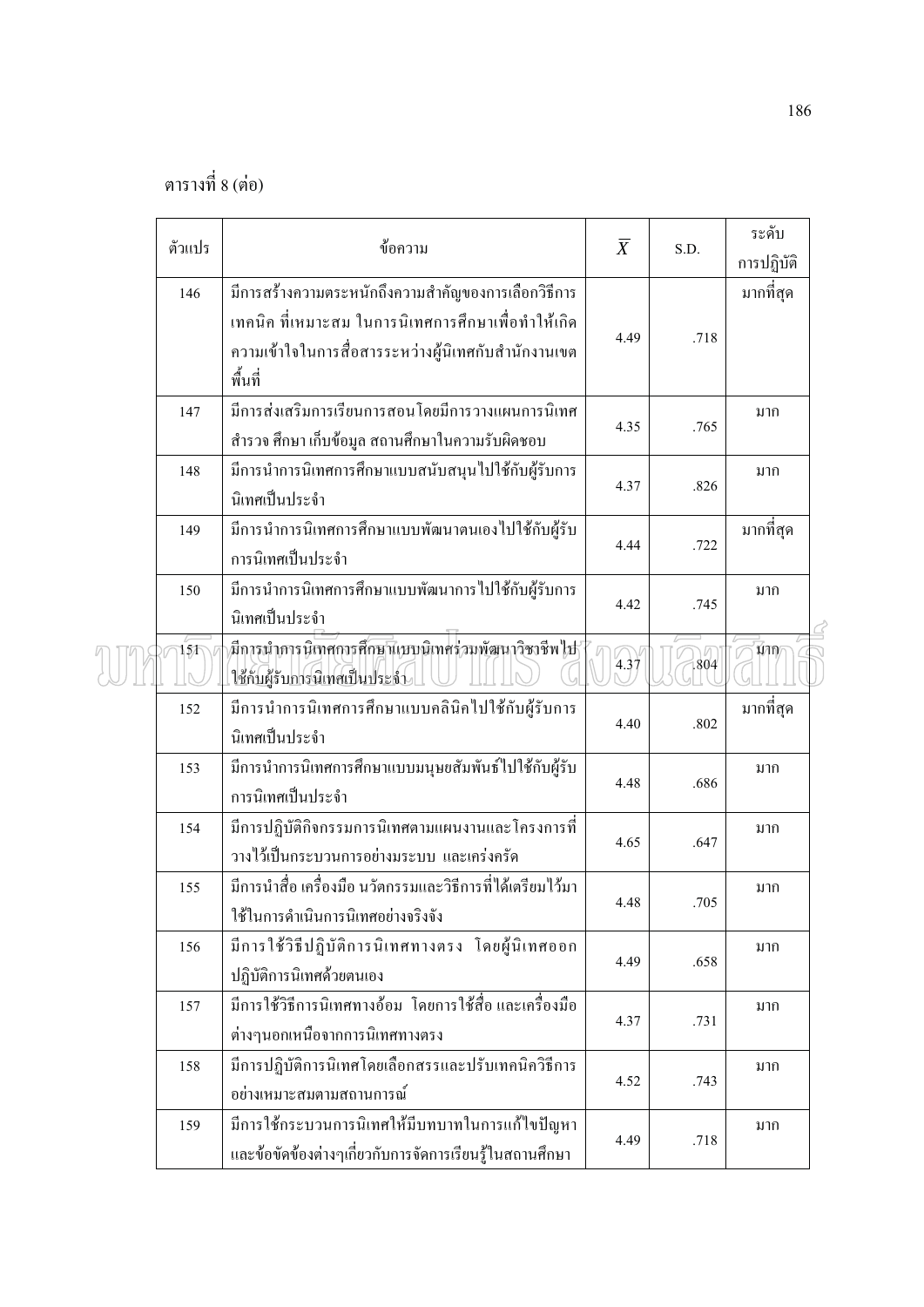| ตัวแปร | ข้อความ                                                                                                                                                                                                   | $\overline{X}$ | S.D. | ระดับ<br>การปฏิบัติ |
|--------|-----------------------------------------------------------------------------------------------------------------------------------------------------------------------------------------------------------|----------------|------|---------------------|
| 160    | มีการใช้หลักการนิเทศในการปฏิบัติงานนิเทศ รวมทั้งมี<br>มนุษยสัมพันธ์ มีการยกย่อง ชมเชย เพื่อสร้างขวัญ และ<br>กำลังใจ อยู่เสมอ                                                                              | 4.34           | .712 | มากที่สุด           |
| 161    | มีการส่งเสริมสนับสนุนวัสดุ อุปกรณ์และการบริการเพื่อ<br>ความสะดวกในการปฏิบัติงานการนิเทศของบุคลากรที่มี<br>ส่วนเกี่ยวข้อง                                                                                  | 4.41           | .774 | มากที่สุด           |
| 162    | มีการส่งเสริมและเปิดโอกาสให้ผู้มีส่วนเกี่ยวข้องในการ<br>นิเทศใด้มีการคิดค้นวิธีการหรือพัฒนางานการนิเทศที่<br>รับผิดชอบด้วยตนเอง                                                                           | 4.50           | .731 | มากที่สุด           |
| 163    | มีการใช้กระบวน การนิเทศที่หลากหลายและบูรณาการมา<br>ใช้ในบริบทของสำนักงานเขตพื้นที่และสถานศึกษาที่มีความ<br>แตกต่างกัน                                                                                     | 4.44           | .635 | มาก                 |
| 164    | ผู้มีส่วนเกี่ยวข้องทุกฝ่ายมีส่วนร่วมในการวางแผนและ\<br>กำหนดนโยบายเพื่อการพัฒนางานการนิเทศการศึกษา                                                                                                        | 4.43           | 1770 | มาก                 |
| 165    | มีแผนงานการพัฒนางานนิเทศการศึกษาที่มุ่งเน้นเพื่อผลที่<br>เกิดขึ้นกับสถานศึกษาและสำนักงานเขตพื้นที่การศึกษา<br>โดยตรง                                                                                      | 4.44           | .759 | มากที่สุด           |
| 166    | มีการกำหนดวิสัยทัศน์ด้านการพัฒนางานนิเทศร่วมกันกับ<br>หน่วยงานภายในเขตพื้นที่การศึกษา                                                                                                                     | 4.37           | .713 | มาก                 |
| 167    | มีการนำหลักการบริหาร จัดการที่สอดคล้องกับนโยบายและ<br>ภารกิจหลักของเขตพื้นที่การศึกษา ด้านการวางแผนเพื่อ<br>พัฒนางานนิเทศการศึกษา เพื่อนำไปสู่การบริหารการ<br>เปลี่ยนแปลงให้ตรงตามวิสัยทัศน์ที่วางไว้     | 4.44           | .728 | มาก                 |
| 168    | มีการควบคุม กำกับและติดตามภารกิจหลักของงานด้านการ<br>นิเทศการศึกษาตามเป้าหมายงานที่กำหนดไว้เพื่อให้เป็นไป<br>ตามแผนปฏิบัติการของเขตพื้นที่การศึกษา                                                        | 4.44           | .690 | มากที่สุด           |
| 169    | มีการพัฒนาแนวกิดในการนิเทศ โดยการนำความรู้จาก<br>บริบท ปัจจัยภายในและปัจจัยภายนอกที่เกี่ยวข้องมาใช้ใน<br>การวางแผน แสวงหาความร่วมมือจากผู้เกี่ยวข้องและสร้าง<br>บรรยากาศที่เอื้อต่อการนิเทศอย่างต่อเนื่อง | 4.38           | .675 | มาก                 |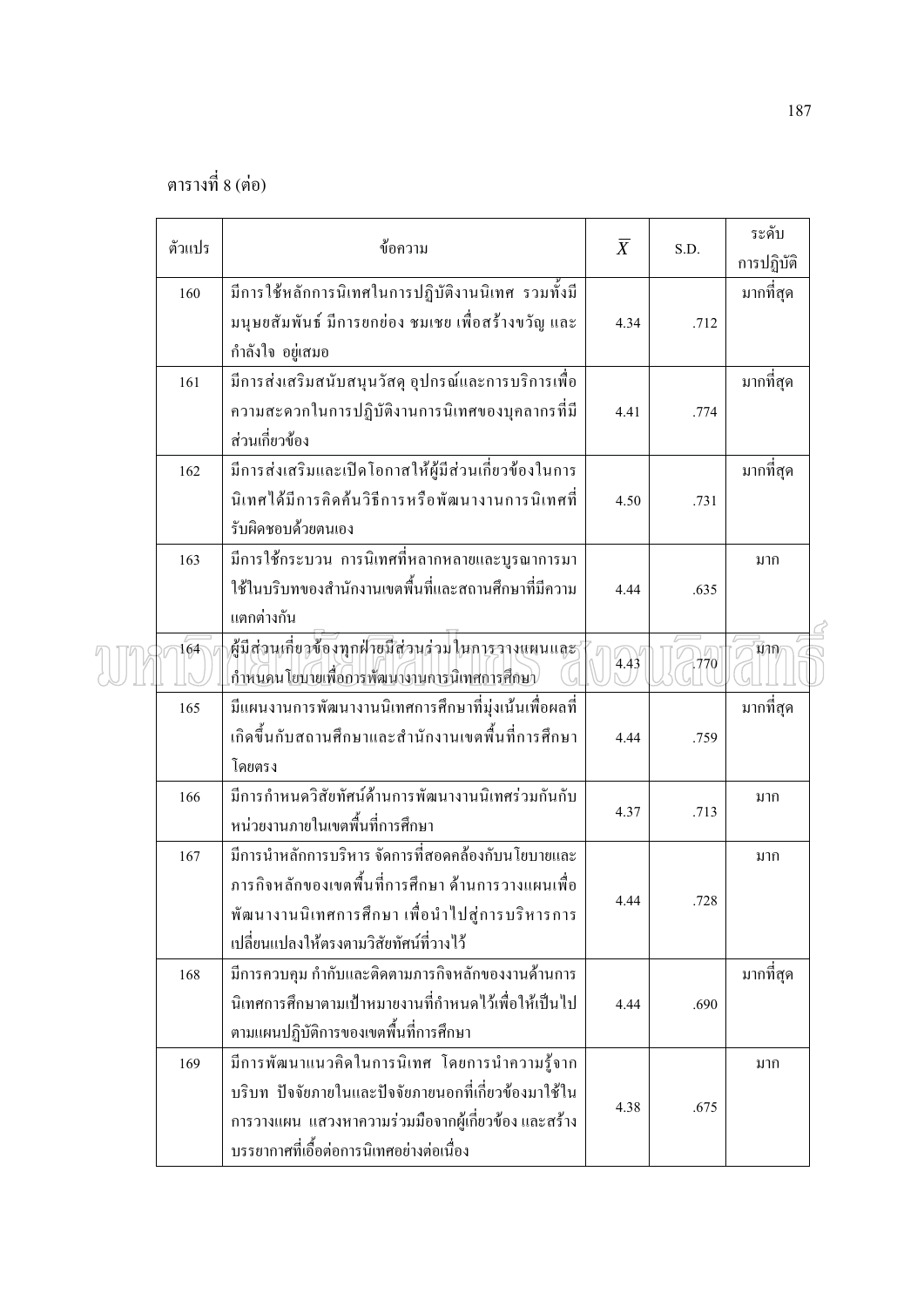|  | ตัวแปร | ข้อความ                                                                                                                                                                                                                                   | $\overline{X}$ | S.D. | ระดับ<br>การปฏิบัติ |  |
|--|--------|-------------------------------------------------------------------------------------------------------------------------------------------------------------------------------------------------------------------------------------------|----------------|------|---------------------|--|
|  | 170    | มีการตรวจสอบแหล่งข้อมูลที่มาใช้ในการวางแผนเพื่อพัฒนา<br>งานนิเทศการศึกษา เพื่อกำหนดวิธีการที่จะได้มาซึ่งข้อมูลมา<br>ปรับใช้กับงานการนิเทศการศึกษา                                                                                         | 4.50           | .645 | มากที่สุด           |  |
|  | 171    | ให้ความสำคัญเกี่ยวกับแนวคิดในการนิเทศที่พิจารณาถึง<br>เกณฑ์ที่เหมาะสม เช่น การสร้างองค์ความรู้ ข้อมูล ในรูป<br>ของการสร้างเครือข่ายการนิเทศ การสร้างเกณฑ์ ลำดับ<br>้ความคิดเพื่อการวางแผน และการแสวงหาความรู้ วิธีการ<br>สนับสนุนการนิเทศ | 4.55           | .677 | มาก                 |  |
|  | 172    | มีการประเมินความต้องการเพื่อพัฒนาวัตถุประสงค์การนิเทศ<br>ทั้งค้านปริมาณและคุณภาพ                                                                                                                                                          | 4.54           | .691 | มาก                 |  |
|  | 173    | มีการพัฒนา การตรวจสอบวัตถุประสงค์ว่ามีความชัดเจน<br>สอดคล้องกับปัญหาและความต้องการในการนิเทศการศึกษา                                                                                                                                      | 4.43           | .689 | มาก                 |  |
|  | 174    | งองสำนักงานเขตพื้นที่การศึกษาก่อนน้ำไปนิเทศ<br>มีการกำหนดวิธีการพัฒนานิเทศการศึกษา โดยใช้เลือก<br>วิธีการเทคนิค ของกระบวนการนิเทศที่เหมาะสมเพื่อนำไป<br>พัฒนางานนิเทศได้จริง                                                              | 4.48           | .724 | มาก                 |  |
|  | 175    | มีการกำหนดรูปแบบ ปฏิทินและความต้องการของการนิเทศ<br>ให้สอดคล้องกับการคำเนินงานกับสำนักงานเขตพื้นที่                                                                                                                                       | 4.49           | .718 | มากที่สุด           |  |
|  | 176    | มีการวางแผนพัฒนางานด้านการนิเทศ แบบบูรณาการโดย<br>ทุกภาคส่วนมีส่วนร่วมในการคำเนินงานตามภารกิจและ<br>นโยบายของสำนักงานเขตพื้นที่การศึกษา                                                                                                   | 4.41           | .744 | มากที่สุด           |  |
|  | 177    | มีการพัฒนาด้านการประเมินผล โดยระบุวิธีการที่จะประเมิน<br>้กำหนดวิธีการรวบรวมข้อมูล การวิเคราะห์ นำผลที่ได้ไปใช้<br>ี พร้อมจัดทำรายงานต่อ ผู้มีส่วนเกี่ยวข้องและมีอำนาจการ<br>ตัดสินใจ                                                     | 4.46           | .749 | มาก                 |  |
|  | 178    | มีการวางเป้าหมายในอนาคตให้มีการมุ่งเน้นการใช้เทคนิคที่<br>หลากหลายในการนิเทศการศึกษาโดยเฉพาะการนิเทศ<br>ทางไกลแบบออนไลน์                                                                                                                  | 4.54           | .711 | มาก                 |  |
|  | 179    | มีการนำผลการนิเทศมาพัฒนางานด้านการนิเทศการศึกษา<br>และนำไปใช้ได้จริงตรงตามเป้าหมายที่วางไว้                                                                                                                                               | 4.44           | .689 | มาก                 |  |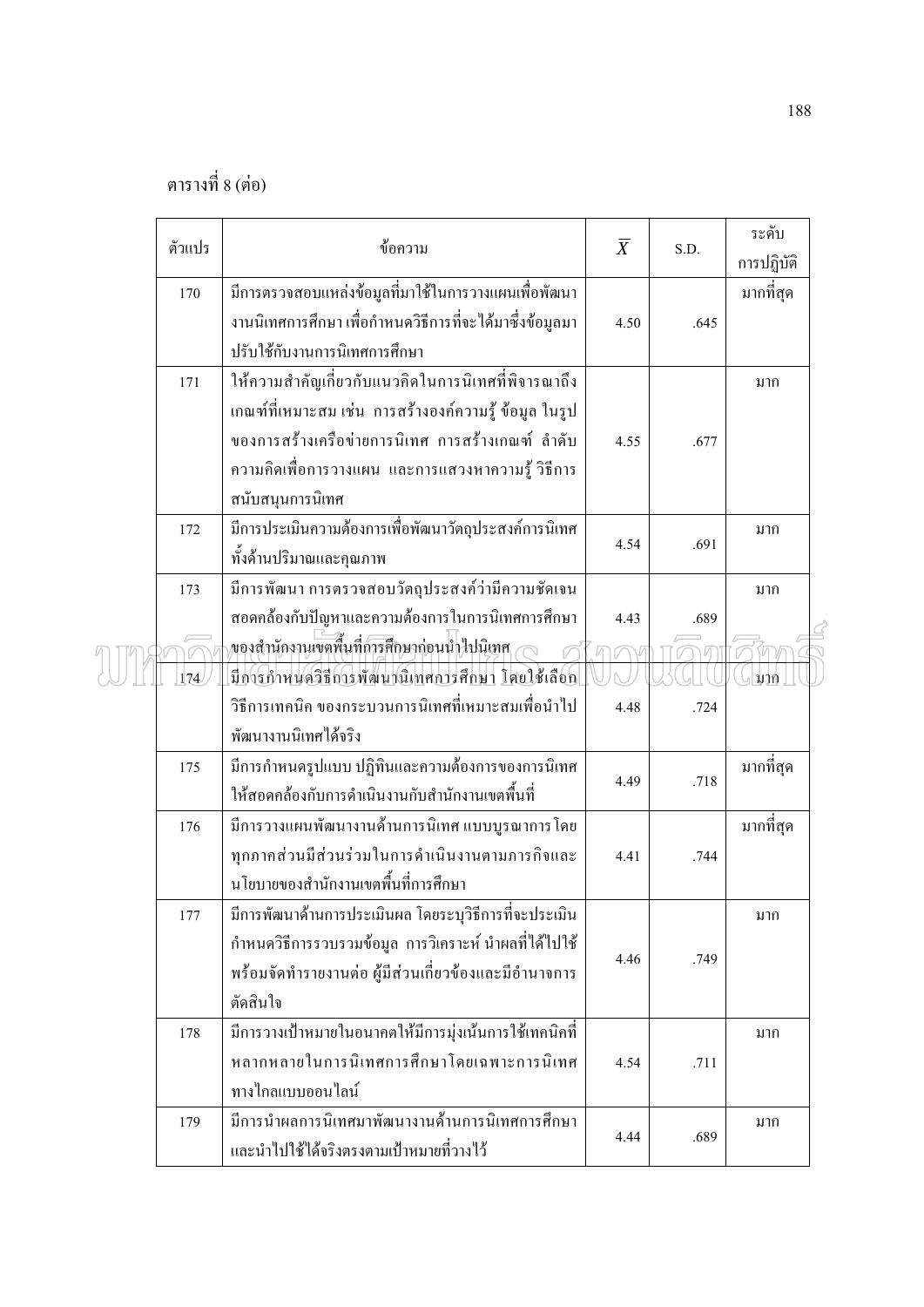| ตัวแปร | ข์อความ                                                                                         |      | S.D. | ระดับ<br>การปฏิบัติ |
|--------|-------------------------------------------------------------------------------------------------|------|------|---------------------|
| 180    | มีการติดตามผลการให้การนิเทศอย่างเป็นรูปธรรมและนำ<br>ข้อมูลมาเป็นพื้นฐานการพัฒนางานนิเทศการศึกษา | 4.55 | .691 | มากที่สุด           |

จากตารางที่ 8 จากการวิเคราะห์ค่าระดับความกิดของผู้ตอบแบบสอบถามเกี่ยวกับ รูปแบบการนิเทศการศึกษาของสำนักงานเขตพื้นที่การศึกษา จากจำนวนผู้ตอบแบบสอบถาม 44 เขตพื้นที่การศึกษา จำนวน 220 คน ได้แบบสอบถามกลับคืนมา 44 เขตพื้นที่การศึกษา จำนวน 220 ֚֚֚֡<br>֚֚֚֚ ĺ คน คิดเป็นร้อยละ 100 โดยใช้จำนวนหน่วยสำนักงานเขตพื้นที่เป็นหน่วยวิเคราะห์ข้อมูล สรุปว่ามี ׅׅ֖֖֖ׅ֖ׅ֖ׅ֖ׅ֖ׅ֪ׅׅ֖֧֧ׅ֧֚֚֚֚֚֚֚֚֚֚֡֕֘֝֬֝֬֝֬֝֝֟֓֝֬֝֝֟֓֞֟֬֝֬֝֬֝֬֝֬֝֬֝֬֝֬֞֝֬֝֬֝֬֝֬֝֬֝֬֝֬֝֬֝֞֝֬֝֬֝֬ ระดับการปฏิบัติในระดับมากที่สุด

3. จากผลการวิเคราะห์ ในการวิเคราะห์ตัวประกอบ (exploratory factor analysis) ผู้วิจัย ได้วิเคราะห์ความเหมาะสมโดยใช้ KMO and Bartlett's test ซึ่งค่า KMO เป็นการทดสอบความเหมาะสม ขอ<u>ง c</u>orrelation matrix, ใน<u>การ</u>วิเคราะห์องค์ประกอบคือเป็นดัชนีที่บอกค<u>วาม</u>แตกต่<u>าง</u>ระหว่<u>าง</u> matrix สหสัมพันธ์ของตัวแปรที่สัมกตใด้กับ matrix สหสัมพันธ์ เมื่อวิเคราะห์แล้วพบว่าดัชนี ľ Kaiser-Meyer-Olkin Measure of Sampling Adequacy. = ซึ่งเข้าใกล้ 1 ดังนั้นจึงสรุปใด้ว่าข้อมูลมี ความเหมาะสมที่จะนำเทคนิค factor analysis มาใช้และการวิเคราะห์ตัวประกอบ ด้วยการหมุนแกน แบบตั้งฉาก (orthogonal rotation) โดยใช้แวริแมกซ์ (varimax rotation) ใค้ อง ค์ประกอบ โดย พิจารณาจากค่าความแปรปรวนของตัวแปร (eigenvalue) ที่มากกว่า 1 ตามวิธีของไกเซอร์ (Kaiser) และการเลือกปัจจัยจากจำนวนตัวแปรในแต่ละปัจจัยที่ต้องมีตัวแปรบรรยายปัจจัยนั้นๆ โดยมีค่า น้ำหนัก (factor loading) แต่ละตัวแปรเท่ากับ ขึ้นไป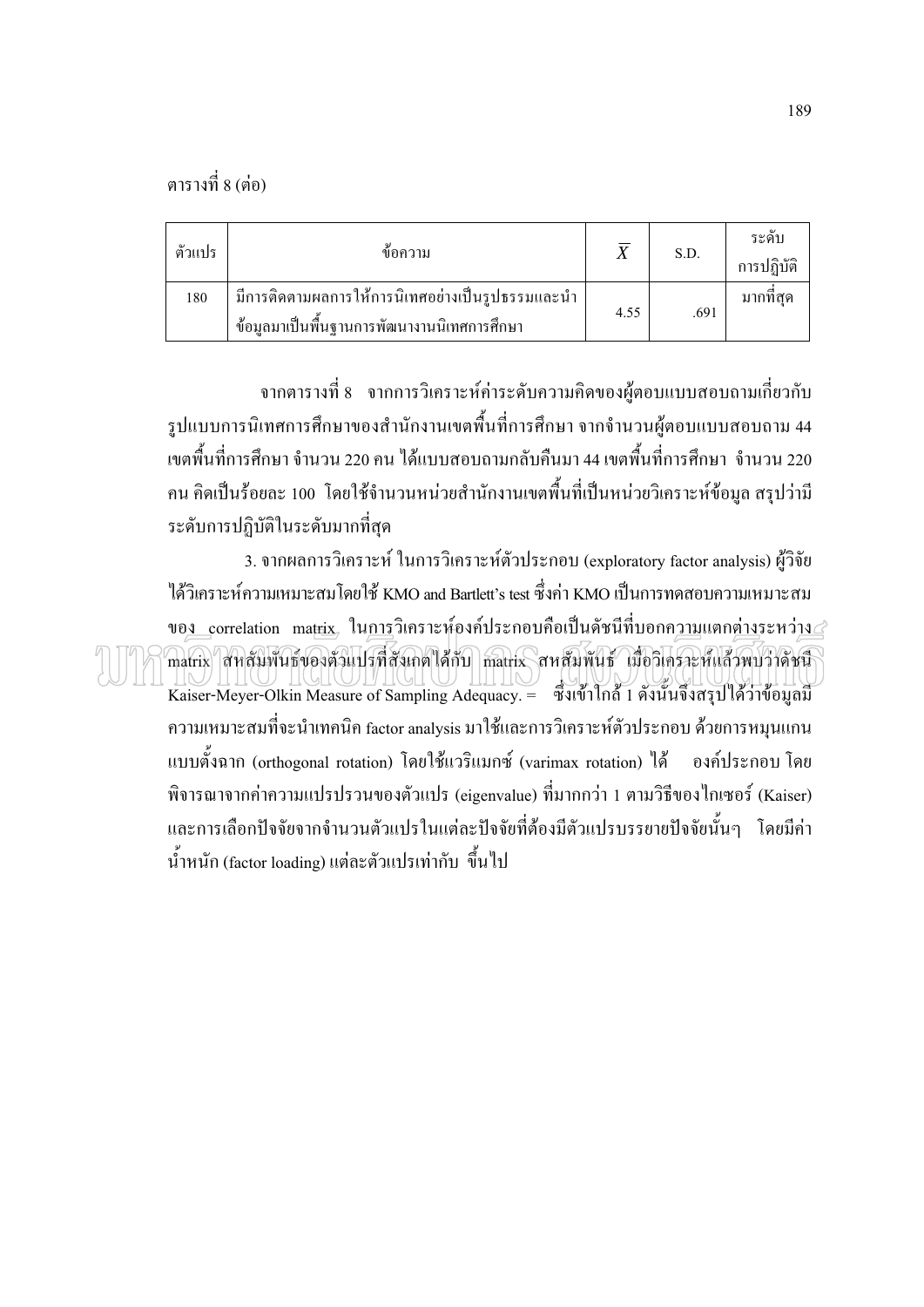ตารางที่ 9 แสดงค่า ใช้ KMO and Bartlett's test

| Kaiser-Meyer-Olkin Measure of Sampling Adequacy. | .937               |          |
|--------------------------------------------------|--------------------|----------|
| Bartlett's Test of<br>Sphericity                 | Approx. Chi-Square | 2993.417 |
|                                                  | df                 | 190      |
|                                                  | Sig.               | .000     |

#### **KMO and Bartlett's Test**

จากการวิเคราะห์องค์ประกอบหลัก จากนำเทคนิค factor analysis มาใช้และการ วิเคราะห์ตัวประกอบ ด้วยการหมุนแกนแบบตั้งฉาก (orthogonal rotation) โดยใช้แวริแมกซ์ ĺ (varimax rotation) ใค้ 6 องค์ประกอบ ดังรายละเอียดต่อไปนี้

 $\cap$  (การวิเคราะห์องค์ประกอบหลัก จากนำเทคนิค factor analysis มาใช้และการวิเคราะห์ ตัวประกอบ ด้วยการหมุนแกนแบบตั้งฉาก (orthogonal rotation) โดยใช้แวริแมกซ์ (varimax rotation) ได้ องค์ประกอบ ดังรายละเอียดต่อไปนี้

|                |        |                     |            |        | <b>Total Variance Explained</b>            |               |        |                                   |            |
|----------------|--------|---------------------|------------|--------|--------------------------------------------|---------------|--------|-----------------------------------|------------|
|                |        | Initial Eigenvalues |            |        | <b>Extraction Sums of Squared Loadings</b> |               |        | Rotation Sums of Squared Loadings |            |
| Component      |        | $%$ of              | Cumulative |        | $%$ of                                     | Cumulative    |        | $%$ of                            | Cumulative |
|                | Total  | Variance            | $\%$       | Total  | Variance                                   | $\frac{0}{0}$ | Total  | Variance                          | $\%$       |
|                | 80.211 | 42.216              | 42.216     | 80.211 | 42.216                                     | 42.216        | 61.490 | 32.363                            | 32.363     |
| $\overline{c}$ | 14.705 | 7.740               | 49.956     | 14.705 | 7.740                                      | 49.956        | 17.830 | 9.384                             | 41.747     |
| 3              | 10.675 | 5.619               | 55.574     | 10.675 | 5.619                                      | 55.574        | 13.027 | 6.856                             | 48.603     |
| $\overline{4}$ | 7.339  | 3.863               | 59.437     | 7.339  | 3.863                                      | 59.437        | 10.787 | 5.677                             | 54.280     |
| 5              | 5.866  | 3.087               | 62.525     | 5.866  | 3.087                                      | 62.525        | 9.976  | 5.251                             | 59.531     |
| 6              | 5.047  | 2.656               | 65.181     | 5.047  | 2.656                                      | 65.181        | 9.855  | 5.187                             | 64.718     |

ตารางที่ 10 แสดงผลที่ได้จากการสกัดองค์ประกอบหลัก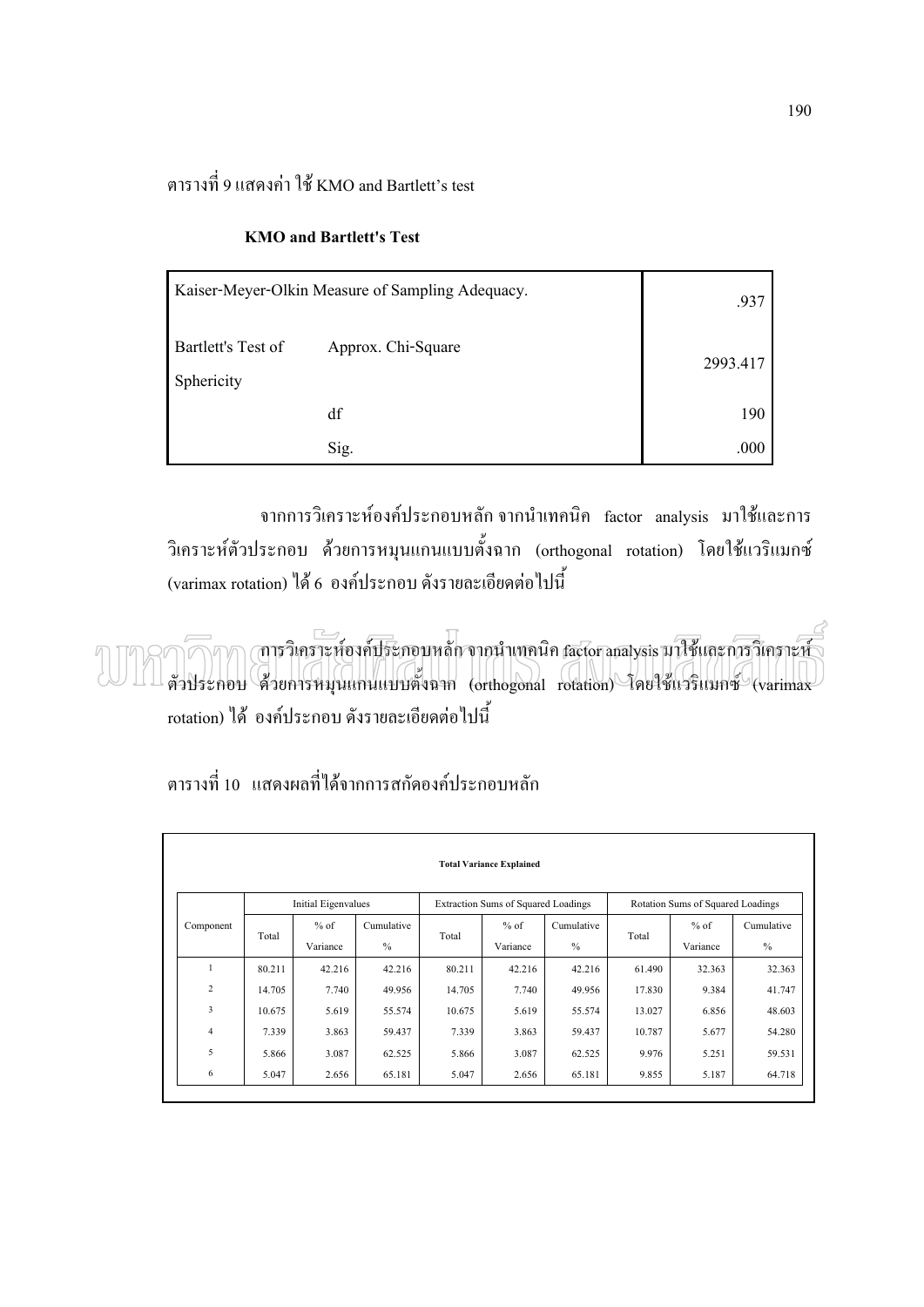|  |  | ตารางที่ 11 องค์ประกอบที่1 การวางแผน |
|--|--|--------------------------------------|

|  |                   |                                                                                                                             | $H = 220$<br>ค่าน้ำหนัก |
|--|-------------------|-----------------------------------------------------------------------------------------------------------------------------|-------------------------|
|  | ตัวแปร            | ข้อความ                                                                                                                     | องค์ประกอบ              |
|  |                   | มีการใช้กระบวนการนิเทศให้มีบทบาทในการแก้ไขปัญหาและข้อขัดข้องต่างๆ                                                           |                         |
|  | A159              | เกี่ยวกับการจัดการเรียนรู้ในสถานศึกษา                                                                                       | .826                    |
|  |                   |                                                                                                                             |                         |
|  | A161              | มีการส่งเสริมสนับสนุนวัสดุ อุปกรณ์และการบริการเพื่อความสะดวกในการ                                                           | .800                    |
|  |                   | ปฏิบัติงานการนิเทศของบุคลากรที่มีส่วนเกี่ยวข้อง                                                                             |                         |
|  | A180              | มีการติดตามผลการให้การนิเทศอย่างเป็นรูปธรรมและนำข้อมูลมาเป็นพื้นฐานการ<br>พัฒนางานนิเทศการศึกษา                             | .794                    |
|  | A140              | ผู้นิเทศมีแนวทางการปรับปรุงงานของตนเองในอนาคตเป็นประโยชน์ต่อการ<br>พัฒนาผู้รับการนิเทศ                                      | .793                    |
|  | A129              | มีการศึกษาแผนงาน/โครงการที่ได้ดำเนินการไปแล้ว เพื่อให้ทราบว่าสามารถ<br>ตอบสนองความต้องการหรือแก้ปัญหาที่มีอยู่              |                         |
|  | A <sub>111</sub>  | มีการนำสื่อ <u>เทค</u> โนโ <u>ลยีสา</u> รสนเทศ มาใช้คำเนินการนิเทศภายในอย่างเป็น <u>ระบ</u> บ<br>และมีประสิทธิภาพ           | 784                     |
|  | $\overline{A101}$ | มีการเปิดโอกาสให้ผู้มีส่วนร่วมในการนิเทศภายในดำเนินกิจกรรมในรูปของ<br>คณะกรรมการ                                            | .781                    |
|  | A152              | มีการนำการนิเทศการศึกษาแบบคลินิคไปใช้กับผู้รับการนิเทศเป็นประจำ                                                             | .780                    |
|  | A120              | มีการประเมินผลการนิเทศการศึกษาจะพิจารณาถึงผลรวมทั้งหมดที่เกี่ยวข้องกับ<br>เขตพื้นที่ และการจัดการเรียนรู้                   | .779                    |
|  | A132              | มีการประเมินผลการนิเทศโดยศึกษาผลงานของผู้รับการนิเทศ                                                                        | .779                    |
|  | A172              | มีการประเมินความต้องการเพื่อพัฒนาวัตถุประสงค์การนิเทศ ทั้งด้านปริมาณและ<br>คุณภาพ                                           | .777                    |
|  | A162              | มีการส่งเสริมและเปิดโอกาสให้ผู้มีส่วนเกี่ยวข้องในการนิเทศได้มีการคิดค้นวิธีการ<br>หรือพัฒนางานการนิเทศที่รับผิดชอบด้วยตนเอง | .775                    |
|  | A148              | มีการนำการนิเทศการศึกษาแบบสนับสนุนไปใช้กับผู้รับการนิเทศเป็นประจำ                                                           | .773                    |
|  | A138              | มีการร่วมประเมินกับบุคคลากรที่มีส่วนใค้ส่วนเสียเช่น ผู้บริหาร ครู ผู้เรียน<br>ผู้ปกครอง                                     | .769                    |
|  | A165              | มีแผนงานการพัฒนางานนิเทศการศึกษาที่มุ่งเน้นเพื่อผลที่เกิดขึ้นกับสถานศึกษา<br>และสำนักงานเขตพื้นที่การศึกษาโดยตรง            | .768                    |

 $n = 220$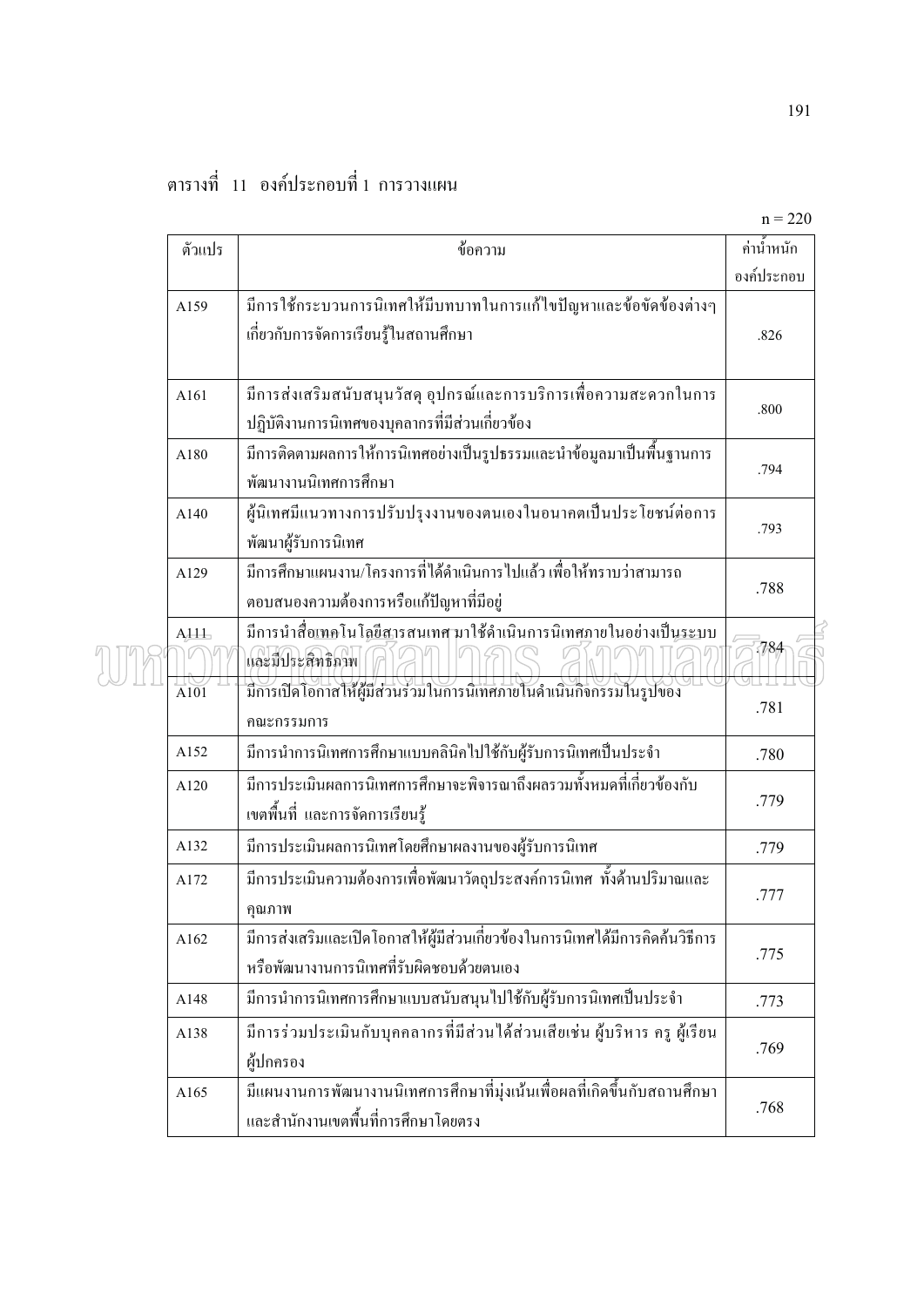|  |             |                                                                                                                                                                                                                                    | $n = 220$    |
|--|-------------|------------------------------------------------------------------------------------------------------------------------------------------------------------------------------------------------------------------------------------|--------------|
|  | ตัวแปร      | ข้อความ                                                                                                                                                                                                                            | ้ค่าน้ำหนัก  |
|  |             |                                                                                                                                                                                                                                    | องค์ประกอบ   |
|  | A84         | มีการร่วมกับสถานศึกษาและหน่วยงานที่เกี่ยวข้องสร้างและพัฒนาหลักสูตร<br>ท้องถิ่น                                                                                                                                                     | .768         |
|  | A171        | ให้ความสำคัญเกี่ยวกับแนวคิดในการนิเทศที่พิจารณาถึงเกณฑ์ที่เหมาะสม เช่น<br>การสร้างองค์ความรู้ ข้อมูล ในรูปของการสร้างเครือข่ายการนิเทศ การสร้างเกณฑ์<br>ลำดับความคิดเพื่อการวางแผน และการแสวงหาความรู้ วิธีการสนับสนุนการ<br>นิเทศ | .763         |
|  | A51         | มีการกำหนดแผนปฏิบัติการนิเทศการศึกษาได้ตรงตามความสามารถของผู้รับการ<br>นิเทศเป็นรายบุคคลได้ทุกคนตามเป้าหมาย                                                                                                                        | .763         |
|  | A153        | มีการนำการนิเทศการศึกษาแบบมนุษยสัมพันธ์ไปใช้กับผู้รับการนิเทศเป็นประจำ                                                                                                                                                             | .763         |
|  | A99         | ผู้ที่ทราบความสำคัญของปัญหาและความต้องการนั้นต้องเป็นบุคคลากรใน<br>สำนักงานเขตพื้นที่การศึกษา                                                                                                                                      | .761         |
|  | A59         | มีการส่งเสริ <u>มกา</u> รสร้า <u>งอง</u> ค์ความรู้ใหม่และนวัตกรรมด้านการนิเทศการศึกษ <u>า</u>                                                                                                                                      | .760         |
|  | A38<br>A133 | มีการพัฒนาศักยภาพโรงเรียน และเครือข่ายสู่การพัฒนาชุมชน<br><u>นิการวิเคราะห์/สังเคราะห์ข้อมูลอย่างเป็นระบบ</u>                                                                                                                      | .757<br>.756 |
|  | A150        | มีการนำการนิเทศการศึกษาแบบพัฒนาการไปใช้กับผู้รับการนิเทศเป็นประจำ                                                                                                                                                                  | .755         |
|  | A156        | มีการใช้วิธีปฏิบัติการนิเทศทางตรง โดยผู้นิเทศออกปฏิบัติการนิเทศด้วยตนเอง                                                                                                                                                           | .755         |
|  | A149        | มีการนำการนิเทศการศึกษาแบบพัฒนาตนเองไปใช้กับผู้รับการนิเทศเป็นประจำ                                                                                                                                                                | .755         |
|  | A167        | มีการนำหลักการบริหาร จัดการที่สอดคล้องกับนโยบายและภารกิจหลักของเขต<br>พื้นที่การศึกษา ด้านการวางแผนเพื่อพัฒนางานนิเทศการศึกษา เพื่อนำไปสู่การ<br><u>บริหารการเปลี่ยนแปลงให้ตรงตามวิสัยทัศน์ที่วางไว้</u>                           | .754         |
|  | A37         | ้มีการกำหนดเป้าหมายสำคัญที่มุ่งเน้นได้แก่ นิเทศโรงเรียนให้เป็นโรงเรียนคุณภาพ<br>มาตรฐาน(SMART SCHOOL) ส่งเสริมการบริหารจัดการระบบเครือข่ายโรงเรียนให้<br>เข้มแข็ง                                                                  | .754         |
|  | A54         | มีการติดตามประเมินผล ปรับและพัฒนาแผนการนิเทศ และจัดทำแผนใหม่                                                                                                                                                                       | .749         |
|  | A134        | ผู้นิเทศมีการใช้วิธีการประเมินตนเองเพื่อปรับปรุงพัฒนาตนเองให้ดีขึ้น                                                                                                                                                                | .748         |
|  | A146        | มีการสร้างความตระหนักถึงความสำคัญของการเลือกวิธีการ เทคนิค ที่เหมาะสม<br>ในการนิเทศการศึกษาเพื่อทำให้เกิดความเข้าใจในการสื่อสารระหว่างผู้นิเทศกับ<br>สำนักงานเขตพื้นที่                                                            | .748         |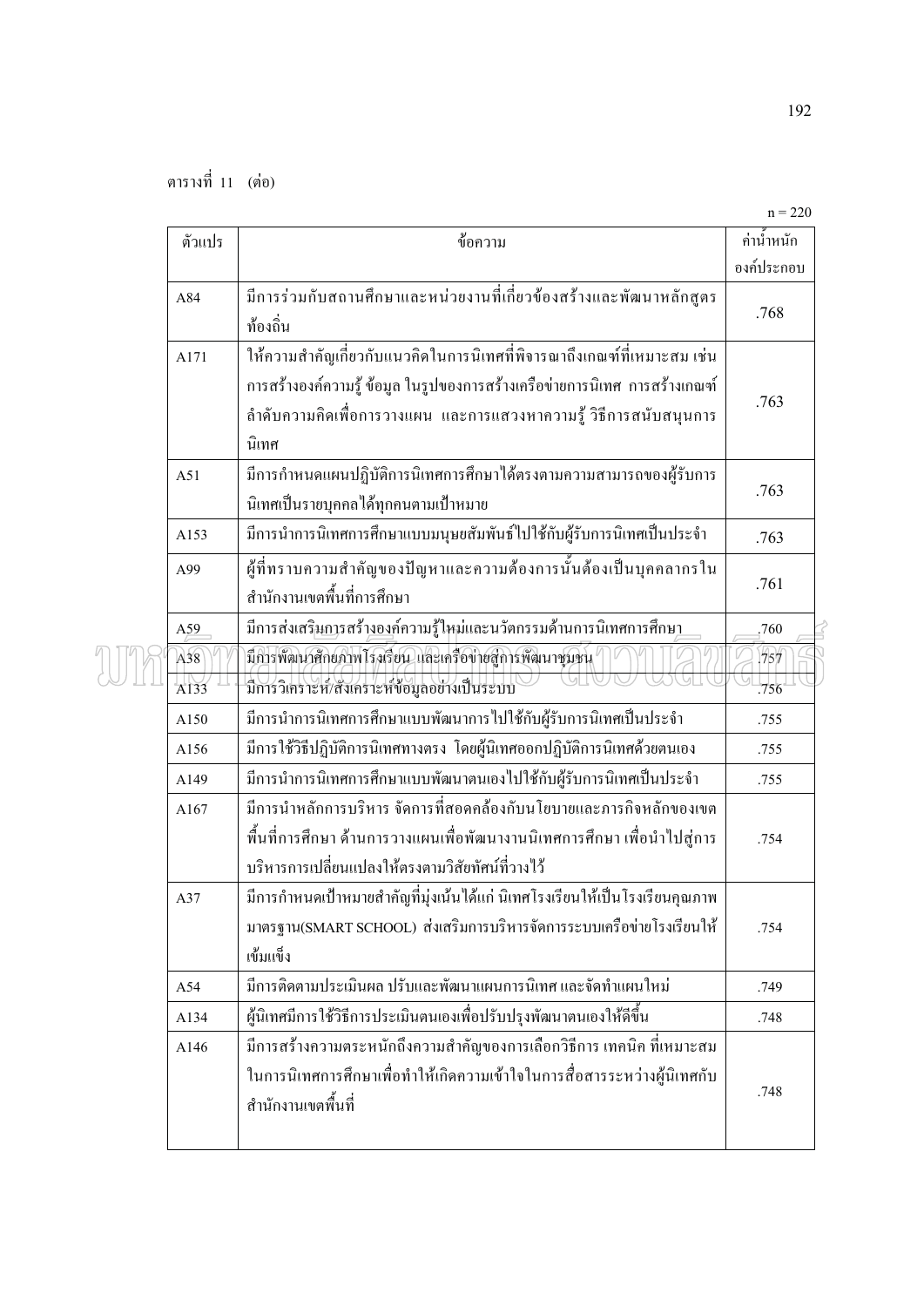|  |         |                                                                               | $n = 220$    |  |
|--|---------|-------------------------------------------------------------------------------|--------------|--|
|  | ตัวัแปร | ข้อความ                                                                       | ค่าน้ำหนัก   |  |
|  |         |                                                                               | องค์ประกอบ   |  |
|  | A52     | มีการกำหนดแผนปฏิบัติการนิเทศการศึกษาได้ตรงตามความต้องการผู้รับการนิเทศ        | .746         |  |
|  | A49     | มีสื่อ  เครื่องมือ เทคนิควิธีการนิเทศการศึกษาสามารถตอบสนองความต้องการอง       | .745         |  |
|  |         | ผู้รับการนิเทศอย่างแท้จริง                                                    |              |  |
|  | A147    | มีการส่งเสริมการเรียนการสอนโดยมีการวางแผนการนิเทศ สำรวจ ศึกษา เกี่บ           | .742         |  |
|  |         | ข้อมูล สถานศึกษาในความรับผิดชอบ                                               |              |  |
|  | A127    | มีการประเมินผลเพื่อควบคุมและเร่งรัดการปฏิบัติงานให้เป็นไปตามแผน/โครงการ       | .742         |  |
|  | A34     | มีการสร้างทางเลือกอย่างหลากหลายในการนิเทศการศึกษาเพื่อให้เกิดความยืดหยุ่น     |              |  |
|  |         | ในการปฏิบัติงาน                                                               | .741         |  |
|  | A48     | ผู้รับการนิเทศมีส่วนร่วมในการสร้าง พัฒนา และตัดสินใจในการใช้สื่อ  เครื่องมือ  |              |  |
|  |         | เทคนิคการนิเทศการศึกษา                                                        | .741         |  |
|  | A40     | มีการเปลี่ยนแปลงยืดหยุ่น ของแผนการนิเทศของสำนักงานเขตพื้นที่การศึกษา          |              |  |
|  |         | เนื่องจากมีลำดับขั้นตอนการนิเทศค่อนข้างยากลำบาก                               | .739         |  |
|  | A144    | มีการจัดลำดับความสำคัญของงานในการนิเทศการศึกษา⁄                               | $\sqrt{737}$ |  |
|  | A44     | .<br>มีการจัดทำแผนการนิเทศมีรายละเอียดของโกรงการที่ชี้แจงรายละเอียดต่างๆอย่าง | .735         |  |
|  |         | ชัดเจนเพื่อนำไปสู่การปฏิบัติได้จริง                                           |              |  |
|  | A56     | มีการประเมิน ปรับปรุง พัฒนาการใช้สื่อเครื่องมือเทคนิคการนิเทศและแผนการ        |              |  |
|  |         | นิเทศอย่างเป็นระบบและต่อเนื่อง                                                | .732         |  |
|  | A164    | ผู้มีส่วนเกี่ยวข้องทุกฝ่ายมีส่วนร่วมในการวางแผนและกำหนดนโยบายเพื่อการ         |              |  |
|  |         | พัฒนางานการนิเทศการศึกษา                                                      | .728         |  |
|  | A75     | มีการสร้างความตระหนักโดยคำนึงถึงประโยชน์ของการวิจัยและการนำผลการวิจัย         |              |  |
|  |         | ชั้นเรียนไปใช้                                                                | .727         |  |
|  | A175    | มีการกำหนดรูปแบบ ปฏิทินและความต้องการของการนิเทศให้สอดคล้องกับการ             |              |  |
|  |         | ดำเนินงานกับสำนักงานเขตพื้นที่                                                | .727         |  |
|  | A60     | การปฏิบัติกิจกรรมการนิเทศการศึกษาทุกครั้งมีความสอดคล้องกับการพัฒนาผู้รับ      |              |  |
|  |         | การนิเทศ                                                                      | .726         |  |
|  | A168    | มีการควบคุม กำกับและติดตามภารกิจหลักของงานด้านการนิเทศการศึกษาตาม             |              |  |
|  |         | เป้าหมายงานที่กำหนดไว้เพื่อให้เป็นไปตามแผนปฏิบัติการของเขตพื้นที่การศึกษา     | .723         |  |
|  | A178    | มีการวางเป้าหมายในอนาคตให้มีการมุ่งเน้นการใช้เทคนิคที่หลากหลายในการ           | .722         |  |
|  |         | นิเทศการศึกษาโดยเฉพาะการนิเทศทางใกลแบบออนใลน์                                 |              |  |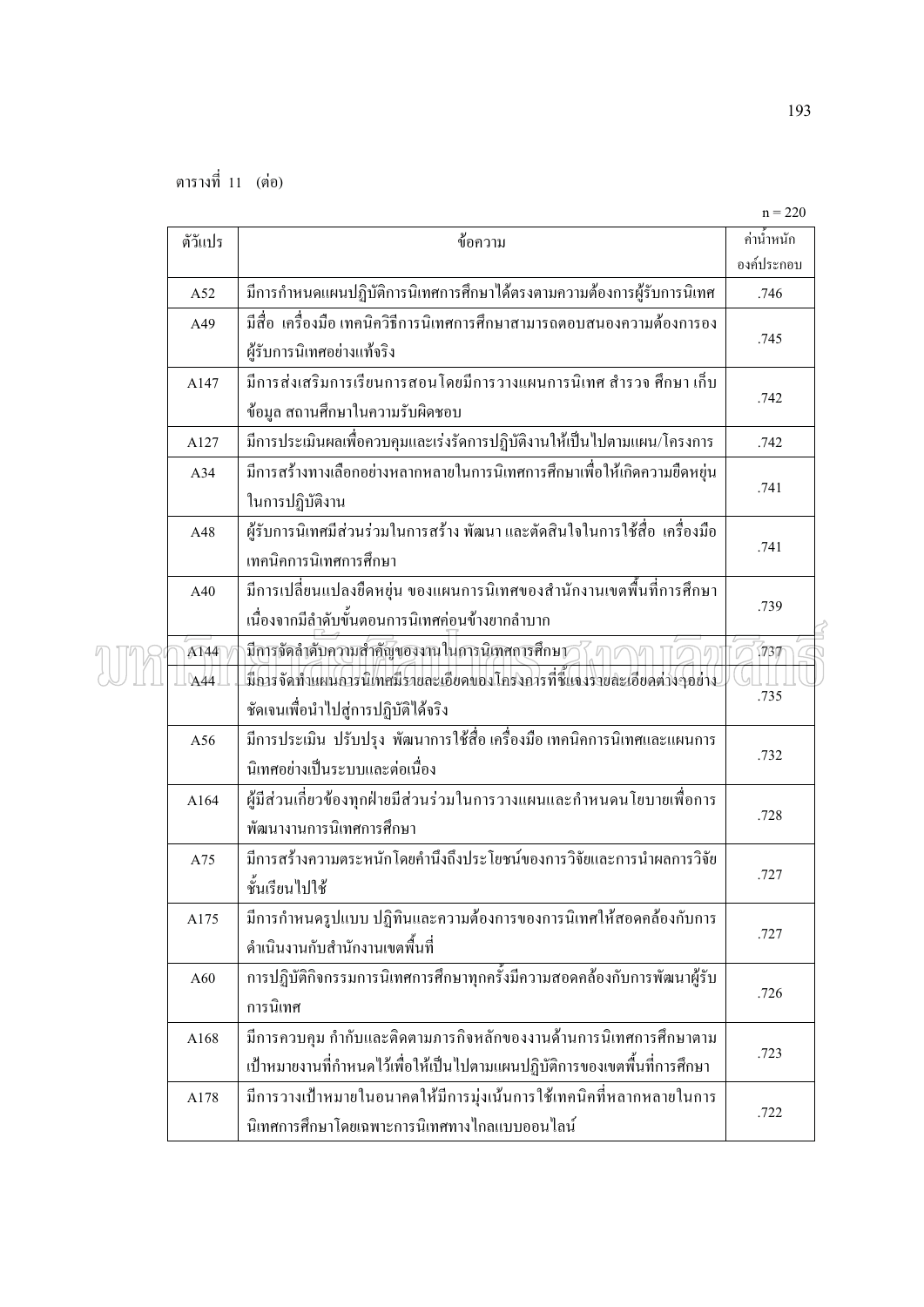n me

|        |                                                                                                                                         | $n = 220$ |
|--------|-----------------------------------------------------------------------------------------------------------------------------------------|-----------|
| ตัวแปร | ตัวแปร                                                                                                                                  | ตัวแปร    |
| A77    | มีการส่งเสริมการนำผลจากการประเมินภายนอก รอบ 2 มาปรับปรุงและพัฒนา                                                                        | .720      |
| A102   | มีการจัดประชุม อบรม สัมมนาการนิเทศภายในโรงเรียน                                                                                         | .719      |
| A176   | มีการวางแผนพัฒนางานด้านการนิเทศ แบบบูรณาการโดยทุกภาคส่วนมีส่วนร่วม                                                                      | .717      |
|        | ในการคำเนินงานตามภารกิจและนโยบายของสำนักงานเขตพื้นที่การศึกษา                                                                           |           |
| A137   | มีการประเมินผลสรุป เพื่อปรับปรุงผลการคำเนินการ                                                                                          | .713      |
| A136   | มีการประเมินผลสำเร็จของการคำเนินงานตามวิสัยทัศน์ พันธกิจ และยุทธศาสตร์                                                                  | .713      |
|        | ของหน่วยงานเป็นระยะ                                                                                                                     |           |
| A174   | มีการกำหนดวิธีการพัฒนานิเทศการศึกษา โดยใช้เลือกวิธีการเทคนิค ของ<br>้กระบวนการนิเทศที่เหมาะสมเพื่อนำไปพัฒนางานนิเทศได้จริง              | .711      |
| A98    | มีความจำเป็นต้องร่วมมือกันภายในกลุ่มงานนิเทศ ติดตามและประเมินผล                                                                         | .710      |
|        | การศึกษา                                                                                                                                |           |
| A177   | มีการพัฒนาด้านการประเมินผล โดยระบุวิธีการที่จะประเมิน กำหนดวิธีการ                                                                      |           |
|        | รวบรวมข้อ <u>มูล,</u> การ <u>วิเคร</u> าะห์ นำผุลที่ได้ไปใช้  พร้อมจัดทำรายงานต่อ ผู้ <u>มีส่</u> วน<br>เกี่ยวข้องและมีอำนาจการตัดสินใจ | 708       |
| A115   | มีการจัดให้มีการประเมินผล ทั้งสภาพแวคล้อม ปัจจัยในการคำเนินการ<br>้กระบวนการนิเทศการศึกษาและผลที่ได้จากการนิเทศ                         | .706      |
| A122   | มีการประเมินผลการนิเทศการศึกษาเพื่อการพัฒนาโดยประเมินจากด้านคุณภาพ<br>การจัดการเรียนรู้                                                 | .703      |
| A157   | มีการใช้วิธีการนิเทศทางอ้อม  โดยการใช้สื่อ และเครื่องมือต่างๆนอกเหนือจากการ<br>นิเทศทางตรง                                              | .701      |
| A79    | มีการส่งเสริมความพร้อมด้านผู้เรียน บุคลากรและเอกสารตามมาตรฐานการ                                                                        |           |
|        | ประกันคุณภาพ เพื่อผคุงคุณภาพการศึกษา โดยการสังเกต สัมภาษณ์ และ                                                                          | .700      |
|        | ตรวจสอบเอกสาร                                                                                                                           |           |
|        | ค่าความแปรปรวนของตัวแปร (Eigenvalues)                                                                                                   | 61.490    |
|        | ค่าร้อยละของความแปรปรวน (Percent of variance)                                                                                           | 32.363    |

ิจากตาราง 11 พบว่าองค์ประกอบที่ 1 บรรยายด้วยตัวแปรสำคัญ จำนวน 92 ตัวแปร ้มีค่าน้ำหนักตัวแปรในองค์ประกอบอยู่ระหว่าง 0.700 ถึง 0.826 มีค่าความแปรปรวนของตัวแปร (eigenvalues) เท่ากับ61.490 และค่าร้อยละของความแปรปรวนเท่ากับ 32.363 แสดงว่า ตัวแปรทั้ง ์ ตัวแปร เป็นตัวแปรที่ร่วมกันบรรยายองค์ประกอบนี้ได้ดีที่สุดและองค์ประกอบนี้สามารถ 92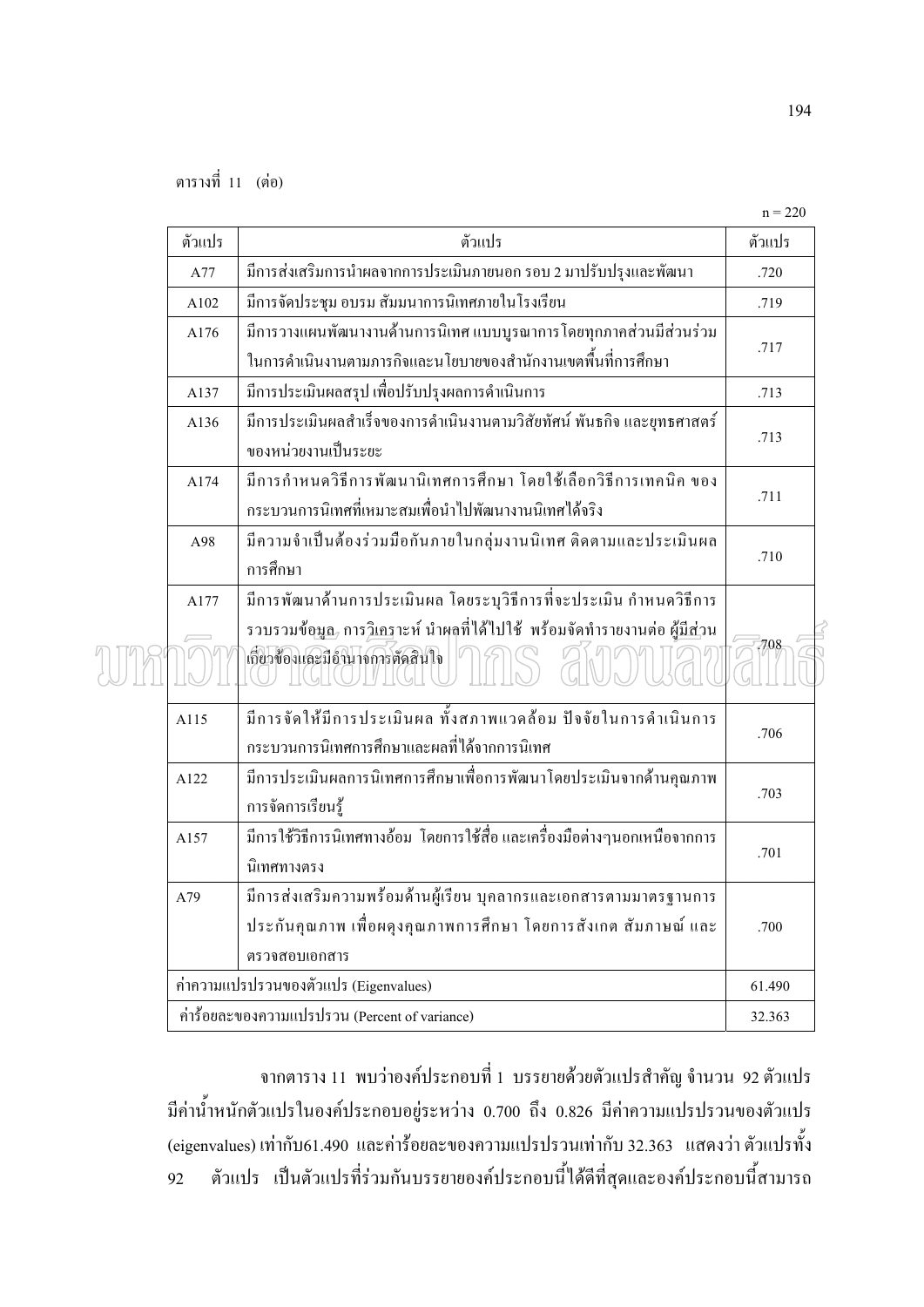อธิบายความแปรปรวนของปัจจัยได้ร้อยละ32.363 ซึ่งเมื่อเทียบค่าความแปรปรวนของตัวแปร (eigenvalues) กับองค์ประกอบอื่นๆ แล้วองค์ประกอบนี้มีความสำคัญเป็นอันดับ 1 เมื่อแยกพิจารณา ้เป็นรายข้อพบว่า "มีการติดตามผลการให้การนิเทศอย่างเป็นรูปธรรมและนำข้อมูลมาเป็นพื้นฐาน ึการพัฒนางานนิเทศการศึกษา "มีค่าน้ำหนักองค์ประกอบมากที่สุด (0.844 )สำหรับ "มีการ ี่ ส่งเสริมความพร้อมด้านผู้เรียน บุคลากรและเอกสารตามมาตรฐานการประกันคุณภาพ เพื่อผดุง ่ คุณภาพการศึกษา โดยการสังเกต สัมภาษณ์ และตรวจสอบเอกสาร " พบว่ามีค่าน้ำหนักน้อยที่สุด (0.700) ผู้วิจัยตั้งชื่อองค์ประกอบนี้ว่า " การวางแผน "

ตารางที่ 12 องค์ประกอบที่ 2 คำเนินการนิเทศ

 $\int$ 

|                |                                                                                                                                                                 | $n = 220$    |
|----------------|-----------------------------------------------------------------------------------------------------------------------------------------------------------------|--------------|
| ตัวแปร         | ข้อความ                                                                                                                                                         | ค่าน้ำหนัก   |
|                |                                                                                                                                                                 | องค์ประกอบ   |
| A <sub>5</sub> | มีการชี้แจงนโยบายในการคำเนินงาน                                                                                                                                 | .902         |
| A83<br>A118    | มีการปฏิบัติง <u>านต</u> ามแผ <u>นง</u> าน โครงการของสถานศึกษาและสำนักงานเขตพื้นที่<br>การศึกษาร่วมกัน<br>มีการจัดให้มีการสรุปผลการนิเทศจากผู้รับการนิเทศโดยตรง | .902<br>.902 |
| A80A           | มีการส่งเสริมระบบเครือข่ายการเรียนรู้ของสถานศึกษา สำนักงานเขตพื้นที่<br>การศึกษา องค์กรและหน่วยงานที่เกี่ยวข้อง                                                 | .902         |
| A24            | มีการจัดให้มีการสรุปผลการนิเทศจากผู้รับการนิเทศโดยตรง                                                                                                           | .855         |
| A141           | มีการนำข้อมูลจากรายงานผลการติดตาม ตรวจสอบ ประเมินผลไปใช้ประกอบการ<br>ตัดสินใจสำหรับผู้บริหารหรือผู้มีส่วนเกี่ยวข้อง                                             | .847         |
| A117           | มีการนำผลจากการประเมินผลจากการประเมินการนิเทศมาวิเคราะห์เปรียบเทียบกับ<br>เกณฑ์ที่กำหนดไว้                                                                      | .841         |
| A12            | มีการกำหนดปฏิทิน วัน เวลา สถานที่ อย่างชัดเจนในการดำเนินการนิเทศ                                                                                                | .840         |
| A80            | ึกลุ่มงานค้านการนิเทศมีการประสานงานกับกลุ่มงานหรือหน่วยงานอื่นๆ ที่<br>เกี่ยวข้อง                                                                               | .840         |
| A179           | มีการนำผลการนิเทศมาพัฒนางานด้านการนิเทศการศึกษาและนำไปใช้ได้จริงตรง<br>ตามเป้าหมายที่วางในการนิเทศในครั้งต่อไป                                                  | .831         |
| A22            | มีการศึกษาข้อมูลสภาพปัญหา ความต้องการ และเป้าหมายการพัฒนาของการนิเทศ                                                                                            | .815         |
| A81            | มีการส่งเสริมการจัดทำแผนพัฒนาเครือข่ายสถานศึกษา                                                                                                                 | .808         |
| A82            | มีการจัดระบบโครงสร้างบทบาทหน้าที่ของบุคลากรในเครือข่ายที่ชัดเจน                                                                                                 | .796         |

 $\sim$   $\sim$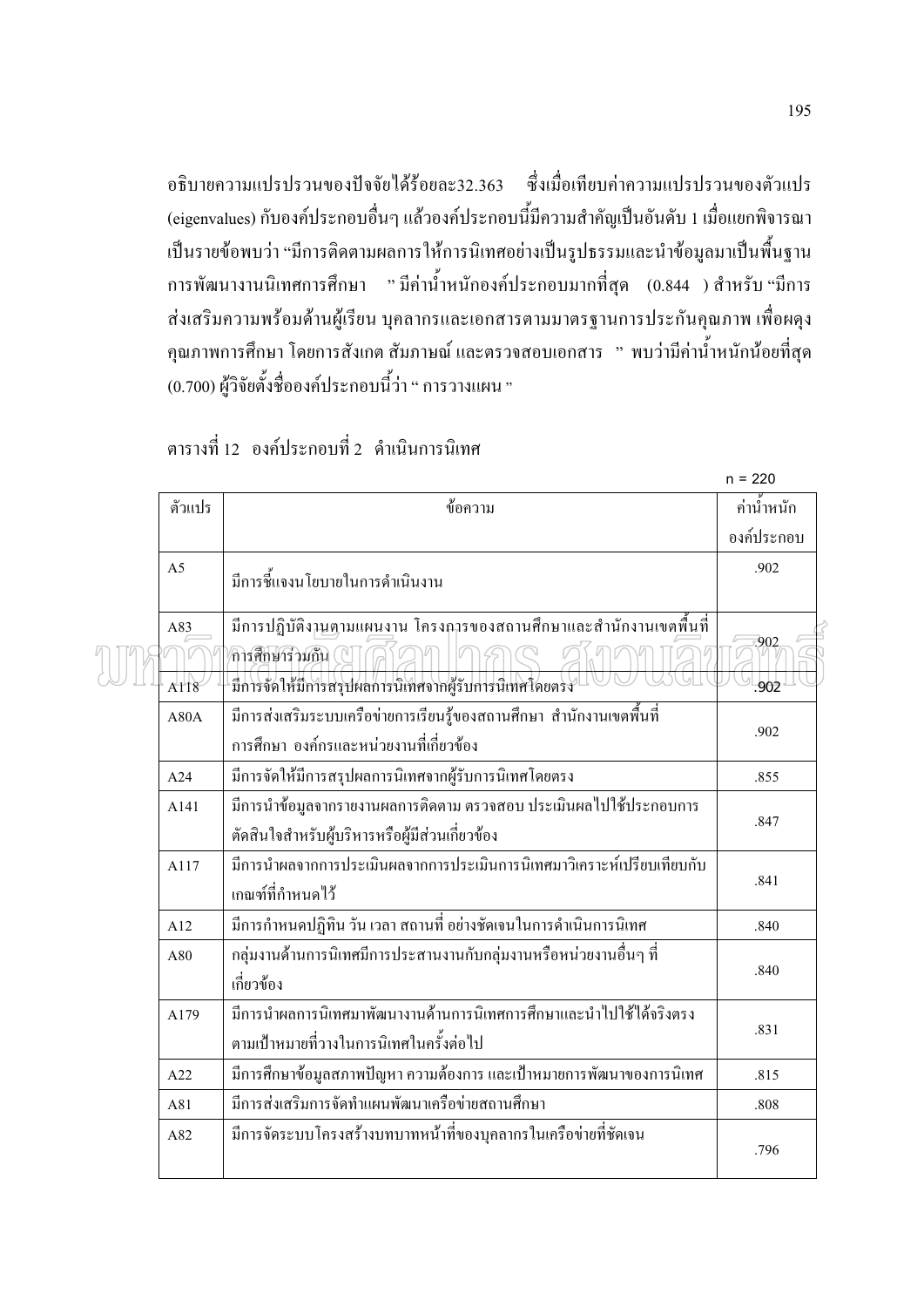$\frac{1}{2}$ 

| ตัวแปร | ข้อความ                                                                                                                                               | ค่านำหนัก  |
|--------|-------------------------------------------------------------------------------------------------------------------------------------------------------|------------|
|        |                                                                                                                                                       | องค์ประกอบ |
| A25    | มีการศึกษาผลการประเมิน เช่น ผลการประเมินภายนอก  ผลการประเมิน SMART<br>SCHOOL ผลสัมฤทธิ์ทางการเรียนระดับประเทศ (NT O-NET) เป็นต้น                      | .793       |
| A23    | มีการศึกษาและค้นหาปัญหาโดยวิธีการจัดประชุม อบรม สัมมนาผู้มีส่วนเกี่ยวข้อง<br>หรือหน่วยงานในการนิเทศการศึกษา                                           | .777       |
| A173A  | มีการพัฒนา การตรวจสอบวัตถุประสงค์ว่ามีความชัดเจน  สอดคล้องกับปัญหาและ<br>้ความต้องการในการนิเทศการศึกษาของสำนักงานเขตพื้นที่การศึกษาก่อนนำไป<br>นิเทศ | .772       |
| A46    | มีการจัดระบบฐานข้อมูลในด้านต่างๆที่เป็นประโยชน์ต่อการนิเทศการศึกษา                                                                                    | .759       |
| A109   | มีการใช้เทคนิควิธีการนิเทศภายในได้อย่างเหมาะสมกับการจัดการเรียนรู้                                                                                    | .740       |
| A23    | มีการศึกษาข้อมูลสภาพปัญหา ความต้องการ และเป้าหมายการพัฒนาของการนิเทศ                                                                                  | .736       |
| A108   | มีการใช้เทคนิควิธีการนิเทศภายในได้อย่างเหมาะสมกับการจัดการเรียนรู้                                                                                    | .717       |
|        | ค่าความแปรปรวนของตัวแปร (Eigenvalues)                                                                                                                 | 41.747     |
|        | ค่าร้อยละของความแปรปรวน (Percent of variance)                                                                                                         | 17.830     |

ึ จากตาราง 12 พบว่าองค์ประกอบที่ 2 บรรยายด้วยตัวแปรสำคัญ จำนวน 20 ตัวแปร ้มีค่าน้ำหนักตัวแปรในองค์ประกอบอยู่ระหว่าง 0.717 ถึง 0.902 มีค่าความแปรปรวนของตัวแปร (eigenvalues) เท่ากับ 41.747 และค่าร้อยละของความแปรปรวนเท่ากับ 17.830 แสดงว่า ตัวแปรทั้ง ่ 20 ตัวแปร เป็นตัวแปรที่ร่วมกันบรรยายองค์ประกอบนี้ได้ดีที่สุดและองค์ประกอบนี้สามารถอธิบาย ซึ่งเมื่อเทียบค่าความแปรปรวนของตัวแปร ความแปรปรวนของปัจจัยได้ร้อยละ 17.830 (eigenvalues) กับองค์ประกอบอื่นๆ แล้วองค์ประกอบนี้มีความสำคัญเป็นอันดับ 2 เมื่อแยก ้พิจารณาเป็นรายข้อพบว่า "มีการชี้แจงนโยบายในการคำเนินงาน (0.902) และ "มีการใช้เทคนิค วิธีการนิเทศภายในได้อย่างเหมาะสมกับการจัดการเรียนรู้" มีค่าน้ำหนักองค์ประกอบน้อยที่สุด (0.717) ผู้วิจัยตั้งชื่อองค์ประกอบนี้ว่า คำเนินการนิเทศ"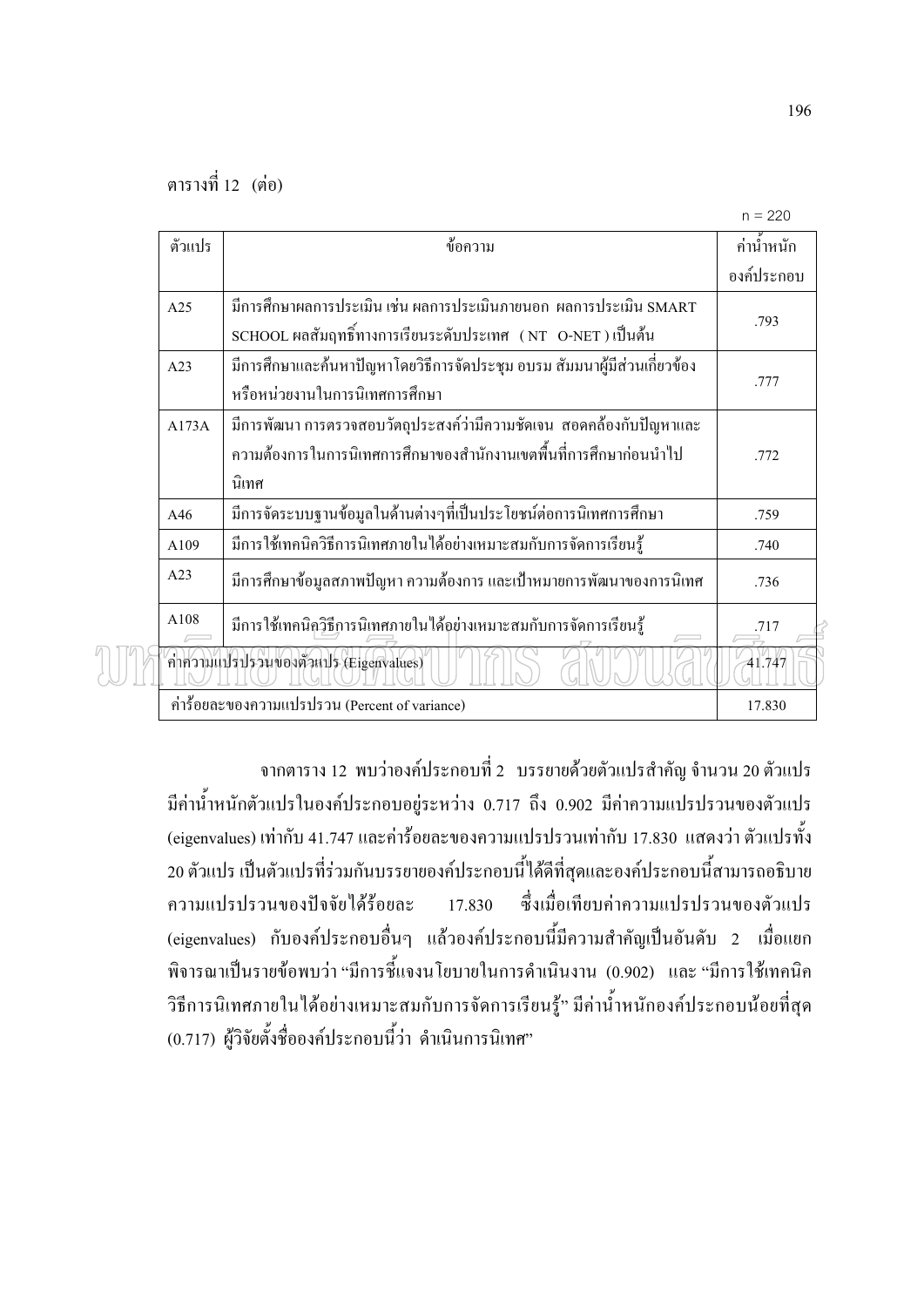| ตารางที่ 13   องค์ประกอบที่ 3   สื่อและทคโนโลยี |  |  |
|-------------------------------------------------|--|--|
|                                                 |  |  |
|                                                 |  |  |

|  | ตัวแปร         | ข้อความ                                                                                                                                                                                                                            | ค่ำน้ำหนัก |
|--|----------------|------------------------------------------------------------------------------------------------------------------------------------------------------------------------------------------------------------------------------------|------------|
|  |                |                                                                                                                                                                                                                                    | องค์ประกอบ |
|  | A2             | มีการจัดตั้งคณะกรรมการปฏิบัติงานเพื่อเตรียมการวางแผนการนิเทศการศึกษา                                                                                                                                                               | .875       |
|  | A <sub>6</sub> | มีการชี้แจงเป้าหมาย วัตถุประสงค์ ของการคำเนินงาน                                                                                                                                                                                   | .841       |
|  | A58            | มีการทำความเข้าใจร่วมกันระหว่างผู้ที่นิเทศและผู้รับการนิเทศเพื่อให้การปฏิบัติ                                                                                                                                                      |            |
|  |                | หน้าที่ตามภารกิจเป็นไปในแนวเดียวกัน                                                                                                                                                                                                | .838       |
|  | A14            | แนวกิดพื้นฐานด้านกวามเชื่อ ค่านิยมของผู้นิเทศมีกวามแตกต่างกันจะส่งผลให้การ                                                                                                                                                         |            |
|  |                | นิเทศแตกต่างกัน                                                                                                                                                                                                                    | .831       |
|  | A4             | มีการกำหนดนโยบาย แผนงาน โครงการที่จะต้องปฏิบัติ                                                                                                                                                                                    | .827       |
|  | A93            | มีการเสริมแรงบวกแก่ผู้รับการนิเทศอย่างสม่ำเสมอ                                                                                                                                                                                     | .824       |
|  | A16            | มีการศึกษาข้อมูลพื้นฐานของบริบทของสำนักงานเขตพื้นที่การศึกษาและ                                                                                                                                                                    |            |
|  |                | สถานศึกษา                                                                                                                                                                                                                          | .824       |
|  | A35            | มีการกำหนด เป้าหมายและจุดการพัฒนาของผู้รับการนิเทศอย่างชัดเจน                                                                                                                                                                      | .821       |
|  | A97            | <u>มีการสร้างเครือข่ายการนิเทศการศึกษาโดยใช้สารสนเทศเพื่อการพัฒนาคุณภาพ</u><br>การศึกษาอย่างต่อเนื่อง                                                                                                                              | .819       |
|  | A47            | มีการพัฒนาระบบฐานข้อมูลด้านต่างๆให้มีความถูกต้อง ทันสมัย และสะดวกต่อการ<br>นำมาใช้เสมอ                                                                                                                                             | .816       |
|  | A69            | มีการส่งเสริมจัดทำ/จัดหาสื่อ นวัตกรรม อุปกรณ์ ให้ตรงตามจุดประสงค์ของ<br>แผนการเรียนรู้                                                                                                                                             | .813       |
|  | A169           | มีการพัฒนาแนวคิดในการนิเทศ โดยการนำความรู้จากบริบท ปัจจัยภายในและ<br>ปัจจัยภายนอกที่เกี่ยวข้องมาใช้ในการวางแผน แสวงหาความร่วมมือจากผู้เกี่ยวข้อง<br>และสร้างบรรยากาศที่เอื้อต่อการนิเทศอย่างต่อเนื่องเพื่อให้เห็นคุณค่าของการนิเทศ | .802       |
|  | A85            | มีการจัดทำรายงานผลการดำเนินงานและเผยแพร่ให้เป็นที่ยอมรับ                                                                                                                                                                           | .796       |
|  | A166           | มีการกำหนดวิสัยทัศน์ด้านการพัฒนางานนิเทศร่วมกันกับหน่วยงานภายในเขตพื้นที่<br>การศึกษา                                                                                                                                              | .752       |
|  | A158           | มีการปฏิบัติการนิเทศโคยเลือกสรรและปรับเทคนิควิธีการอย่างเหมาะสมตาม<br>สถานการณ์                                                                                                                                                    | .749       |
|  |                | ค่าความแปรปรวนของตัวแปร (Eigenvalues)                                                                                                                                                                                              | 48.603     |
|  |                | ค่าร้อยละของความแปรปรวน (Percent of variance)                                                                                                                                                                                      | 13.027     |
|  |                |                                                                                                                                                                                                                                    |            |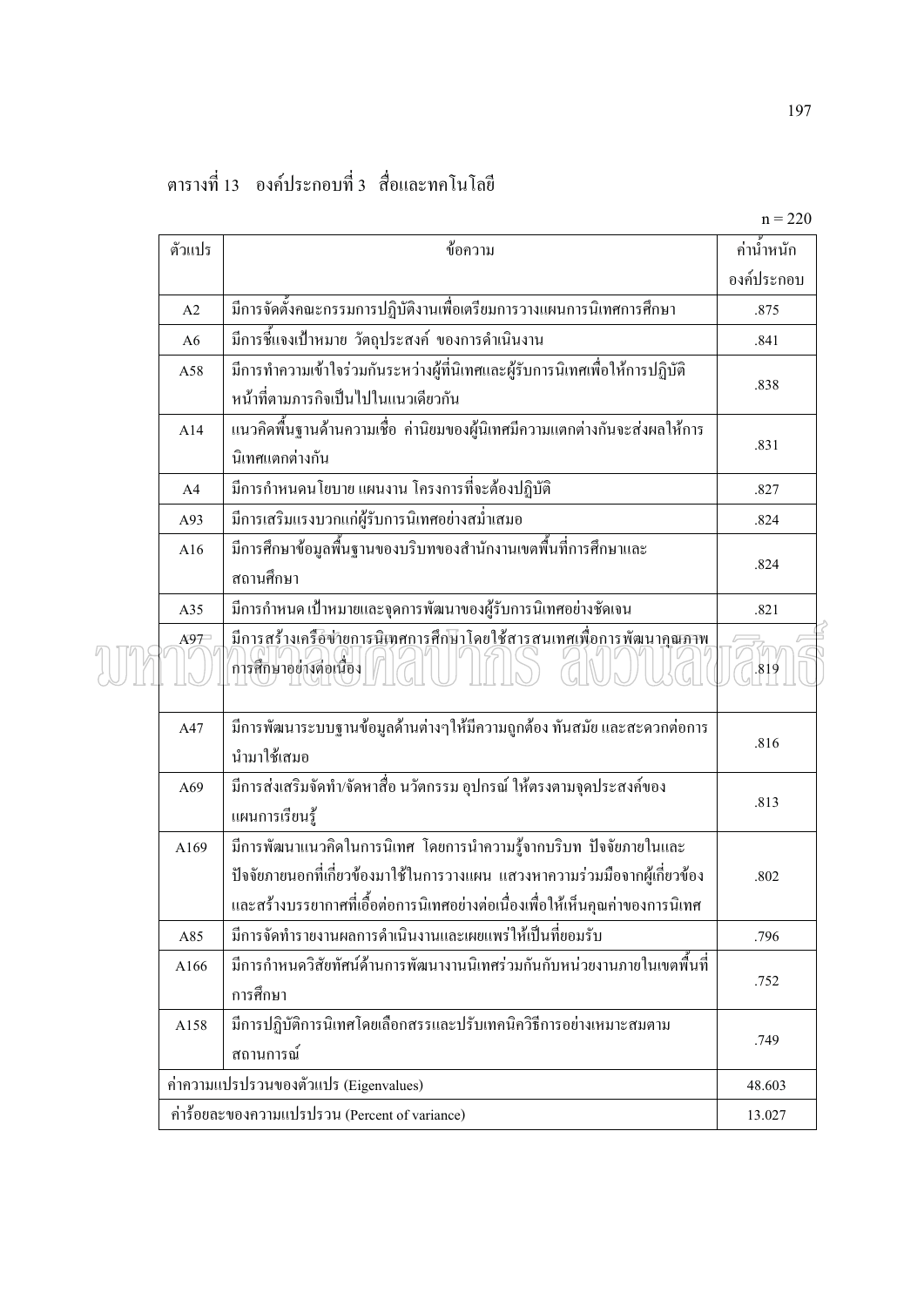ี จากตารางที่ 13 พบว่าองค์ประกอบที่ 3 บรรยายด้วยตัวแปรสำคัญ จำนวน 15 ตัวแปร ี่มีค่าน้ำหนักตัวแปรในองค์ประกอบอยู่ระหว่าง 0.749ถึง 0.875 มีค่าความแปรปรวนของตัวแปร (eigenvalues) เท่ากับ 48.603 และค่าร้อยละของความแปรปรวนเท่ากับ 13.027 แสดงว่า ตัวแปรทั้ง 15 ตัวแปร เป็นตัวแปรที่ร่วมกันบรรยายองค์ประกอบนี้ได้ดีที่สุดและองค์ประกอบนี้สามารถอธิบาย ความแปรปรวบของปัจจัยได้ร้อยละ  $13.207$ ี่ซึ่งเมื่อเทียบค่าความแปรปรวนของตัวแปร (eigenvalues) กับองค์ประกอบอื่นๆ แล้วองค์ประกอบนี้มีความสำคัญเป็นอันดับ 3 เมื่อแยกพิจารณา ้เป็นรายข้อพบว่า "มีการจัดตั้งคณะกรรมการปฏิบัติงานเพื่อเตรียมการวางแผนการนิเทศการศึกษา" ้มีค่าน้ำหนักองค์ประกอบมากที่สุด (0.875) และ "มีการปฏิบัติการนิเทศโดยเลือกสรรและปรับ เทคนิควิธีการอย่างเหมาะสมตามสถานการณ์ " ค่าน้ำหนักองค์ประกอบน้อยที่สุด (0.710 ) ผู้วิจัยตั้ง ู<br>ชื่อองค์ประกอบนี้ว่า "สื่อและเทอโนโลยี"

### ิตารางที่ 14 กงค์ประกอบที่ 4 การประเบินผล

|        |                                                                          | $n = 220$                |
|--------|--------------------------------------------------------------------------|--------------------------|
| ตัวแปร | ุข้อ <mark>ความ</mark>                                                   | ค่าน้ำหนัก<br>องค์ประกอบ |
| A70    | มีการร่วมกับสถานศึกษา ศึกษา ปัญหา อุปสรรค การใช้สื่อ นวัตกรรม อุปกรณ์    | .943                     |
|        | การเรียนรู้เพื่อช่วยแก้ปัญหาการจัดการเรียนรู้                            |                          |
| A143   | มีผลงานที่ได้รับการเผยแพร่อย่างกว้างขวางและเป็นที่ยอมรับ                 | .825                     |
| A145   | มีเกณฑ์มาตรฐานการปฏิบัติงานเพื่อนำมาเป็นข้อมูลการตัดสินใจในแต่ละขั้นตอน  | .815                     |
|        | และกิจกรรมต่างๆ                                                          |                          |
| A161   | มีการส่งเสริมสนับสนุนวัสดุ อุปกรณ์และการบริการเพื่อความสะดวกในการ        | .779                     |
|        | ปฏิบัติงานการนิเทศของบุคลากรที่มีส่วนเกี่ยวข้อง                          |                          |
| A157A  | มีการใช้วิธีการนิเทศทางอ้อม  โดยการใช้สื่อ และเครื่องมือต่างๆนอกเหนือจาก | .778                     |
|        | การนิเทศทางตรง                                                           |                          |
| A125   | ้มีการเลือกใช้เครื่องมือการนิเทศที่หลากหลายประกอบกันตามความเหมาะสม       |                          |
|        | ของลักษณะงานและสภาพสิ่งที่ต้องการเก็บรวบรวมข้อมูล                        | .773                     |
| A142   | มีการเผยแพร่และชื่นชมผลงานที่เกิดจากการนิเทศการศึกษา                     | .770                     |
| A126   | ้มีการประเมินผลเพื่อเปรียบเทียบผลการปฏิบัติงานกับแผน/โครงการกำหนดไว้     | .761                     |
| A131   | มีการประเมินผลการนิเทศโดยศึกษาการเปลี่ยนแปลง/การพัฒนาของผู้รับการ        |                          |
|        | นิเทศ                                                                    | .752                     |
|        |                                                                          |                          |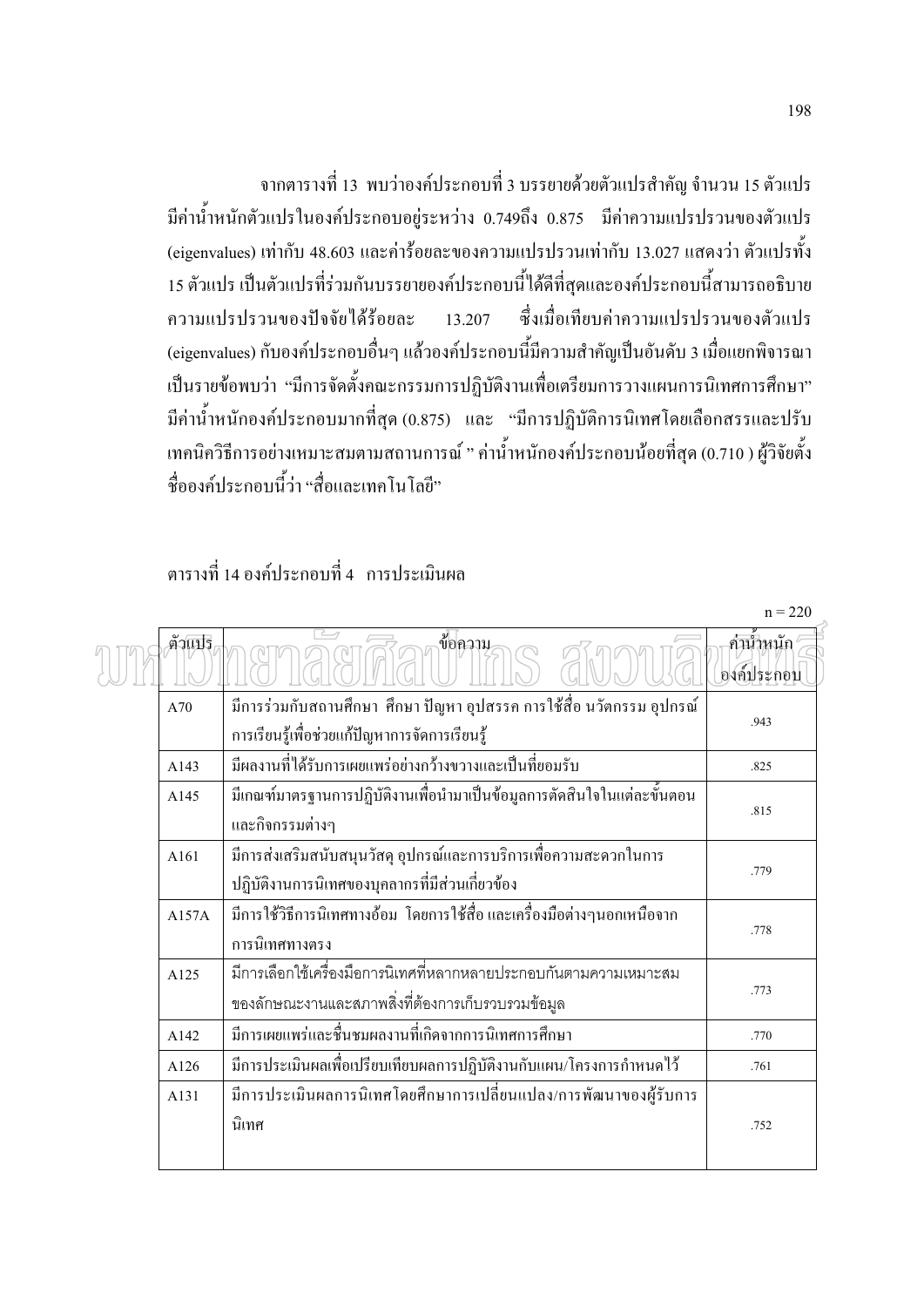| ตัวแปร                                | ข้อความ                                                                 | ค่าน้ำหนัก |
|---------------------------------------|-------------------------------------------------------------------------|------------|
|                                       |                                                                         | องค์ประกอบ |
| A68                                   | มีการส่งเสริมการนิเทศจัดการเรียนรู้โดยมีการสำรวจข้อมูลหลักสูตรสถานศึกษา |            |
|                                       | ิการจัดทำแผนการเรียนรู้ การปฏิบัติการสอนตามแผนการเรียนรู้ การ           | .738       |
|                                       | าไระเมินผลและบันทึกหลังสอน                                              |            |
| A119                                  | มีการจัดให้มีการรายงานผลการนิเทศระหว่างการดำเนินงานให้ผู้เกี่ยวข้องทราบ |            |
|                                       | เป็นระยะ                                                                | .737       |
| A139                                  | ้มีการจัดทำรายงานแสดงผลการเปลี่ยนแปลง/พัฒนาของผู้รับการนิเทศ            | .727       |
| ค่าความแปรปรวนของตัวแปร (Eigenvalues) | 54.280                                                                  |            |
|                                       | ค่าร้อยละของความแปรปรวน (Percent of variance)                           | 10.787     |

ี จากตารางที่ 14 พบว่าองค์ประกอบที่ 4 บรรยายด้วยตัวแปรสำคัญ จำนวน 12 ตัวแปร ี่มีค่าน้ำหนักตัวแปรในองค์ประกอบอยู่ระหว่าง 0.727 ถึง 0.943 มีค่าความแปรปรวนของตัวแปร $\rightleftarrows$ (eigenvalues) เท่ากับ 54.280 และคำร้อยละของความแปรปรวมเท่ากับ 10.787 แสดงว่า ตัวแปรทั้ง  $\frac{1}{12}$ ATINO - เป็นตัวแปรที่ร่วมกินบรรยายองค์ประกอบนี้ได้ดีที่สุดและองค์ประกอบนี้สามารถ อธิบายความแปรปรวนของปัจจัยได้ร้อยละ 10.787 ซึ่งเมื่อเทียบค่าความแปรปรวนของตัวแปร (eigenvalues)กับองค์ประกอบอื่นๆ แล้วองค์ประกอบนี้มีความสำคัญเป็นอันดับ 4 เมื่อแยกพิจารณา ้เป็นรายข้อพบว่า "มีการร่วมกับสถานศึกษา ศึกษา ปัญหา อุปสรรค การใช้สื่อ นวัตกรรม อุปกรณ์ ึการเรียนรู้เพื่อช่วยแก้ปัญหาการจัดการเรียนรู้" มีค่าน้ำหนักองค์ประกอบมากที่สุด (0.943) และ "มี ึการจัดทำรายงานแสดงผลการเปลี่ยนแปลง/พัฒนาของผู้รับการนิเทศ "ค่าน้ำหนักองค์ประกอบ น้อยที่สุด (0.727) ผู้วิจัยตั้งชื่อองค์ประกอบนี้ว่า "การประเมินผล"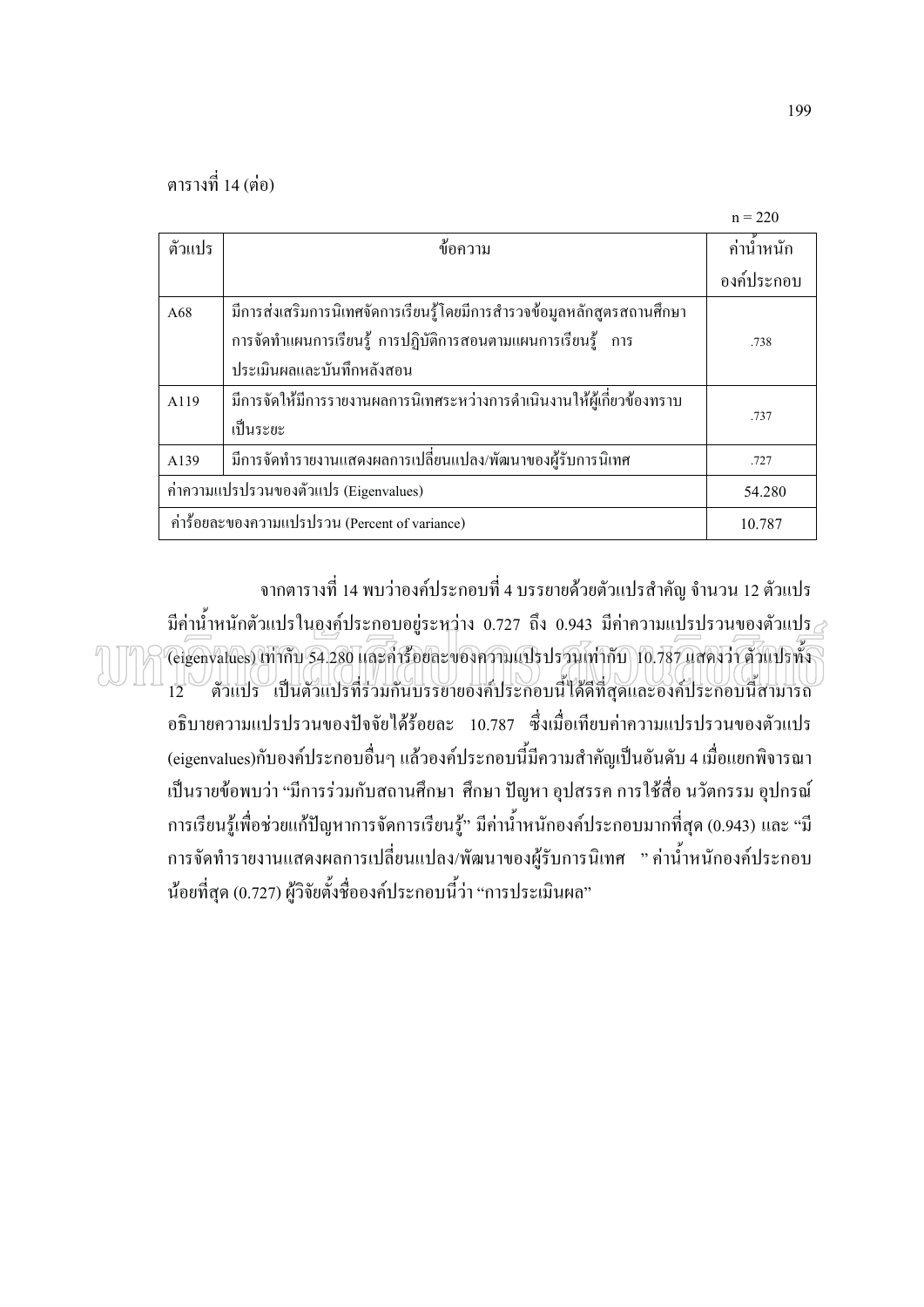# ตารางที่ 15 องค์ประกอบที่ 5 การบีส่วนร่วบ

| ตัวแปร         | ข้อความ                                                                                                                                                                                                       | ค่าน้ำหนัก  |
|----------------|---------------------------------------------------------------------------------------------------------------------------------------------------------------------------------------------------------------|-------------|
|                |                                                                                                                                                                                                               | องค์ประกอบ  |
| A15            | มีการร่วมกันวางแผนในการปฏิบัติงานโดยมีส่วนร่วมในการกิดวิเคราะห์สภาพ<br>ปัญหา และความต้องการ                                                                                                                   | .894        |
| A45            | มีการติดตามประเมินผล ปรับและพัฒนาแผนการนิเทศ และจัดทำแผนใหม่                                                                                                                                                  | .894        |
| A61            | การคำเนินการนิเทศการศึกษาทุกครั้งจะมีการวิเคราะห์จัดกลุ่มผู้รับการนิเทศ                                                                                                                                       | .891        |
| A29            | มีการคัดกรอง จัดประเภท จำแนกกลุ่มและจัดลำดับสถานศึกษาตามสภาพและ<br>มาตรฐานตัวชี้วัดต่างๆ                                                                                                                      | .878        |
| A36            | มีการวิเคราะห์จุดเด่น จุดบกพร่อง เพื่อส่งเสริม หรือการพัฒนา (SWOT ANALYSIS)                                                                                                                                   | .870        |
| A27            | มีการศึกษาการจัดทำแผนพัฒนาการศึกษา/แผนยุทธศาสตร์ แผนปฏิบัติราชการ<br>ประจำปี                                                                                                                                  | .860        |
| A <sub>9</sub> | ้มีการพิจารณาผู้รับผิดชอบงานในหน้าที่ตามความรู้ ความสามารถ                                                                                                                                                    | .826        |
| A <sub>3</sub> | มีการร่วมประชุมปรึกษาการเตรียมการวางแผนการนิเทศการศึกษาของคณะกรรมการ                                                                                                                                          | .762        |
| A53<br>A42     | มีการแสวงหาสื่อ เครื่องมือตามที่วางแผนไว้โดยการจัดหา จัดทำตามความเหมาะสม<br>้มีการใต้รับการสนับสนุนทางทรัพยากรทางการนิเทศ และแสวงหาการสนับสนุนด้าน<br>งบประมาณ บุคลากร อย่างต่อเนื่องจากหน่วยงานที่เกี่ยวข้อง | 755<br>.754 |
|                | ค่าความแปรปรวนของตัวแปร (Eigenvalues)                                                                                                                                                                         | 59.531      |
|                | ค่าร้อยละของความแปรปรวน (Percent of variance)                                                                                                                                                                 | 9.976       |

ี จากตารางที่ 15 พบว่าองค์ประกอบที่ 5 บรรยายด้วยตัวแปรสำคัญ จำนวน 10 ตัวแปร ้มีค่าน้ำหนักตัวแปรในองค์ประกอบอย่ระหว่าง 0.754 ถึง 0.894 มีค่าความแปรปรวนของตัวแปร (eigenvalues) เท่ากับ 59.531 และค่าร้อยละของความแปรปรวนเท่ากับ 9.976 แสดงว่า ตัวแปรทั้ง 10 ตัวแปร เป็นตัวแปรที่ร่วมกันบรรยายองค์ประกอบนี้ได้ดีที่สุดและองค์ประกอบนี้สามารถอธิบาย ี ความแปรปรวนของปัจจัยได้ร้อยละ 9.973 ซึ่งเมื่อเทียบค่าความแปรปรวนของตัวแปร(eigenvalues) ้กับองค์ประกอบอื่นๆ แล้วองค์ประกอบนี้มีความสำคัญเป็นอันดับ 5 เมื่อแยกพิจารณาเป็นรายข้อ ี พบว่า "มีการร่วมกันวางแผนในการปฏิบัติงานโดยมีส่วนร่วมในการคิดวิเคราะห์สภาพปัญหา และ ี ความต้องการ (0.884) และ "มีการได้รับการสนับสนุนทางทรัพยากรทางการนิเทศ และแสวงหาการ ิสนับสนุนด้านงบประมาณ บุคลากร อย่างต่อเนื่องจากหน่วยงานที่เกี่ยวข้อง " ค่าน้ำหนักองค์ประกอบ น้อยที่สุด (0.680) ผู้วิจัยตั้งชื่อองค์ประกอบนี้ว่า "การมีส่วนร่วม "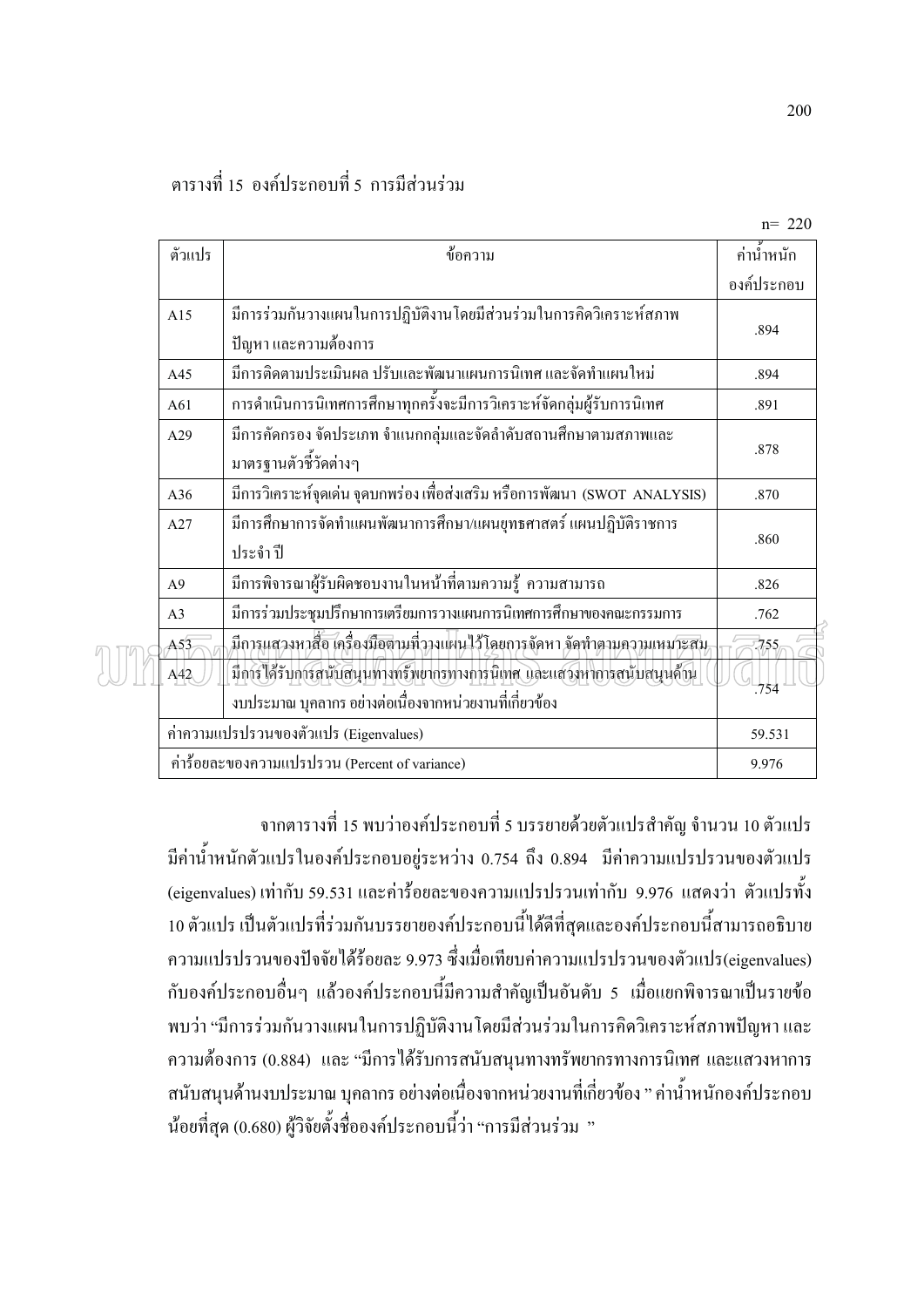|              |                                                                                                                                                                   | $H = 220$    |
|--------------|-------------------------------------------------------------------------------------------------------------------------------------------------------------------|--------------|
| ตัวแปร       | ข้อความ                                                                                                                                                           | ค่าน้ำหนัก   |
|              |                                                                                                                                                                   | องค์ประกอบ   |
| A63          | ผู้นิเทศดำเนินการนิเทศกิจกรรมและภาระงานต่างๆทุกครั้งส่งผลต่อการพัฒนางาน<br>ของผู้รับการนิเทศ                                                                      | .906         |
| A123         | มีการประเมินผลการนิเทศการศึกษาเพื่อการพัฒนาประเมินจากด้านศักยภาพของ<br>ผู้บริหารสถานศึกษา และครูผู้สอน                                                            | .859         |
| A104         | มีการส่งเสริมให้โรงเรียนนำเทคนิคใหม่ๆมาใช้ในการนิเทศภายใน                                                                                                         | .822         |
| A88          | มีการคำเนินงานติดตามโครงการ/กิจกรรมที่สำคัญต่างๆ และภารกิจเพิ่มเติมอื่นๆ<br>ตามนโยบายของสำนักงานคณะกรรมการการศึกษาขั้นพื้นฐาน<br>กระทรวงศึกษาธิการและกระทรวงอื่นๆ | .783         |
| A155         | มีการนำสื่อ เครื่องมือ นวัตกรรมและวิธีการที่ได้เตรียมไว้มาใช้ในการดำเนินการ<br>นิเทศอย่างจริงจัง                                                                  | .773         |
| A100<br>A/72 | การมีส่วนร่วมของหน่วยงานและ บุคลากรในสำนักงานเขตพื้นที่โดยนำแนวคิดการ<br>มีส่วนร่วมมาใช้ในจัดกิจกรรมการนิเทศ<br>มีการส่งเสริมการทำวิจัยในชั้นเรียน                | .754<br>.747 |
| A130         | มีการประเมินผลกระทบทั้งทางตรงและทางอ้อมของการนิเทศ เพื่อเป็นข้อมูล<br>สำหรับช่วยในการตัดสินต่อไป                                                                  | .736         |
| A76          | มีการส่งเสริมการประกันคุณภาพของสถานศึกษา                                                                                                                          | .725         |
| A87          | มีการส่งเสริมการจัดทำรายงานผลการดำเนินงาน และการเผยแพร่ประชาสัมพันธ์                                                                                              | .709         |
| A86          | มีการส่งเสริมสถานศึกษาให้จัดบรรยากาศแห่งการเรียนรู้ ศึกษา ค้นคว้า การ<br>ประดิษฐ์ คิดค้น การทดลอง กล้าคิด กล้าทำ                                                  | .705         |
|              | ค่าความแปรปรวนของตัวแปร (Eigenvalues)                                                                                                                             | 64.718       |
|              | ค่าร้อยละของความแปรปรวน (Percent of variance)                                                                                                                     | 9.855        |

ี จากตารางที่ 16 พบว่าองค์ประกอบที่ 6 บรรยายด้วยตัวแปรสำคัญ จำนวน 11 ตัวแปร ้มีค่าน้ำหนักตัวแปรในองค์ประกอบอยู่ระหว่าง 0.705 ถึง 0.906 มีค่าความแปรปรวนของตัวแปร (eigenvalues) เท่ากับ 67.718 และค่าร้อยละของความแปรปรวนเท่ากับ 9.855 แสดงว่า ตัวแปรทั้ง 11 ตัวแปร เป็นตัวแปรที่ร่วมกันบรรยายองค์ประกอบนี้ได้ดีที่สุดและองค์ประกอบนี้สามารถอธิบาย ซึ่งเมื่อเทียบค่าความแปรปรวนของตัวแปร ความแปรปรวนของปัจจัยได้ร้อยละ 9.855 (eigenvalues) กับองค์ประกอบอื่นๆ แล้วองค์ประกอบนี้มีความสำคัญเป็นอันดับ 6 เมื่อแยก ้ พิจารณาเป็นรายข้อพบว่า "ผู้นิเทศดำเนินการนิเทศกิจกรรมและภาระงานต่างๆทุกครั้งส่งผลต่อการ

 $= 220$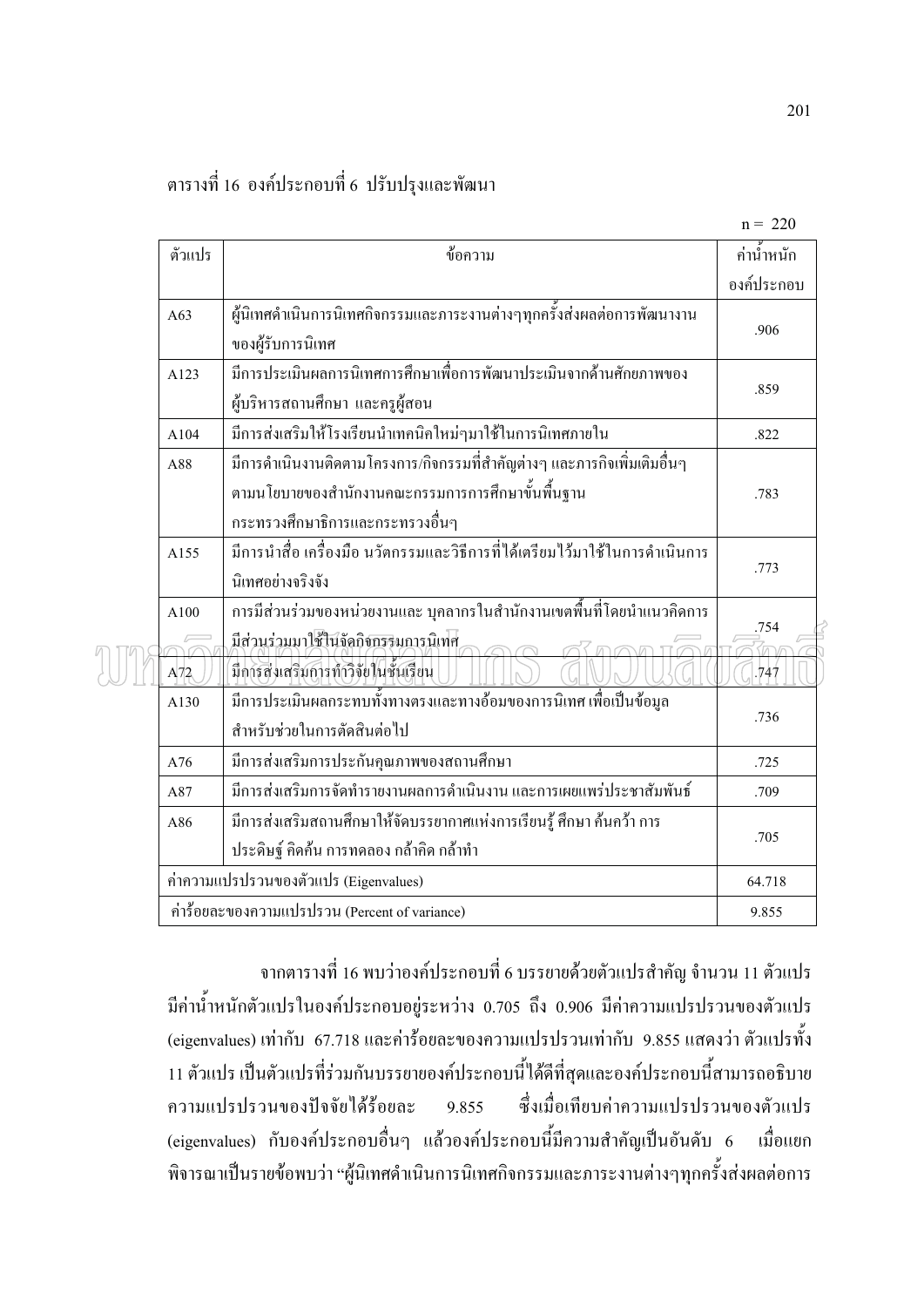พัฒนางานของผู้รับการนิเทศ(0.906) และ "มีการส่งเสริมสถานศึกษาให้จัดบรรยากาศแห่งการ เรียนรู้ ศึกษา ค้นคว้า การประดิษฐ์ คิดค้น การทดลอง กล้าคิด กล้าทำ " มีค่าน้ำหนักองค์ประกอบ น้อยที่สุด (0.705) ผู้วิจัยตั้งชื่อองค์ประกอบนี้ว่า " ปรับปรุงและพัฒนา "

ึการวิเคราะห์สหสัมพันธ์คาโนนิคอลระหว่างองค์ประกอบ 6 องค์ประกอบที่ค้นพบ ี จากตั้งสมมติฐานทางการวิจัยพบว่ามืองค์ประกอบที่เป็นตัวแปร จำนวน 4 องค์ประกอบได้แก่  $\overline{p}$ การวางแผน(X1 ) ดำเนินการนิเทศ (X2) สื่อและเทคโนโลยี(X3) การประเมินผล (X4) การมีส่วน ร่วม (X5) การปรับปรุงและพัฒนา () ซึ่งได้โมเดลตั้งต้นดังแสดงในแผนภูมิที่ 6



แผนภูมิที่ 6 โมเคลตั้งต้นของสหสัมพันธ์คาโนนิคอลของตัวแปร

ิจากการวิเคราะห์สหสัมพันธ์ เพื่อสร้างรูปแบบ โดยวิเคราะห์ความสัมพันธ์คาโนนิ ี คอล (canonical correlation analysis) ผู้วิจัยนำเสนอผลการวิเคราะห์ข้อมูลและแปลความหมาย ิตามลำดับดังนี้

1. ค่าสัมประสิทธิ์สหสัมพันธ์ภายในระหว่างตัวแปรปัจจัย ค่าสัมประสิทธิ์สหสัมพันธ์ ิภายในกลุ่ม และค่าสัมประสิทธิ์สหสัมพันธ์ภายในข้ามกลุ่ม 2 องค์ประกอบ โดยทำการวิเคราะห์ correlation matrix ระหว่างตัวแปร 2 ชุด

2. ค่าสหสัมพันธ์คาโนนิคอลระหว่างตัวแปรอิสระและตัวแปรตาม ตัวแปรคาโนนิ ้ คอล และการทดสอบนัยสำคัญของสหสัมพันธ์ระหว่างตัวแปรคาโนนิคอลแต่ละคู่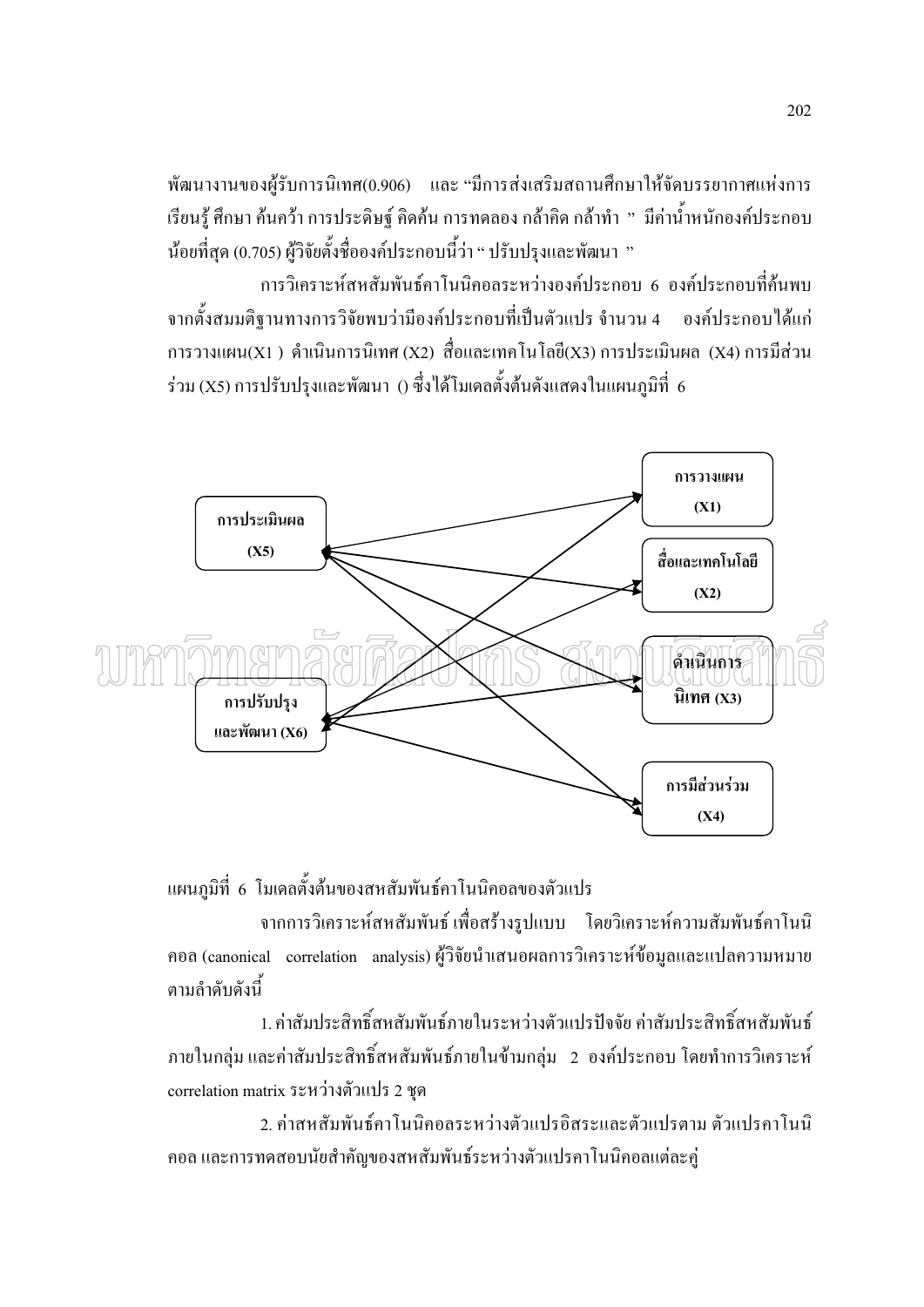่ 3. ค่าสัดส่วนโดยเฉลี่ยของค่าแปรปรวนของตัวแปรเดิมในแต่ละชุด ที่มีส่วนในตัว แปรคาโนนิคอล (proportion of variance)

4. ค่าเกิน (redundancy) คือ ค่าที่ใช้วัดปริมาณค่าแปรปรวนของตัวแปรเดิมชุดหนึ่ง ที่ สามารถพยากรณ์ค่าตัวแปรคาโนนิคอลจากตัวแปรเดิมอีกชุดหนึ่ง

5. ค่าน้ำหนักมาตรฐานของคาโนนิคอลระหว่างชุดตัวแปรอิสระและชุดตัวแปรตาม และการจัดกลุ่มตัวแปรในแต่ละรูปแบบความสัมพันธ์

| ตัวแปร                   | X1                       | X <sub>2</sub>           | X <sub>3</sub>           | X4                       | Y1            | Y <sub>2</sub> |   |
|--------------------------|--------------------------|--------------------------|--------------------------|--------------------------|---------------|----------------|---|
| X1                       | 1.000                    |                          |                          |                          |               |                |   |
| X2                       | $.976$ <sup>**</sup> )   | 1.000                    |                          |                          |               |                |   |
| X3                       | $.856$ (**)              | $.804$ <sup>(**)</sup> ) | 1.000                    |                          |               |                |   |
| X4                       | $.938$ <sup>(**)</sup> ) | $.890$ <sup>(**)</sup> ) | $.895$ <sup>(**)</sup> ) | 1.000                    |               |                |   |
| X <sub>5</sub>           | $.975$ <sup>**</sup> )   | $.969$ <sup>(**)</sup> ) | $.859$ <sup>(**)</sup> ) | $.889$ <sup>(**)</sup> ) | 1.000         |                | ⊂ |
| X6                       | $.942$ (**)              | $905(*)$                 | $.919$ <sup>(**)</sup> ) | $.906(**)$               | $.938$ (* * ) | 1,000          |   |
| $-$ ** $p$<br>$\leq$ .01 |                          |                          |                          |                          |               |                |   |

ิตารางที่ 17 ค่าสัมประสิทธิ์สหสัมพันธ์ภายในระหว่างชุดตัวแปร

ิจากตารางที่ 17 พบว่าค่าสัมประสิทธิ์สหสัมพันธ์ภายในระหว่างตัวแปรอิสระ มีค่า อยู่ระหว่าง .856 - .976 - ซึ่งสัมพันธ์กันทางบวกทุกด้าน อย่างมีนัยสำคัญทางสถิติที่ระดับ 0.01 ค่า ี สัมประสิทธิ์สหสัมพันธ์ภายในระหว่างตัวแปรตาม มีค่าอย่ระหว่าง 0.891 - .906 ซึ่งสัมพันธ์กัน ทางบวกทกด้านอย่างมีนัยสำคัญทางสถิติที่ระดับ 0.01 เมื่อพิจารณาค่าสัมประสิทธิ์สหสัมพันธ์ ภายในข้ามกลุ่ม ระหว่างตัวแปรอิสระกับตัวแปรตาม พบว่ามีค่าอยู่ระหว่าง 0.938 - 0.889 ซึ่ง ี สัมพันธ์กันทางบวกทุกค้านอย่างมีนัยสำคัญทางสถิติที่ระคับ 0.01 และพบว่าค่าสัมประสิทธิ์ ีสหสัมพันธ์ข้ามกลุ่มระหว่างตัวแปรไม่มีค่าเป็น 0 บางตัว แสดงว่าตัวแปรทั้งสองกลุ่มมี ้ความสัมพันธ์ข้ามกลุ่มกัน มีความเหมาะสมสำหรับการวิเคราะห์คาโนนิคอลในขั้นต่อไปได้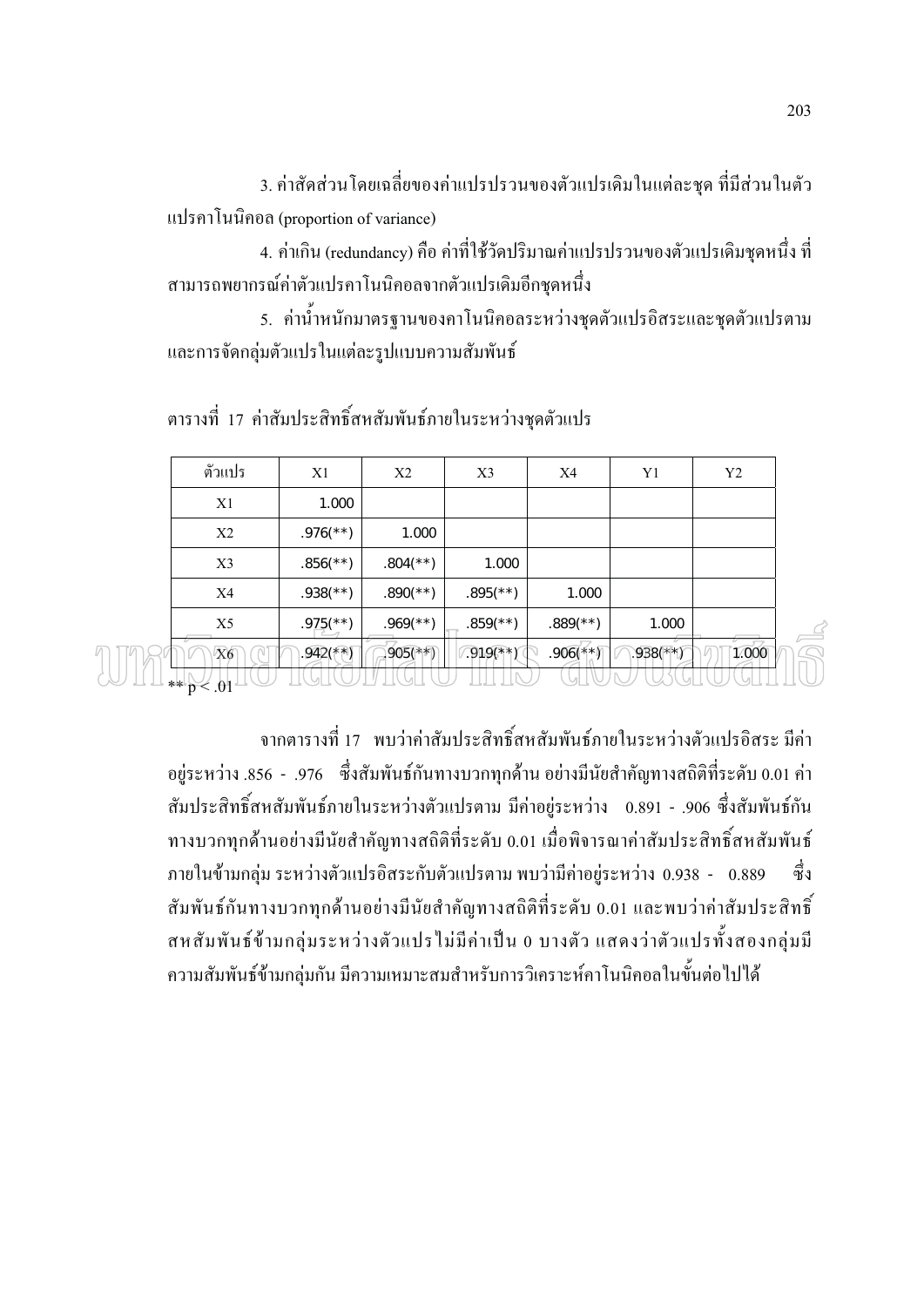| ชดที | eigenvalues | canonical   | wilk's lamda | chi-square | df    | Sig  |
|------|-------------|-------------|--------------|------------|-------|------|
|      |             | correlation | А            | $\gamma^2$ |       |      |
|      | 0.613       | 0.980       | 0.030        | 754.222    | 8.000 | .000 |
| າ    | 0.027       | 0.486       | 0.764        | 57.941     | 3.000 | 0.00 |

#### ตารางที่ 18 ค่านัยสำคัญและค่าสหสัมพันธ์คาโนนิคอลระหว่างชุคตัวแปร

จากตารางที่ 18 พบว่าการคำนวณสหสัมพันธ์คาโนนิคอลระหว่างชุดซึ่งประกอบด้วย สื่อและเทคโนโลยี (X1) ดำเนินการนิเทศ (X2)การประเมินผล (X3)การมีส่วนร่วม $\left($ X4) และ กลุ่มตัวแปรตาม ซึ่งประกอบด้วย การวางแผน (Y1) และ การปรับปรุงและพัฒนา (Y2) จำนวน 2 ชุด โดยชุดที่ 1 มีค่า eigenvalues เท่ากับ .613 และ ชุดที่ 2 มีค่า eigenvalues เท่ากับ .027 อธิบาย ความแปรปรวนร่วมได้ร้อยละ 61.3 ร้อยละ 2.7 ตามลำดับ โดยแต่ละชุด มีความเป็นอิสระซึ่งกัน  $\ddot{\phantom{a}}$ และกัน โดยชุดที่ 1 จะมีความแปรปรวนร่วมกันมากที่สุด และชุดที่ 2 จะสามารถอธิบายสหสัมพันธ์ คาโนนิคอล ระหว่างกลุ่มตัวแปรได้น้อยลงตามลำดับ

 $\cap$   $\cap$   $\cap$   $\cap$  (ผลการทุคสอบสมมติฐานสหสัมพันธ์คาโนนิกอุล ระหว่างชุคตัวแปรพบว่ามี นัยสำคัญทางสถิติที่ระดับ  $0.01$  จำนวน 1 ชุด สอดคล้องกับค่า wilk's  $\,$  lamda ที่มีค่าต่ำ (0< wilk's  $\,$  $\lambda$  lamda <1) โดยมีค่าเท่ากับ 0.030 และ0.764 ว่าชุดตัวแปรคาโนนิคอลมี ความสัมพันธ์กัน โดยชุดที่ 1 มีค่าสหสัมพันธ์คาโนนิคอลมากที่สุด โดยมีค่าสหสัมพันธ์คาโนนิคอล 0.980 นั้น ตัวแปรคาโนนิคอลชุดที่ 1 มีค่าการผันแปรร่วมกันสูงมาก (eigenvalues =.613 ) หมายความว่า ชุดตัวแปรมีการผันแปรร่วมกันซึ่งอธิบายโดยตัวแปรคาโนนิคอลชุดที่ 1 ได้ร้อยละ 61.3 ส่วนตัวแปรคาโนนิคอลชุดที่ 2 มีค่าสหสัมพันธ์คาโนนิคอลเท่ากับ 0.486. อธิบายการผัน แปรร่วมกันระหว่างตัวแปรที่เหลือจากการอธิบายจากตัวแปรชุดที่ 1 ได้ร้อยละ 2.7 (eigenvalues .027. ) และตัวแปรคาโนนิคอล โดยแต่ละชุดมีความเป็นอิสระซึ่งกันและกัน จะเห็นได้ว่าชุดที่ 1 จะ  $\ddot{\phantom{a}}$ มีความแปรปรวนร่วมกันมากที่สุด และชุดที่ 2 จะอธิบายใด้น้อยลงตามลำดับ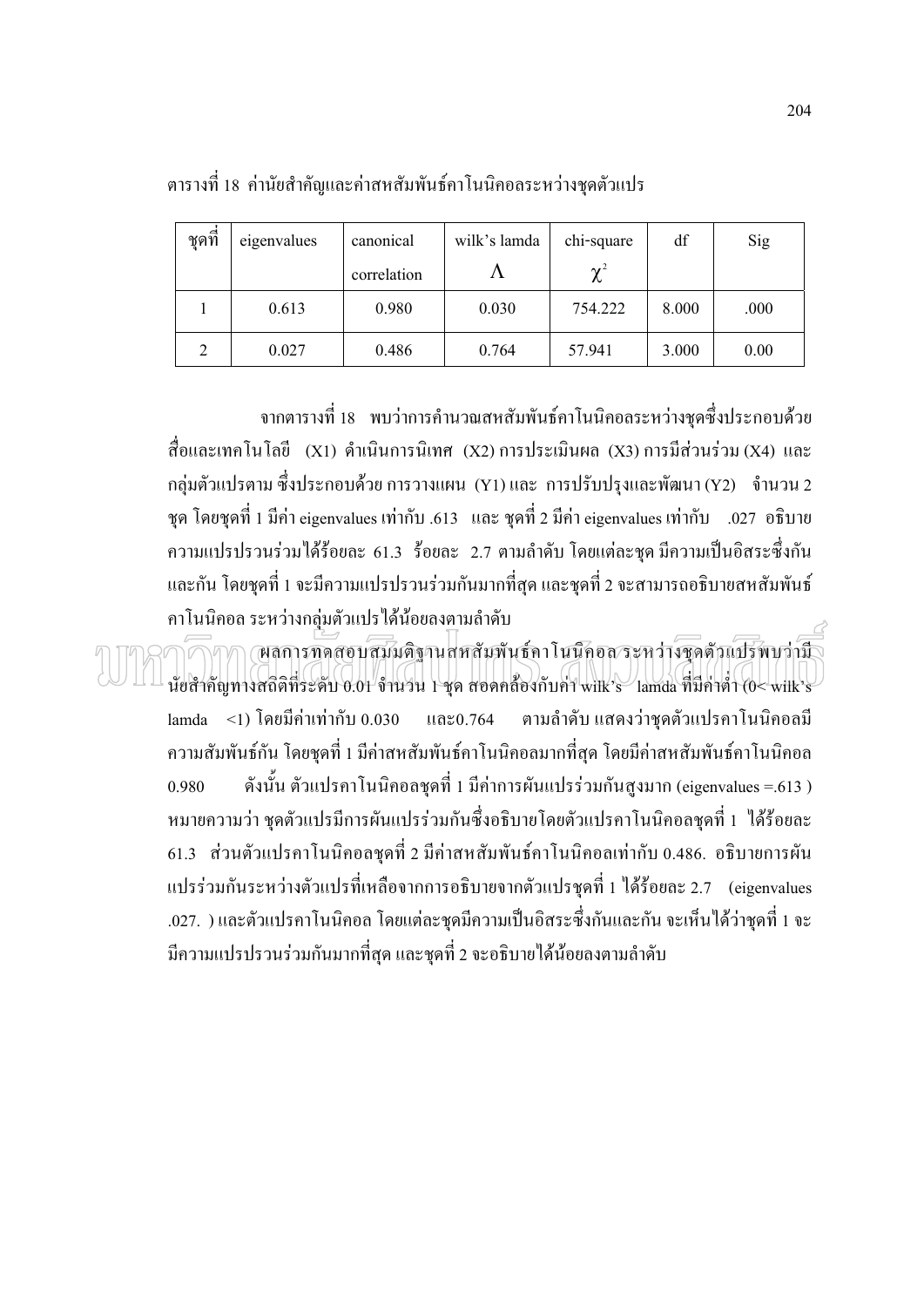| ตัวแปร    | Proportion of variance |
|-----------|------------------------|
| $CV(X_1)$ | 0.910                  |
| $CV(X_2)$ | 0.017                  |
| $CV(X_5)$ | 0.874                  |
| $CV(X_6)$ | 0.004                  |

ิตารางที่ 19 ค่าสัดส่วนความแปรปรวน (Proportion of variance) ในตัวแปรแต่ละชด

 $CV =$  Canonical Variates ใน Domain ตัวเอง ของสหสัมพันธ์คาโนนิคอลแต่ละชุด

ึจากตารางที่ 19 พบว่า ค่าสัดส่วนความแปรปรวนกลุ่มตัวแปรในชุดที่ 1 CV (X,) มีค่า  $\,$ เท่ากับ 0.910  $\,$ และชุดที่ 2  $\rm CV$  (X,) มีค่าเท่ากับ 0.017 ตามลำดับ แสดงว่า ความแปรปรวนของกลุ่ม ตัวแปร ร้อยละ 91.0 อธิบายใด้ด้วยตัวแปรปัจจัยชุดที่ 1 (Canonical Variates X,) และ ร้อยละ17.0. อธิบายใด้ด้วยตัวแปรปัจจัยชุดที่ 2 (Canonical Variates X,)

ค่าสัดส่วนความแปรปรวนใดๆ ในกลุ่มตัวแปร ชุดที่ 1  $\,$  CV  $\,$   $\,$  (X $_{\rm s}$ ) มีค่าเท่ากับ.874 <sub>Of</sub>และ ชุดที่ 2 CV (X) มีคินท่ากับ 004 ตามสำคับ คังนั้นแสดงว่า ความแปรปรวน, ของกลุ่มตัวแปร ี ตาม ร้อยละ 87.40 อธิบายได้ด้วยตัวแปรชุดที่ 1 (Canonical Variates X.) และ ร้อยละ 4.0 อธิบาย ได้ด้วยตัวแปรชุดที่ 2 (Canonical Variates  $\mathbf{X}_{\boldsymbol{\kappa}}$ )

ตารางที่ 20 แสดงค่าเกิน (Redundancy) ระหว่างตัวแปร ชุดที่ 1 CV ( $\mathrm{X}_1$ ) และ CV ( $\mathrm{X}_2$ )

| ตัวแปรคาโนนิคอลคู่ที่ | ค่าเกิน      | สัดส่วนค่าเกิน |  |  |
|-----------------------|--------------|----------------|--|--|
|                       | (Redundancy) | สะสม           |  |  |
| $CV(X_1)$             | 0.910        | .910           |  |  |
| $CV(X_2)$             | 0.017        | 0.927          |  |  |

 $CV =$  Canonical Variates ระหว่างตัวแปรของทั้ง 2 Domain CV  $(X_1)$  และ CV  $(X_2)$ , ของ สหสัมพันธ์คาโนนิคอลแต่ละชุด

ี จากตารางที่ 20 พบว่าค่าเกิน (Redundancy) ของตัวแปรคาโนนิคอลที่เป็นตัวแปร ี ปัจจัยทั้ง 2 ชุด เท่ากับ 0.914 และ 0.11 ตามลำดับ หมายความว่าตัวแปรคาโนนิคอล ซึ่งเป็น ฟังก์ชั่นเชิงเส้นของตัวแปรอิสระชุดที่ 1 (X1) มีความสามารถในการพยากรณ์ค่าของตัวแปรเดิมซึ่ง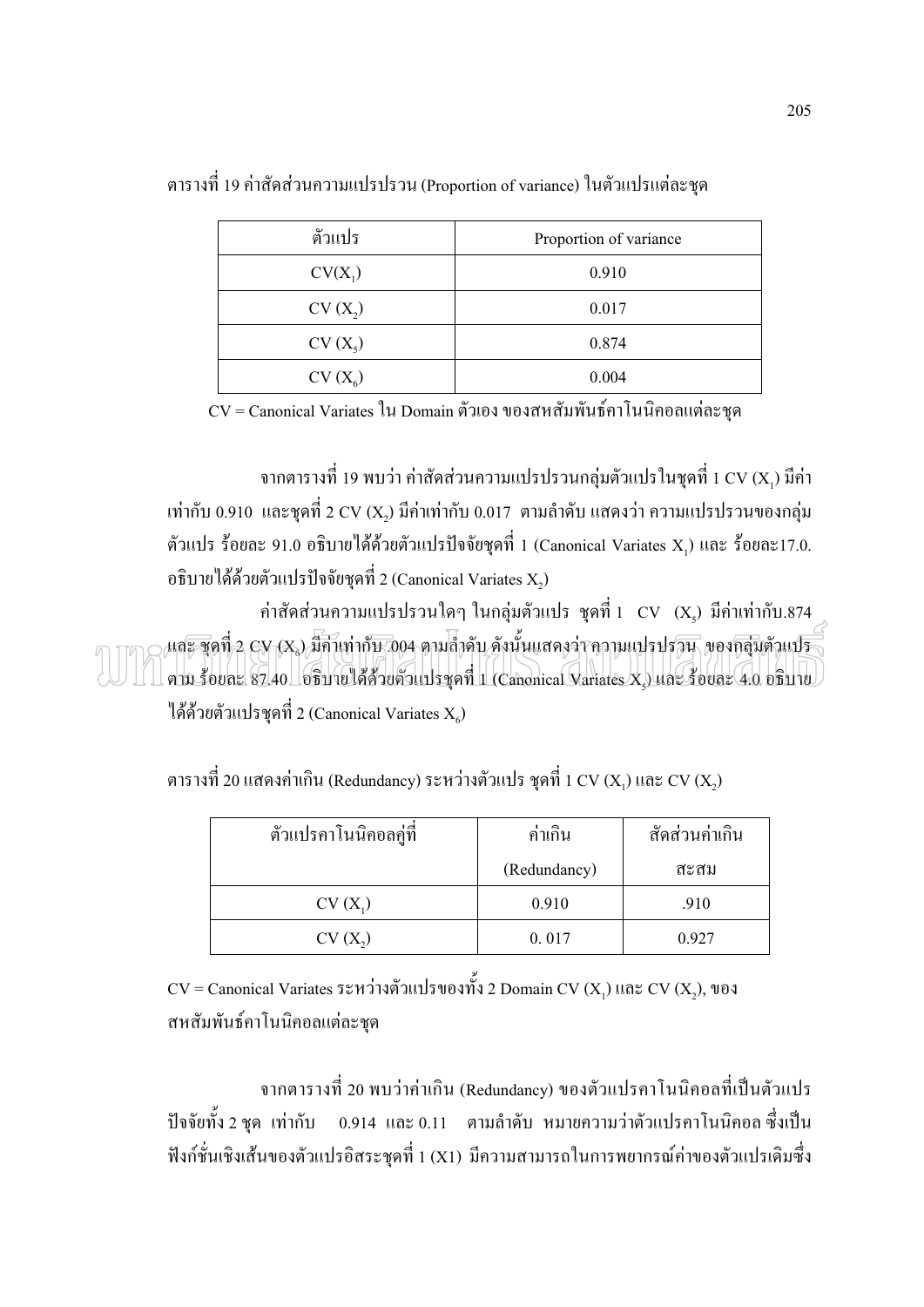เป็นตัวแปรตาม ได้ร้อยละ 91.40 ตัวแปรคาโนนิคอลชุดที่ 2 (X2) มีความสามารถในการพยากรณ์ ค่าของตัวแปรเดิมซึ่งเป็นตัวแปรตาม ได้ร้อยละ 3.7 และเมื่อพิจารณาตัวแปรคาโนนิคอลทั้ง 2 คู่ Ï พบว่า ค่าเกินทั้งหมดประมาณร้อยละ 92.7



แผนภูมิที่ 7 แสดงค่าเกิน (Redundancy) ระหว่างตัวแปรชุดที่ 1ทั้ง 2 ชุด ĺ



ตารางที่ 21 แสดงค่าเกิน (Redundancy) ระหว่างตัวแปรชุดที่ 2 CV (X<sub>s</sub>) และ $\text{CV}\left(\text{X}_\text{s}\right)$ 

 $\rm{CV}$  = Canonical Variates ระหว่างตัวแปรของทั้ง 3 Domain  $\rm{CV}(X_s)$  และ  $\rm{CV}$   $(X_s)$ ของ สหสัมพันธ์คาโนนิคอลแต่ละชุด

จากตารางที่ 21 พบว่าค่าเกิน (Redundancy) ของตัวแปรคาโนนิคอลที่เป็นตัวแปร ทั้ง 2 ชุด เท่ากับ .874 และ .004 ตามลำดับ หมายความว่า ตัวแปรคาโนนิคอลซึ่งเป็นฟังก์ชั่นเชิงเส้น ของตัวแปรชุดที่ 1 (  $\rm\,X_s)$  มีความสามารถในการพยากรณ์ค่าของตัวแปรเดิมซึ่งเป็นตัวแปรชุดที่ 2  $\left( \text{X}_\text{o} \right)$  "ได้ร้อยละ 87.40 ตัวแปรคาโนนิคอลชุดที่ 2 (Y2) มีความสามารถใน การพยากรณ์ค่าของตัว แปรเดิมซึ่งเป็นตัวแปรชุดที่ 3 ได้ร้อยละ 0.4 และเมื่อพิจารณาตัวแปรคาโนนิคอลทั้ง 2 คู่ พบว่าค่า Ï เกินทั้งหมดประมาณร้อยละ 0.878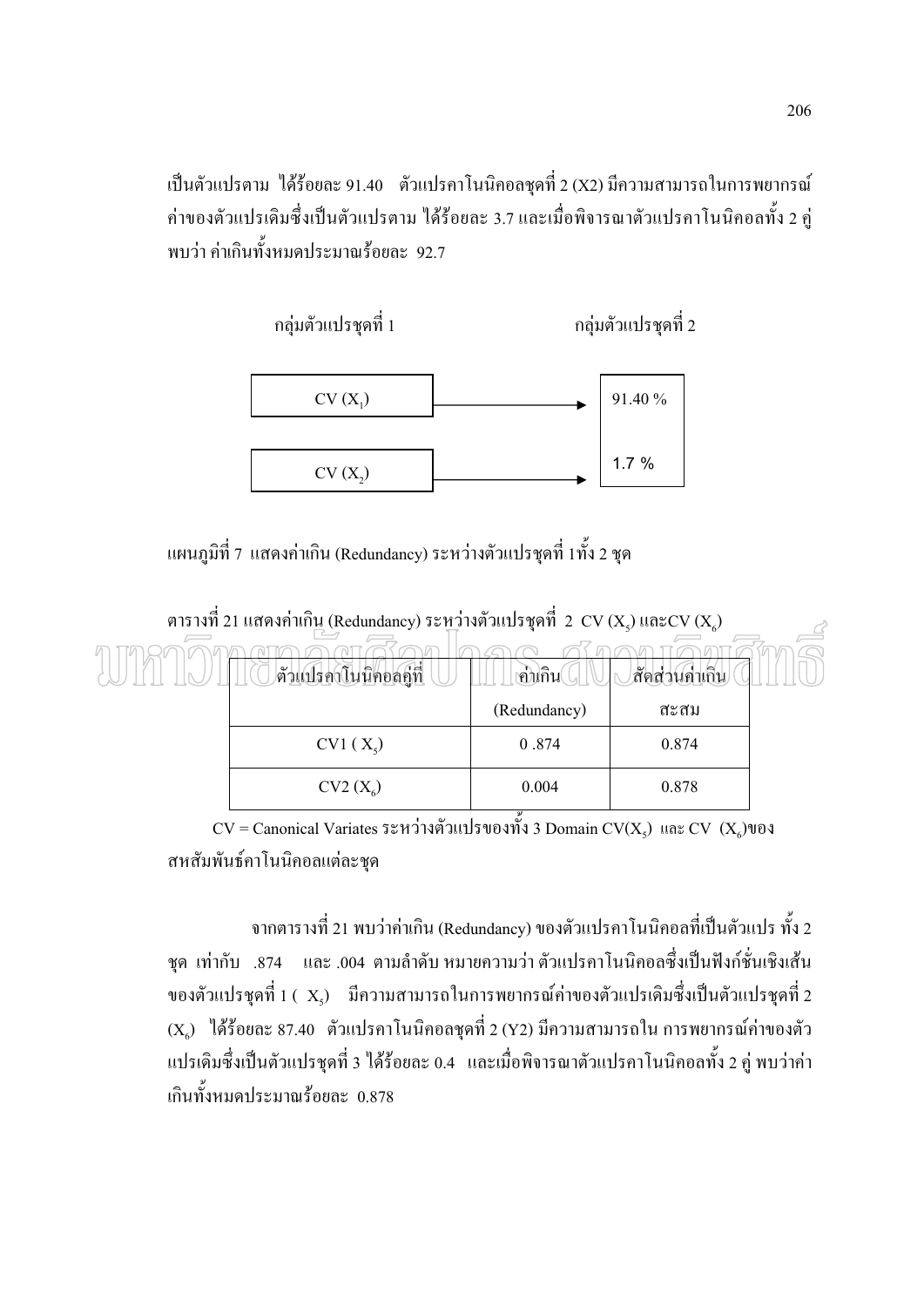

แผนภูมิที่ 8 แสดงค่าเกิน (Redundancy) ระหว่างตัวแปรชุดที่2 ทั้ง 2 ชุด

|  |                |                                             | ค่าน้ำหนักความสำคัญ                      |         |  |  |
|--|----------------|---------------------------------------------|------------------------------------------|---------|--|--|
|  |                |                                             | คาโนนิคอล                                |         |  |  |
|  | ประเภทตัวแปร   | ์<br>ชื่อตัวแปร                             | Canonical                                |         |  |  |
|  | $\sim$         |                                             | Loading<br> หูดุที่ 1<br>$\phi$ จุคที่ 2 |         |  |  |
|  |                | การวางแผน $(X1)$                            | $-0.983$                                 | $-.063$ |  |  |
|  |                | ดำเนินการนิเทศ (X2)                         | $-0.939$                                 | $-.010$ |  |  |
|  | ตัวแปรชุดที่ 1 | สื่อและเทคโนโลยี (X3)                       | $-0.934$                                 | .207    |  |  |
|  |                | การมีส่วนร่วม (X4)                          | $-0.966$                                 | $-.257$ |  |  |
|  | ตัวแปรชุดที่ 2 | การประเมินผล $(X5)$                         | $-.959$                                  | .152    |  |  |
|  |                | การปรับปรุงและพัฒนา $(X6)$                  | $-.984$                                  | .176    |  |  |
|  |                | สหสัมพันธ์คาโนนิคอล (canonical correlation) | 0.486<br>$0.980**$                       |         |  |  |
|  |                | สัมประสิทธิ์การพยากรณ์ (eigenvalues)        | 0.613                                    | 0.027   |  |  |
|  |                | wilk's lamda $(\Lambda)$                    | 0.030                                    | 0.764   |  |  |

# ิตารางที่ 22 ค่าน้ำหนักมาตรฐานคาโนนิคอลระหว่างชุดตัวแปรอิสระและตัวแปรตาม

ชุดที่ 1 เป็นมิติค่าสหสัมพันธ์คาโนนิคอลระหว่างตัวแปรสูงสุด คือ 0.980\*\*ซึ่งเป็น ี ค่าสหสัมพันธ์ที่อยู่ในระดับสูง ค่า wilk's lamda เท่ากับ 0.030 แสดงว่าชุดตัวแปรอิสระเหล่านี้ ส่งผลต่อกลุ่มตัวแปรตามซึ่งความสัมพันธ์ดังกล่าวเป็นความสัมพันธ์เชิงเส้นตรงอย่างมีนัยสำคัญที่ ระดับ 0.01 และตัวแปรเหล่านี้ สามารถอธิบายตัวแปรตามได้ถึงร้อยละ 61.3 (eigenvalues เท่ากับ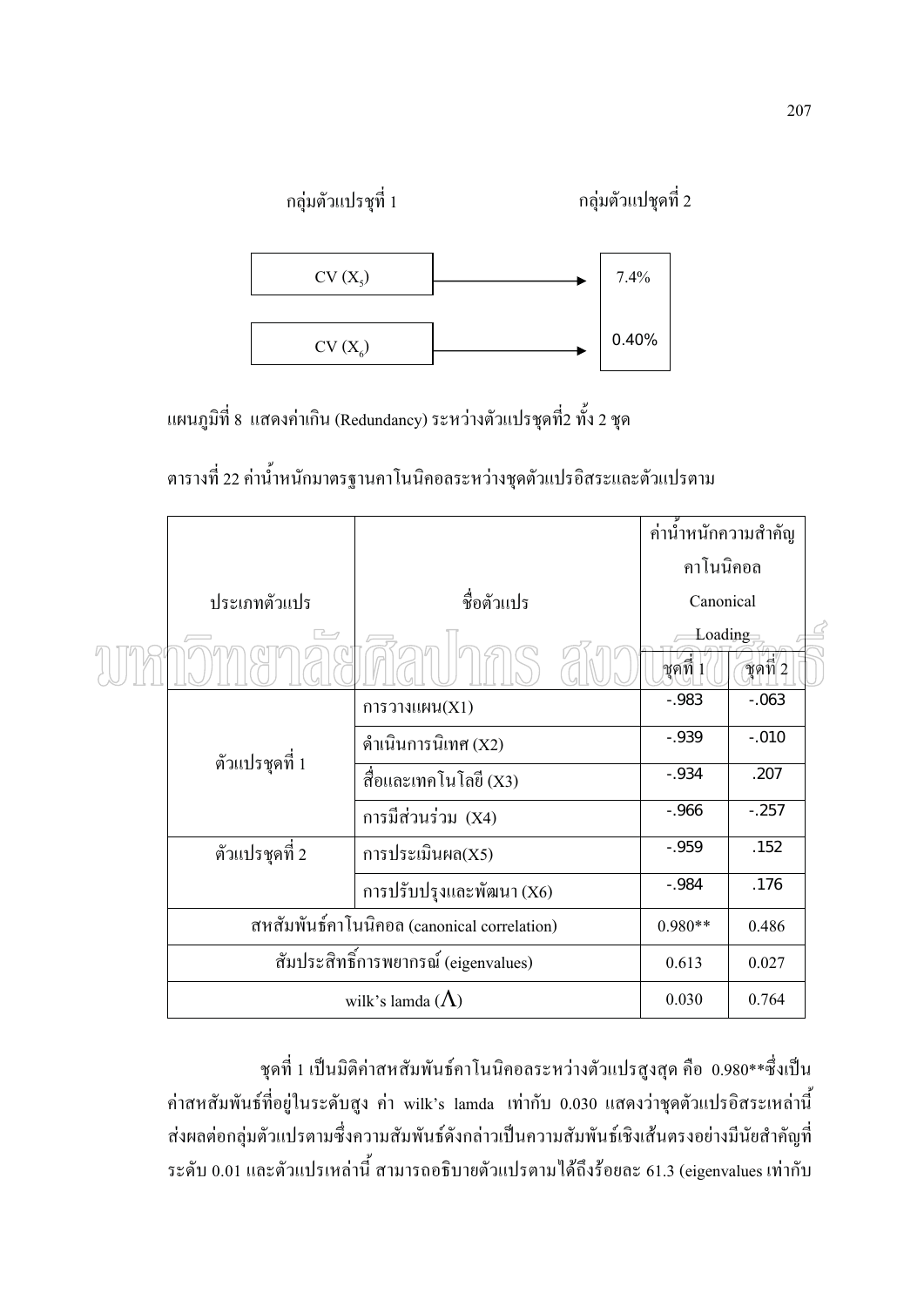0.613) โดยความสัมพันธ์ของตัวแปรเป็นไปในลักษณะเดียว - คือมีความสัมพันธ์ในทางลบ ซึ่งตัว ี คำเนินการนิเทศ (X2) สื่อและ แปรที่ได้รับอิทธิพลอยู่ในระดับมาก คือ การวางแผน (X1) ี การมีส่วนร่วม(X4) มีค่าน้ำหนักเท่ากับ -.983, -.939,-.934, และ - .966 เทคโนโลยี (X3) ี ตามลำดับ โดยพิจารณาจากค่าน้ำหนักคาโนนิคอลที่มีค่า ρ 0.30 ขึ้นไป แสดงว่าเป็นตัวเลขที่มี และ กลุ่มตัวแปรชุดที่ 2 ซึ่งประกอบด้วย การประเมินผล(X5) และการ นัยสำคัญทางสถิติ<sup>แด</sup> ี ปรับปรุงและพัฒนา (X6) มีค่าน้ำหนักเท่ากับ -.959 และ -.984 ตามลำดับซึ่งถือได้ว่ามีค่า ี น้ำหนักมาก ดังนั้น ในชุดที่ 1 พบว่า ตัวแปรชุดที่ 1 ได้แก่ การวางแผน (X1) ดำเนินการนิเทศ  $(X2)$  สื่อและเทคโนโลยี $(X3)$  และ การมีส่วนร่วม $(X4)$ ้กับชุดตัวแปรชุดที่ 2 ใด้แก่ การ ประเมินผล (X1) และ การปรับปรุงและพัฒนา(X2) มีความสัมพันธ์ซึ่งกันและกัน อภิปรายความ ได้ว่าเนื่อการบิเทศการศึกษา ด้าบการวางแผบ การดำเบิบการบิเทศ สื่อเทคโบโลยี และการบี ส่วนร่วมดี ก็จะส่งผลให้ การประเมินผล การปรับปรุงและพัฒนาดีขึ้นไปด้วย ในทางเดียวกัน เมื่อ ้การนิเทศการศึกษาด้าน การประเมินผล การปรับปรงและพัฒนาดีก็จะส่งผลให้การนิเทศการศึกษา ้ด้านการศึกษา การวางแผน การดำเนินการนิเทศด้านสื่อเทคโนโลยี และการมีส่วนร่วมดีไปด้วย ้ดังรปแบบที่แสดงในแผนภมิที่9



้ แผนภูมิที่ 9 รูปแบบการนิเทศการศึกษาของสำนักงานเขตพื้นที่การศึกษา ชุดที่ 1

<sup>&</sup>lt;sup>119</sup>Elazar J. Pedhazur, Multiple Regression in Beheavioral Research (Texas: Explanation and Prediction Harcourt Brace College Publishers, 1997), 993.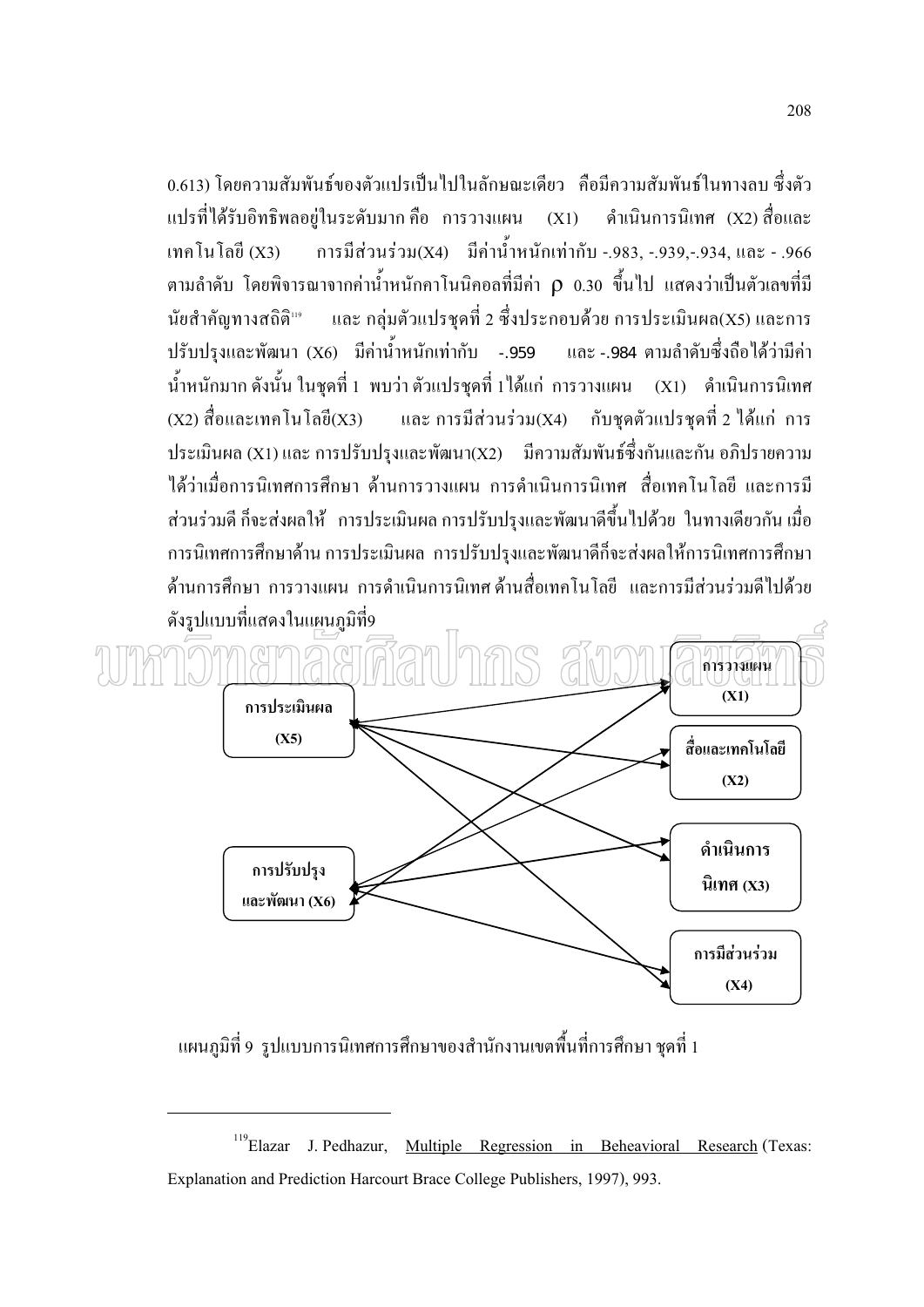ชุดที่ 2 เป็นมิติที่มีค่าสหสัมพันธ์คาโนนิคอลระหว่างตัวแปรสูงสุด คือ 0.117 ซึ่งเป็น ี ค่าสหสัมพันธ์ที่อยู่ในระดับต่ำ ค่า wilk's lamda เท่ากับ0 .798 แสดงว่าชุดตัวแปรอิสระเหล่านี้ ี ส่งผลต่อชุดตัวแปรตามและตัวแปรเหล่านี้ สามารถอธิบายตัวแปรตามได้ร้อยละ 1.0 (eigenvalues เท่ากับ 0.010) โดยความสัมพันธ์ของตัวแปรเป็นไปในลักษณะสองทางคือมีความสัมพันธ์ในทั้งใน ์ ทางบวกทางลบ ซึ่งตัวแปรที่ได้รับอิทธิพลอย่ในระดับมาก คือ สื่อและเทคโนโลยี (X1) คำเนินการ ีนิเทศ (X2) ซึ่งมีค่าน้ำหนักเท่ากับ 395 และ 0.561 ตามลำดับโดย จากค่าน้ำหนักคาโนนิคอลที่มีค่า  $\rho$  0.30 ขึ้นไป แสดงว่าเป็นตัวเลขที่มีนัยสำคัญทางสถิติ และกลุ่มตัวแปรตามซึ่งประกอบด้วย การ วางแผน (Y1) และ การปรับปรุงและพัฒนา (Y2) มีค่าน้ำหนักเท่ากับ 0-.781 และ -.731 ตามลำดับ ซึ่งถือได้ว่ามีค่าน้ำหนักมาก ดังนั้น ในชุดที่ 2 พบว่า สื่อและเทคโนโลยี (X1) คำเนินการนิเทศ (X2) กับชุดตัวแปรตาม การวางแผน (Y1) และ การปรับปรุงและพัฒนา (Y2 ) มีความสัมพันธ์ซึ่ง ้กันและกัน อภิปรายความได้ว่าเมื่อการนิเทศการศึกษาด้าน สื่อและเทอโนโลยี การดำเบิบการ ี ก็จะส่งผลให้ การวางแผน และ การปรับปรุงและพัฒนา ดีขึ้นไปด้วย และในทาง นิเทศ ที่ดี ้เดียวกัน การวางแผน และ การปรับปรุงและพัฒนา ก็จะส่งผลให้ สื่อและเทคโนโลยี การ ้คำเนินการนิเทศ เพิ่มขึ้นอีกด้วย ดังรูปแบบ<sub>ู</sub>ที่แสดงในแผนภูมิที่ 10



้ แผนภมิที่ 10 รูปแบบการนิเทศการศึกษาของสำนักงานเขตพื้นที่การศึกษา ชดที่ 2

ี จากแผนภมิที่ 10 จะพบว่ามืองค์ประกอบ 2 องค์ประกอบที่ไม่ปรากฏในรปแบบที่ 2 ซึ่งประกอบด้วย การประเมินผล (X3) การมีส่วนร่วม (X4) ทั้งนี้ หากพิจารณาค่าสัมประสิทธิ์ ิสหสัมพันธ์ภายในระหว่างชุดตัวแปรดังรายละเอียดที่ปรากฎในตารางที่ 17 พบว่าค่าสัมประสิทธิ์ ิสหสัมพันธ์ภายในระหว่างตัวแปร มีค่าอย่ระหว่าง 0.177-0.219 ซึ่งแสดงว่าองค์ประกอบทกตัวใน ึกล่มตัวแปรชดที่ 1นั้น มีความสัมพันธ์อย่างมีนัยสำคัญทางสถิติที่ระดับ 0.01 ซึ่งหมายถึงว่าแม้ ้องค์ประกอบทั้ง 2 จะไม่ปรากฏในรปแบบที่ 2 แต่เนื่องจากว่าองค์ประกอบทกตัวในกล่มตัวแปร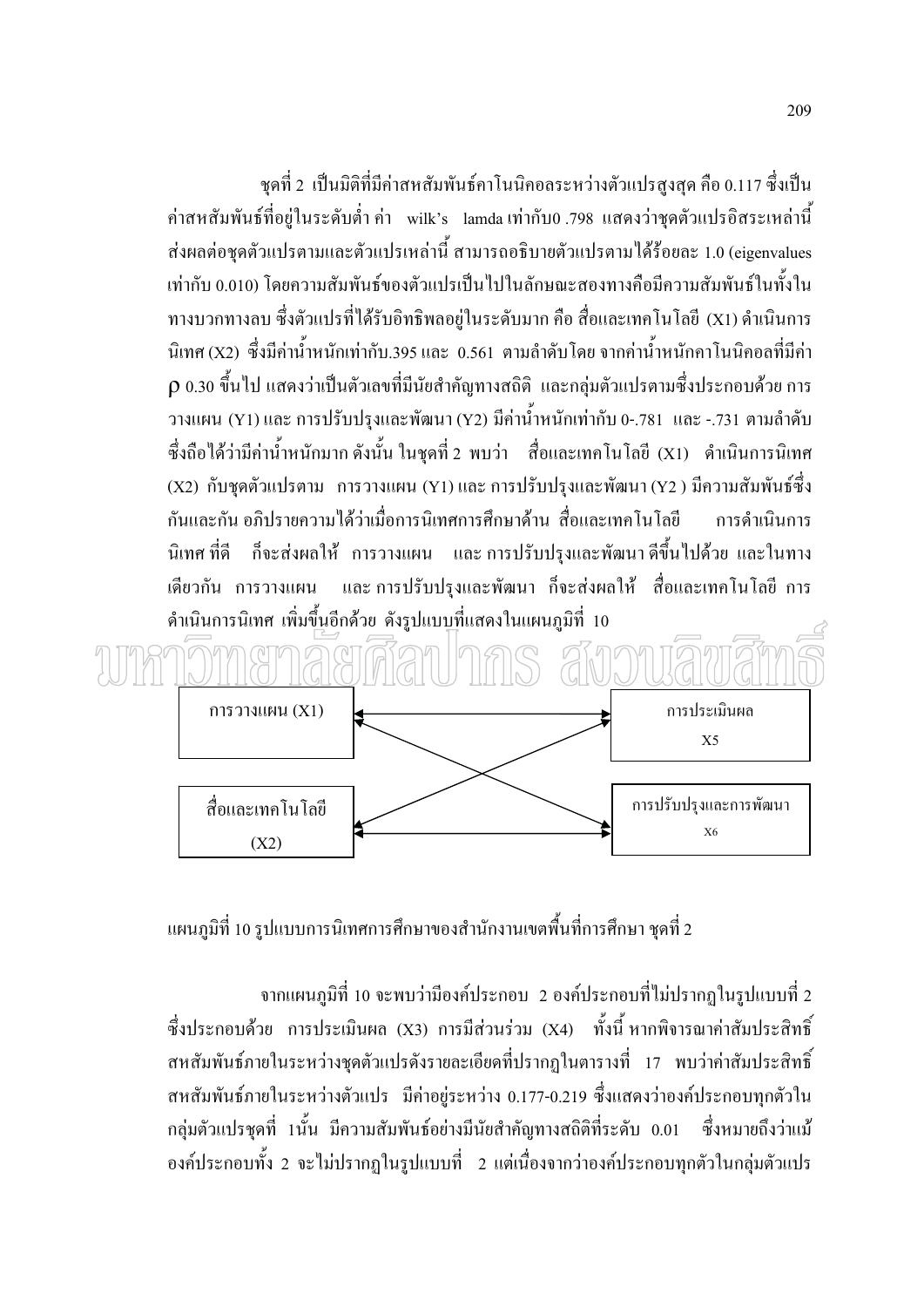ิชุดที่ 1มีความสัมพันธ์กัน ดังนั้น รูปแบบการนิเทศการศึกษาของสำนักงานเขตพื้นที่การศึกษา จึง ้ต้องคำนึงถึงองค์ประกอบด้าน การประเมินผลและ การมีส่วนร่วมด้วย แม้ว่าองค์ประกอบทั้ง2 นี้จะ ไม่ได้ปรากฏในรูปแบบก็ตาม

# ี ตอนที่ 3 พัฒนารูปแบบการนิเทศการศึกษาของสำนักงานเขตพื้นที่การศึกษา

โดยสร้างแบบสอบถามความคิดเห็นแบบมีโครงสร้าง (structure interview) เกี่ยวกับ ้ความเหมาะสม ความเป็นไปได้ ความถูกต้อง และการนำไปใช้ประโยชน์และข้อวิจารณ์อื่นๆ จาก ผู้เชี่ยวชาญจำนวน 10 คน เพื่อนำมาสรุปและปรับปรุงเป็นรูปแบบสมรรถนะการบริหารทรัพยากร ้บุคคลในสถาบันอุดมศึกษา ได้ข้อสรุปดังนี้

# ามหกวิทายกลัยศีลปากร สังวนลิขสิท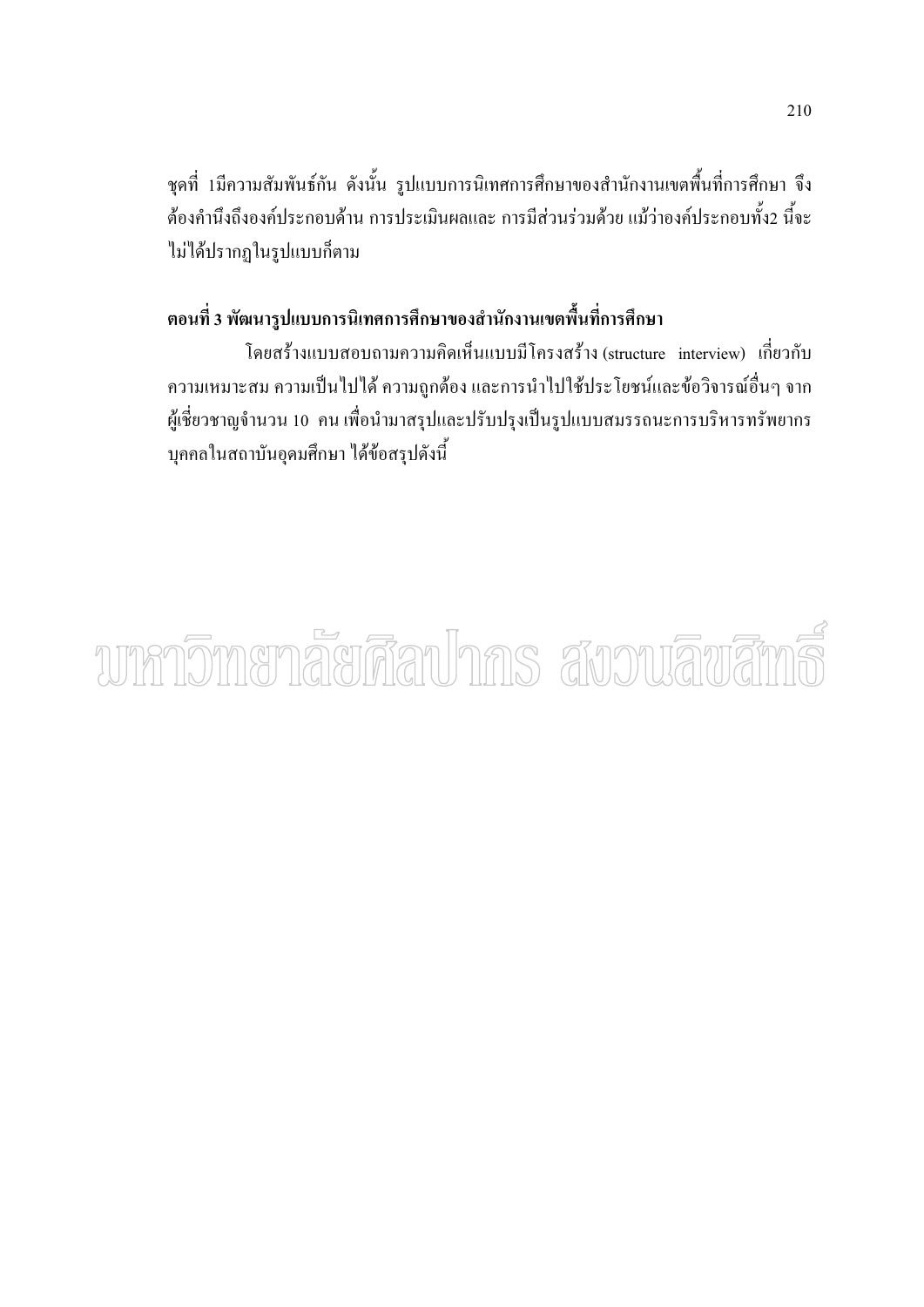|                                                                             |                    |                     |                | $\log$                          | 0.00            | 0.00               | 0.00                     | 0.00            | 0.00               | 0.00                    |  |
|-----------------------------------------------------------------------------|--------------------|---------------------|----------------|---------------------------------|-----------------|--------------------|--------------------------|-----------------|--------------------|-------------------------|--|
|                                                                             |                    |                     | การใช้ประโยชน์ | ไม่เป็นประโยชน์                 | 0.00            | 0.00               | 0.00                     | 0.00            | 0.00               | 0.00                    |  |
|                                                                             |                    |                     |                | $z$ ខានាទ $\frac{z}{\tilde{a}}$ | $\circ$         | $\circ$            | $\circ$                  | $\circ$         | $\circ$            | $\circ$                 |  |
|                                                                             |                    |                     |                | เป็นประโยชน์                    | $\overline{10}$ | $\overline{10}$    | $\overline{10}$          | $\overline{10}$ | $\overline{10}$    | $\overline{10}$         |  |
|                                                                             |                    |                     |                | ្គូមពទ $\frac{1}{6}$            | 0.00            | 0.00               | 0.00                     | 0.00            | 0.00               | 0.00                    |  |
|                                                                             |                    |                     |                | ใม่ยิบฝั่อง                     | $\circ$         | $\circ$            | $\circ$                  | $\circ$         | $\circ$            | $\circ$                 |  |
|                                                                             |                    |                     | ความถูกต้อง    | ្គូមពទ $\frac{1}{6}$            | 100.00          | 100.00             | 100.00                   | 100.00          | 100.00             | 100.00                  |  |
|                                                                             | ความคิดเห็น        |                     |                | ยอพิดง                          | $\overline{a}$  | $\overline{10}$    | $\overline{10}$          | $\overline{10}$ | $\overline{10}$    | $\overline{10}$         |  |
|                                                                             | (ผู้เขียวชาญ 7 คน) |                     |                | នុឲពទន្                         | 0.00            | 0.00               | 0.00                     | 0.00            | 0.00               | 0.00                    |  |
|                                                                             |                    |                     |                | เป็นใปใม่ได้                    | $\circ$         | $\circ$            | $\circ$                  | $\bullet$       | $\circ$            | $\circ$                 |  |
|                                                                             |                    |                     | ความเป็นไปใต้  | $z$ pnos                        | 100.00          | 100.00             | 100.00                   | 100.00          | 100.00             | 100.00                  |  |
|                                                                             |                    |                     |                | เมหนาผู                         | $\overline{10}$ | $\supseteq$        | $\overline{10}$          | $\overline{10}$ | $\overline{10}$    | $\overline{10}$         |  |
|                                                                             |                    |                     | ความเหมาะสม    | $z$ ២៨០ $\ddot{\varepsilon}$    | 0.00            | 0.00               | 0.00                     | 0.00            | 0.00               | 0.00                    |  |
|                                                                             |                    |                     |                | หละเหน่นใ                       | $\circ$         | $\circ$            | $\circ$                  | $\circ$         | $\circ$            | $\circ$                 |  |
|                                                                             |                    |                     |                | នុចធាន                          | 100.00          | 100.00             | 100.00                   | $100.00$        | 100.00             | 100.00                  |  |
|                                                                             |                    |                     |                | แมนาะยท                         | $\overline{10}$ | $\approx$          | $\overline{10}$          | $\overline{10}$ | $\overline{10}$    | $\overline{10}$         |  |
| ตารางที่ 23 การอื่นยันองค์ประกอบการนิเทศการศึกษาของสำนักงานเขตพันทึการศึกษา | รายการ             | องค์ประกอบของรูปแบบ |                |                                 | (IX) RIMINUCCLU | ดำเนินการนิเทศ(X2) | สื่อและเทคโนโลยีการ (X3) | ประเมินผล(X4)   | การมีส่วนร่วม (X5) | การปรับปรุงและพัฒนา(X6) |  |

avams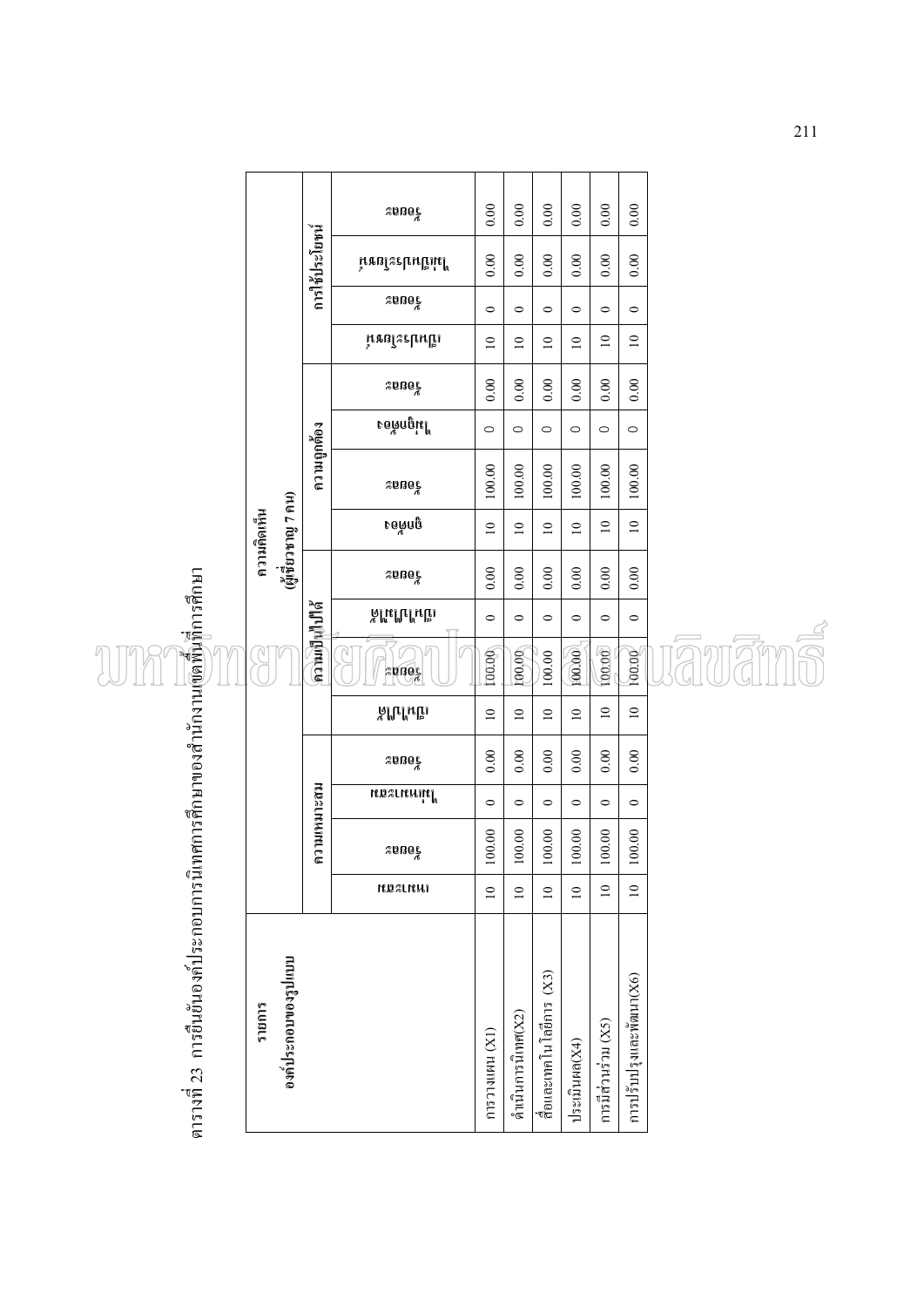|                 | ความคิดเห็น<br>(ผู้เชี่ยวชาญ) |        |            |        |
|-----------------|-------------------------------|--------|------------|--------|
| รายการของรูปแบบ | เหมาะสม                       | ร้อยละ | ไม่เหมาะสม | ร้อยละ |
| รูปแบบที่ 1     | 10                            | 100    |            | 0.00   |
| รูปแบบที่ 2     |                               | 90.0   |            | 10.0   |

ิตารางที่ 24 การตรวจสอบรูปแบบการการนิเทศการศึกษาของสำนักงานเขตพื้นที่การศึกษา

ิจากการยืนยันองค์ประกอบและการตรวจสอบรูปแบบการนิเทศการศึกษาของ ้สำนักงานเขตพื้นที่การศึกษาในข้างต้น ผู้เชี่ยวชาญได้ให้ข้อเสนอแนะเพิ่มเติมดังนี้ ิจากการสัมภาษณ์ผู้เชี่ยวชาญสรุปใจความได้ว่าองค์ประกอบ ทั้ง 6 องค์ประกอบมีความ เหมาะสมมากเนื่องจากสอดคล้องกับงานการบริหารการศึกษาและการนิเทศการศึกษาของสำนักงาน เขตพื้นที่การศึกษาที่ต้องเน้นในเรื่องการวางแผน การทำงานปืนทีม สื่อเทคโนโลยี ปฏิบัติการ นิเ<u>ทศ การปรับปรุงและพัฒนา และ</u>การมีส่วนร่วมของทุกฝ่ายที่เกี่ยวข้องกับกา<u>รจัด</u>การศึกษาเพื่อใ<u>ห้ ส</u> ้เกิดการพัฒนาคน พัฒนางาน พัฒนาผู้ริยนให้มีคุณภาพในการศึกษา จากร่างองค์ประกอบรูปแบบ

คารนิเทศการศึกษาของสำนักงานเขตพื้นที่การศึกษา ผู้เชี่ยวชาญมีความคิดเห็นว่าองค์ประกอบมี ้ความเป็นไปได้มาก เพราะทกองค์ประกอบทกด้านเป็นภารกิจหลักของการนิเทศการศึกาที่ดำเนิน อยู่จริงและเป็นเหตุเป็นผลอย่างต่อเนื่อง ด้านองค์ประกอบรูปแบบการนิเทศการศึกษาของ ี สำนักงานเขตพื้นที่การศึกษา มีความคิดเห็นว่าองค์ประกอบมีความถูกต้อง เพราะเป็นเรื่องที่เป็นไป ตามทฤษฎีตลอดจนมีงานวิจัยที่เกี่ยวข้องสนับสนุนยืนยันว่ารูปแบบนี้มีความถูกต้อง สามารถ ้ นำไปใช้ประโยชน์จริง ตรงกับสภาพการปฏิบัติงานค้านการจัดการศึกษาของโรงเรียนรวมทั้ง ี สอดคล้องกับงานการนิเทศการศึกษา ผู้เชี่ยวชาญให้ความคิดเห็นว่าองค์ประกอบ ด้านการวางแผน ี การใช้สื่อเทคโนโลยี การมีส่วนร่วมของทุกส่วน การคำเนินงาน การปรับปรุงและการประเมินผล ี่ที่มีความสำคัญต่อการบริหารงานนิเทศการศึกษาของสำนักงานเขตพื้นที่การศึกษการนิเทศและการ บริหารจัดการของโรงเรียนสังกัดสำนักงานคณะกรรมการสถานศึกษาขั้นพื้นฐานมีองค์ประกอบ ้ดังกล่าวอย่ ที่เน้นในเรื่องการทำงานเป็นทีม การกระจายอำนาจและการมีส่วนร่วมของผ้มีส่วน เกี่ยวข้องกับการจัดการศึกษา และองค์ประกอบรูปแบบการนิเทศการศึกษาของสำนักงานเขตพื้นที่ ี การศึกษา ผู้เชี่ยวชาญคนที่ 2 มีความคิดเห็นว่าองค์ประกอบมีความเป็นไปได้อย่างแน่นอน เพราะ ิสอดคล้องกับบริบทของโรงเรียน และตั้งอยู่บนการคำเนินการที่เป็นจริง สามารถนำไปใช้ได้จริง ในบริบทการศึกษาของโรงเรียนองค์ประกอบรูปแบบการนิเทศการศึกษาของสำนักงานเขตพื้นที่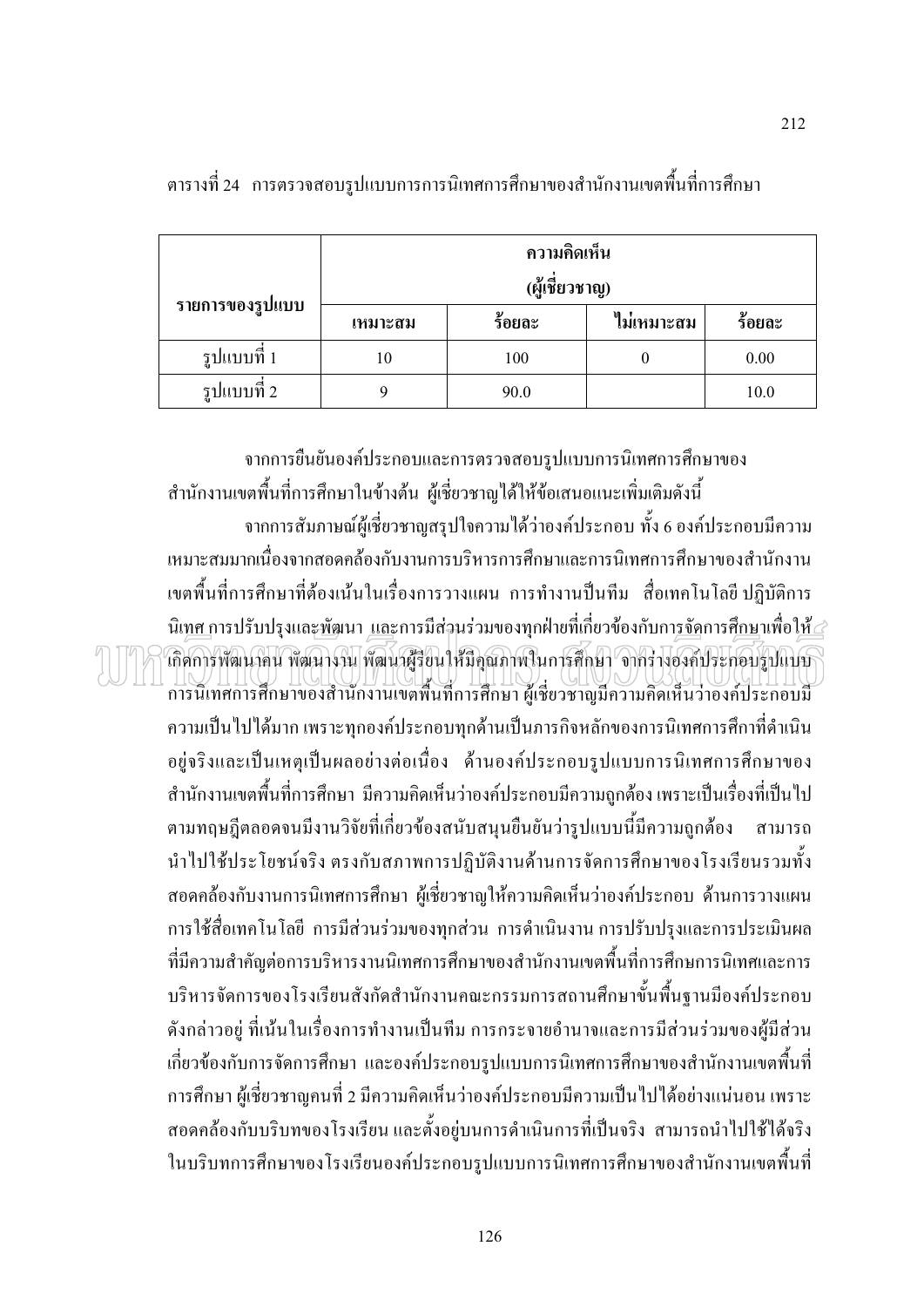ิการศึกษา มีความคิดเห็นว่าองค์ประกอบมีความถกต้อง เพราะมีงานวิจัยที่เกี่ยวข้องสนับสนนยืนยัน ้ว่ารูปแบบนี้มีความถูกต้องมองห็นเป็นแนวปฏิบัติที่เป็นรูปธรรมได้และมีความคิดเห็นว่า ้องค์ประกอบสามารถนำไปใช้ประโยชน์จริง เพราะว่าในการจัดการศึกษาของโรงเรียนมีหลักการ ิตามรูปแบบการนิเทศนี้อยู่ สอดคล้องกับพระราชบัญญัติการศึกษาด้วย

ผู้เชี่ยวชาญบางท่านเสนอแนวความคิดเห็นอย่างน่าสนใจว่าองค์ประกอบรูปแบบการ นิเทศการศึกษาของสำนักงานเขตพื้นที่การศึกษา ้องค์ประกอบด้านที่มีความสำคัญต่อการ บริหารงานนิเทศการศึกษาของสำนักงานเขตพื้นที่การศึกษา ได้แก่ด้านการวางแผน การมีส่วนร่วม ้การใช้สื่อเทคโนโลยี การดำเนินงานและการประเมินผล ข้อเสนอแนะเพิ่มเติมจากองค์ประกอบที่ นำเสนอนั้นไม่มี ส่วนข้อเสนอแนะเพิ่มเติมที่ไม่มีในรูปแบบที่นำเสนอผู้เชี่ยวชาญได้ให้ ้ข้อเสนอแนะเพิ่มเติมไว้ดังนี้ควรให้คณะกรรมการสถานศึกษามีบทบาทในการเข้าร่วมเป็นคณะ ้นิเทศด้วยในขั้นตอนใดขั้นตอนหนึ่ง เพราะนอกจากจะได้รับการสนับสนุนงบประมาณแล้ว ยังเกิด ี การตื่นตัวต่อการจัดการศึกษาของโรงเรียน และสอดคล้องกับ พระราชบัณัตการจัดการศึกษา แห่งชาติ และผู้เชี่ยวฃาญบางท่านให้แนวคืดว่า องค์ประกอบที่นำมาเสนอนั้นมีความเหมาะสม มากเนื่องจากว่าสอดคล้องกับบริบทและการบริหารจัดการของโรงเรียนสังกัดสำนักงาน $_\mathscr{C}$ ้คณะกรรมการสถานศึกษาขั้นพื้นฐานที่เน้นในเรื่องการทำงานเป็นทีม การกระจายอำนาจและการมี ส่วนร่วมของผู้มีส่วนเกี่ยวข้องกับการจัดการศึกษา และ องค์ประกอบรูปแบบการนิเทศการศึกษา ของสำนักงานเขตพื้นที่การศึกษานั้น ผู้เชี่ยวท่านมีความคิดเห็นว่าองค์ประกอบมีมีความเป็นไปได้ เพราะสอดคล้องกับบริบทของโรงเรียน และตั้งอยู่บนการคำเนินการที่เป็นจริง ในด้าน ้องค์ประกอบรูปแบบการนิเทศการศึกษาของสำนักงานเขตพื้นที่การศึกษา ผู้เชี่ยวชาญท่านมี ้ความคิดเห็นว่าองค์ประกอบมีความถูกต้องเพราะตั้งอยู่บนสมมุติฐานและทฤษฎีตลอดจนมีเอกสาร ้ และงานวิจัยที่เกี่ยวข้องสนับสนุนยืนยันได้ว่ารูปแบบการนิเทศการศึกษาของสำนักงานเจตพื้นที่ ึการศึกษานี้มีความถูกต้อง ด้านองค์ประกอบรูปแบบการนิเทศการศึกษาของสำนักงานเขตพื้นที่ ึการศึกษา ผู้เชี่ยวชาญมีความคิดเห็นว่าองค์ประกอบนี้สามารถ นำไปใช้ประโยชน์ใด้จริงเพราะ สอดคล้องกับสภาพการปฏิบัติงานด้านการจัดการศึกษาของโรงเรียนรวมทั้งสอดคล้องกับ พระราชบัญญัติการศึกษาเป็นหน้าที่หลักของสำนักงานเขตพื้นการศึกษาในการที่พัฒนาการจัด ึการศึกษาให้มีคุณภาพและ ประสิทธภาพยิ่งขึ้น สำหรับองค์ประกอบรูปแบบการนิเทศการศึกษา ี ของสำนักงานเขตพื้นที่การศึกษา ผู้เขี่ยวชาญคนที่3 มีความคิดเห็นว่าองค์ประกอบ ที่มีความสำคัญ ้ต่อการบริหารงานนิเทศการศึกษาของสำนักงานเขตพื้นที่การศึกษาได้แก่ การวางแผน การมีส่วน ร่วม การใช้สื่อเทคโนโลยี การคำเนินงานและการประเมินผล สอดคล้องกับผู้เชี่ยวชาญบางท่าน ี่ ที่ว่าองค์ประกอบที่นำมาเสนอนั้นมีความเหมาะสมมาก เนื่องจากก่อนที่จะมีการคำเนินการนิเทศมี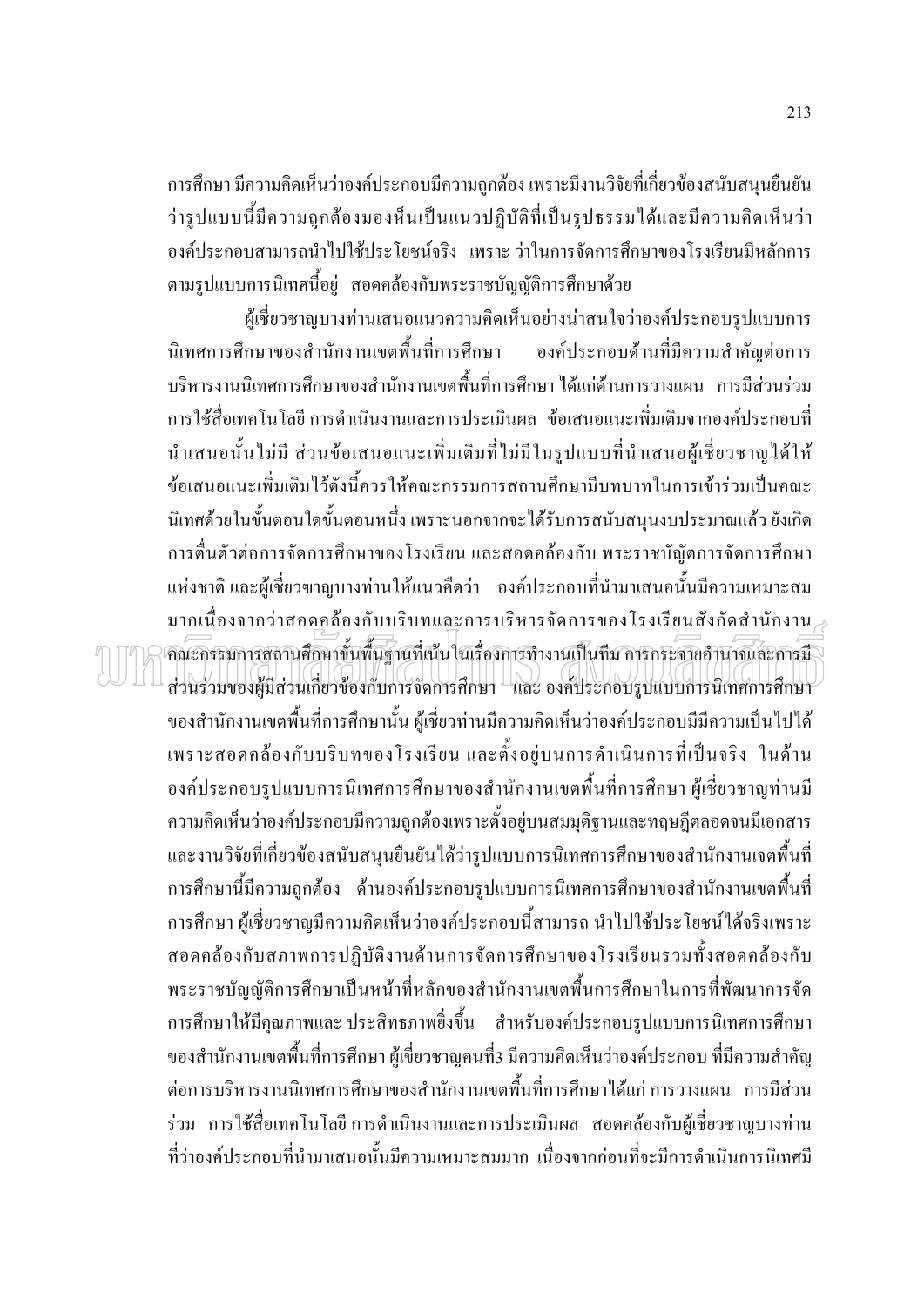้การตรวจสอบแหล่งข้อมูลมาใช้ในการวางแผนการนิเทศ โดยที่การวางแผนเป็นการวางแผน ร่วมกันระหว่างผู้นิเทศและผู้รับการนิเทศ อันนำไปสู่การวิเคราะห์สภาพแวดล้อม (SWOT Analysis) ซึ่งมีส่วนสำคัญต่อการพัฒนางานนิเทศการศึกษาของสำนักงานเขตพื้นที่การศึกษา ้องค์ประกอบ รูปแบบการนิเทศการศึกษาของสำนักงานเขตพื้นที่การศึกษา ผู้เชี่ยวชาญมีความ ้คิดเห็นว่าองค์ประกอบ มีความถูกต้องมาก เนื่องจากมีการวางแผนในนำข้อมูลมาปรับใช้ในงาน นิเทศการศึกษา เพื่อให้ผู้รับการนิเทศพัฒนาตนเอง มีการสนับสนุนวัสดุอุปกรณ์และการบริการ ้เพื่อความสะดวกในการปฏิบัติการนิเทศอย่างจริงจัง มีการนิเทศติดตามอย่างเป็นรูปธรรมและนำ ข้อมูลมาเป็นพื้นฐานงานนิเทศการศึกษา มีการตรวจสอบความสอดคล้องกับการบันทึกกิจกรรม หลังจัดการเรียนรู้กับการวิจัยในชั้นเรียน รวมทั้งมีการนิเทศการศึกษาแบบสนับสนุนไปใช้กับผู้รับ ึการนิเทศเป็นประจำ ผู้เชี่ยวชาญได้กล่าวถึงความเป็นไปได้ของรูปแบบการนิเทศการศึกษาของ ี สำนักงานเขตพื้นที่การศึกษาไว้ว่ามี ความเป็นไปได้มาก เนื่องจาก มีการทำ SWOT Analysis ทำ ให้ทราบจดแข็ง จดอ่อน อปสรรคและโอกาสของสำนักงานเขตพื้นที่การศึกษา มีการใช้เทคนิค ้ กระบวนการนิเทศที่หลากหลาย สร้างเครือข่ายในการนิเทศ มีการประชุมปรึกษาการวางแผนการ นิเทศของคณะกรรมการ รวมทั้งมีการประเมินผลการนิเทศ อันเป็นสิ่งสำคัญเพื่อตรวจสอบว่า $\scriptstyle\mathcal{P}$ เป็นไปตามวัตถุประสงค์ที่วางไว้หรือไม่และมากน้อยเพียงใด ส่วนองค์ประกอบ รูปแบบการนิเทศ การศึกษาของสำนักงานเขตพื้นที่การศึกษา ผู้เชี่ยวชาญคนที่ 4มีความคิดเห็นว่าองค์ประกอบที่นำมา ้เสนอนั้น สามารถนำไปใช้ประโยชน์จริง เนื่องจากผู้นิเทศมีการศึกษาแนวทางการปรับปรุงงาน ของตนเองในอนาคตอันเป็นประโยชน์ต่อการพัฒนาผู้รับการนิเทศ ส่งเสริมให้ผู้รับการนิเทศให้มี ึการวิเคราะห์ สังเคราะห์งานในความรับผิดชอบ กำหนดจุดกการพัฒนาได้ด้วยตนเอง มีการ ปฏิบัติการนิเทศโดยเลือกสรรและปรับเทคนิควิธีการอย่างเหมาะสมตามสถานการณ์ มีการพัฒนา ระบบฐานข้อมูลได้ถูกต้อง ทันสมัยและสะดวกต่อการนำไปใช้เสมอ มีการประเมินผลการนิเทศ ิจากผู้รับการนิเทศโดยตรง และนำผลการประเมินมาวิเคราะห์เปรียบเทียบตามเกณฑ์ที่กำหนดไว้ ในรูปแบบการนิเทศการศึกษาของสำนักงานเขตพื้นที่การศึกษานั้นผู้เชี่ยวชาญกล่าวว่า ทั้ง6 ้องค์ประกอบที่กล่าวมาคือ การวางแผน สื่อเทคโนโลยี คำเนินการนิเทศ ประเมินผลการนิเทศ ึการมีส่วนร่วม และการปรับปรุงเพื่อพัฒนาทุกองค์ประกอบมีความสำคัญต่อการบริหารงานนิเทศ ึการศึกษาของสำนักงานเขตพื้นที่การศึกษา ผู้เชี่ยวชาญยังอีกท่าน มีความคิดเห็นว่าองค์ประกอบที่ นำมาเสนอนั้นมีความเหมาะสมมาก เพราะสอดคล้องกับหลักการ ทฤษฎีการนิเทศการศึกษาและ เป็นองค์ประกอบของการทำงานด้านการนิเทศการศึกษาที่มีประสิทธิภาพหากจัดแต่ละ ้องค์ประกอบดังกล่าวให้การเชื่อมโยงประสานกันอย่างเป็นลำดับต่อเนื่องอย่างครบวงจร ย่อมทำ ให้การนิเทศการศึกษา เกิดผลสำเร็จบรรลุเป้าหมายอย่างสมบูรณ์ ถ้าขาดองค์ประกอบใด แม้การ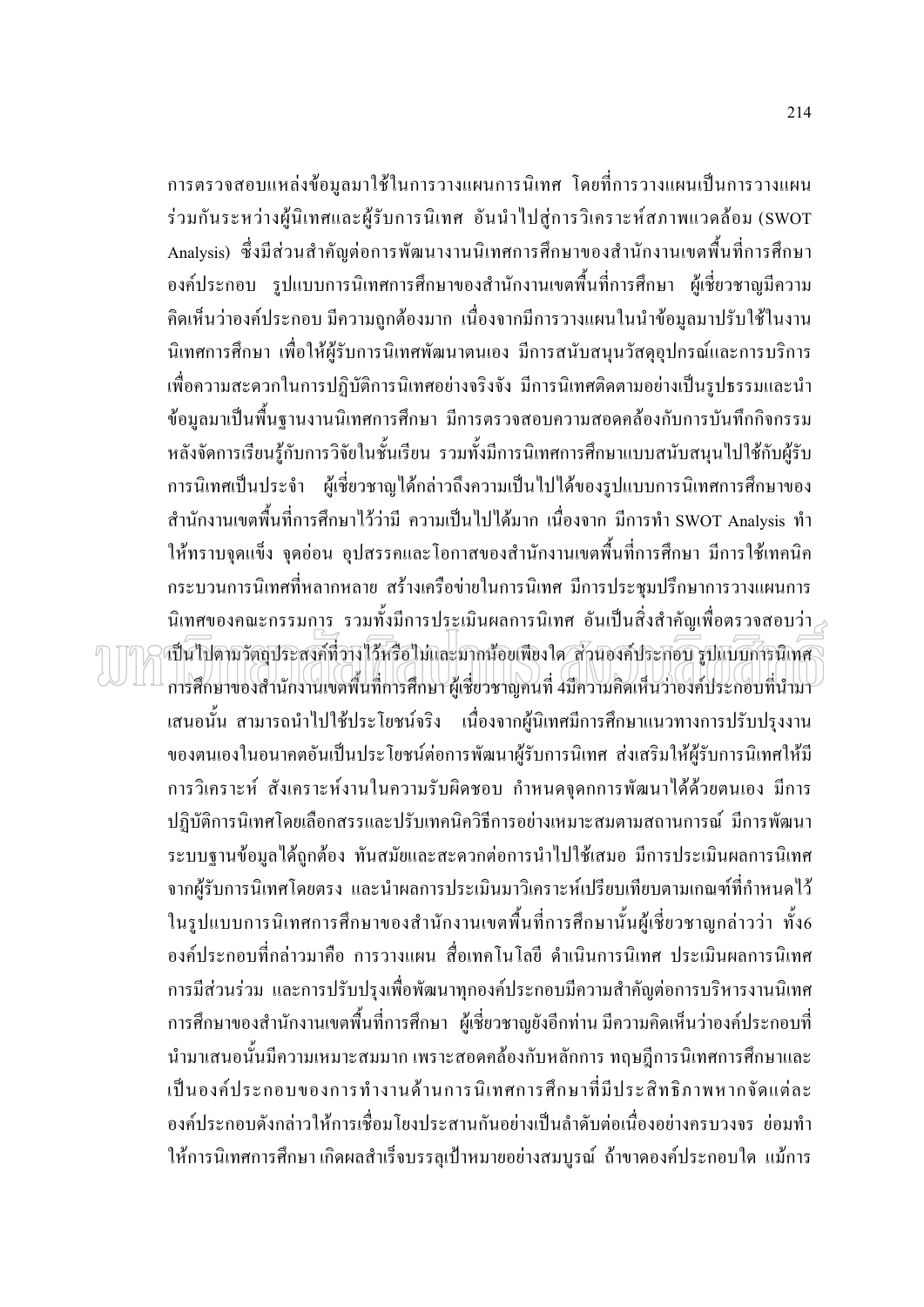นิเทศจะเกิดผลสำเร็จ แต่ก็จะขาดความสมบูรณ์ องค์ประกอบทุกองค์ประกอบมีความเป็นไปได้ ในการปฏิบัติเพราะแต่ละองค์ประกอบเป็นกิจกรรมหรือกระบวนการที่มีการปฏิบัติกันอยู่แล้วใน ้องค์กรต่างๆ เพียงแต่ยังขาดความจริงจัง ขาดการเชื่อมโยงระหว่างองค์ประกอบให้เป็นลำดับ ้ต่อเนื่อง เป็นวงจรที่เคลื่อนที่ตลอดเวลา โดยยังปฏิบัติเป็นส่วนๆ ไม่ต่อเนื่องกัน ผู้เชี่ยวชาญได้ให้ ้ความคิดเห็นด้านองค์ประกอบต่างๆของรูปแบบการนิเทศการศึกษาของสำนักงานเขตพื้นที่ ึการศึกษาไว้ว่า ทุกองค์ประกอบมีความสำคัญต่อการบริหารงานนิเทศการศึกษาช่วยให้การนิเทศ ึการศึกษาประสบผลสำเร็จในลักษณะเชื่อมโยงกันเป็นกระบวนการและเป็นสิ่งส่งเสริมสนับสนน ้ดังนี้ องค์ประกอบที่มีความสำคัญในฐานะเป็นกระบวนการได้แก่ 1) การวางแผน 2) การ ้คำเนินการนิเทศ 3) การประเมินผล ส่วนองค์ประกอบที่มีความสำคัญในฐานะองค์ประกอบการ ิสนับสนุนให้เกิดความสำเร็จสมบูรณ์ คือ 1) สื่อ เทคโนโลยี 2) การมีส่วนร่วม 3)การปรับปรุงและ พัฒนา ความสำคัญขององค์ประกอบดังกล่าว

ส่วนผู้เชี่ยวชาญท่านอื่นๆสรุปใจความได้ว่า องค์ประกอบ รูปแบบการนิเทศการศึกษา ีของสำนักงานเขตพื้นที่การศึกษา ที่นำมาเสนอนั้นมีความเหมาะสม เพราะสอดคล้องกับหลักการ และทฤษฎีการนิเทศการศึกษา จากองค์ประกอบที่มีการนำเสนอด้านการวางแผนนั้นเป็นขั้นการ $\geq$ วิเคราะห์วิสัยทัศน์ ภารกิจ ความต้องการ สภาพปัจจุบัน ปัญหาและความด้องการ ซึ่งในปัญหา จะต้องหาสาเหต แนวทางการแก้ปัญหา รวมถึงการ ร่างนโยบายการนิเทศการศึกษา หลังจากกำหนด ้วัตถุประสงค์หรือจุดมุ่งหมายในการนิเทศการศึกษา เพื่อให้มีการปรับปรุงและพัฒนาคุณภาพการเรียน ้การสอนแล้ว จึงมากำหนดเป็นแผนงาน/โครงการ กำหนดโครงการ กำหนดรูปแบบการนิเทศการศึกษา ในขั้นต่อไปจึงนำลักษณะงานนิเทศที่คิดไว้แล้ว นำเสนอกับผู้มีส่วนที่เกี่ยวข้องเพื่อสร้างความเข้าใจ ในทิศทางเดียวกัน ซึ่งผู้มีส่วนเกี่ยวข้องที่ว่านี้ ได้แก่ กลุ่มผู้บริหาร (ผู้บริหาร ผู้ช่วยผู้บริหาร) ้คณาจารย์ กลุ่มผู้เรียน และผู้ปกครอง ชุมชนหรือสังคม จากนั้น จึงกำหนดให้มีเจ้าภาพผู้รับผิดชอบ ในการนิเทศการศึกษา องค์ประกอบด้านนี้นี้จึงนับเป็นองค์ประกอบสำคัญที่จะส่งผลต่อ ้องค์ประกอบอื่นต่อไป องค์ประกอบ รูปแบบการนิเทศการศึกษาของสำนักงานเขตพื้นที่การศึกษา ผู้เชี่ยวชาญคนที่ 5 มีความคิดเห็นว่า องค์ประกอบทุกองค์ประกอบมีความเป็นไปได้ในการปฏิบัติ เพราะองค์ประกอบของกระบวนการนิเทศการศึกษาต้องประกอบด้วย การวางแผนร่วมกัน สื่อ เทคโนโลยี การคำเนินงานตามแผน การติดตามหรือประเมินผลการนิเทศ การปรับปรุงและ ้ พัฒนาการนิเทศนั้นล้วนสำคัญและสัมพันธ์กันทุกองค์ประกอบ อีกทั้งมีหลักการและทฤษฎี ้ตลอดจนเอกสาร งานวิจัยมารองรับจึงมีความเป็นไปได้ว่าปฏิบัติได้จริงในการนำใช้นิเทศการศึกษา ี ของสำนักเขตพื้นที่การศึกษา ด้านองค์ประกอบรูปแบบการนิเทศการศึกษาของสำนักงานเขตพื้นที่ ึการศึกษา ผู้เชี่ยวชาญมีความคิดเห็นว่าองค์ประกอบมีความถูกต้องเพราะองค์ประกอบของรูปแบบ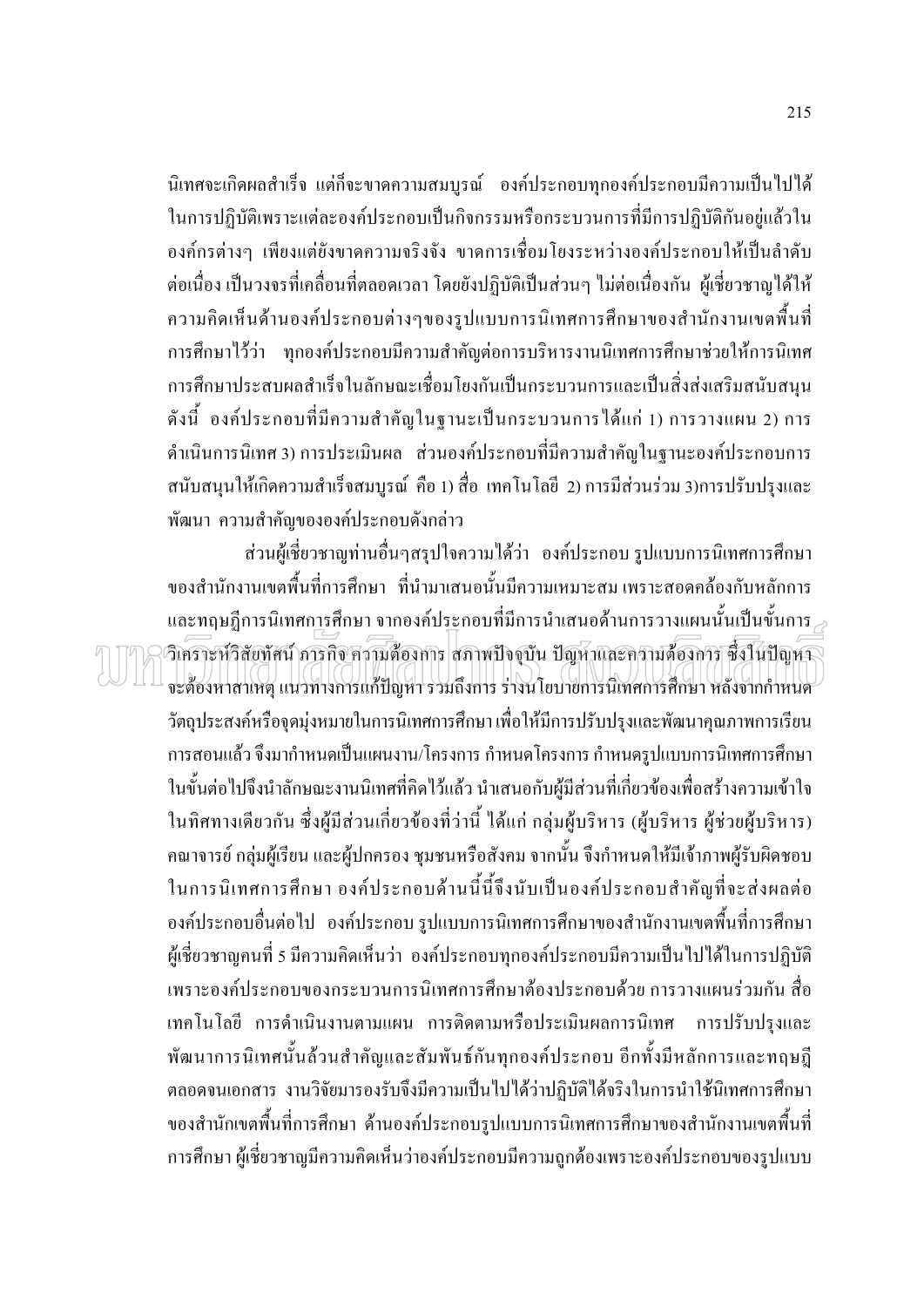ี การนิเทศนี้มีเอกสารงานวิจัยรองรับและมีความสอดคล้อง คล้ายคลึงกับนักทฤษฎี นักวิจัย ้นักวิชาการ ศึกษานิเทศก์ที่มีความเชี่ยวชาญทุกท่านที่ได้กล่าวไว้ องค์ประกอบรูปแบบการนิเทศ ึการศึกษาของสำนักงานเขตพื้นที่การศึกษาผู้เชี่ยวชาญมีความคิดเห็นว่าองค์ประกอบสามารถ นำไปใช้ประโยชน์จริงเนื่องจากงานการนิเทศการศึกษานั้นเป็นงานที่สำคัญที่จะพัฒนาบุคลากร ทุกๆภาคส่วนโดยเฉพาะผู้เรียนอันที่จะนำไปสู่การพัฒนาการศึกษาให้มีคุณภาพ ผู้เชี่ยวชาญได้ให้ ้องค์ประกอบด้านที่มีความสำคัญต่อการบริหารงานนิเทศการศึกษาของ ้ความคิดเห็นเกี่ยวกับ สำนักงานเขตพื้นที่การศึกษานั้นทุกด้านของรูปแบบการนิเทศที่นำเสนอนั้นล้วนมีความสำคัญ เท่าๆกันเพราะเป็นองค์ประกอบหลักของกระบวนการนิเทศที่ทุกหน่วยงาน และบุคคลที่มีส่วน ้เกี่ยวข้องต่างสามารถนำไปปรับใช้ได้จริงเพราะได้ผ่านกระบวนการสังเคราะห์ วิเคราะห์ วิจัย มาแล้วเป็นกระบวนการ เป็นขั้นตอน ตามหลักวิจัยและวิธีการทางวิทยาศาสตร์การนำไปสู่การ ปฏิบัติต้องมีความสัมพันธ์กับทฤษฎีเพราะทฤษฎีเกิดจากการปฏิบติซ้ำๆและต้องศึกษาวงจรคุณภาพ - ประกอบด้วย และองค์ประกอบที่เกิดขึ้นนั้นมีลักษณะเป็นองค์ประกอบคือ P-D-C-A ส่าบ ้องค์ประกอบที่ 2และ 5เป็นเทคนิคหรือเครื่องมือคือการใช้สื่อและและเทคโลยี สำหรับการมีส่วน ร่วมต้องใช้ในทกขั้นตอนของ PDCA ไม่ได้แยกออกมาดคยเฉพาะอีกกระบวนการหนึ่ง นอกจากนี้ $\scriptstyle\mathcal{Z}$ ์ยังครบกระบวนการจากเราาวแผนจนกระทั่งการคิดตามประเมินผลและนำไปปรับปรุงพัฒนา (GIN)N/W3(GIU)(GIIIII สอดคล้องกับกระบวนการพัฒนาคุณภาพ วงจร Demming

รูปแบบการนิเทศการศึกษานี้มีการนำเสนอองค์ประกอบต่างๆอย่างดีเป็นขั้นตอนคือมีการ ้วางแผนโดยศึกษาสภาพปัจุบัญ ปัญหาและความต้องการแล้วนำไปสู่การสร้าง สื่อ เครื่องมือ นวัตกรรมตลอดจนระบบข้อมูล สารสนเทศ ด้านองค์ประกอบรูปแบบการนิเทศการศึกษาของ ี สำนักงานเขตพื้นที่การศึกษา ผู้เชี่ยวชาญมีความคิดเห็นว่าองค์ประกอบมีความถูกต้อง ้เนื่องจาก ้องค์ประกอบทุกองค์ประกอบตั้งอยู่บนหลักการที่ถูกต้องตามหลักวิชาการ มีการรวบรวมและ ี สรุปผลจากข้อมูลอย่างดีและเป็นระบบ มีความถูกต้องและเป็นที่เชื่อถือได้และอย่างเป็นระเบียบ ่ มากกว่าการสรุปจากความคิดเห็นโดยปราศจากหลักฐานเอกสาร ตำราและงานวิจัยที่สนับสนุน มี จุดมุ่งหมายมีการวางแผนอย่างเป็นระเบียบ มีการคำเนินการการนิเทศอย่างเป็นขั้นเป็นตอน มีการวัด ประเมินผลเป็นระยะ ตลอดจนการปรับปรุงพัฒนางานนิเทศให้สมบูรณ์รวมทั้งค้านกระบวนการนิเทศและ ้ บรรดาสื่อ เทคโนโลยีที่ใช้ในการนิเทศด้วยองค์ประกอบ รูปแบบการนิเทศการศึกษาของสำนักงาน ้ เขตพื้นที่การศึกษา ผู้เชี่ยวชาญคนที่ 7 มีความคิดเห็นว่า องค์ประกอบทุกองค์ประกอบมีความ ้เป็นไปได้องค์ประกอบรูปแบบการนิเทศการศึกษาของสำนักงานเขตพื้นที่การศึกษา ผู้เชี่ยวชาญมีความคิดเห็นว่าองค์ประกอบสามารถนำไปใช้ประโยชน์จริง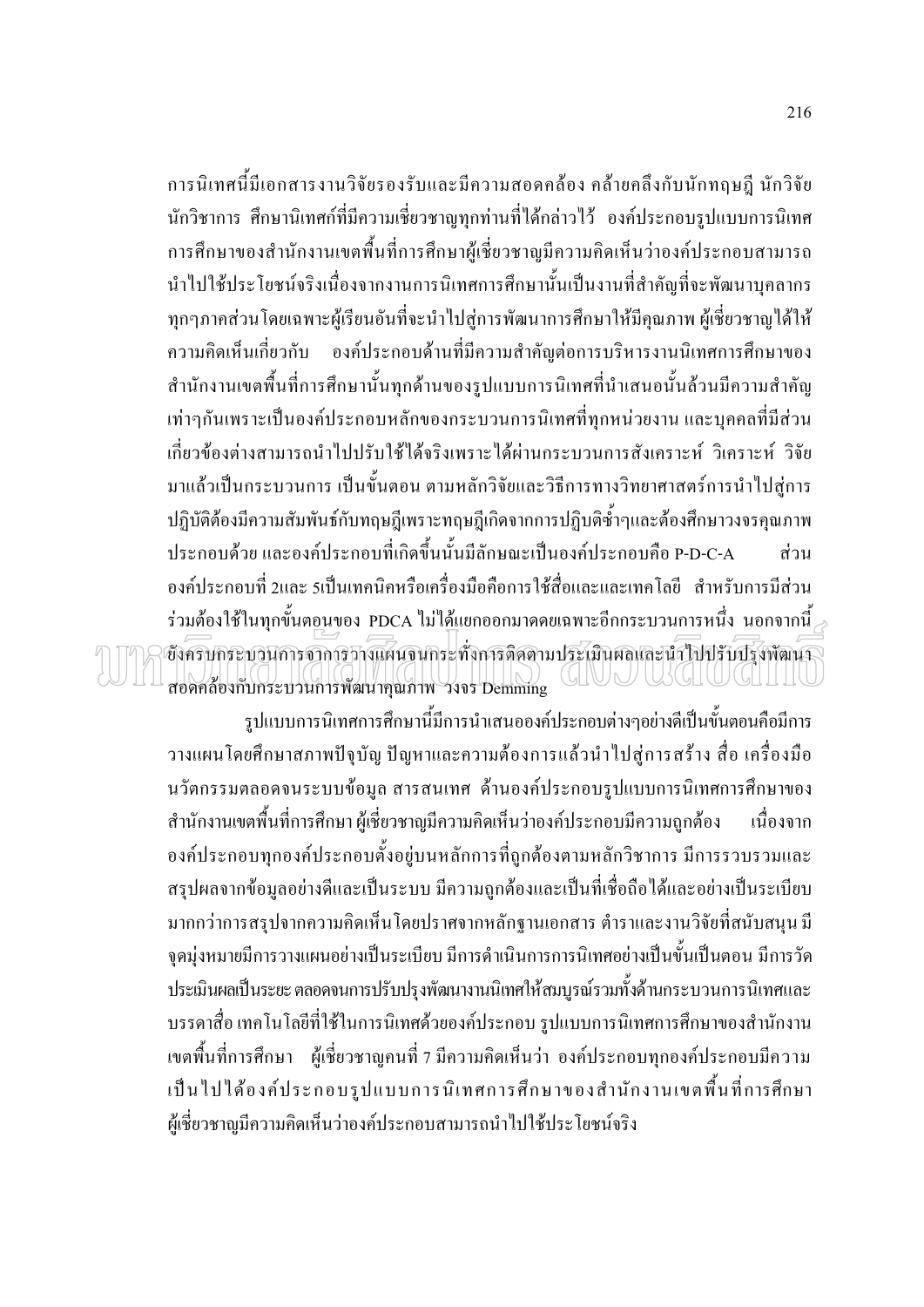จากร่างรูปแบบงานวิจัยนี้ พบว่าองค์ประกอบทุกด้านมีความจำเป็น โดยเฉพาะด้านการ ้วางแผนที่มีความสำคัญเป็นอันดับแรก ซึ่งการนิเทศการศึกษาจำเป็นต้องอาศัยการวางแผนเพื่อ ก่อให้เกิดแนวปฏิบัติที่ดี เกิดความร่วมมือในการดำเนินงานร่วมกัน และเนื่องจากสำนักงานเขต ้พื้นที่การศึกษาเป็นสถาบันทางสังคมที่ให้บริการด้านการศึกษา ผู้อำนวยการสำนักงานเขตพื้นที่ ้การศึกษาควรบี้ควาบสาบารถใบด้านการวางแผบการบิเทศ ที่เบ้นการบีส่วนร่วบและเปิดใจกว้าง ยอมรับฟังข้อเสนอแนะจากบุคลากรในสำนักงานอย่างเต็มใจ

ข้อเสนอแนะเพิ่มเติมที่มีในรูปแบบคือ ควรจะแยกองค์ประกอบด้าน สื่อ และเทคโนโลยี ้ออกจากกัน และคำเนินการโดยเพิ่มการให้ความสำคัญกับ "คน" โดยหลักเพิ่มพลังอำนาจ (empowerment) เพื่อให้บุคลากรแต่ละคนมีเสรีภาพในการทำงานโดยมีการกำหนดเป้าหมายของ ิตนเองให้สอดคล้องกับเป้าหมายของคณะและเป้าหมายขององค์การต่อไป และควรส่งเสริมการ ้ ทำงานเป็นทีมให้มากขึ้น เพราะการทำงานเป็นทีมจะช่วยลดความขัดแย้งที่เกิดขึ้นในองค์การได้

สำหรับรูปแบบความสัมพันธ์ที่ค้นพบในงานวิจัยนี้พบว่ารูปแบบที่ 1 มีความเหมาะสม เนื่องจากบริบทของสำนักงานเขตพื้นที่การศึกษาที่มีการบริหารในรูปแบบการกระจายอำนาจ องค์ประกอบที่ค้นพบทั้ง 6 องค์ประกอบถือว่าเหมาะสมกับการนำไปใช้ในการนิเทศการศึกษาใน $\scriptstyle\mathcal{P}$ สำนักงานเงคพื้นที่การศึกษาทั้งสิ้น และ ข้อมูลที่วิเคราะห์ ได้ทางหลักสถิติก็แสดงให้เห็นถึง ความสัมพันธ์ระหว่างองค์ประกอบได้ชัดเจนและเหมาะสม สำหรับรูปแบบที่ 2 ถือว่าไม่เหมาะสม เนื่องจากองค์ประกอบที่ขาดหายไปซึ่งได้แก่ การประเมินผล และ การมีส่วนร่วม ล้วนจัดเป็น ้องค์ประกอบที่จำเป็นที่จะใช้ในการนิเทศการศึกษาทั้งหมด รูปแบบที่ 2 นั้นสามารถอธิบายได้ ในทางทฤษฎีแต่ในทางปฏิบัติยังไม่เหมาะสมเนื่องจากองค์ประกอบด้านการวางแผน ด้านการนิเทศ ด้านสื่อเทคโนโลยีที่สัมพันธ์กับการปรับปรุงและพัฒนายังไม่สามารถครอบคลุมกับการนิเทศใน ี สำนักงานเขตพื้นที่การศึกษาที่มีการกระจายอำนาจ มีความเป็นอิสระในการบริหารจัดการสูง ดังนั้น รูปแบบที่ 1 จึงเป็นรูปแบบที่เหมาะสมที่จะนำมาใช้ในการนิเทศการศึกษาของสำนักงานเขตพื้นที่ การศึกษามากที่สุดโดยเฉพาะในส่วนที่เป็นกระบวนการสำหรับในส่วนของเทคนิคหรือเครื่องมือก็ สามารถนำไปใช้ได้แต่การใช้สื่อและเทคโนโลยีและการมีสว่นร่วมจะแทรกอยู่ในทุกขั้นตอนของ PDCA ส่วนองค์ประกอบที่นับว่าสำคัญที่สุดคือด้านการวางแผน เพราะการปฏิบัติงานใดๆต้องเริ่ม ้ด้วยการวางแผน ถ้าการวางแผนมีประสิทธิภาพ ย่อมส่งผลก่อให้เกิดประสิทธิผล การวางแผนนั้น เริ่มต้นจากการวิเคราะห์ Content และInput ทั้หมด ประสิทธิภาพของ Proceses ย่อมส่งผลต่อ Output และ Outcome นอกจากนี้การนิเทศเป็นกระบวนการที่ใช้ความสัมพันธ์ระหว่างบุคคล คือ ผู้นิเทศกับผู้รับการนิเทศจึงต้องเกี่ยวกับความรู้สึกทางจืดใจ ทัศนคติ ความเชื่อ ความศรัทธา เป็น ้ต้น ดังนั้นการหวังผลสำเร็จในการนิเทศต้องมืองค์ประกอบอื่นๆเข้ามาเกี่ยวข้องไม่เพียงแต่รูปแบบ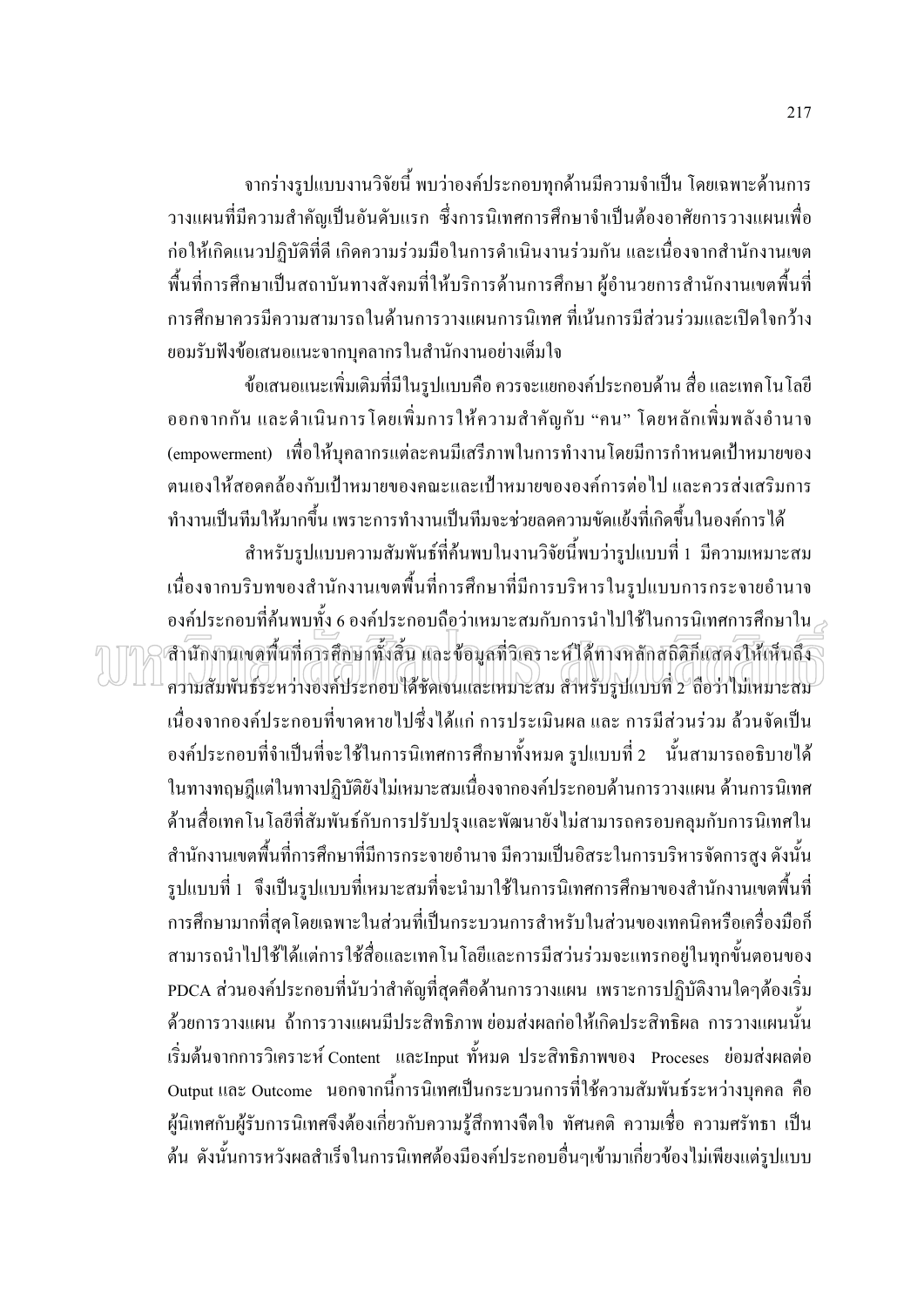ึกระบวนการเท่านั้น เช่น คุณลักษณะผู้นำ คุณลักษณะของผู้รับการนิเทศ การให้ขวัญกำลังใจ/ ระบบแรงจูงใจ ผลประโยชน์และสิ่งตอบแทน เป็นต้นเพราะคนไม่ใช่เครื่องจักร ทำงานตาม ิกระบวนการ PDCA เท่านั้นจึงต้องใช้จิตวิทยาการนิเทศจึงจะประสบผลสำเร็จ

้สำหรับข้อเสนอแนะจากผู้เชี่ยวชาญที่ได้ให้ความคิดเห็นเกี่ยวกับองค์ประกอบต่างๆของ รูปแบบการนิเทศการศึกษาของสำนักงานเขตพื้นที่การศึกษาไว้พร้อมกับข้อเสนอแนะเพิ่มเติมจาก ้องค์ประกอบที่นำเสนอ ไว้ดังนี้ องค์ประกอบ ที่นำเสนอทำให้เกิดรูปแบบการนิเทศการศึกษาของ ี สำนักงานเขตพื้นที่การศึกษาซึ่งประสบผลสำเร็จอยู่แล้ว แต่หากจะเพิ่มเติมควรพิจารณาปัจจัยเอื้อ หรือเงื่อนไขบางอย่างที่ส่งผลต่อรูปแบบโดยปัจจัยเงื่อนไขด้านบุคลากรต้องมีความมุ่งมั่นในวิชาชีพ ้เพราะรูปแบบ กระบวนการทุกอย่างจะต้องขับเคลื่อนด้วยคน

ิจากการศึกษาวิจัยครั้งนี้ พบว่าปัจจัยที่จำเป็นต่อการนิเทศการศึกษาของสำนักงานเขต ์ พื้นที่การศึกษานั้นประกอบด้วย 6 องค์ประกอบ ได้แก่ 1) การวางแผน 2) สื่อเทคโนโลยร 3) ดำเนินการนิเทษ 4) การประเมินผล 5) การมีส่วนร่วม 6) การปรับปรุงและพัฒนา

สำหรับกระบวนการวางแผนนั้น ผู้เชี่ยวชาญได้เสนอแนะให้มีการวางแผนการนิเทศ ทั้ง ه านระยะสั้นและระยะอาวให้สอครับกับยุทธคาสตร์ของสำนักงานเจตพื้นที่การศึกษาและควร จัดสรรงบประมาณสนับสนุนด้านการนิเทศเพื่อสร้างแรงจูงให้บุคคลากรทำงานให้สำนักงานเขต ้พื้นที่การศึกษาด้วยความเต็มใจและเต็มศักยภาพต่อไปได้ และควรมีการจัดโครงการอบรมหรือจัด ์ โครงการพัฒนาศักยภาพของบุคลากรด้านการนิเทศ โดยพิจารณาจากพื้นฐานความแตกต่าง (gap) หรือความจำเป็นของแต่ละบุคคลโดยมีการจัดทำแผนพัฒนาเฉพาะบุคคล (individual development plan) ในด้านการนิเทศเพื่อให้ได้แนวทางการเพิ่มสมรรถนะด้านการนิเทศที่เหมาะสมกับบุคลากร โดยมีการพัฒนารูปแบบของการนิเทศการศึกษาต่อไป

้การตรวจสอบรูปแบบการนิเทศการศึกษาของสำนักงานเขตพื้นที่การศึกษาโดยการ พิจารณาจากสหสัมพันธ์คาโนนิคอลระหว่างชุดตัวแปรอิสระและชุดตัวแปรตามจากผู้เชี่ยวชาญทั้ง ท่านพบว่ารูปแบบที่ 1 มีความเหมาะสมมากที่สุดเนื่องจากเป็นรูปแบบที่แสดงให้เห็นถึง  $7<sup>7</sup>$ ้ ความสัมพันธ์ระหว่างองค์ประกอบที่ค้นพบได้อย่างครอบคลุมและสมบูรณ์ที่สุด โดยที่ผู้เชี่ยวชาญ ์ ทั้ง 7 คนเห็นพร้องต้องกันว่ารูปแบบที่ 1 มีความเหมาะสม แต่สำหรับที่รูปแบบที่ 2 นั้นมี ผู้เชี่ยวชาญเห็นว่าเหมาะสมเพียง 5 คน และเห็นว่าไม่เหมาะสม 2 คน ซึ่งข้อค้นพบแสดงให้เห็น ้ความสัมพันธ์ขององค์ประกอบที่ค้นพบไม่มากเท่าที่ควร แต่เหมาะสมและถูกต้องตามหลักการทาง ิสถิติ โดยรูปแบบการนิเทศการศึกษาของสำนักงานเขตพื้นที่การศึกษาที่ค้นพบแสดงให้เห็นถึง ้ความเหมาะสม ความถูกต้อง ความเป็นไปได้และสามารถใช้ประโยชน์ได้จริงกับการนิเทศ